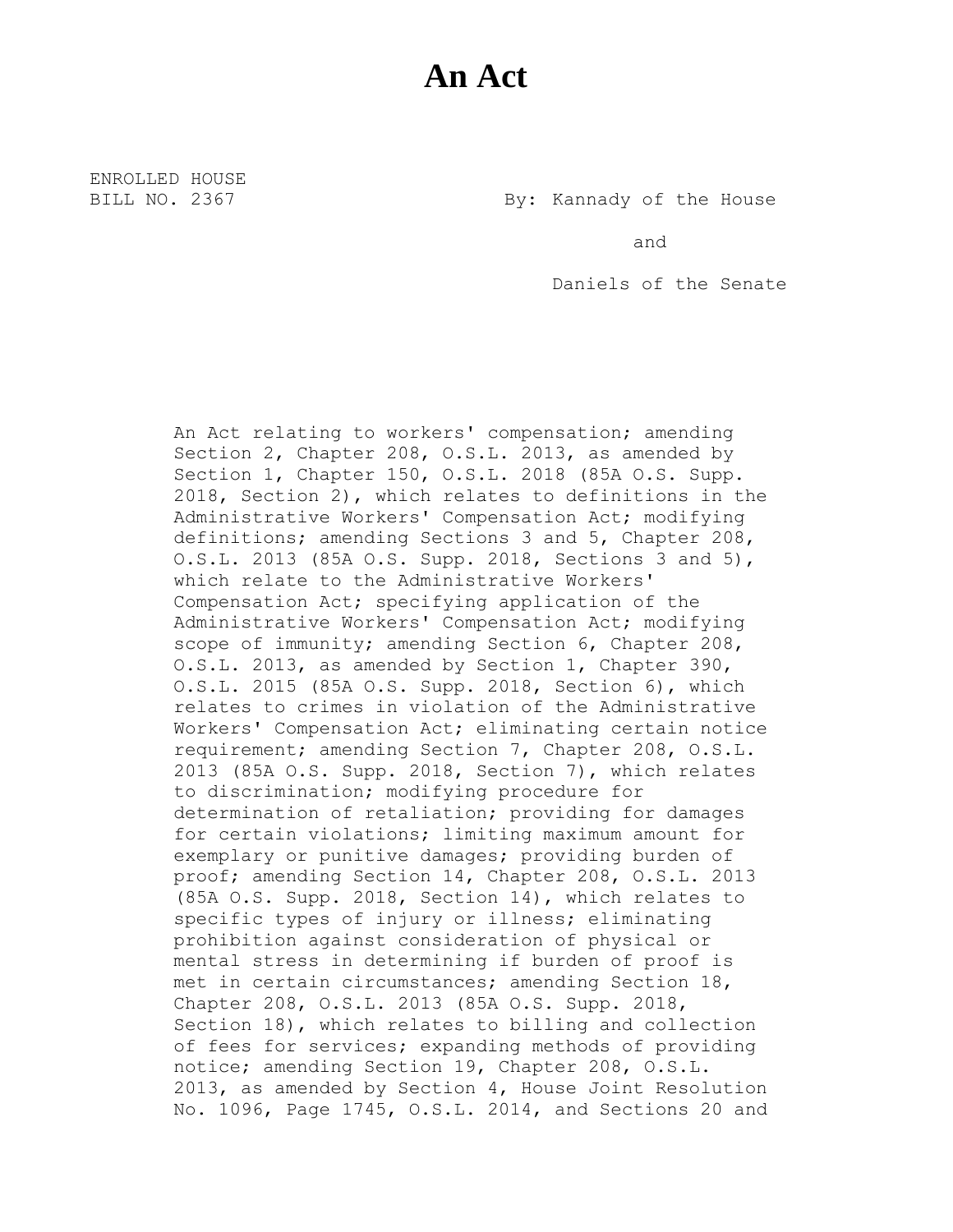21, Chapter 208, O.S.L. 2013 (85A O.S. Supp. 2018, Sections 19, 20 and 21), which relate to the Workers' Compensation Commission; eliminating salary restriction; correcting name of certain fund; clarifying scope of authority; authorizing certain confidential communications; amending Sections 22 and 27, Chapter 208, O.S.L. 2013 (85A O.S. Supp. 2018, Sections 22 and 27), which relate to administration of the Administrative Workers' Compensation Act; modifying powers and duties of the Workers' Compensation Commission; amending Section 29, Chapter 208, O.S.L. 2013 (85A O.S. Supp. 2018, Section 29), which relates to certain fees; clarifying that fees are annual fees; expanding authority of the Commission to assess fees; providing scope of authority for certain court reporters; amending Sections 38 and 40, Chapter 208, O.S.L. 2013 (85A O.S. Supp. 2018, Sections 38 and 40), which relate to securing workers' compensation for employees; modifying certain rulemaking authority; providing fine limitations; authorizing collection proceedings; authorizing disclosure of certain information; authorizing the Commission to award compensation in certain instances in which an employer has failed to secure compensation; amending Sections 45, as amended by Section 2, Chapter 390, O.S.L. 2015 and 46, Chapter 208, O.S.L. 2013 (85A O.S. Supp. 2018, Sections 45 and 46), which relate to disability; modifying temporary total and temporary partial disability compensation and permanent partial disability compensation rates; authorizing employers to recover overpayment of temporary total disability payments; modifying termination period for certain temporary total disability payments; providing that actual earnings plus temporary partial disability compensation shall not exceed temporary total disability rate; making hiring or contracting for a Vocational Rehabilitation Director discretionary; eliminating specified duties of the Vocational Rehabilitation Director; eliminating authorization to deduct vocational rehabilitation tuition for compensation award; providing exception to waiting period for disfigurement awards; amending Section 47, Chapter 208, O.S.L. 2013 (85A O.S. Supp. 2018, Section 47), which relates to death benefits;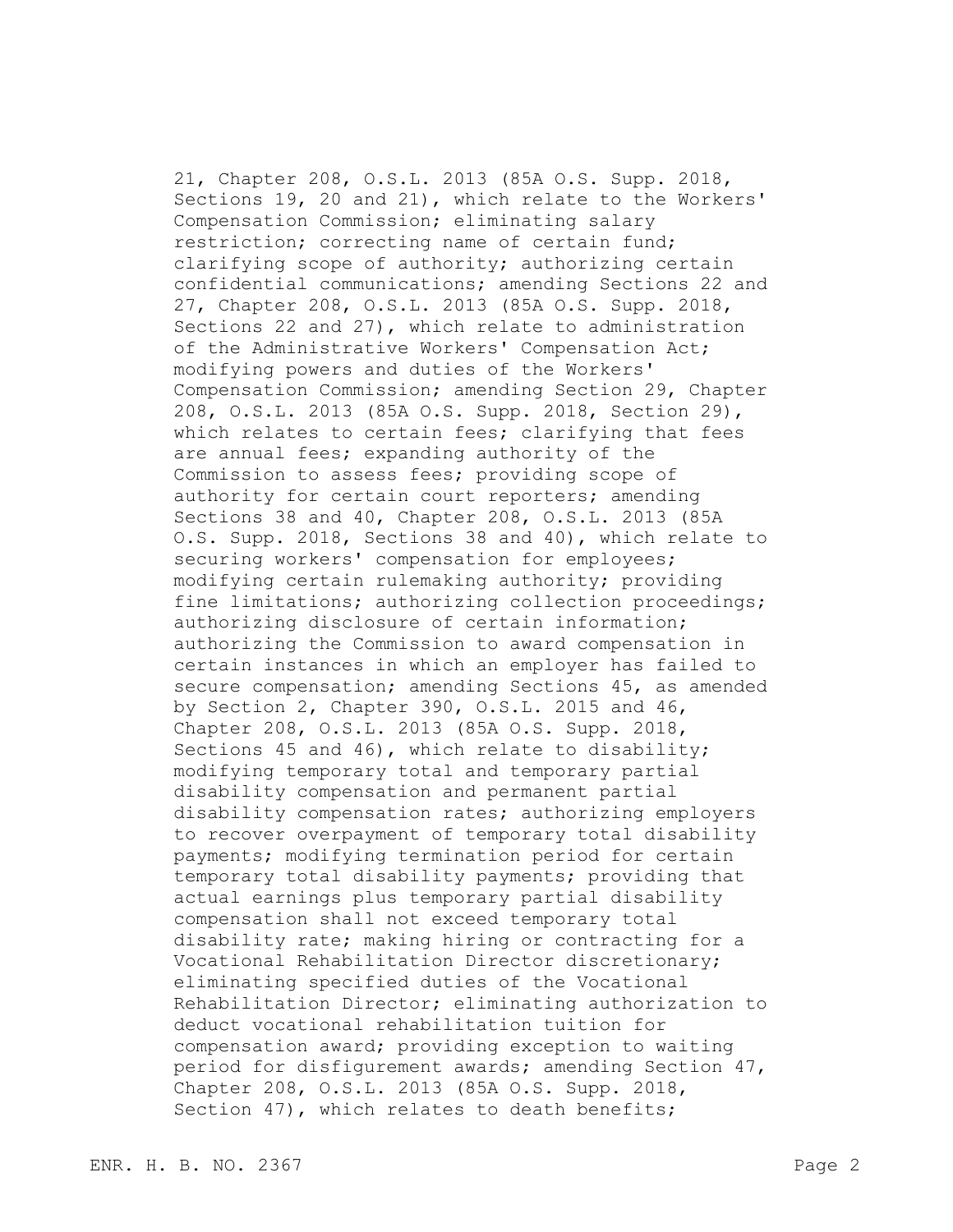modifying jurisdiction for determination of common law marriage; amending Sections 50 and 53, Chapter 208, O.S.L. 2013 (85A O.S. Supp. 2018, Sections 50 and 53), which relate to medical treatment; requiring periodic review and update of certain information; authorizing certain audits; requiring evaluation of Fee Schedule; providing required procedures; requiring legislative approval; modifying circumstances which bar the right to receive temporary total disability payments or terminate such payments; amending Section 60, Chapter 208, O.S.L. 2013 (85A O.S. Supp. 2018, Section 60), which relates to evaluation of permanent disability; modifying reference to title of the Director of the Commission; amending Section 62, Chapter 208, O.S.L. 2013 (85A O.S. Supp. 2018, Section 62), which relates to soft tissue injuries; modifying what constitutes injections and soft tissue injuries; amending Sections 63, 66, 67, 69, 71, 78, 80, 82, 86, 87 and 89, Chapter 208, O.S.L. 2013 (85A O.S. Supp. 2018, Sections 63, 66, 67, 69, 71, 78, 80, 82, 86, 87 and 89), which relate to procedure after injury; making certain reports confidential; modifying standard of evidence for silicosis and asbestosis claims; eliminating certain authority of the Commission regarding employees affected by silicosis or asbestosis; eliminating certain review and compensation modification; modifying times for filing; providing for dismissals; expanding methods for certain notice; prohibiting continuances absent extraordinary circumstances; providing for certain reviver action after death of injured employee; clarifying name of certain fund; modifying procedure and requirements for review of compensation final orders and judgements; placing limitations on review; providing responsibility for payment of legal fees and litigation expenses; modifying definition; making employer's filing to controvert claim discretionary; clarifying result of filing of joint petition; prohibiting deduction of certain wages from benefits; amending Section 94, Chapter 208, O.S.L. 2013 (85A O.S. Supp. 2018, Section 94), which relates to incarcerated employees; clarifying benefits for which incarcerated employees are not eligible; providing limitation on medical benefits to incarcerated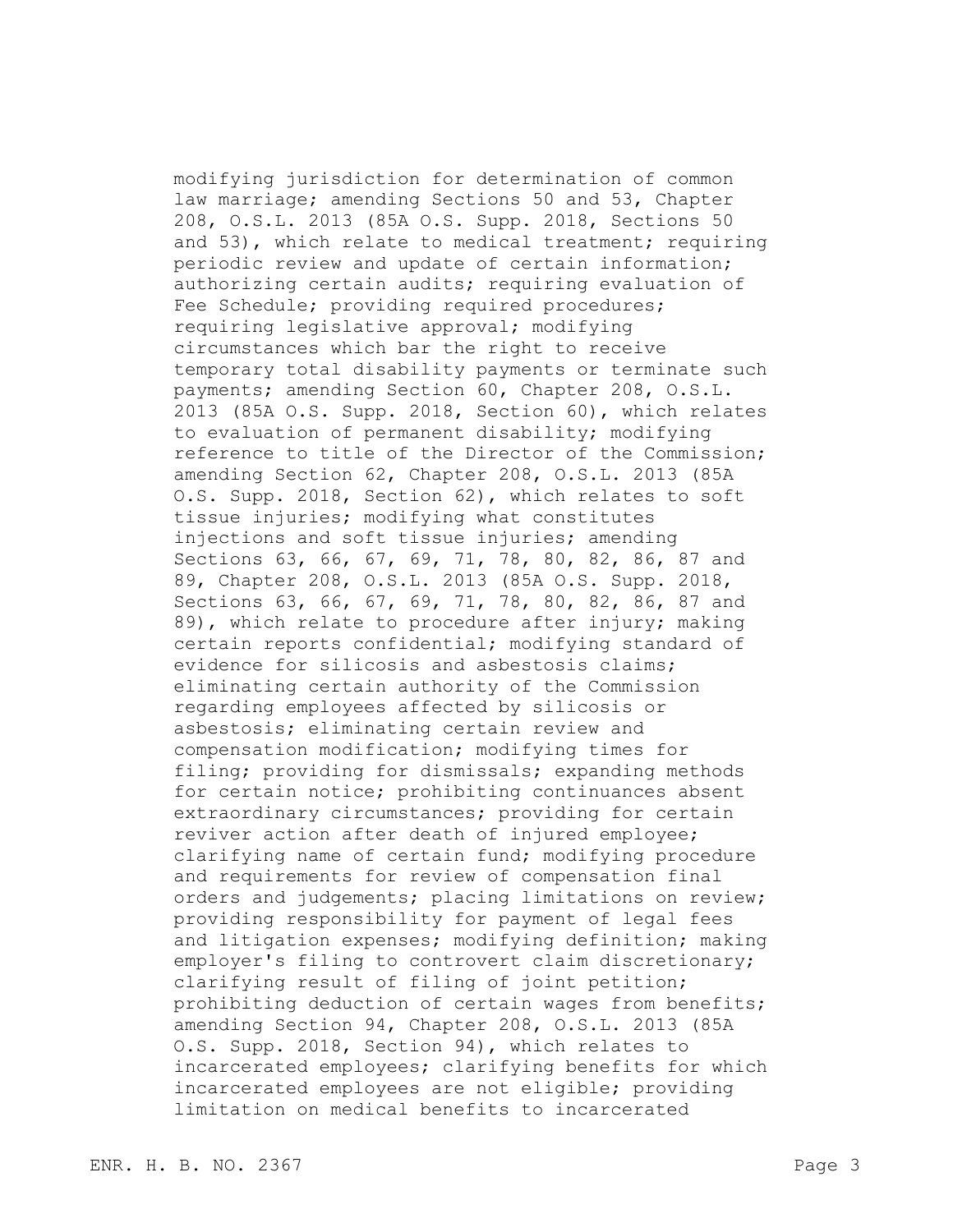employees; amending Section 101, Chapter 208, O.S.L. 2013 (85A O.S. Supp. 2018, Section 101), which relates to certain reports and electronic data; modifying time for implementation of electronic data interchange system; amending Section 158, Chapter 208, O.S.L. 2013 (85A O.S. Supp. 2018, Section 115), which relates to joint petitions for settlement; correcting references; amending Sections 161 and 162, Chapter 208, O.S.L. 2013 (85A O.S. Supp. 2018, Sections 118 and 119), which relate to fees; modifying scope of certain filing fee; specifying who pays fee; correcting statutory references to certain fund; amending Section 163, Chapter 208, O.S.L. 2013 (85A O.S. Supp. 2018, Section 120), which relates to inquiries about compensation claims; modifying scope of certain requests; correcting statutory reference to certain fund; amending Section 164, Chapter 208, O.S.L. 2013 (85A O.S. Supp. 2018, Section 121), which relates to the Advisory Council on Workers' Compensation; modifying duties of the Council; amending Sections 121, 125, 126, 128, 133, 134, 135, 137, 139, 141, 142, 143, 144 and 148, Chapter 208, O.S.L. 2013 (85A O.S. Supp. 2018, Sections 300, 304, 305, 307, 312, 313, 314, 316, 318, 320, 321, 322, 323 and 327), which relate to the Workers' Compensation Arbitration Act; updating statutory references; amending Section 169, Chapter 208, O.S.L. 2013 (85A O.S. Supp. 2018, Section 400), which relates to the Workers' Compensation Court of Existing Claims; providing for appointment of a judge after a certain date; modifying procedure for filling vacancy; eliminating the authority of the Workers' Compensation Commission to appoint administrative law judges to assist the Court when vacancies occur on the Court; eliminating procedure whereby rulings of the Court are appealable to the Commission; providing appeal procedure; eliminating certain duties of administrative law judges; requiring certain annual report; amending 25 O.S. 2011, Section 307, as last amended by Section 1, Chapter 252, O.S.L. 2018 (25 O.S. Supp. 2018, Section 307), which relates to the Oklahoma Open Meeting Act; authorizing the Workers' Compensation Commission to hold executive sessions for specified purposes; creating the Multiple Injury Trust Fund Recovery Act; stating purpose; amending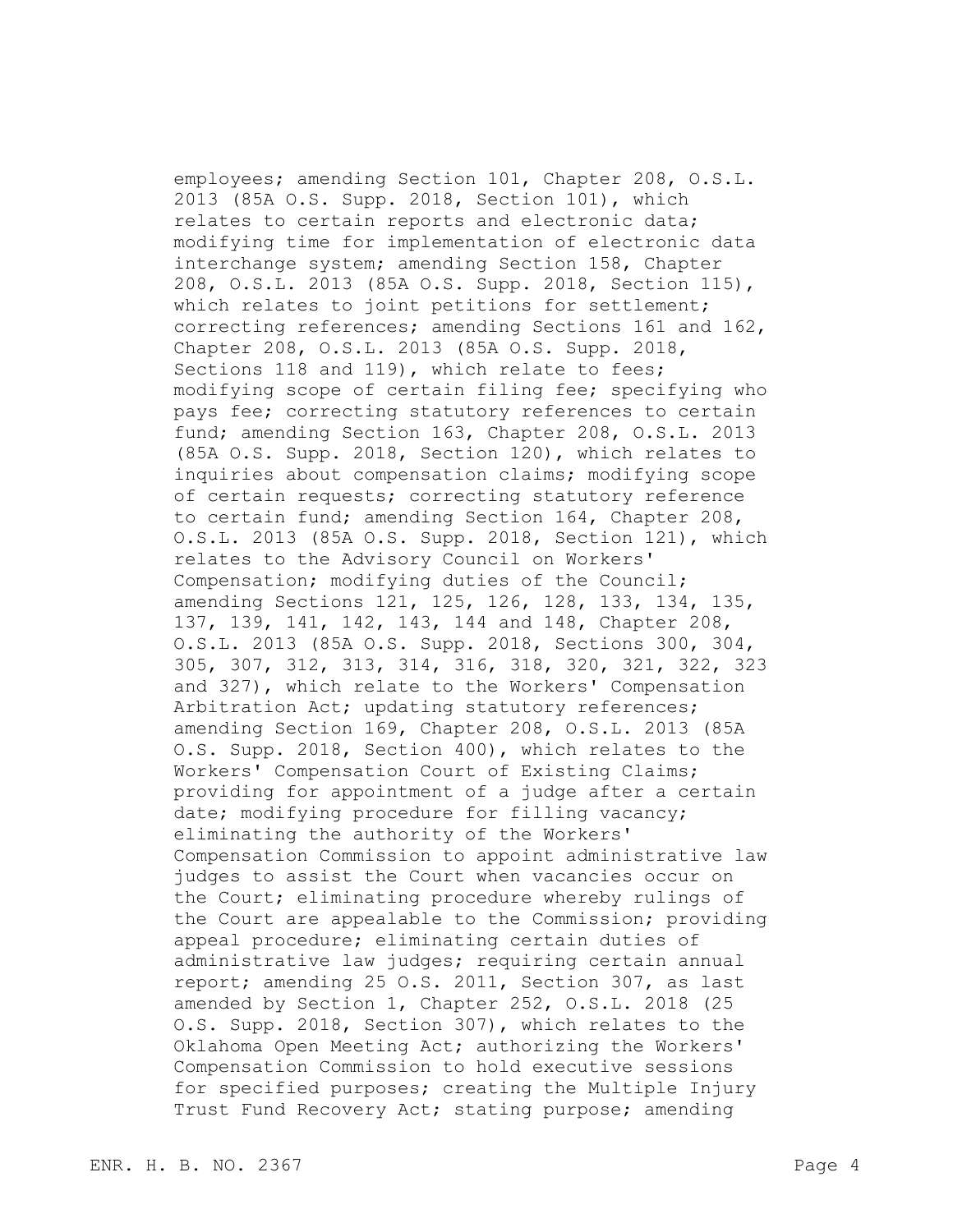Section 30, Chapter 208, O.S.L. 2013, Section 31, Chapter 208, O.S.L. 2013, as amended by Section 3, Chapter 344, O.S.L. 2015, Sections 32, 33 and 34, Chapter 208, O.S.L. 2013 and Section 165, Chapter 208, O.S.L. 2013, as amended by Section 4, Chapter 344, O.S.L. 2015 (85A O.S. Supp. 2018, Sections 30, 31, 32, 33, 34 and 122), which relate to the Administrative Workers' Compensation Act; modifying definition of physically impaired person; modifying application to certain adjudications; modifying assessment procedure for the Multiple Injury Trust Fund; modifying maximum amount of certain assessments for certain period of time; requiring the Oklahoma Tax Commission to assess and collect certain assessments; providing for annual transfer of certain funds; stating purposes; establishing interest rate for accrued and unpaid compensation from the Multiple Injury Trust Fund; modifying duration of certain periodic installment payments; providing for permanent total disability awards from the Multiple Injury Trust Fund for physically impaired persons; providing certain requirements for proceeding against the Multiple Injury Trust Fund; requiring offers to be conveyed within a certain time; prohibiting subsequent claims in certain circumstances; clarifying when attorney awards vest; modifying statute of limitations; modifying authority of the Multiple Injury Trust Fund Director; modifying apportionment of distributions from the Multiple Injury Trust Fund; repealing Section 15, Chapter 208, O.S.L. 2013 (85A O.S. Supp. 2018, Section 15), which relates to reports regarding funding needs for the Workers' Compensation Fraud Investigation Unit; repealing Sections 107, 108, 109, 110, as amended by Section 4, Chapter 390, O.S.L. 2015, 111, 112, as amended by Section 5, Chapter 390, O.S.L. 2015, 113, 114, 115, 116, 117, 118, as amended by Section 6, Chapter 390, O.S.L. 2015, 119 and 120, Chapter 208, O.S.L. 2013 (85A O.S. Supp. 2018, Sections 200, 201, 202, 203, 204, 205, 206, 207, 208, 209, 210, 211, 212 and 213), which relate to the Oklahoma Employee Injury Benefit Act; providing for codification; providing for noncodification; and declaring an emergency.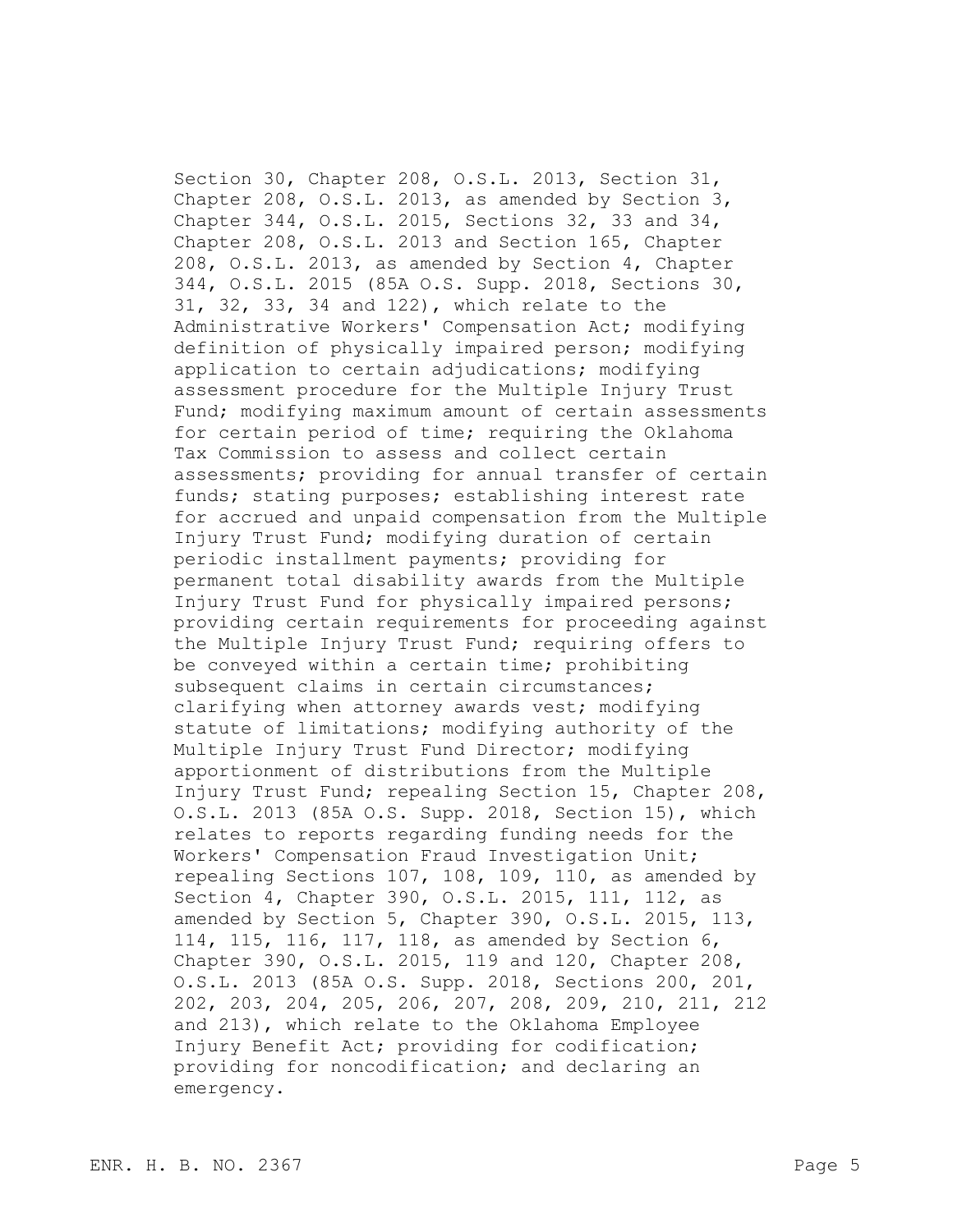SUBJECT: Workers' Compensation

BE IT ENACTED BY THE PEOPLE OF THE STATE OF OKLAHOMA:

SECTION 1. AMENDATORY Section 2, Chapter 208, O.S.L. 2013, as amended by Section 1, Chapter 150, O.S.L. 2018 (85A O.S. Supp. 2018, Section 2), is amended to read as follows:

Section 2. As used in the Administrative Workers' Compensation Act:

1. "Actually dependent" means a surviving spouse, a child or any other person who receives one-half (1/2) or more of his or her support from the employee;

2. "Carrier" means any stock company, mutual company, or reciprocal or interinsurance exchange authorized to write or carry on the business of workers' compensation insurance in this state. Whenever required by the context, the term "carrier" shall be deemed to include duly qualified self-insureds or self-insured groups;

3. "Case management" means the ongoing coordination, by a case manager, of health care services provided to an injured or disabled worker, including but not limited to systematically monitoring the treatment rendered and the medical progress of the injured or disabled worker; ensuring that any treatment plan follows all appropriate treatment protocols, utilization controls and practice parameters; assessing whether alternative health care services are appropriate and delivered in a cost-effective manner based upon acceptable medical standards; and ensuring that the injured or disabled worker is following the prescribed health care plan;

4. "Case manager" means a person who is a registered nurse with a current, active unencumbered license from the Oklahoma Board of Nursing, or possesses one or more of the following certifications which indicate the individual has a minimum number of years of case management experience, has passed a national competency test and regularly obtains continuing education hours to maintain certification:

a. Certified Disability Management Specialist (CDMS),

b. Certified Case Manager (CCM),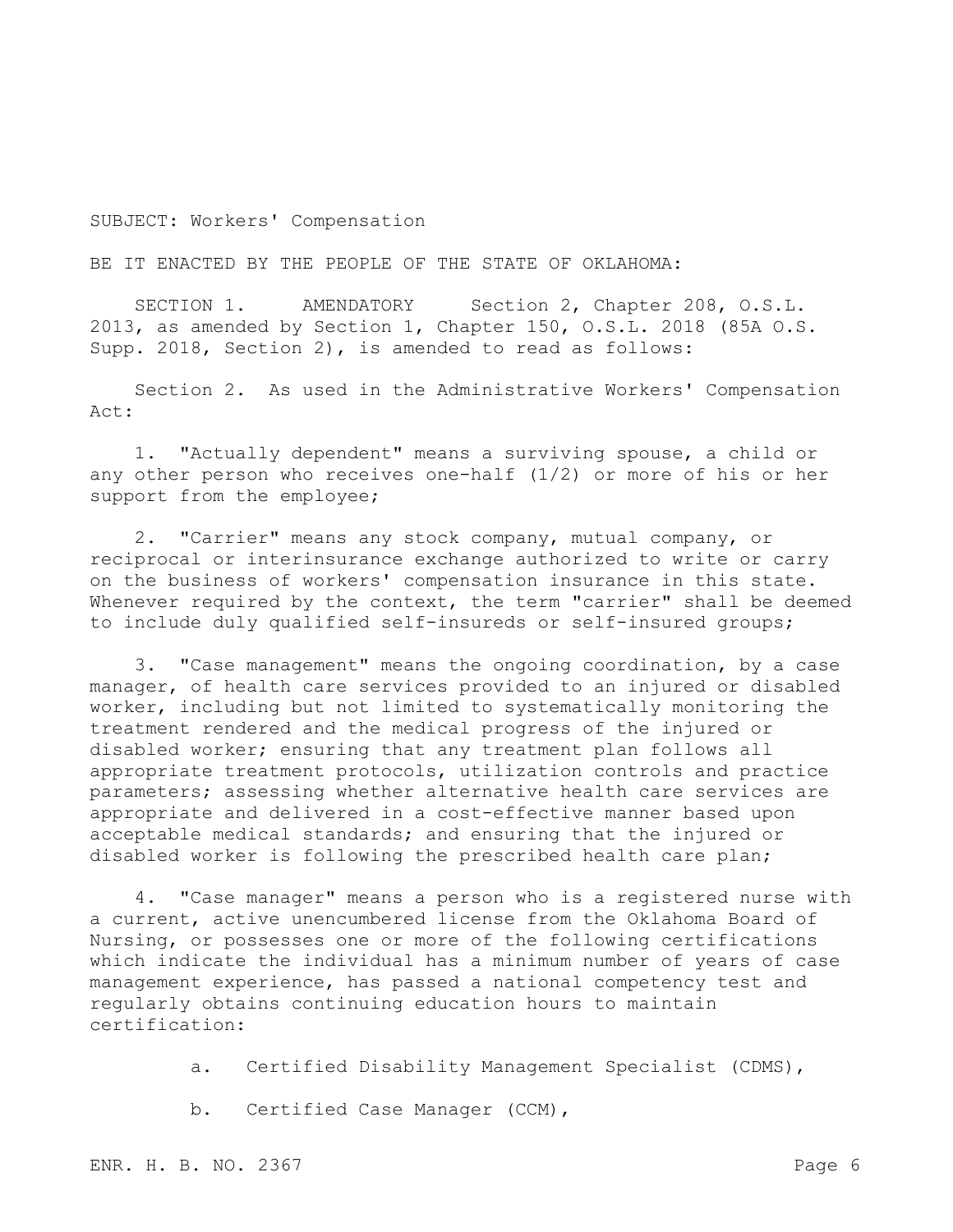- c. Certified Rehabilitation Registered Nurse (CRRN),
- d. Case Manager Certified (CMC),
- e. Certified Occupational Health Nurse (COHN), or
- f. Certified Occupational Health Nurse Specialist (COHN- $S)$ ;

5. "Certified workplace medical plan" means an organization of health care providers or any other entity, certified by the State Commissioner of Health, that is authorized to enter into a contractual agreement with an employer, group self-insurance association plan, an employer's workers' compensation insurance carrier, third-party administrator or an insured to provide medical care under the Administrative Workers' Compensation Act. Certified plans shall only include plans which provide medical services and payment for services on a fee-for-service basis to medical providers;

6. "Child" means a natural or adopted son or daughter of the employee under eighteen (18) years of age; or a natural or adopted son or daughter of an employee eighteen (18) years of age or over who is physically or mentally incapable of self-support; or any natural or adopted son or daughter of an employee eighteen (18) years of age or over who is actually dependent; or any natural or adopted son or daughter of an employee between eighteen (18) and twenty-three (23) years of age who is enrolled as a full-time student in any accredited educational institution. The term "child" includes a posthumous child, a child legally adopted or one for whom adoption proceedings are pending at the time of death, an actually dependent stepchild or an actually dependent acknowledged child born out of wedlock;

7. "Claimant" means a person who claims benefits for an injury or occupational disease pursuant to the provisions of the Administrative Workers' Compensation Act;

- 8. "Commission" means the Workers' Compensation Commission;
- 9. a. "Compensable injury" means damage or harm to the physical structure of the body, or damage or harm to prosthetic appliances, including eyeglasses, contact lenses, or hearing aids, caused solely as the result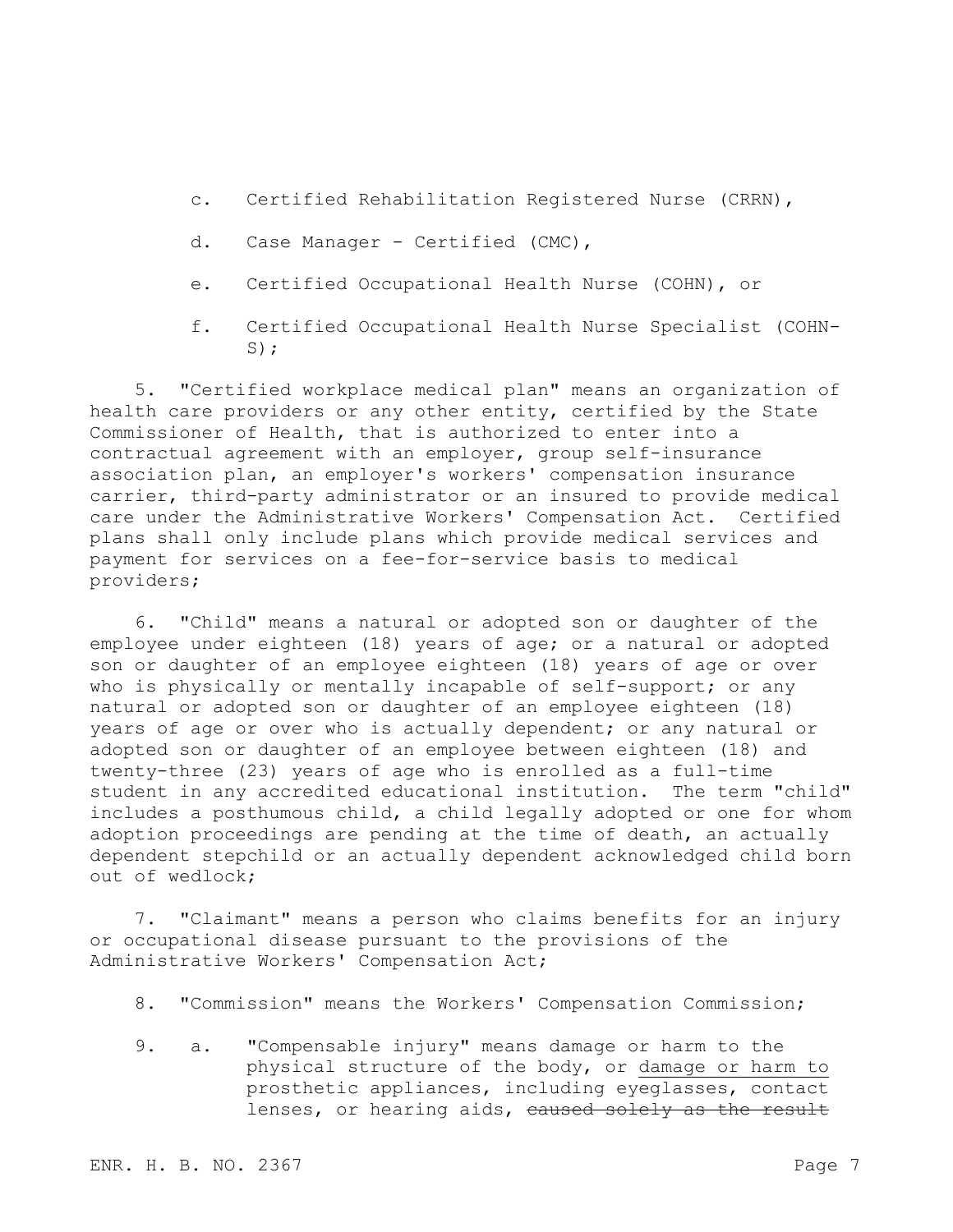of which the major cause is either an accident, cumulative trauma or occupational disease arising out of the course and scope of employment. An "accident" means an event involving factors external to the employee that:

- (1) was unintended, unanticipated, unforeseen, unplanned and unexpected,
- (2) occurred at a specifically identifiable time and place,
- (3) occurred by chance or from unknown causes, and or
- (4) was independent of sickness, mental incapacity, bodily infirmity or any other cause.
- b. "Compensable injury" does not include:
	- (1) injury to any active participant in assaults or combats which, although they may occur in the workplace, are the result of non-employmentrelated hostility or animus of one, both, or all of the combatants and which assault or combat amounts to a deviation from customary duties; provided, however, injuries caused by horseplay shall not be considered to be compensable injuries, except for innocent victims,
	- (2) injury incurred while engaging in or performing or as the result of engaging in or performing any recreational or social activities for the employee's personal pleasure,
	- (3) injury which was inflicted on the employee at a time when employment services were not being performed or before the employee was hired or after the employment relationship was terminated,
	- (4) injury where if the accident was caused by the use of alcohol, illegal drugs, or prescription drugs used in contravention of physician's orders. If<sub> $\tau$ </sub> a biological specimen is collected within twenty-four (24) hours of the employee being injured or reporting an injury, an or if at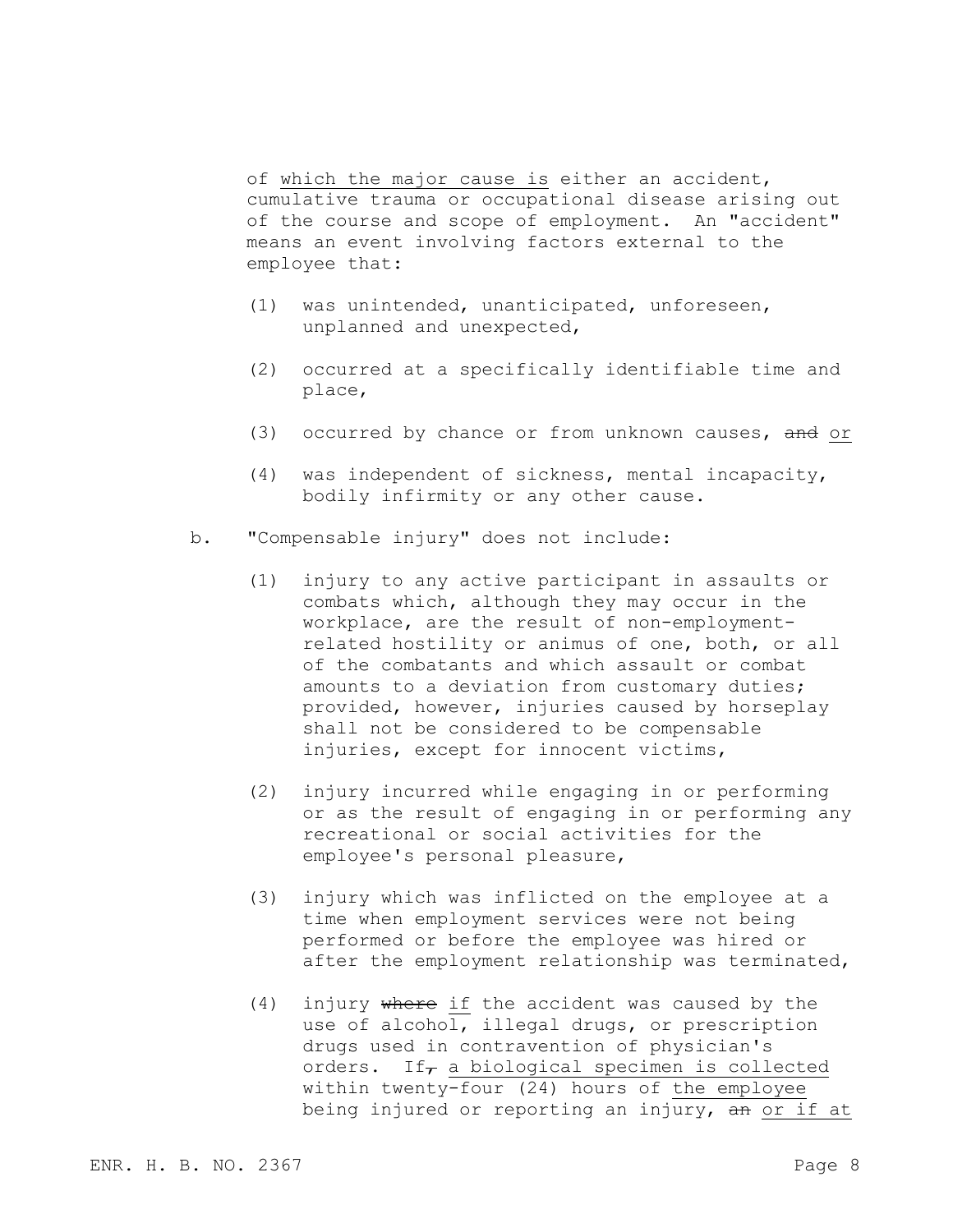any time after the injury a biological specimen is collected by the Oklahoma Office of the Chief Medical Examiner if the injured employee does not survive for at least twenty-four (24) hours after the injury and the employee tests positive for intoxication, an illegal controlled substance, or a legal controlled substance used in contravention to a treating physician's orders, or refuses to undergo the drug and alcohol testing, there shall be a rebuttable presumption that the injury was caused by the use of alcohol, illegal drugs, or prescription drugs used in contravention of physician's orders. This presumption may only be overcome if the employee proves by clear and convincing evidence that his or her state of intoxication had no causal relationship to the injury,

- (5) any strain, degeneration, damage or harm to, or disease or condition of, the eye or musculoskeletal structure or other body part resulting from the natural results of aging, osteoarthritis, arthritis, or degenerative process including, but not limited to, degenerative joint disease, degenerative disc disease, degenerative spondylosis/spondylolisthesis and spinal stenosis, or
- (6) any preexisting condition except when the treating physician clearly confirms an identifiable and significant aggravation incurred in the course and scope of employment.
- c. The definition of "compensable injury" shall not be construed to limit or abrogate the right to recover for mental injuries as described in Section 13 of this title, heart or lung injury or illness as described in Section 14 of this title, or occupational diseases as described in Section 65 of this title.
- d. A compensable injury shall be established by medical evidence supported by objective findings as defined in paragraph 31 of this section.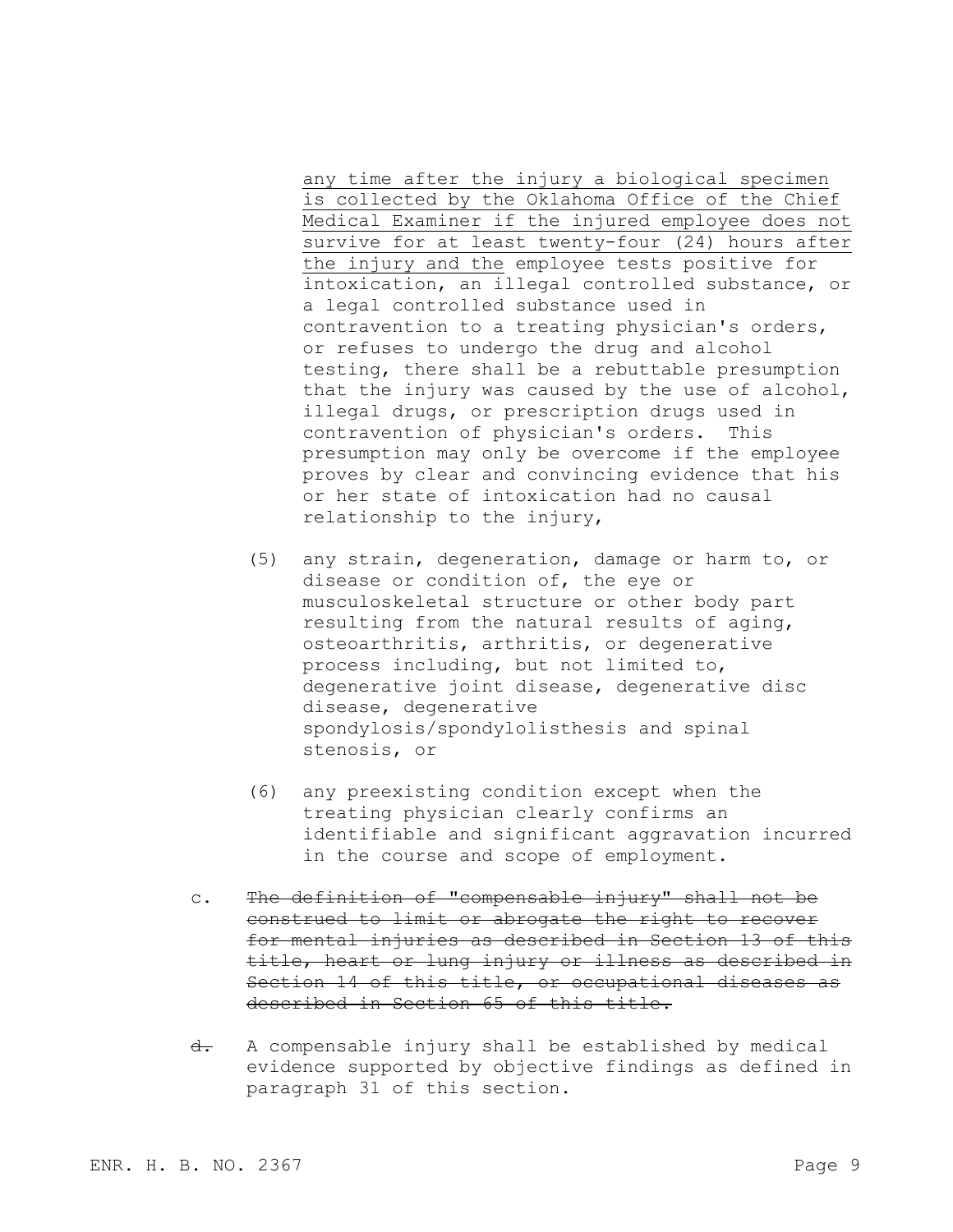- e. d. The injured employee shall prove by a preponderance of the evidence that he or she has suffered a compensable injury.
- f. e. Benefits shall not be payable for a condition which results from a non-work-related independent intervening cause following a compensable injury which causes or prolongs disability, aggravation, or requires treatment. A non-work-related independent intervening cause does not require negligence or recklessness on the part of a claimant.
- g. f. An employee who suffers a compensable injury shall be entitled to receive compensation as prescribed in this act. Notwithstanding other provisions of law, if it is determined that a compensable injury did not occur, the employee shall not be entitled to compensation under this act;

10. "Compensation" means the money allowance payable to the employee or to his or her dependents and includes the medical services and supplies provided for in Section 50 of this title and funeral expenses;

11. "Consequential injury" means injury or harm to a part of the body that is a direct result of the injury or medical treatment to the part of the body originally injured in the claim. The Commission shall not make a finding of a consequential injury unless it is established by objective medical evidence that medical treatment for such part of the body is required;

12. "Continuing medical maintenance" means medical treatment that is reasonable and necessary to maintain claimant's condition resulting from the compensable injury or illness after reaching maximum medical improvement. Continuing medical maintenance shall not include diagnostic tests, surgery, injections, counseling, physical therapy, or pain management devices or equipment;

13. "Course and scope of employment" means an activity of any kind or character for which the employee was hired and that relates to and derives from the work, business, trade or profession of an employer, and is performed by an employee in the furtherance of the affairs or business of an employer. The term includes activities conducted on the premises of an employer or at other locations designated by an employer and travel by an employee in furtherance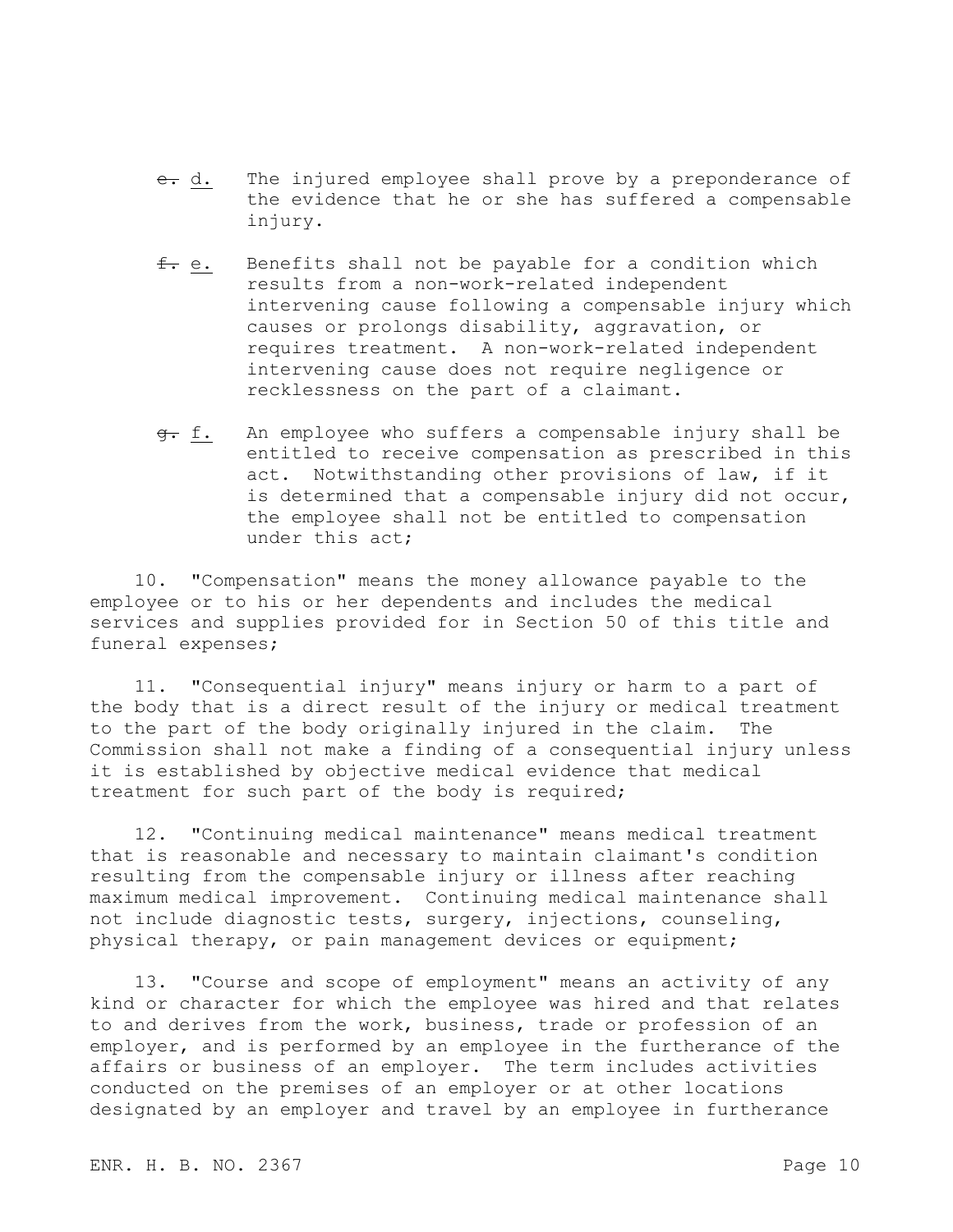of the affairs of an employer that is specifically directed by the employer. This term does not include:

- a. an employee's transportation to and from his or her place of employment,
- b. travel by an employee in furtherance of the affairs of an employer if the travel is also in furtherance of personal or private affairs of the employee,
- c. any injury occurring in a parking lot or other common area adjacent to an employer's place of business before the employee clocks in or otherwise begins work for the employer or after the employee clocks out or otherwise stops work for the employer unless the employer owns or maintains exclusive control over the area, or
- d. any injury occurring while an employee is on a work break, unless the injury occurs while the employee is on a work break inside the employer's facility or in an area owned by or exclusively controlled by the employer and the work break is authorized by the employee's supervisor;

14. "Cumulative trauma" means an injury to an employee that is caused by the combined effect of repetitive physical activities extending over a period of time in the course and scope of employment. Cumulative trauma shall not mean fatigue, soreness or general aches and pain that may have been caused, aggravated, exacerbated or accelerated by the employee's course and scope of employment. Cumulative trauma shall have resulted directly and independently of all other causes and the employee shall have completed at least one hundred eighty (180) days of continuous active employment with the employer;

15. "Death" means only death resulting from compensable injury as defined in paragraph 9 of this section;

16. "Disability" means incapacity because of compensable injury to earn, in the same or any other employment, substantially the same amount of wages the employee was receiving at the time of the compensable injury;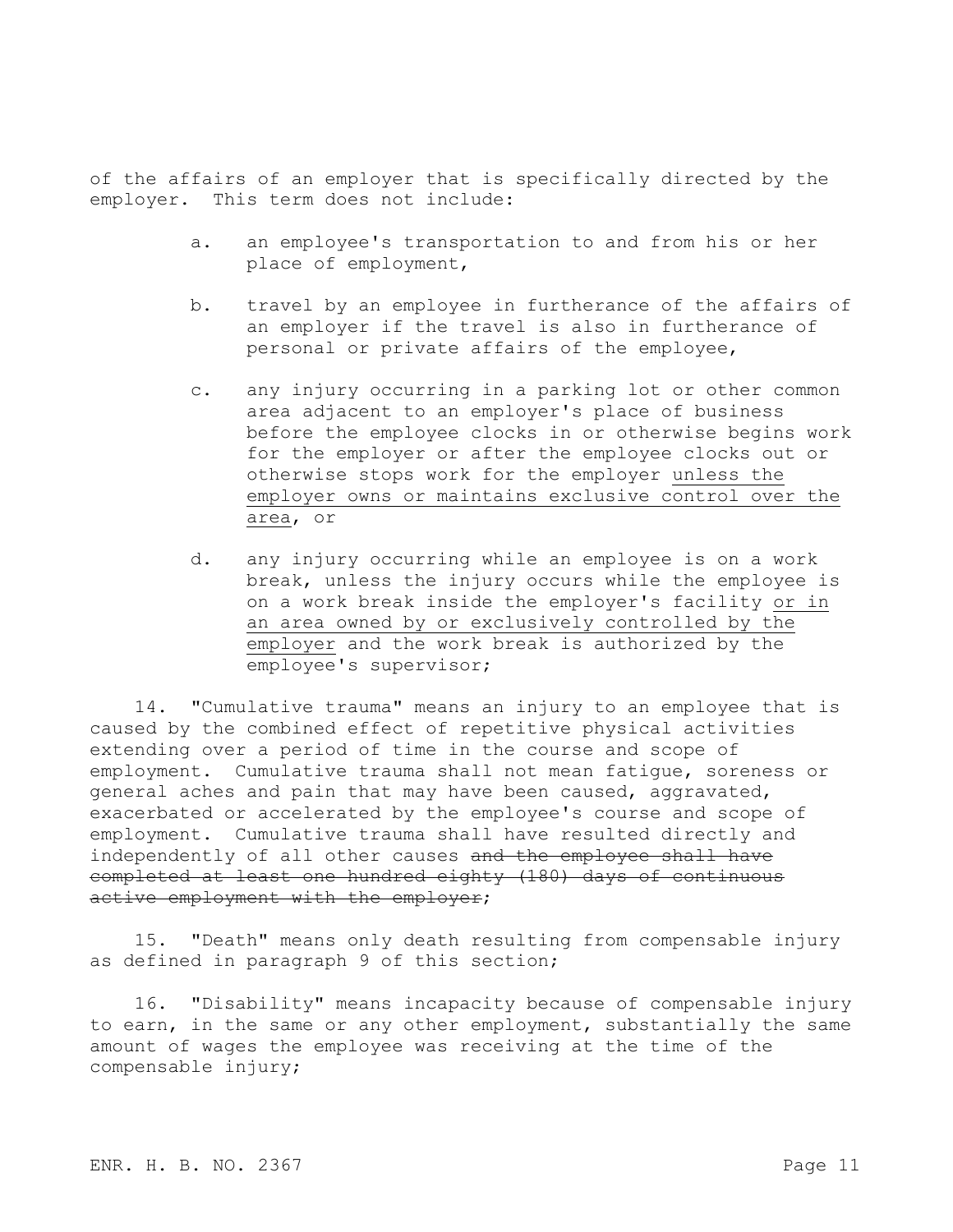17. "Drive-away operations" includes every person engaged in the business of transporting and delivering new or used vehicles by driving, either singly or by towbar, saddle-mount or full-mount method, or any combination thereof, with or without towing a privately owned vehicle;

- 18. a. "Employee" means any person, including a minor, in the service of an employer under any contract of hire or apprenticeship, written or oral, expressed or implied, but excluding one whose employment is casual and not in the course of the trade, business, profession, or occupation of his or her employer and excluding one who is required to perform work for a municipality or county or the state or federal government on having been convicted of a criminal offense or while incarcerated. "Employee" shall also include a member of the Oklahoma National Guard while in the performance of duties only while in response to state orders and any authorized voluntary or uncompensated worker, rendering services as a firefighter, peace law enforcement officer or emergency management worker. Travel by a policeman police officer, fireman, or a member of a first aid or rescue squad, in responding to and returning from an emergency, shall be deemed to be in the course of employment.
	- b. The term "employee" shall not include:
		- (1) any person for whom an employer is liable under any Act of Congress for providing compensation to employees for injuries, disease or death arising out of and in the course of employment including, but not limited to, the Federal Employees' Compensation Act, the Federal Employers' Liability Act, the Longshore and Harbor Workers' Compensation Act and the Jones Act, to the extent his or her employees are subject to such acts,
		- (2) any person who is employed in agriculture, ranching or horticulture by an employer who had a gross annual payroll in the preceding calendar year of less than One Hundred Thousand Dollars (\$100,000.00) wages for agricultural, ranching or horticultural workers, or any person who is employed in agriculture, ranching or horticulture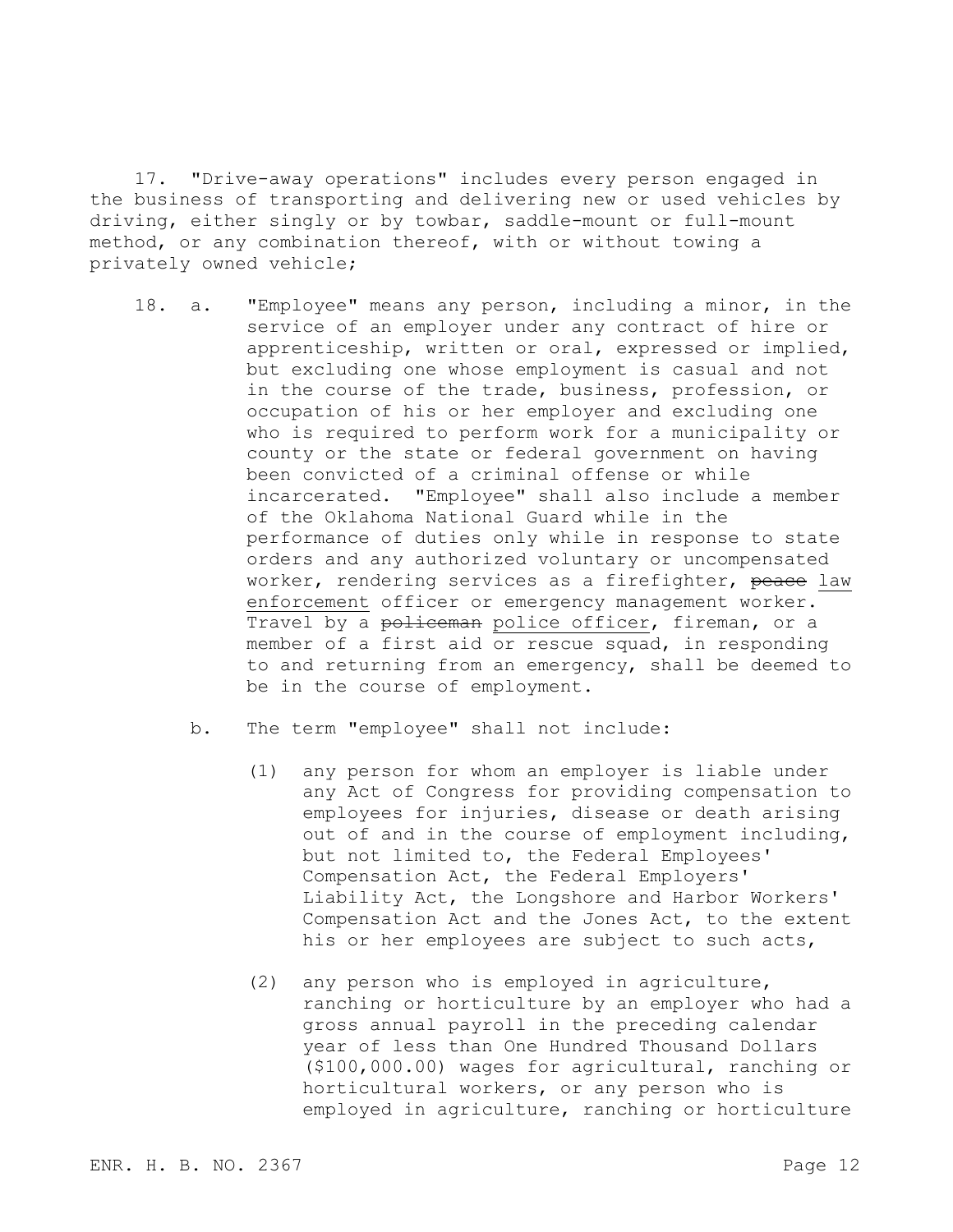who is not engaged in operation of motorized machines. This exemption applies to any period of time for which such employment exists, irrespective of whether or not the person is employed in other activities for which the exemption does not apply. If the person is employed for part of a year in exempt activities and for part of a year in nonexempt activities, the employer shall be responsible for providing workers' compensation only for the period of time for which the person is employed in nonexempt activities,

- (3) any person who is a licensed real estate sales associate or broker, paid on a commission basis,
- (4) any person who is providing services in a medical care or social services program, or who is a participant in a work or training program, administered by the Department of Human Services, unless the Department is required by federal law or regulations to provide workers' compensation for such person. This division shall not be construed to include nursing homes,
- (5) any person employed by an employer with five or fewer total employees, all of whom are related within the second degree by blood or marriage to the employer,  $\frac{1}{1}$  all of whom are dependents living in the household of the employer, or all of whom are a combination of such relatives and dependents. If the employer is not a natural person or a general or limited partnership, or an incorporator of a corporation if the corporation is the employer such relative shall be related within the second degree by blood or marriage to a person who owns fifty percent (50%) or more of the employer, or such dependent shall be in the household of a person who owns fifty percent (50%) or more of the employer,
- (6) any person employed by an employer which is a youth sports league which qualifies for exemption from federal income taxation pursuant to federal law,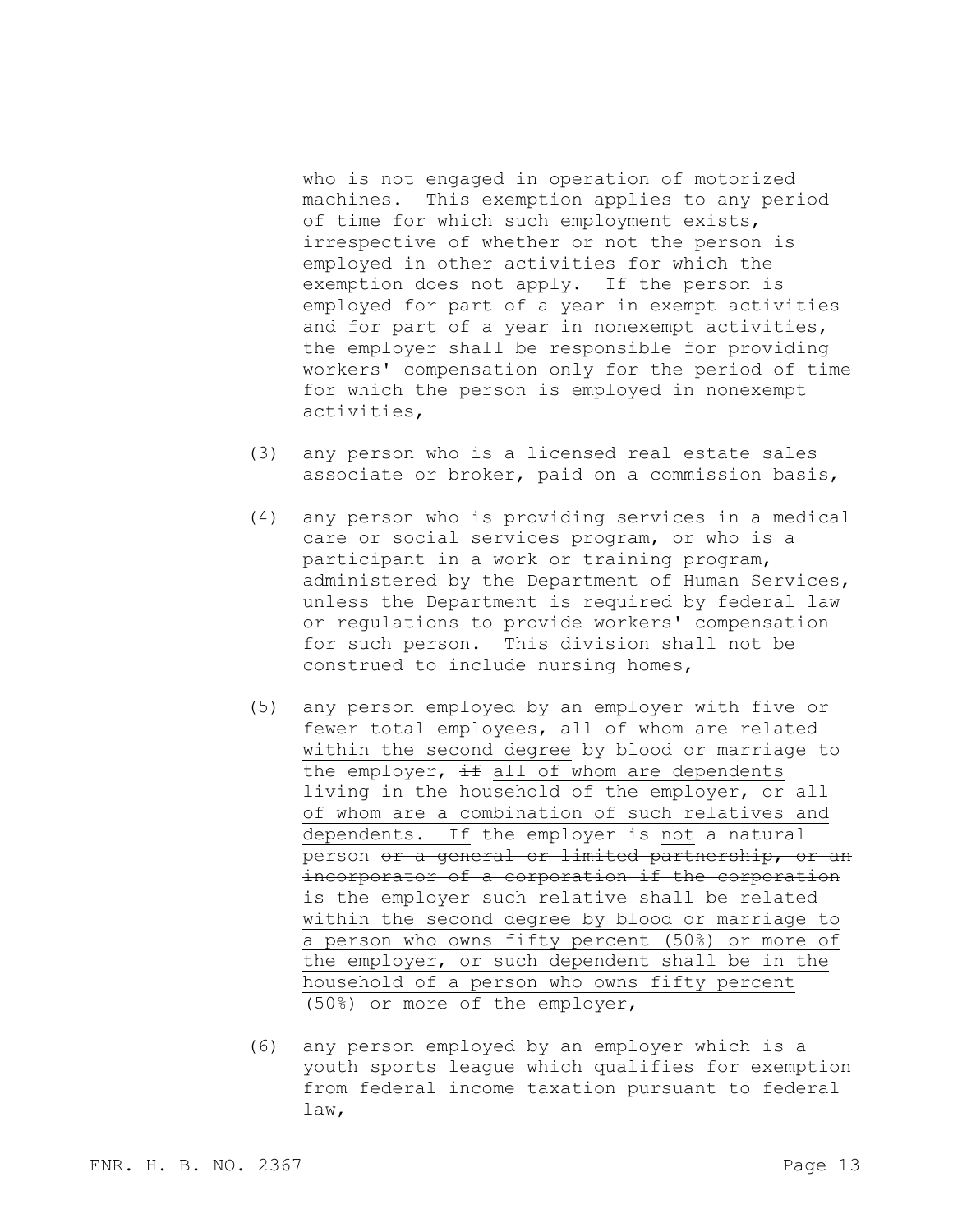- (7) sole proprietors, members of a partnership, individuals who are party to a franchise agreement as set out by the Federal Trade Commission franchise disclosure rule, 16 CFR 436.1 through 436.11, members of a limited liability company who own at least ten percent (10%) of the capital of the limited liability company or any stockholder-employees of a corporation who own ten percent (10%) or more stock in the corporation, unless they elect to be covered by a policy of insurance covering benefits under the Administrative Workers' Compensation Act,
- (8) any person providing or performing voluntary service who receives no wages for the services other than meals, drug or alcohol rehabilitative therapy, transportation, lodging or reimbursement for incidental expenses except for volunteers specifically provided for in subparagraph a of this paragraph,
- (9) a person, commonly referred to as an owneroperator, who owns or leases a truck-tractor or truck for hire, if the owner-operator actually operates the truck-tractor or truck and if the person contracting with the owner-operator is not the lessor of the truck-tractor or truck. Provided, however, an owner-operator shall not be precluded from workers' compensation coverage under the Administrative Workers' Compensation Act if the owner-operator elects to participate as a sole proprietor,
- (10) a person referred to as a drive-away owneroperator who privately owns and utilizes a tow vehicle in drive-away operations and operates independently for hire, if the drive-away owneroperator actually utilizes the tow vehicle and if the person contracting with the drive-away owneroperator is not the lessor of the tow vehicle. Provided, however, a drive-away owner-operator shall not be precluded from workers' compensation coverage under the Administrative Workers'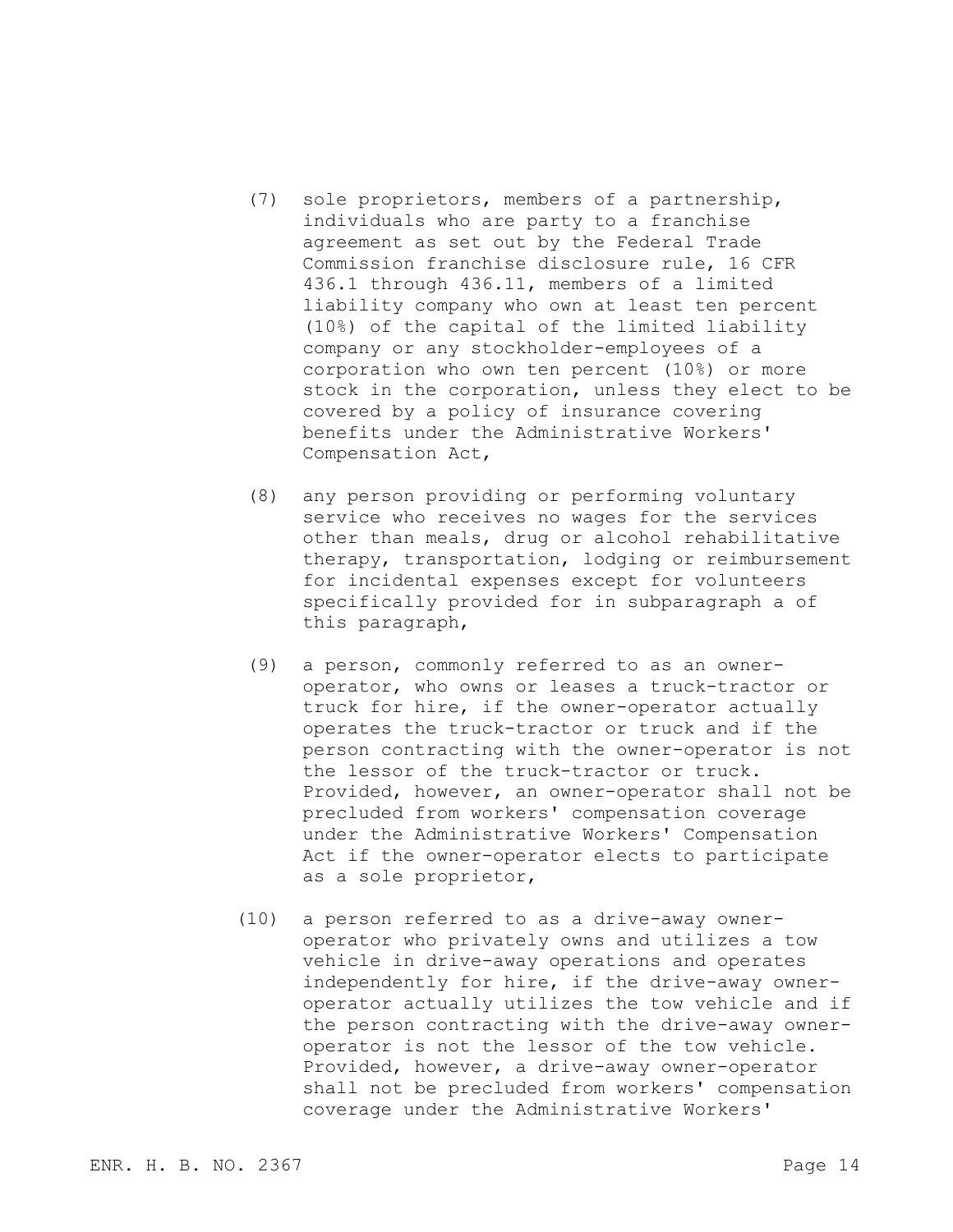Compensation Act if the drive-away owner-operator elects to participate as a sole proprietor, and

(11) any person who is employed as a domestic servant or as a casual worker in and about a private home or household, which private home or household had a gross annual payroll in the preceding calendar year of less than Fifty Thousand Dollars (\$50,000.00) for such workers;

19. "Employer" means a natural person, partnership, association, limited liability company, corporation, and the legal representatives of a deceased employer, or the receiver or trustee of a person, partnership, association, corporation, or limited liability company, departments, instrumentalities and institutions of this state and divisions thereof, counties and divisions thereof, public trusts, boards of education and incorporated cities or towns and divisions thereof, employing a person included within the term "employee" as defined in this section. Employer may also mean the employer's workers' compensation insurance carrier, if applicable. Except as provided otherwise, this act applies to all public and private entities and institutions. Employer shall not include a qualified employer with an employee benefit plan as provided under the Oklahoma Employee Injury Benefit Act in Sections 200 through 213 of this title;

20. "Employment" includes work or labor in a trade, business, occupation or activity carried on by an employer or any authorized voluntary or uncompensated worker rendering services as a firefighter, peace officer or emergency management worker;

21. "Evidence-based" means expert-based, literature-supported and outcomes validated by well-designed randomized trials when such information is available and which uses the best available evidence to support medical decision making;

22. "Gainful employment" means the capacity to perform employment for wages for a period of time that is not part-time, occasional or sporadic;

23. "Impaired self-insurer" means a private self-insurer or group self-insurance association that fails to pay its workers' compensation obligations, or is financially unable to do so and is the subject of any proceeding under the Federal Bankruptcy Reform Act of 1978, and any subsequent amendments or is the subject of any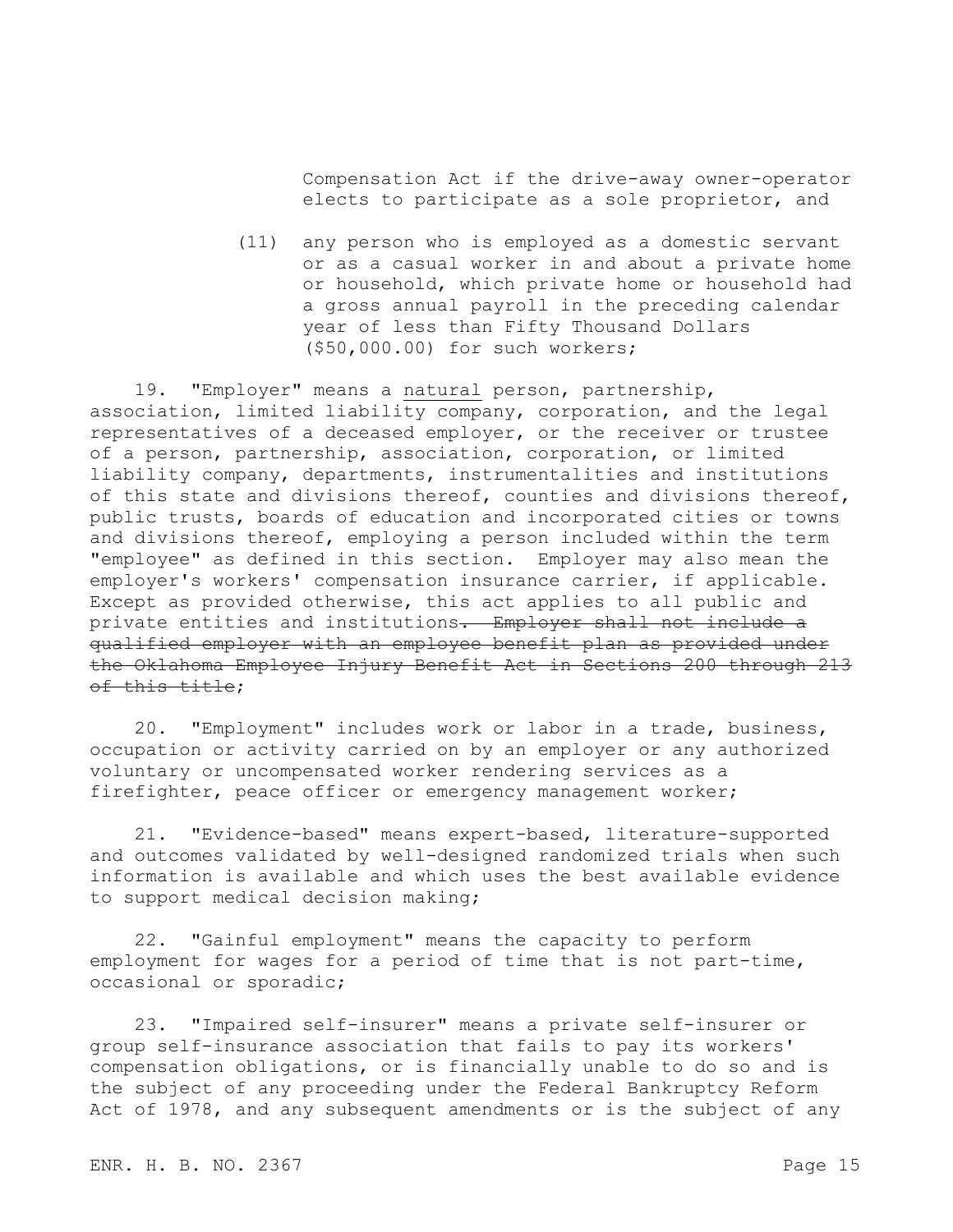proceeding in which a receiver, custodian, liquidator, rehabilitator, trustee or similar officer has been appointed by a court of competent jurisdiction to act in lieu of or on behalf of the self-insurer;

24. "Incapacity" means inadequate strength or ability to perform a work-related task;

25. "Insurance Commissioner" means the Insurance Commissioner of the State of Oklahoma;

26. "Insurance Department" means the Insurance Department of the State of Oklahoma;

27. "Major cause" means more than fifty percent (50%) of the resulting injury, disease or illness. A finding of major cause shall be established by a preponderance of the evidence. A finding that the workplace was not a major cause of the injury, disease or illness shall not adversely affect the exclusive remedy provisions of this act and shall not create a separate cause of action outside this act;

28. "Maximum medical improvement" means that no further material improvement would reasonably be expected from medical treatment or the passage of time;

29. "Medical services" means those services specified in Section 50 of this title;

30. "Misconduct" shall include the following:

- a. unexplained absenteeism or tardiness,
- b. willful or wanton indifference to or neglect of the duties required,
- c. willful or wanton breach of any duty required by the employer,
- d. the mismanagement of a position of employment by action or inaction,
- e. actions or omissions that place in jeopardy the health, life, or property of self or others,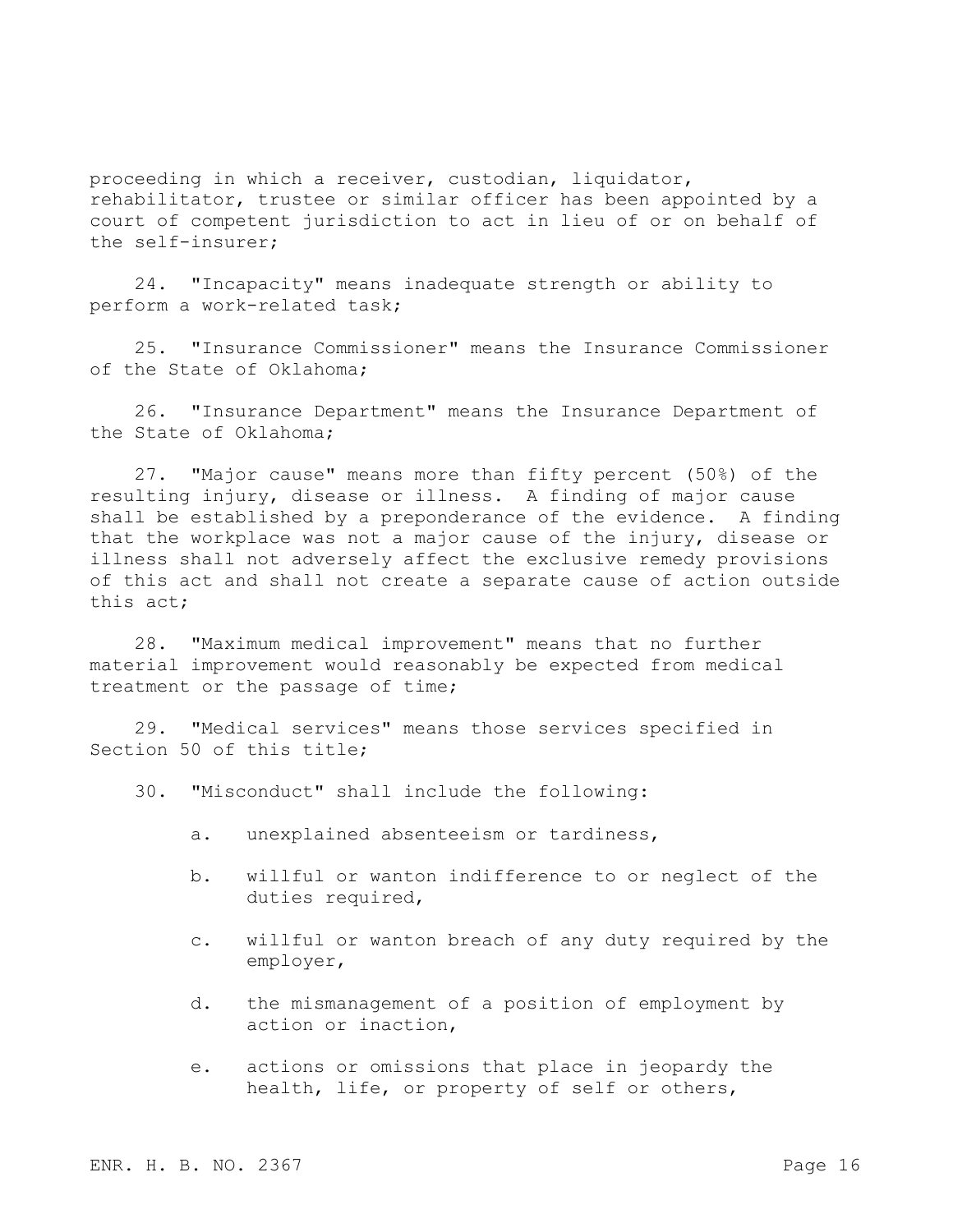- f. dishonesty,
- g. wrongdoing,
- h. violation of a law, or
- i. a violation of a policy or rule adopted to ensure orderly work or the safety of self or others;
- 31. a. (1) "Objective findings" are those findings which cannot come under the voluntary control of the patient.
	- (2) (a) When determining permanent disability, a physician, any other medical provider, an administrative law judge, the Commission or the courts shall not consider complaints of pain.
		- (b) For the purpose of making permanent disability ratings to the spine, physicians shall use criteria established by the most current edition Sixth Edition of the American Medical Association "Guides to the Evaluation of Permanent Impairment".
	- (3) (a) Objective evidence necessary to prove permanent disability in occupational hearing loss cases may be established by medically recognized and accepted clinical diagnostic methodologies, including, but not limited to, audiological tests that measure air and bone conduction thresholds and speech discrimination ability.
		- (b) Any difference in the baseline hearing levels shall be confirmed by subsequent testing; provided, however, such test shall be given within four (4) weeks of the initial baseline hearing level test but not before five (5) days after being adjusted for presbycusis.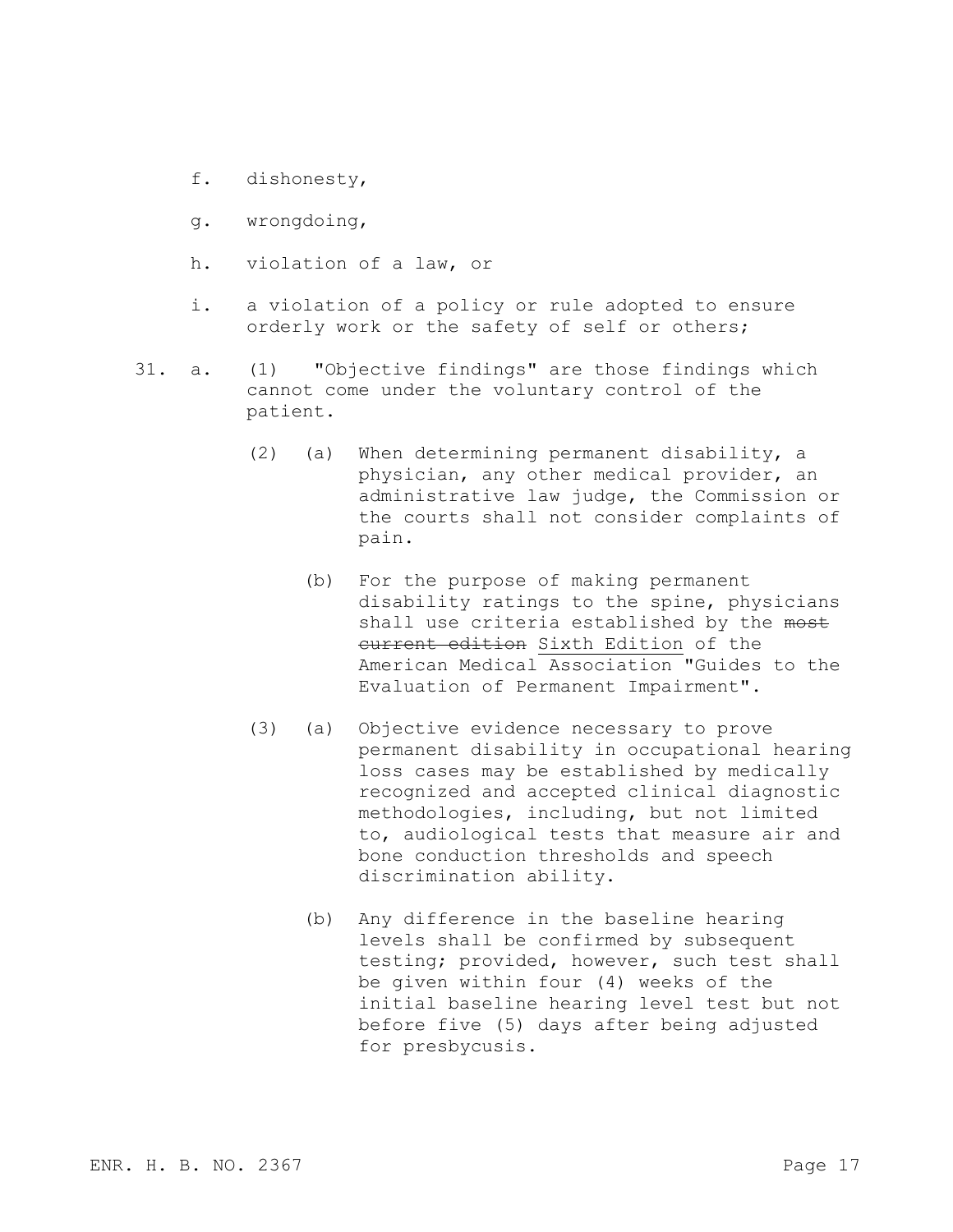b. Medical opinions addressing compensability and permanent disability shall be stated within a reasonable degree of medical certainty;

32. "Official Disability Guidelines" or "ODG" means the current edition of the Official Disability Guidelines and the ODG Treatment in Workers' Comp as published by the Work Loss Data Institute;

33. "Permanent disability" means the extent, expressed as a percentage, of the loss of a portion of the total physiological capabilities of the human body as established by competent medical evidence and based on the eurrent edition Sixth Edition of the American Medical Association guides to the evaluation of impairment, if the impairment is contained therein;

34. "Permanent partial disability" means a permanent disability or loss of use after maximum medical improvement has been reached which prevents the injured employee, who has been released to return to work by the treating physician, from returning to his or her preinjury or equivalent job. All evaluations of permanent partial disability must be supported by objective findings;

35. "Permanent total disability" means, based on objective findings, incapacity, based upon accidental injury or occupational disease, to earn wages in any employment for which the employee may become physically suited and reasonably fitted by education, training, experience or vocational rehabilitation provided under this act. Loss of both hands, both feet, both legs, or both eyes, or any two thereof, shall constitute permanent total disability;

36. "Preexisting condition" means any illness, injury, disease, or other physical or mental condition, whether or not work-related, for which medical advice, diagnosis, care or treatment was recommended or received preceding the date of injury;

37. "Pre-injury or equivalent job" means the job that the claimant was working for the employer at the time the injury occurred or any other employment offered by the claimant's employer that pays at least one hundred percent (100%) of the employee's average weekly wage;

38. "Private self-insurer" means a private employer that has been authorized to self-insure its workers' compensation obligations pursuant to this act, but does not include group self-insurance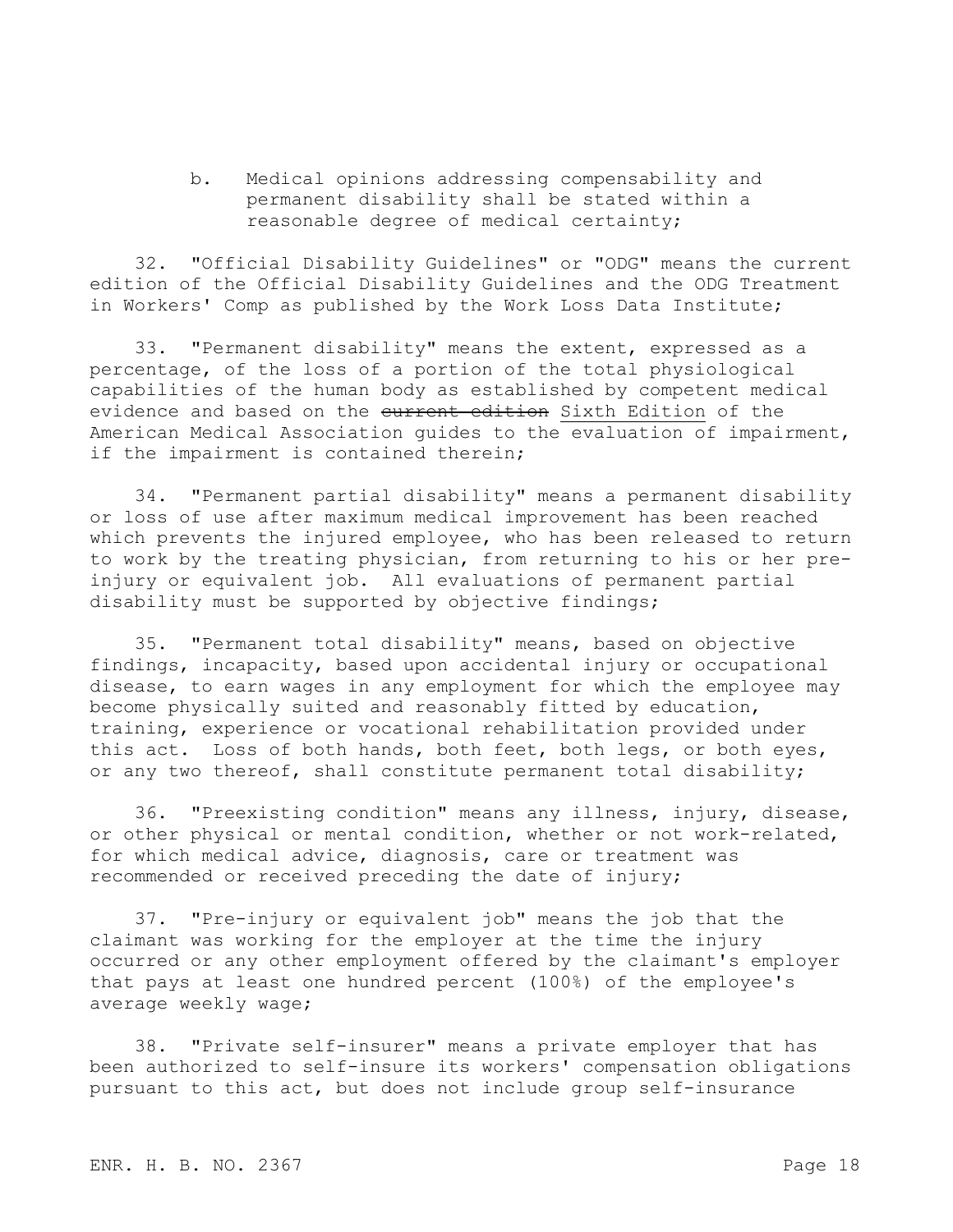associations authorized by this act, or any public employer that self-insures pursuant to this act;

39. "Prosthetic" means an artificial device used to replace a part or joint of the body that is lost or injured in an accident or illness covered by this act;

40. "Scheduled member" or "member" means hands, fingers, arms, legs, feet, toes, and eyes. In addition, for purposes of the Multiple Injury Trust Fund only, "scheduled member" means hearing impairment;

41. "Scientifically based" involves the application of rigorous, systematic, and objective procedures to obtain reliable and valid knowledge relevant to medical testing, diagnoses and treatment; is adequate to justify the general conclusions drawn; and has been accepted by a peer-review journal or approved by a panel of independent experts through a comparably rigorous, objective, and scientific review;

42. "State average weekly wage" means the state average weekly wage determined by the Oklahoma Employment Security Commission in the preceding calendar year. If such determination is not available, the Commission shall determine the wage annually after reasonable investigation;

43. "Subcontractor" means a person, firm, corporation or other legal entity hired by the general or prime contractor to perform a specific task for the completion of a work-related activity;

44. "Surgery" does not include an injection, or the forcing of fluids beneath the skin, for treatment or diagnosis;

45. "Surviving spouse" means the employee's spouse by reason of a legal marriage recognized by the State of Oklahoma or under the requirements of a common law marriage in this state, as determined by the Workers' Compensation Commission;

46. "Temporary partial disability" means an injured employee who is temporarily unable to perform his or her job, but may perform alternative work offered by the employer;

47. "Time of accident" or "date of accident" means the time or date of the occurrence of the accidental incident from which compensable injury, disability, or death results; and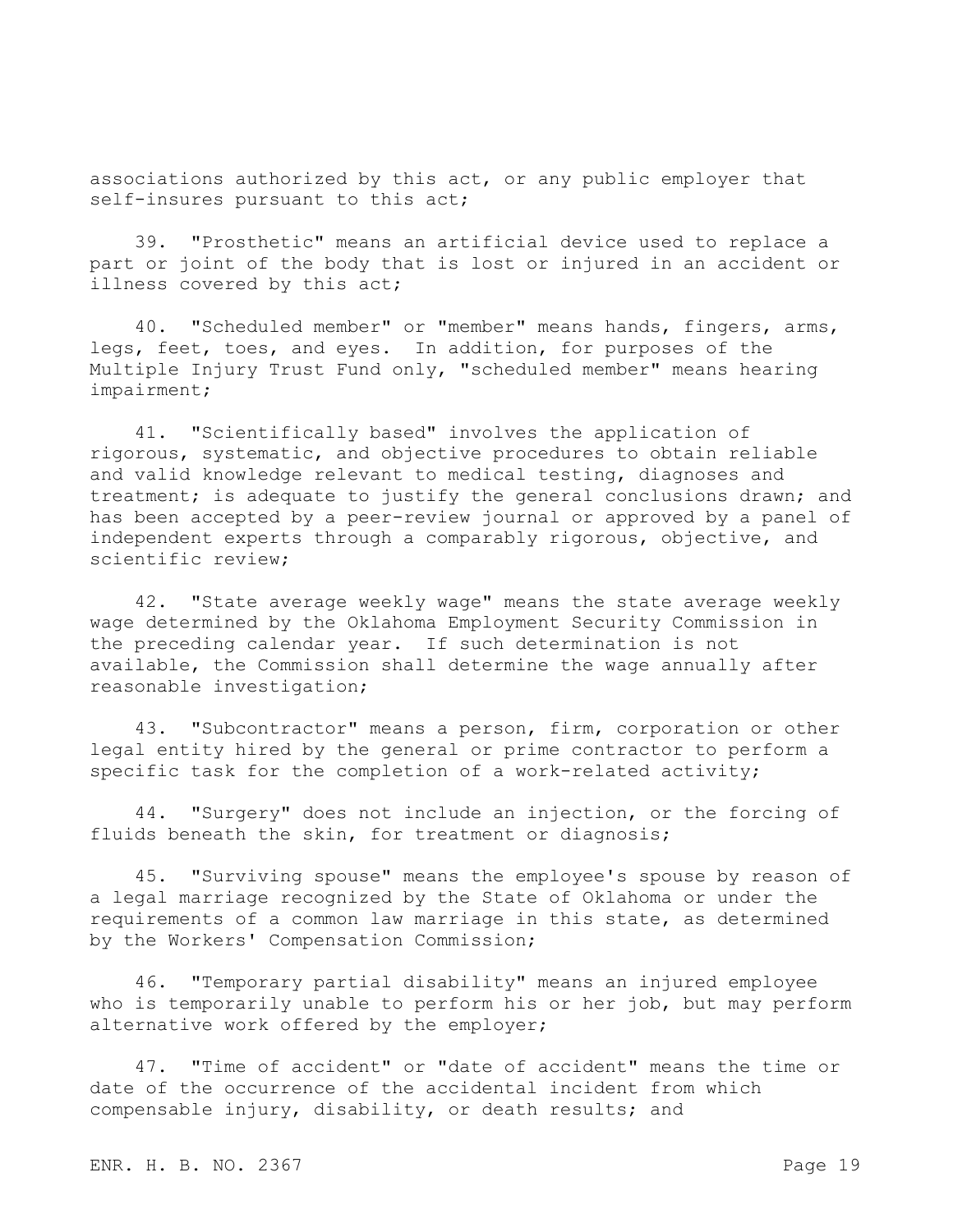48. "Wages" means money compensation received for employment at the time of the accident, including the reasonable value of board, rent, housing, lodging, or similar advantage received from the employer and includes the amount of tips required to be reported by the employer under Section 6053 of the Internal Revenue Code and the regulations promulgated pursuant thereto or the amount of actual tips reported, whichever amount is greater.

SECTION 2. AMENDATORY Section 3, Chapter 208, O.S.L. 2013 (85A O.S. Supp. 2018, Section 3), is amended to read as follows:

Section 3. A. Every employer and every employee, unless otherwise specifically provided in this act, shall be subject and bound to the provisions of the Administrative Workers' Compensation Act. However, nothing and every employer shall pay or provide benefits according to the provisions of this act for the accidental injury or death of an employee arising out of and in the course of his or her employment, without regard to fault for such injury, if the employee's contract of employment was made or if the injury occurred within this state. If an employee makes a claim for an injury in another jurisdiction, the employee is precluded from his or her right of action under the Administrative Workers' Compensation Act unless the Workers' Compensation Commission determines that there is a change in circumstances that creates a good cause to bring the claim under the Administrative Workers' Compensation Act; provided, however, that the employee may not receive duplicate benefits to those received in the foreign jurisdiction and the employee's right to bring a claim under this act shall be subject to the limitations period for bringing a claim pursuant to paragraph 1 of subsection A of Section 69 of this title. Nothing in this act shall be construed to conflict with any valid Act of Congress governing the liability of employers for injuries received by their employees.

B. This act The State of Oklahoma accepts the provisions of the Acts of Congress designated as 40 U.S.C., Section 3172, formerly 40 U.S.C., Section 290, and hereby extends the territorial jurisdiction of the Administrative Workers' Compensation Act of this state to all lands and premises within the exterior boundaries of this state which the Government of the United States of America owns or holds by deed or act of cession, and to all purchases, projects, buildings, constructions, improvements and property within the exterior boundaries of this state belonging to the Government of the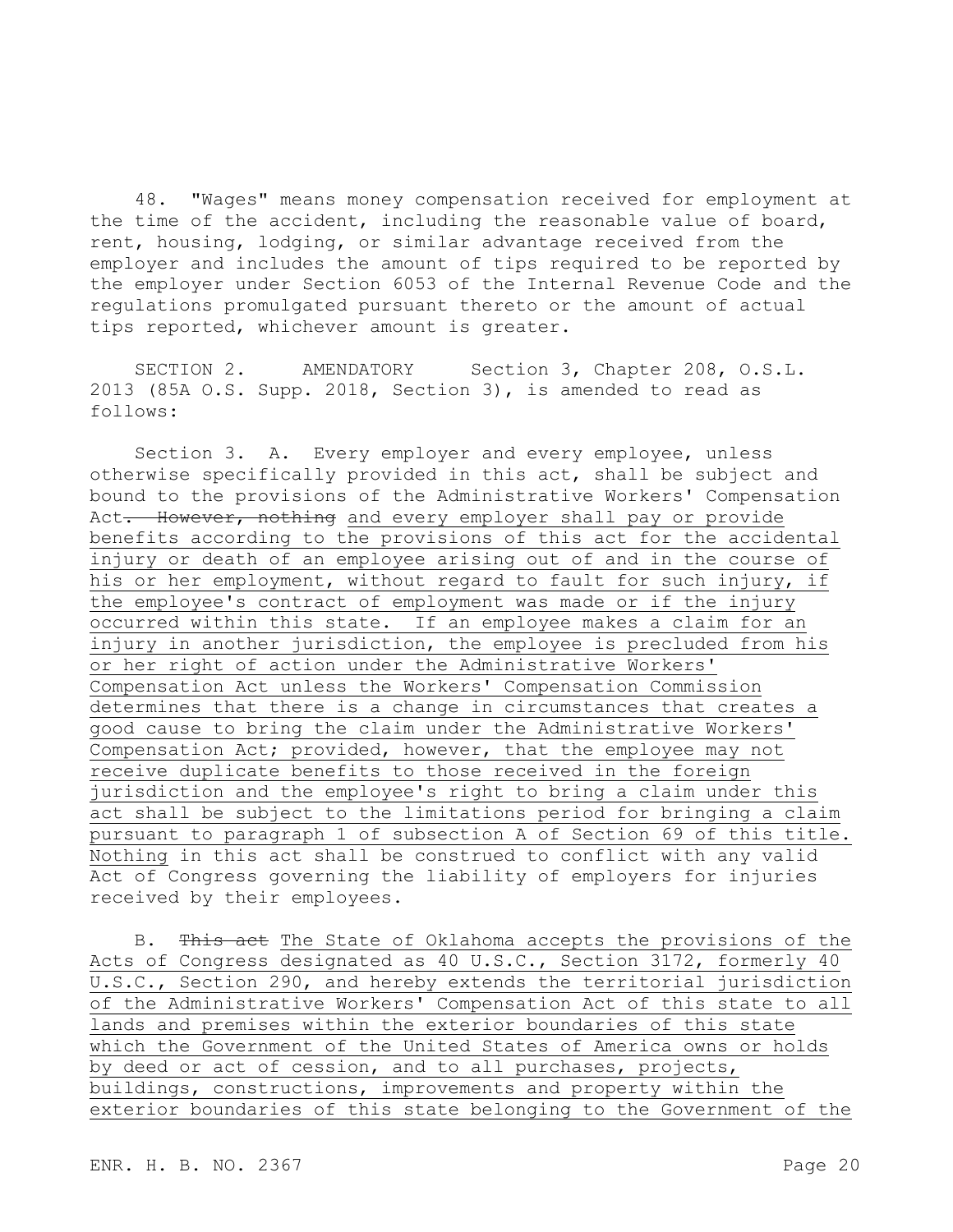United States of America, in the same manner and to the same extent as if the premises were under the exclusive jurisdiction of this state, subject only to the limitations placed thereon by the Acts of Congress.

C. The Administrative Workers' Compensation Act shall apply only to claims for injuries and death based on accidents which occur on or after the effective date of this act February 1, 2014.

C. D. The Workers' Compensation Code in effect before the effective date of this act February 1, 2014, shall govern all rights in respect to claims for injuries and death based on accidents occurring before the effective date of this act February 1, 2014.

SECTION 3. AMENDATORY Section 5, Chapter 208, O.S.L. 2013 (85A O.S. Supp. 2018, Section 5), is amended to read as follows:

Section 5. A. The rights and remedies granted to an employee subject to the provisions of the Administrative Workers' Compensation Act shall be exclusive of all other rights and remedies of the employee, his legal representative, dependents, next of kin, or anyone else claiming rights to recovery on behalf of the employee against the employer, or any principal, officer, director, employee, stockholder, partner, or prime contractor of the employer on account of injury, illness, or death. Negligent acts of a co-employee may not be imputed to the employer. No role, capacity, or persona of any employer, principal, officer, director, employee, or stockholder other than that existing in the role of employer of the employee shall be relevant for consideration for purposes of this act, and the remedies and rights provided by this act shall be exclusive regardless of the multiple roles, capacities, or personas the employer may be deemed to have. For the purpose of extending the immunity of this section, any operator or owner of an oil or gas well or other operation for exploring for, drilling for, or producing oil or gas shall be deemed to be an intermediate or principal employer for services performed at a drill site or location with respect to injured or deceased workers whose immediate employer was hired by such operator or owner at the time of the injury or death.

B. Exclusive remedy shall not apply if:

1. An employer fails to secure the payment of compensation due to the employee as required by this act. An injured employee, or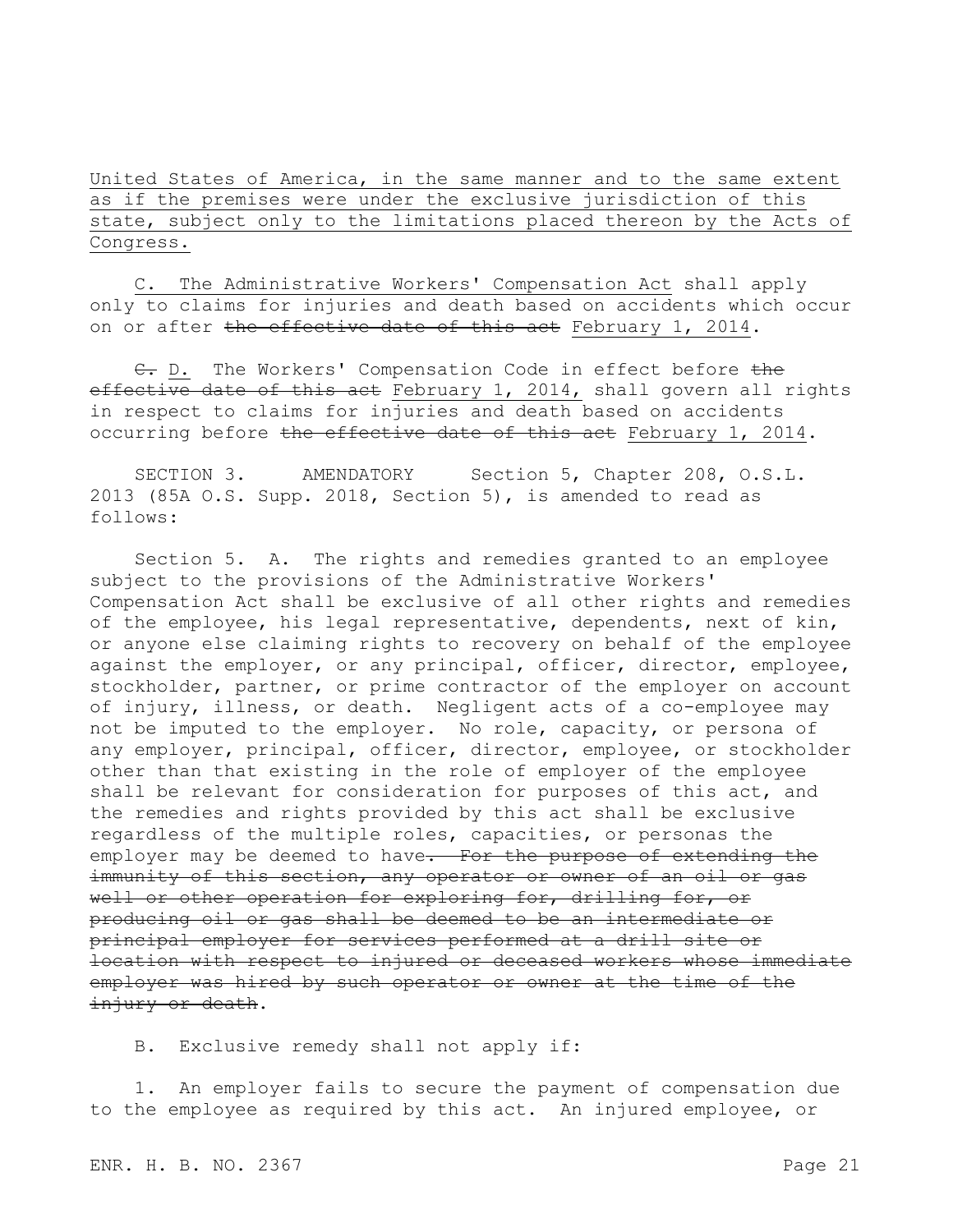his or her legal representative in case death results from the injury, may, at his or her option, elect to claim compensation under this act or to maintain a legal action in court for damages on account of the injury or death; or

2. The injury was caused by an intentional tort committed by the employer. An intentional tort shall exist only when the employee is injured as a result of willful, deliberate, specific intent of the employer to cause such injury. Allegations or proof that the employer had knowledge that the injury was substantially certain to result from the employer's conduct shall not constitute an intentional tort. The employee shall plead facts that show it is at least as likely as it is not that the employer acted with the purpose of injuring the employee. The issue of whether an act is an intentional tort shall be a question of law.

C. The immunity from civil liability described in subsection A of this section shall apply regardless of whether the injured employee is denied compensation or deemed ineligible to receive compensation under this act.

D. If an employer has failed to secure the payment of compensation for his or her injured employee as provided for in this act, an injured employee, or his or her legal representative if death results from the injury, may maintain an action in the district court for damages on account of such injury.

E. The immunity created by the provisions of this section shall not extend to action against another employer, or its employees, on the same job as the injured or deceased worker where such other employer does not stand in the position of an intermediate or principal employer to the immediate employer of the injured or deceased worker.

F. The immunity created by the provisions of this section shall not extend to action against another employer, or its employees, on the same job as the injured or deceased worker even though such other employer may be considered as standing in the position of a special master of a loaned servant where such special master neither is the immediate employer of the injured or deceased worker nor stands in the position of an intermediate or principal employer to the immediate employer of the injured or deceased worker.

G. This section shall not be construed to abrogate the loaned servant doctrine in any respect other than that described in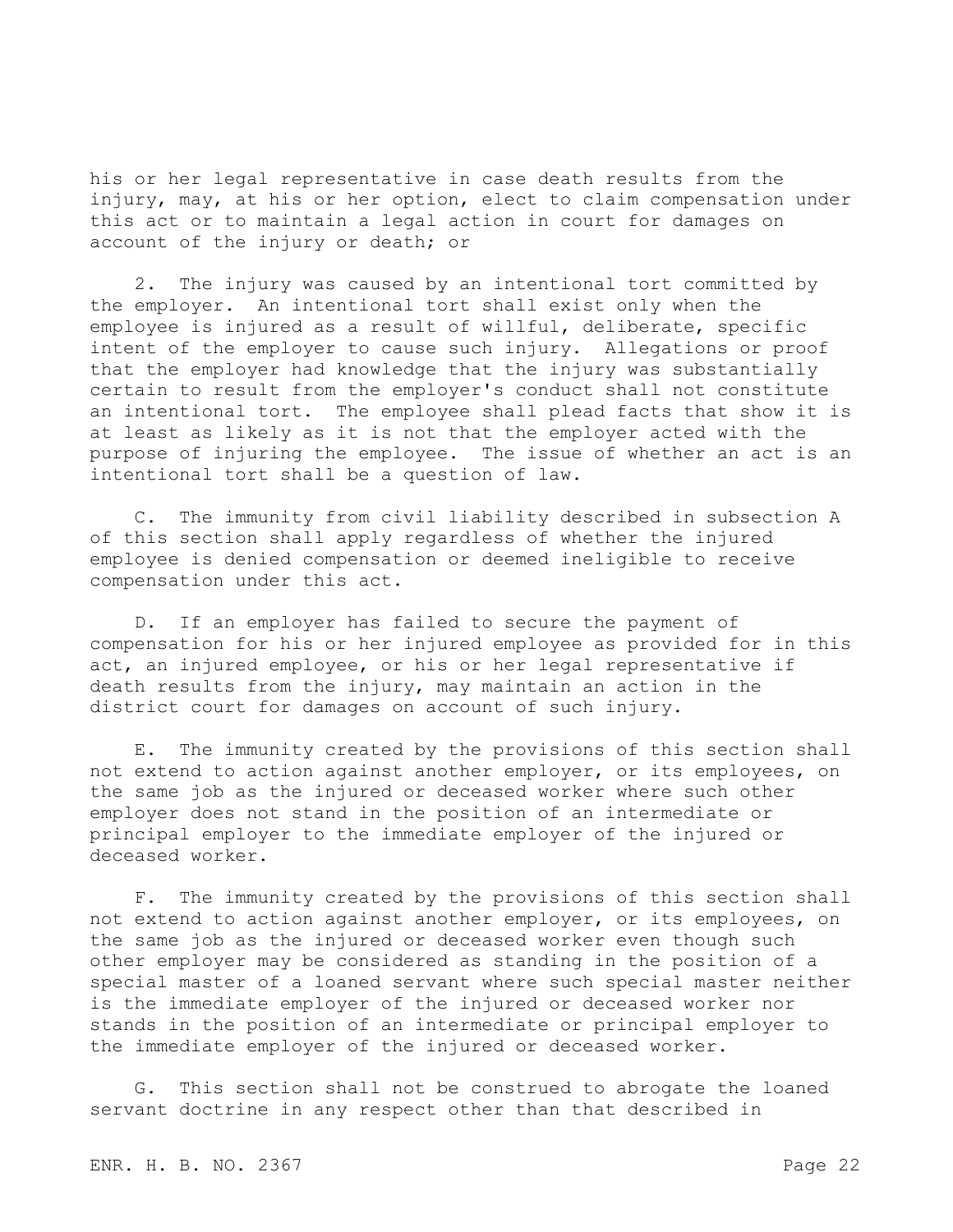subsection F of this section. Nothing in this act shall be construed to relieve the employer from any other penalty provided for in this act for failure to secure the payment of compensation under this act.

H. For the purpose of extending the immunity of this section, any architect, professional engineer, or land surveyor shall be deemed an intermediate or principal employer for services performed at or on the site of a construction project, but this immunity shall not extend to the negligent preparation of design plans and specifications.

I. If the employer has failed to secure the payment of compensation as provided in this act or in the case of an intentional tort, the injured employee or his or her legal representative may maintain an action either before the Commission or in the district court, but not both.

SECTION 4. AMENDATORY Section 6, Chapter 208, O.S.L. 2013, as amended by Section 1, Chapter 390, O.S.L. 2015 (85A O.S. Supp. 2018, Section 6), is amended to read as follows:

Section 6.

- A. 1. a. Any person or entity who makes any material false statement or representation, who willfully and knowingly omits or conceals any material information, or who employs any device, scheme, or artifice, or who aids and abets any person for the purpose of:
	- (1) obtaining any benefit or payment,
	- (2) increasing any claim for benefit or payment, or
	- (3) obtaining workers' compensation coverage under this act,

shall be guilty of a felony punishable pursuant to Section 1663 of Title 21 of the Oklahoma Statutes.

b. A material false statement or representation includes, but is not limited to, attempting to obtain treatment or compensation for body parts that were not injured in the course and scope of employment.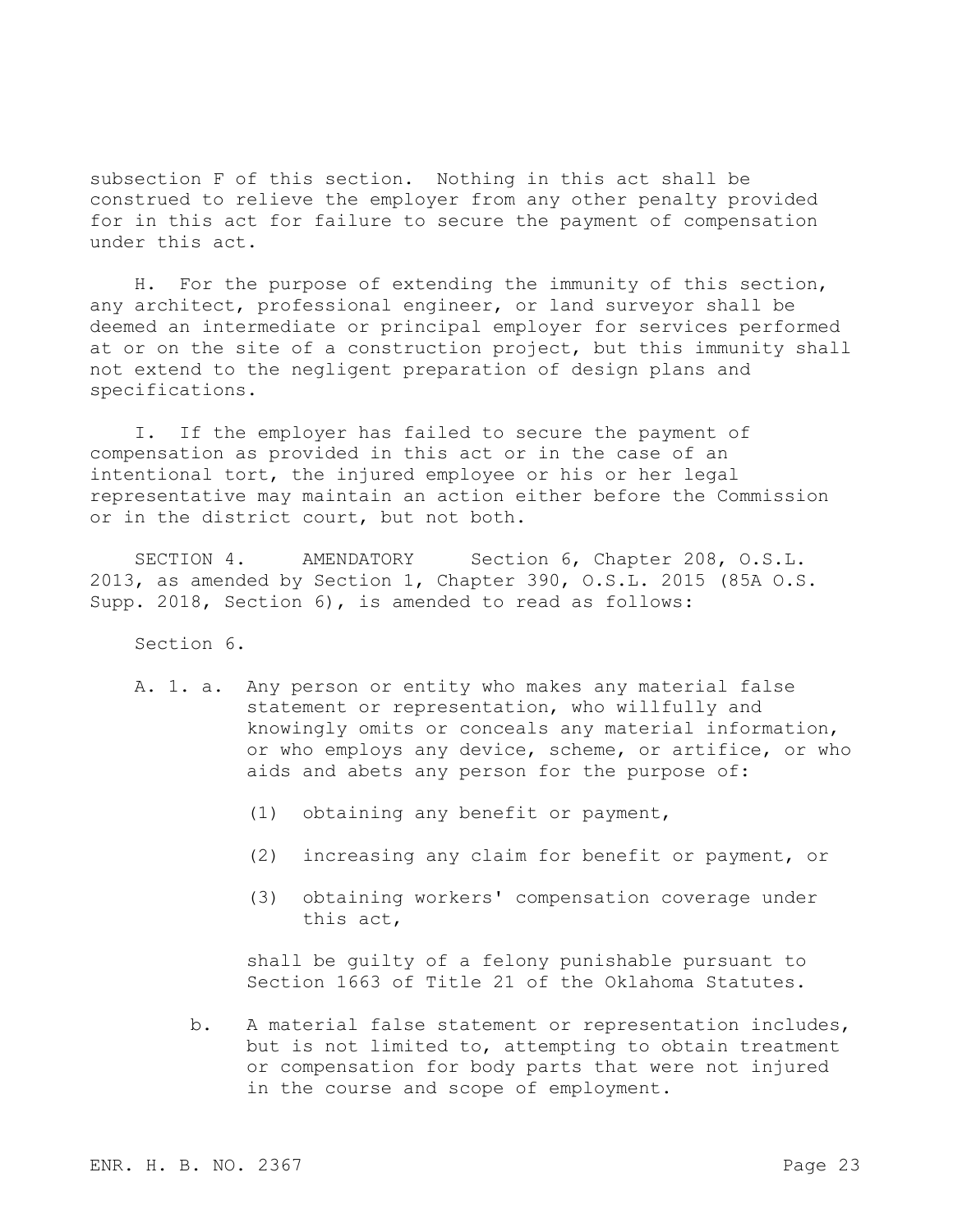c. Fifty percent (50%) of any criminal fine imposed and collected under this section shall be paid and allocated in accordance with applicable law to the Workers' Compensation Commission Revolving Fund administered by the Commission.

2. Any person or entity with whom any person identified in division (1) of subparagraph a of paragraph 1 of this subsection has conspired to achieve the proscribed ends shall, by reason of such conspiracy, be guilty as a principal of a felony.

B. A Except for forms submitted through the Electronic Data Interchange system employed by the Commission pursuant to Section 101 of this title, a copy of division (1) of subparagraph a of paragraph 1 of subsection A of this section shall be included on all forms prescribed by the Commission for the use of injured employees claiming benefits and for the use of employers in responding to employees' claims under this act.

C. Where If the Workers' Compensation Commission or the Attorney General finds that a violation of division (1) of subparagraph a of paragraph 1 of subsection A of this section has been committed, or that any other criminal violations in furtherance of this act were committed, the chair of the Commission or the Attorney General shall refer the matter for appropriate action to the prosecuting attorney having criminal jurisdiction over the matter.

- D. 1. a. There shall be established within the Office of the Attorney General a Workers' Compensation Fraud Investigation Unit, funded by the Commission. The Attorney General shall appoint a Director of the Workers' Compensation Fraud Investigation Unit, who may also serve as the director of any other designated insurance fraud investigation division within the Attorney General's office.
	- b. (1) The Unit shall investigate workers' compensation fraud, any additional criminal violations that may be related to workers' compensation fraud, and any other insurance fraud matters as may be assigned at the discretion of the Attorney General.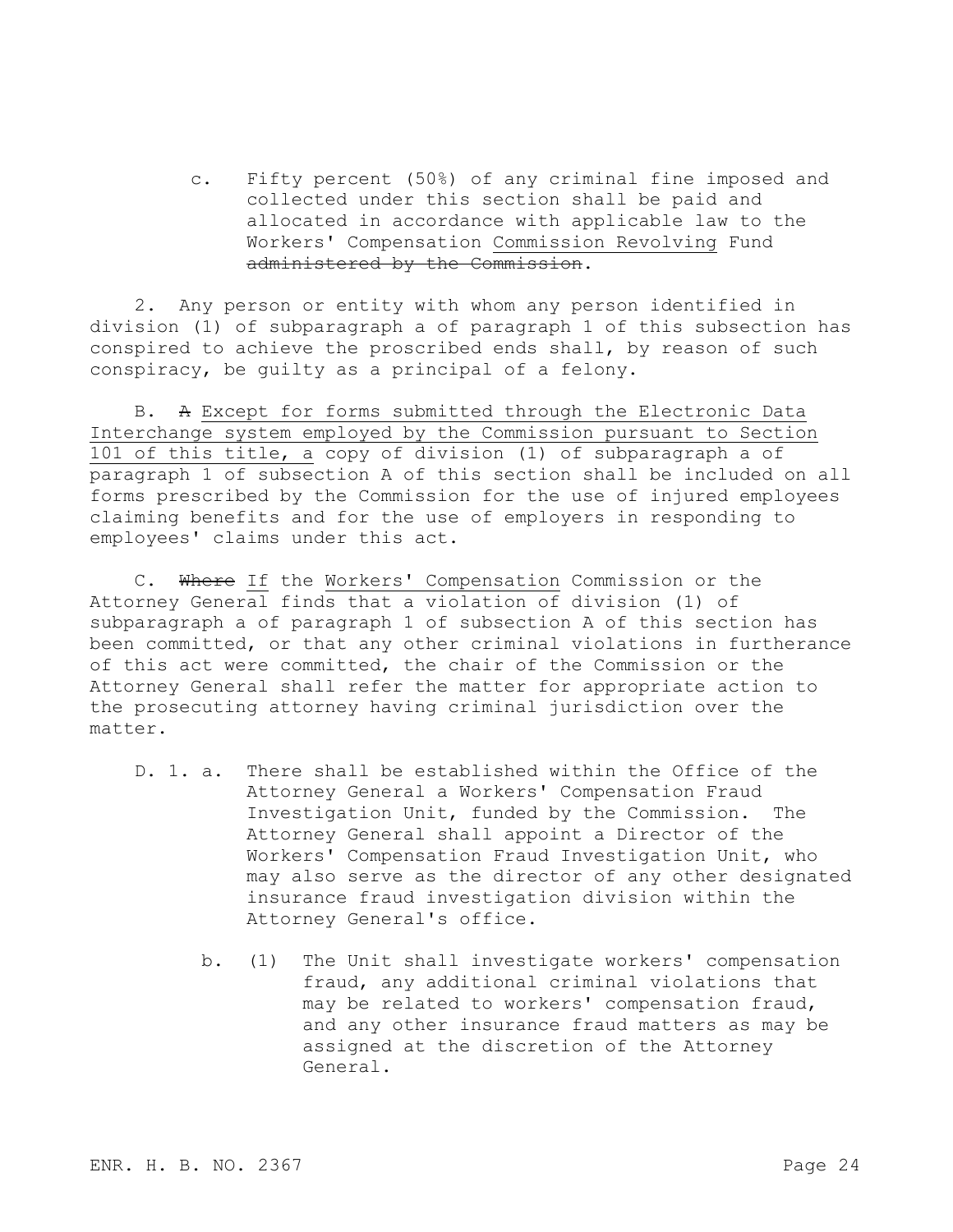(2) The Attorney General shall designate the personnel assigned to the Unit, who, on meeting the qualifications established by the Oklahoma Council on Law Enforcement Education and Training, shall have the powers of specialized law enforcement officers of the State of Oklahoma for the purpose of conducting investigations under this subparagraph. Personnel hired as specialized law enforcement officers shall have a minimum of three (3) years of certified law enforcement experience or its equivalent in national or military law enforcement experience as approved by the Oklahoma Council on Law Enforcement Education and Training.

2. The Attorney General and his or her deputies and assistants and the Director of the Workers' Compensation Fraud Investigation Unit and his or her deputies and assistants shall be vested with the power of enforcing the requirements of this section.

3. It shall be the duty of the Unit to assist the Attorney General in the performance of his or her duties. The Unit shall determine the identity of employees in this state who have violated division (1) of subparagraph a of paragraph 1 of subsection A of this section and report the violation to the Office of the Attorney General and the Commission. The Attorney General shall report the violation to the prosecuting attorney having jurisdiction over the matter.

- 4. a. In the course of any investigation being conducted by the Unit, the Attorney General and his or her deputies and assistants and the Director and his or her deputies and assistants shall have the power of subpoena and may:
	- (1) subpoena witnesses,
	- (2) administer oaths or affirmations and examine any individual under oath, and
	- (3) require and compel the production of records, books, papers, contracts, and other documents.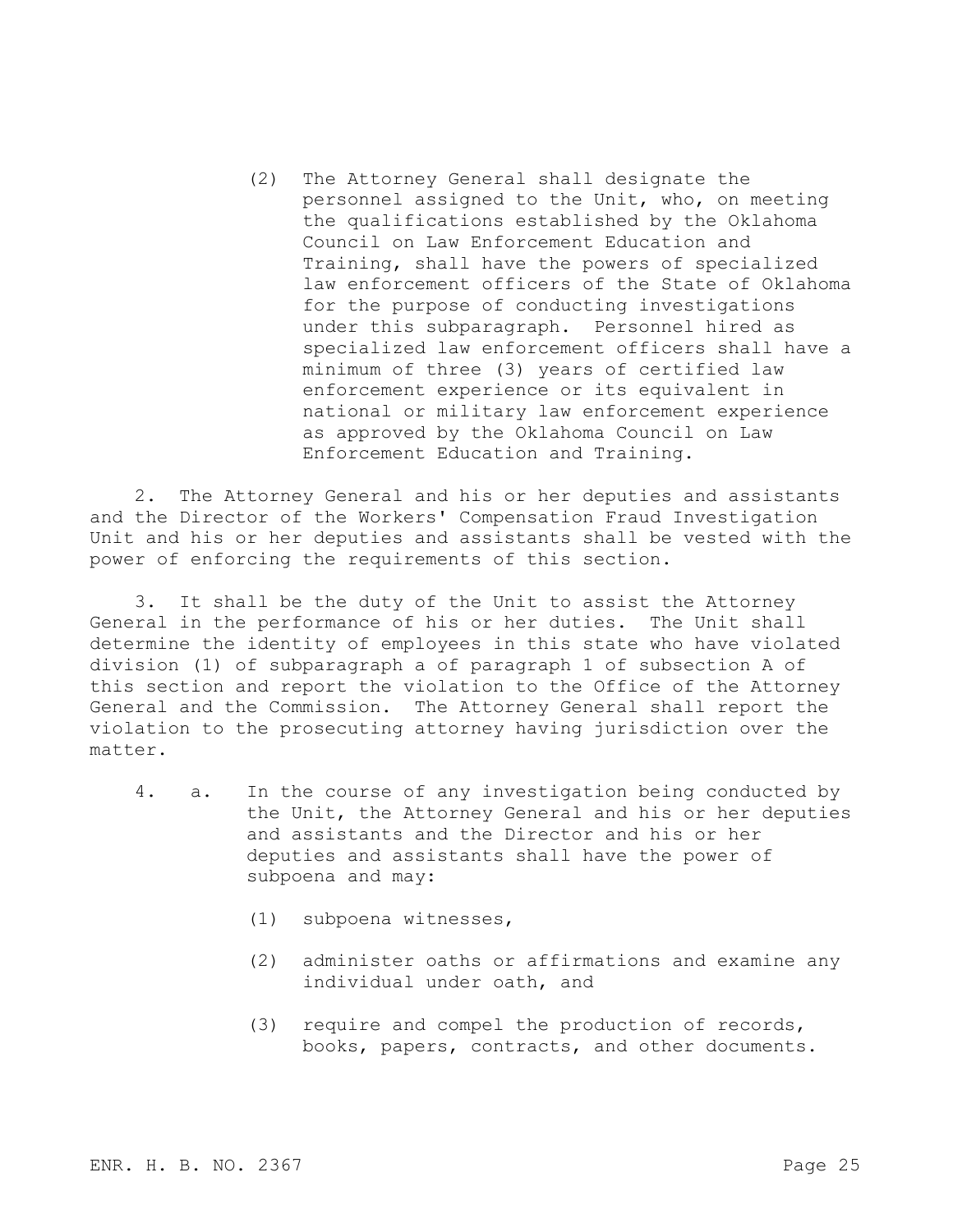- b. The issuance of subpoenas for witnesses shall be served in the same manner as if issued by a district court.
- c. (1) Upon application by the commissioner or the Director of the Unit, the district court located in the county where a subpoena was served may issue an order compelling an individual to comply with the subpoena to testify.
	- (2) Any failure to obey the order of the court may be punished as contempt.
- d. If any person has refused in connection with an investigation by the Director to be examined under oath concerning his or her affairs, then the Director is authorized to conduct and enforce by all appropriate and available means any examination under oath in any state or territory of the United States in which any officer, director, or manager may then presently be to the full extent permitted by the laws of the state or territory.
- e. In addition to the punishments described in paragraph 1 of subsection A of this section, any person providing false testimony under oath or affirmation in this state as to any matter material to any investigation or hearing conducted under this subparagraph, or any workers' compensation hearing, shall upon conviction be guilty of perjury.

5. Fees and mileage of the officers serving the subpoenas and of the witnesses in answer to subpoenas shall be as provided by law.

- 6. a. Every carrier or employer who has reason to suspect that a violation of division (1) of subparagraph a of paragraph 1 of subsection A of this section has occurred shall be required to report all pertinent matters to the unit Unit.
	- b. No carrier or employer who makes a report for a suspected violation of division (1) of subparagraph a of paragraph 1 of subsection A of this section by an employee shall be liable to the employee unless the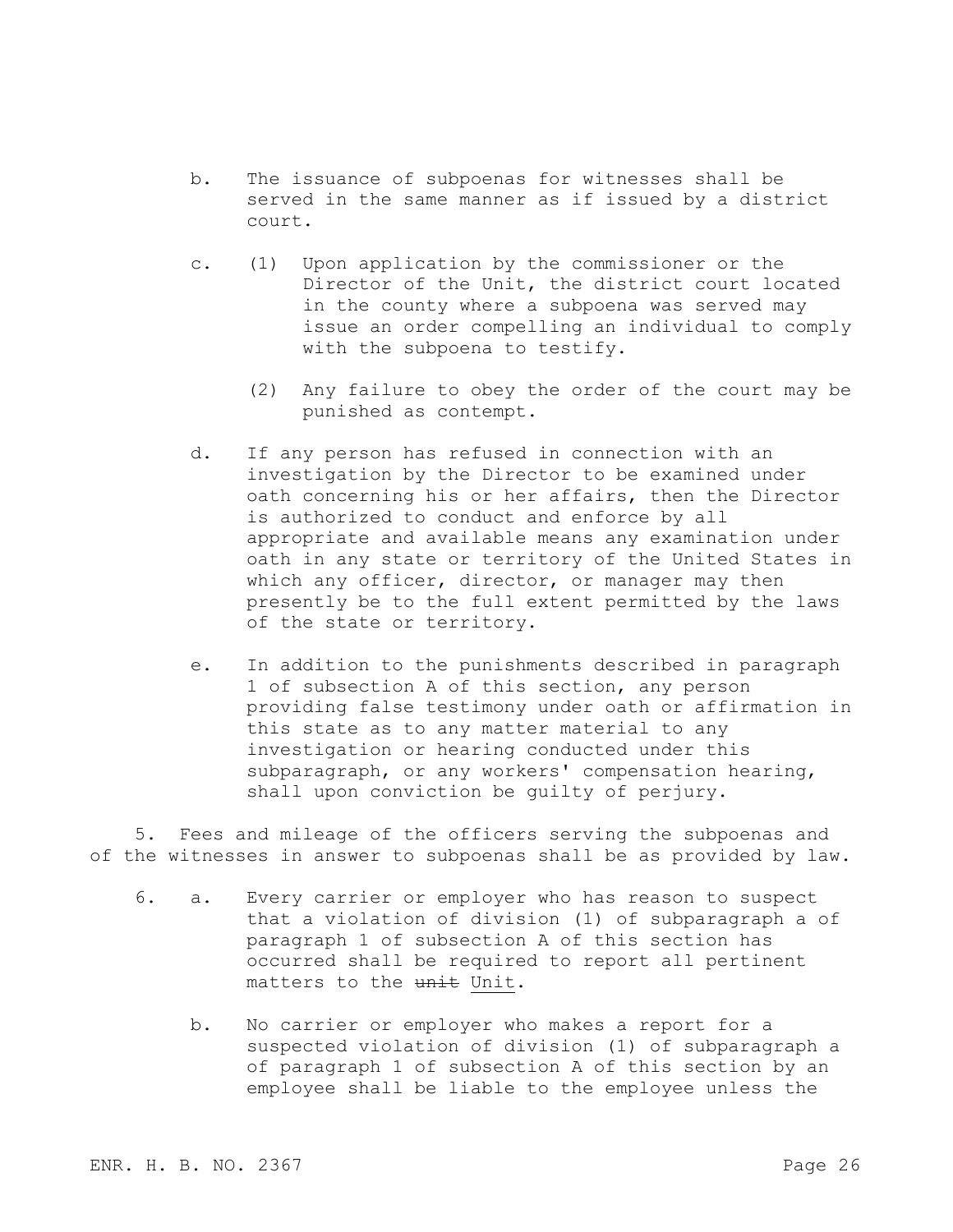carrier or employer knowingly and intentionally included false information in the report.

- c. (1) Any carrier or employer who willfully and knowingly fails to report a violation under division (1) of subparagraph a of paragraph 1 of subsection A of this section shall be guilty of a misdemeanor and on conviction shall be punished by a fine not to exceed One Thousand Dollars (\$1,000.00).
	- (2) Fifty percent (50%) of any criminal fine imposed and collected under this subparagraph shall be paid and allocated in accordance with applicable law to the fund administered by the Commission.
- d. Any employee may report suspected violations of division (1) of subparagraph a of paragraph 1 of subsection A of this section. No employee who makes a report shall be liable to the employee whose suspected violations have been reported.

E. 1. For the purpose of imposing criminal sanctions or a fine for violation of the duties of this act, the prosecuting attorney shall have the right and discretion to proceed against any person or organization responsible for such violations, both corporate and individual liability being intended by this act.

2. The prosecuting attorney of the district to whom a suspected violation of subsection A of this section, or any other criminal violations that may be related thereto, have been referred shall, for the purpose of assisting him or her in such prosecutions, have the authority to appoint as special deputy prosecuting attorneys licensed attorneys-at-law in the employment of the Unit or any other designated insurance fraud investigation division within the Attorney General's office. Such special deputy prosecuting attorneys shall, for the purpose of the prosecutions to which they are assigned, be responsible to and report to the prosecuting attorney.

F. Notwithstanding any other provision of law, investigatory files as maintained by the Attorney General's office and by the Unit shall be deemed confidential and privileged. The files may be made open to the public once the investigation is closed by the Director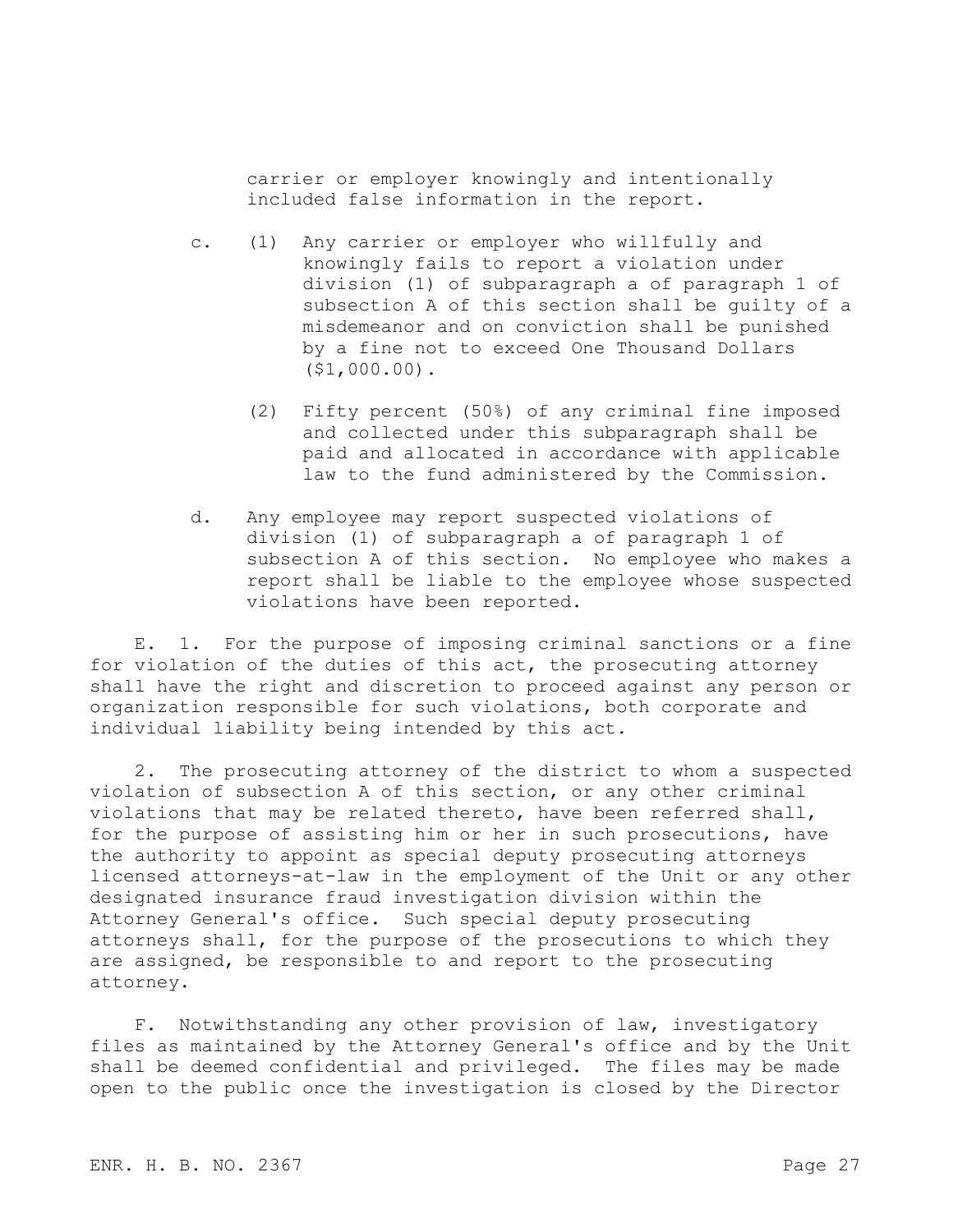of the Workers' Compensation Fraud Investigation Unit with the consent of the Attorney General.

G. The Attorney General, with the cooperation and assistance of the Commission, is authorized to establish rules as may be necessary to carry out the provisions of this section.

H. Nothing in this section shall be deemed to create a civil cause of action.

I. The Except for forms submitted through the Electronic Data Interchange system employed by the Commission pursuant to Section 101 of this title, the Commission shall include a statement on all forms for notices and instructions to employees, employers, carriers and third-party administrators that any person who commits workers' compensation fraud, upon conviction, shall be guilty of a felony punishable by imprisonment, a fine or both.

J. If an injured employee is charged with workers' compensation fraud, any pending workers' compensation proceeding, including benefits, shall be stayed after the preliminary hearing is concluded and the claimant is bound over and shall remain stayed until the final disposition of the criminal case. All notice requirements shall continue during the stay.

K. If the Attorney General's Office is in compliance with the discovery provisions of Section 258 of Title 22 of the Oklahoma Statutes, medical records created for the purpose of treatment and medical opinions obtained during the investigation shall be admissible at the preliminary hearing without the appearance of the medical professional creating such records or opinions. However, when material evidence dispositive to the issues of whether there was probable cause the crime was committed and whether the defendant committed the crime, was not included in a report or opinion admitted at preliminary hearing, but might be presented at a pretrial hearing by a medical professional who created such report or opinion, the judge may, upon the motion of either party, order the appearance of the medical professional creating such report or opinion. Questions of fact regarding the conduct of the defendant that conflict with the findings of the medical professional evaluating the defendant shall not constitute material evidence. In the event of such motion, notice shall be given to the Attorney General's Workers' Compensation Fraud and Investigation and Prosecution Unit. A hearing shall be held and, if the motion is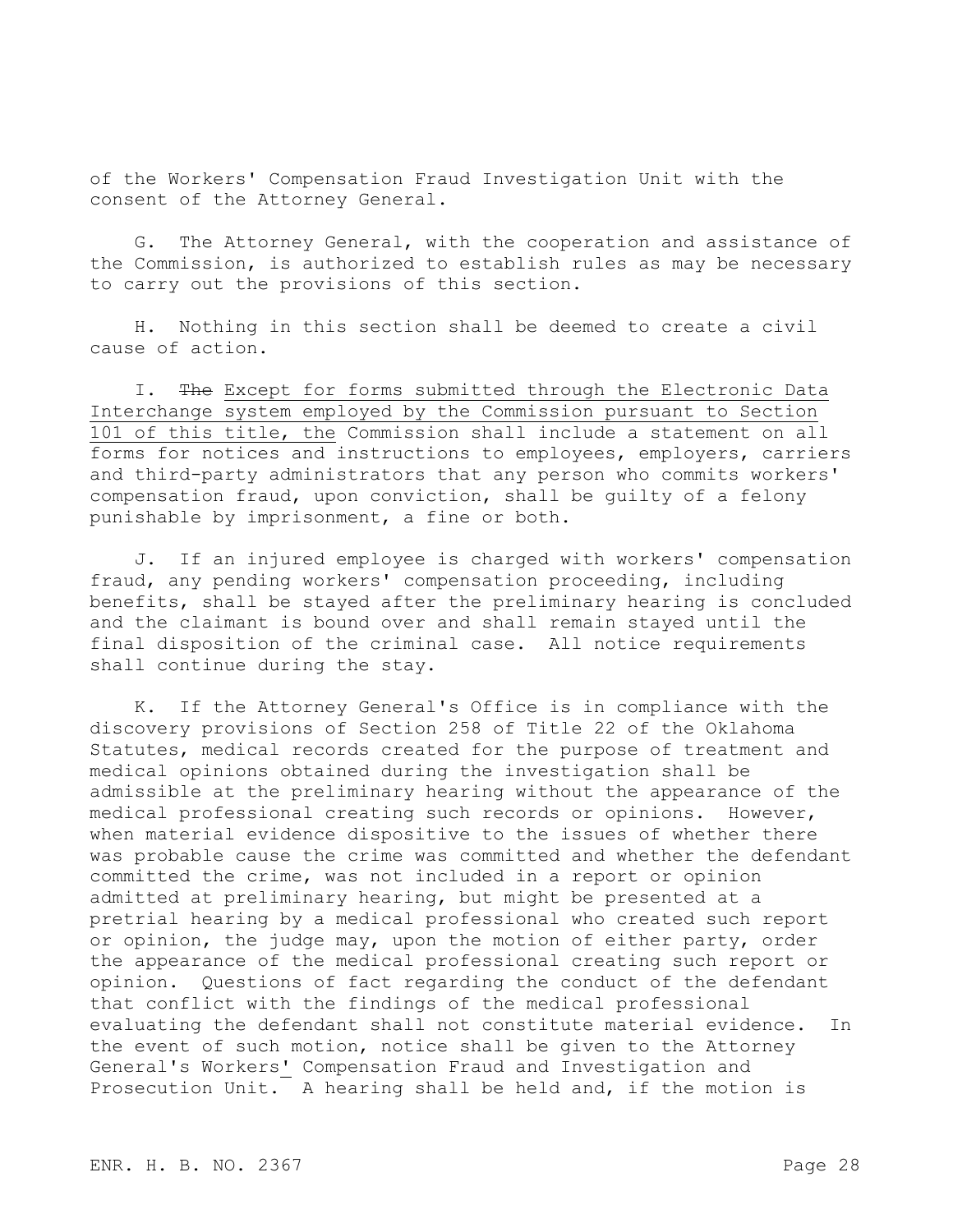granted, the evidence shall not be presented fewer than five (5) days later.

L. Any person or entity who, in good faith and exercising due care, reports suspected workers' compensation fraud or insurance fraud, or who allows access to medical records or other information pertaining to suspected workers' compensation or insurance fraud, by persons authorized to investigate a report concerning the workers' compensation and insurance fraud, shall have immunity from any civil or criminal liability for such report or access. Any such person or entity shall have the same immunity with respect to participation in any judicial proceeding resulting from such reports. For purposes of any civil or criminal proceeding, there shall be a presumption of good faith of any person making a report, providing medical records or providing information pertaining to a workers' compensation or insurance fraud investigation by the Attorney General, and participating in a judicial proceeding resulting from a subpoena or a report.

SECTION 5. AMENDATORY Section 7, Chapter 208, O.S.L. 2013 (85A O.S. Supp. 2018, Section 7), is amended to read as follows:

Section 7. A. An employer may not discriminate or retaliate against an employee when the employee has in good faith:

1. Filed a claim under this act;

2. Retained a lawyer for representation regarding a claim under this act;

3. Instituted or caused to be instituted any proceeding under the provisions of this act; or

4. Testified or is about to testify in any proceeding under the provisions of this act.

B. The Commission district courts shall have exclusive jurisdiction to hear and decide claims based on subsection A of this section.

C. If the Commission determines that the defendant violated subsection A of this section, the Commission may award the employee back pay up to a maximum of One Hundred Thousand Dollars (\$100,000.00). Interim earnings or amounts earnable with reasonable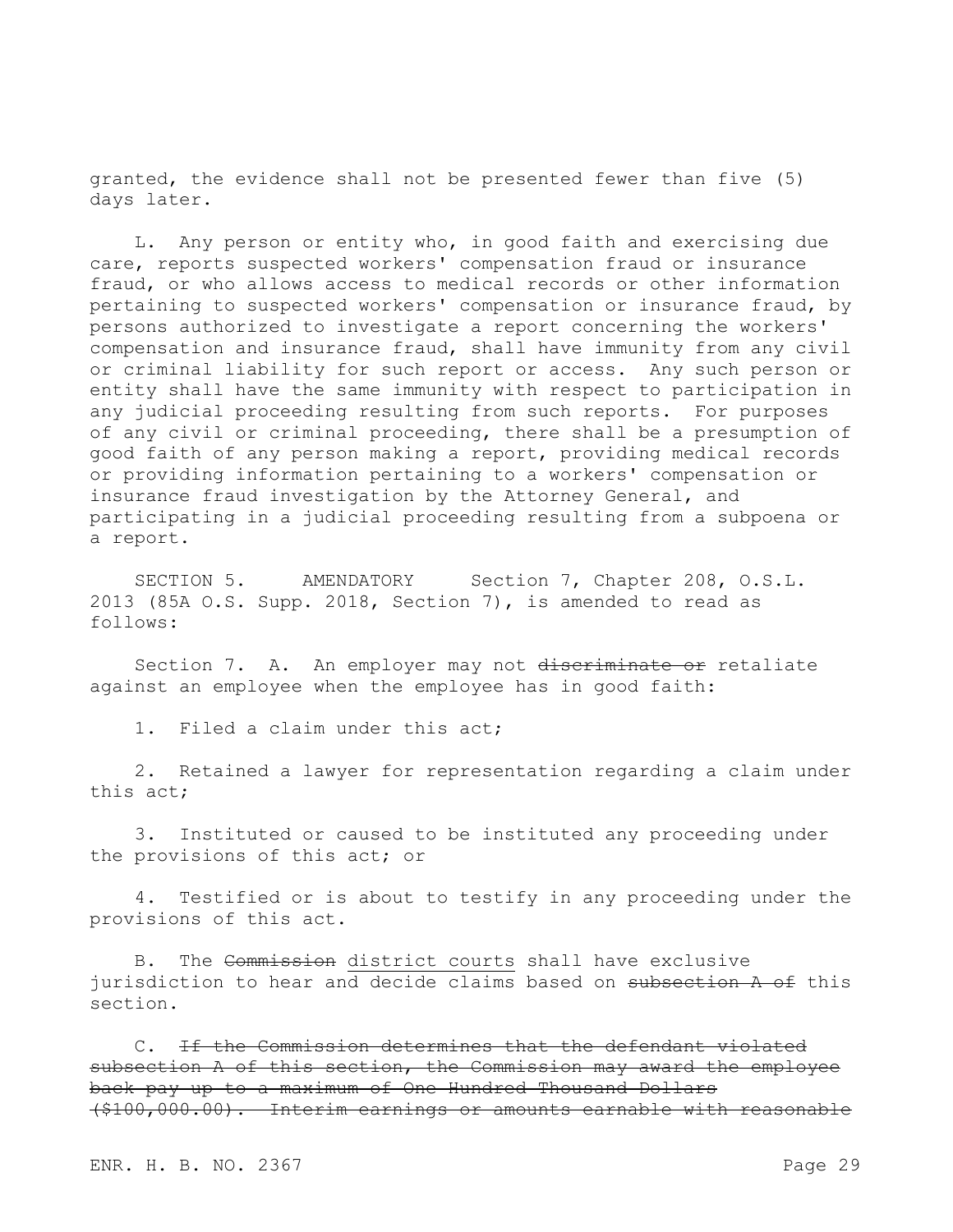diligence by the person discriminated against shall reduce the back pay otherwise allowable An employer which violates any provision of this section shall be liable in a district court action for reasonable damages, actual and punitive if applicable, suffered by an employee as a result of the violation. Exemplary or punitive damage awards made pursuant to this section shall not exceed One Hundred Thousand Dollars (\$100,000.00). The employee shall have the burden of proof by a preponderance of the evidence.

D. The prevailing party shall be entitled to recover costs and a reasonable attorney fee.

E. No employer may discharge an employee during a period of temporary total disability for the sole reason of being absent from work or for the purpose of avoiding payment of temporary total disability benefits to the injured employee.

F. Notwithstanding any other provision of this section, an employer shall not be required to rehire or retain an employee who, after temporary total disability has been exhausted, is determined by a physician to be physically unable to perform his or her assigned duties, or whose position is no longer available.

G. This section shall not be construed as establishing an exception to the employment-at-will doctrine.

H. The remedies provided for in this section shall be exclusive with respect to any claim arising out of the conduct described in subsection A of this section.

SECTION 6. AMENDATORY Section 14, Chapter 208, O.S.L. 2013 (85A O.S. Supp. 2018, Section 14), is amended to read as follows:

Section 14. A. A cardiovascular, coronary, pulmonary, respiratory, or cerebrovascular accident or myocardial infarction causing injury, illness, or death is a compensable injury only if, in relation to other factors contributing to the physical harm, the course and scope of employment was the major cause.

B.  $\pm$ . An injury or disease included in subsection A of this section shall not be deemed to be a compensable injury unless it is shown that the exertion of the work necessary to precipitate the disability or death was extraordinary and unusual in comparison to the employee's usual work in the course of the employee's regular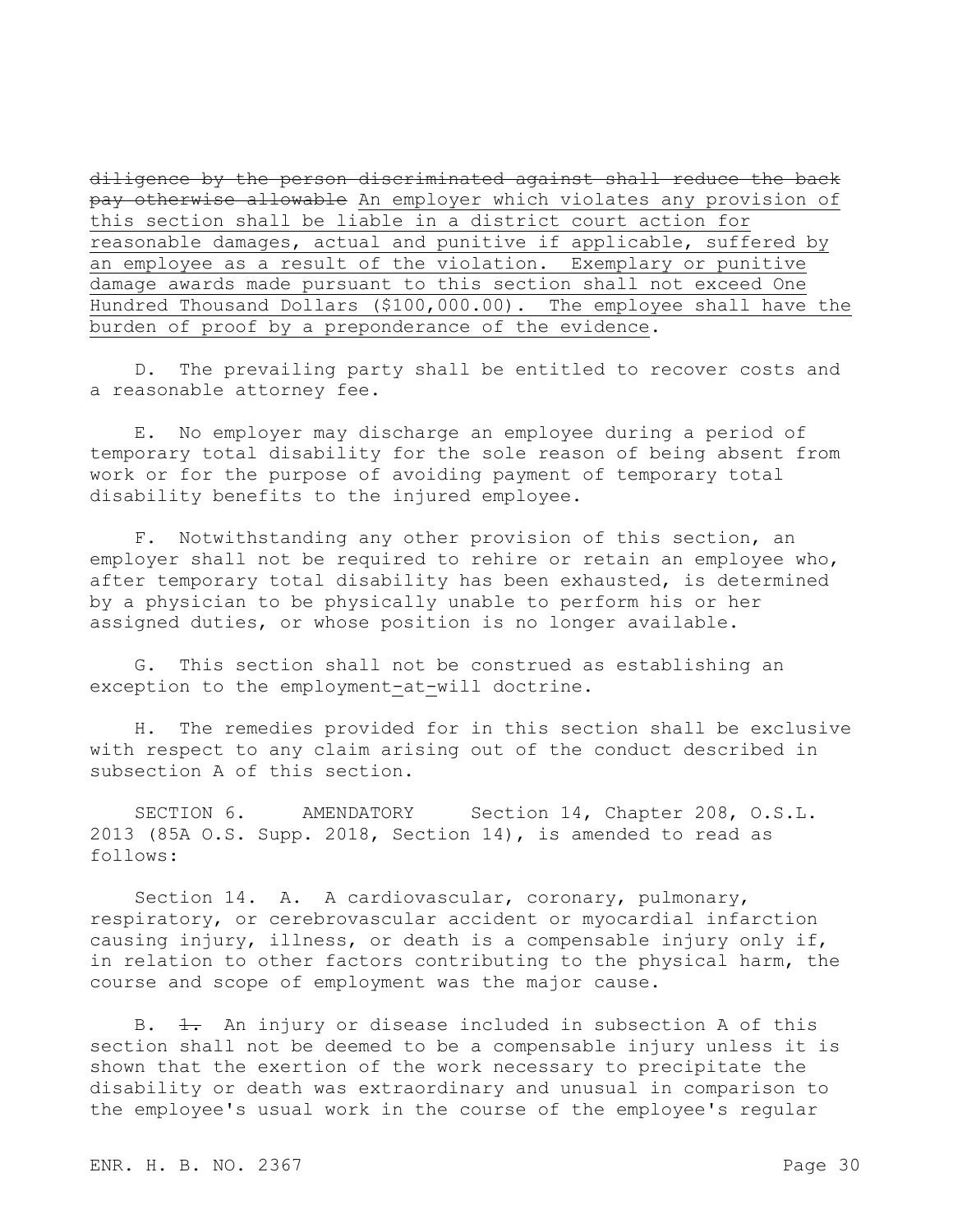employment, or that some unusual and unpredicted incident occurred which is found to have been the major cause of the physical harm.

2. Physical or mental stress shall not be considered in determining whether the employee or claimant has met his or her burden of proof.

SECTION 7. AMENDATORY Section 18, Chapter 208, O.S.L. 2013 (85A O.S. Supp. 2018, Section 18), is amended to read as follows:

Section 18. A. No hospital, physician, or other health care provider shall bill or attempt to collect any fee or any portion of a fee for services rendered to an employee due to a work-related injury or report to any credit-reporting agency any failure of the employee to make the payment, when a claim for compensation has been filed under this act and the hospital, physician, or health care provider has received actual notice given in writing by the employee or the employee's representative. Actual notice shall be deemed received by the hospital, physician, or health care provider five (5) days after mailing by certified mail or sending by facsimile, electronic mail or other electronic means with receipt of confirmation by the employee or his or her representative to the hospital, physician, or health care provider.

- B. The notice shall include:
- 1. The name of the employer;
- 2. The name of the insurer, if known;
- 3. The name of the employee receiving the services;
- 4. The general nature of the injury, if known; and
- 5. Where a claim has been filed, the claim number, if known.

C. When an injury or bill is found to be noncompensable under this act, the hospital, physician, or other health care provider shall be entitled to pursue the employee for any unpaid portion of the fee or other charges for authorized services provided to the employee. Any applicable statute of limitations for an action for the fees or other charges shall be tolled from the time notice is given to the hospital, physician, or other health care provider until a determination of noncompensability in regard to the injury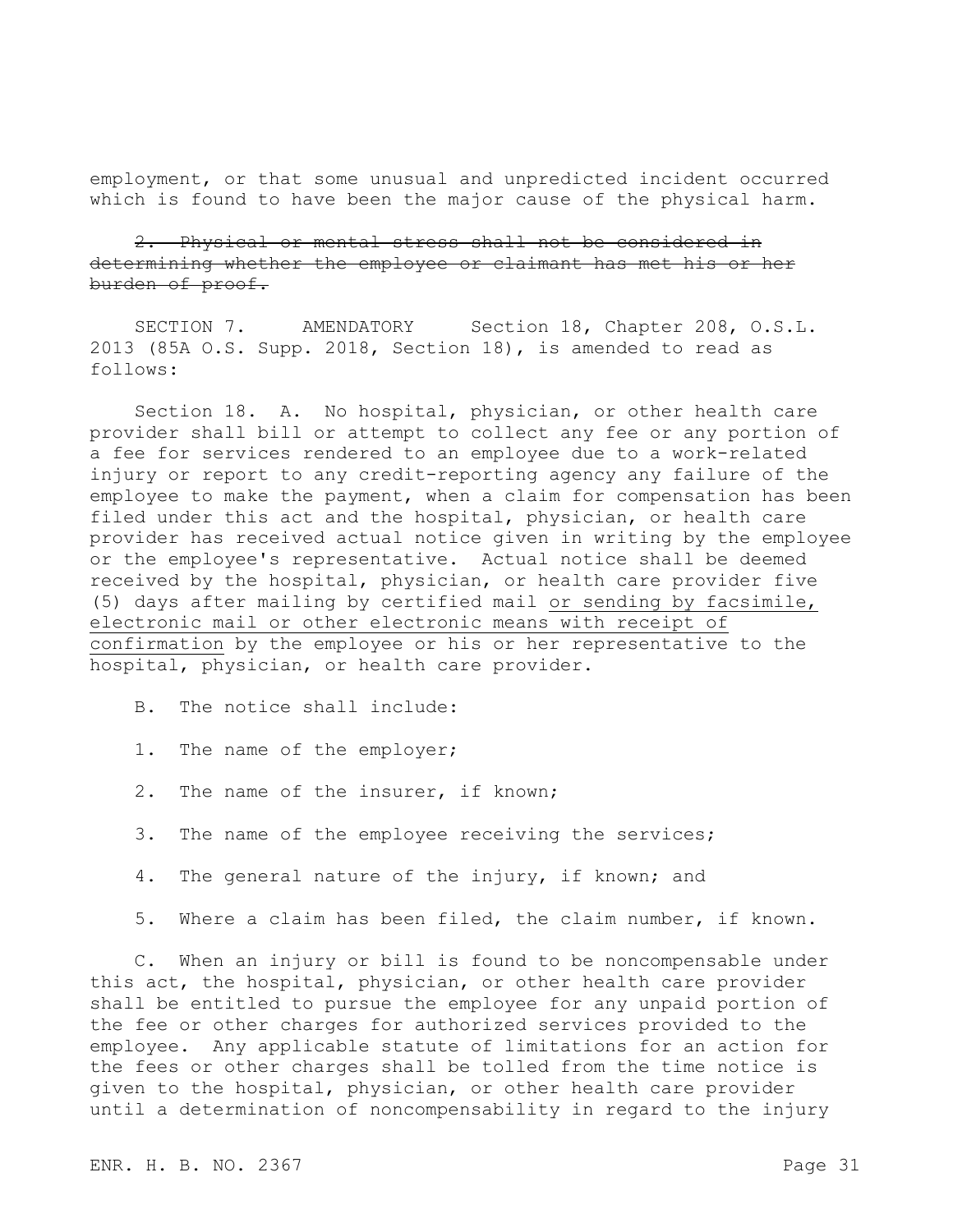which is the basis of the services is made, or if there is an appeal, until a final determination of noncompensability is rendered and all appeal deadlines have passed.

D. This section shall not avoid void, modify, or amend any other section or subsection of this act.

E. An order by the Workers' Compensation Commission under this section shall stay all proceedings for collection.

SECTION 8. AMENDATORY Section 19, Chapter 208, O.S.L. 2013, as amended by Section 4, House Joint Resolution No. 1096, Page 1745, O.S.L. 2014 (85A O.S. Supp. 2018, Section 19), is amended to read as follows:

Section 19. A. There is hereby created the Oklahoma Workers' Compensation Commission, an executive agency of the State of Oklahoma, which shall have the exclusive responsibility and duty to carry out the provisions of this aet the Administrative Workers' Compensation Act, except as otherwise provided.

B. The Commission shall consist of three (3) full-time commissioners, each of whom must have been involved in the workers' compensation field for at least three (3) years, appointed by the Governor: one of whom is chosen from a slate of three selected by the Speaker of the House of Representatives, with all three confirmed by the Senate. The term of each appointee shall be six (6) years to administer the provisions of this act. The Governor may request a subsequent slate of nominees from the Speaker of the House of Representatives if a suitable nominee is not found. Any or all of the commissioners may be reappointed for additional six-year terms upon reconfirmation by the Senate. However, the initial commissioners shall serve staggered terms of two (2), four (4), and six (6) years, respectively, as determined by the Governor. If the Legislature is not in session at the time of appointment, the appointment shall be subject to confirmation by the Senate upon convening of the next regular session of the Legislature. Membership on the Commission shall be a full-time position and no commissioner shall have any other employment, unless authorized or excused by law. Each commissioner shall receive a salary equal to that paid to a district judge of this state<del>; provided however, the</del> commissioners shall not receive any increase in salary as a result of the provisions of Section 1 of this resolution.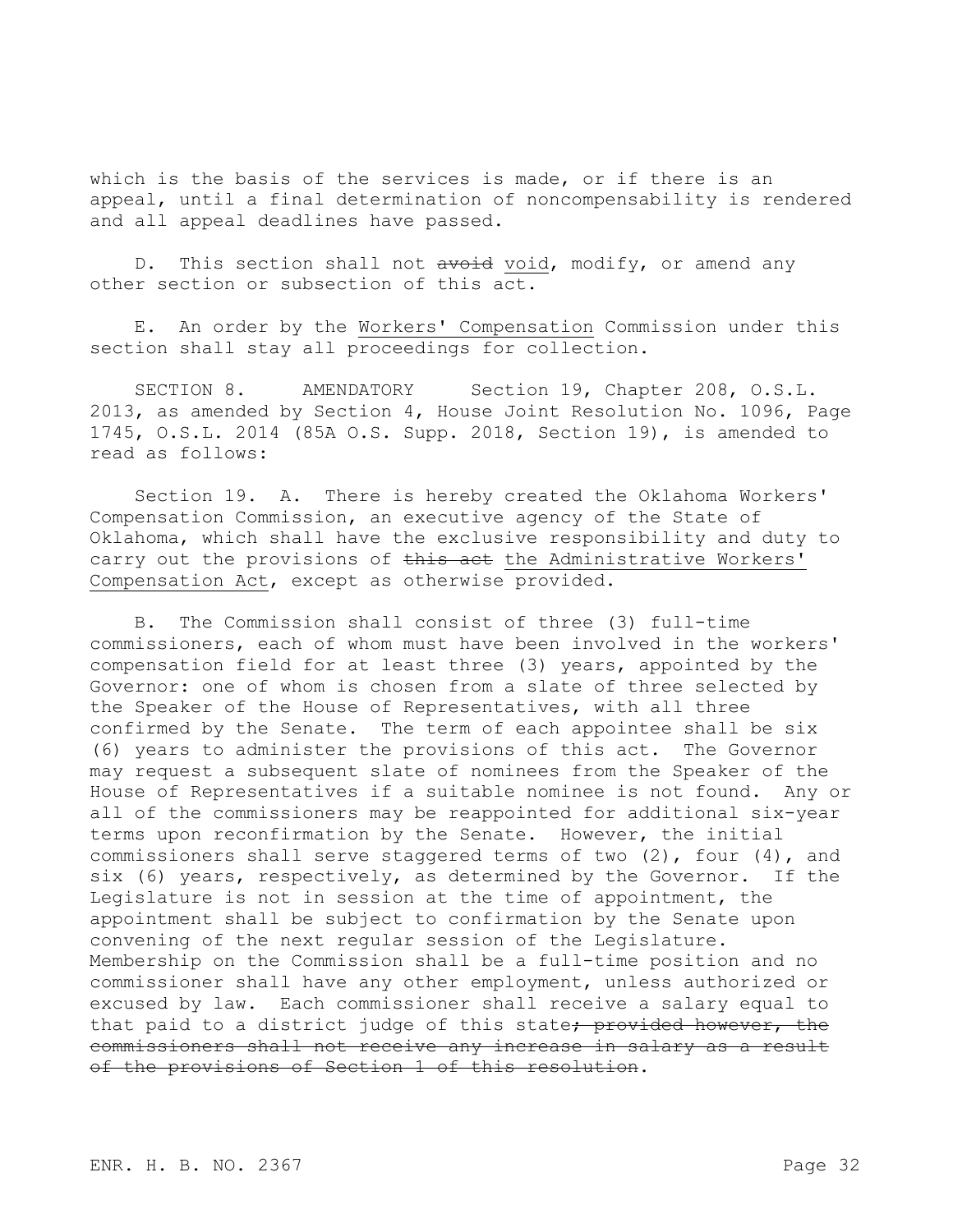C. The Commission shall have the authority to adopt reasonable rules within its respective areas of responsibility including the rules of procedure for administrative hearings, after notice and public hearing, for effecting the purposes of this act the Administrative Workers' Compensation Act, in accordance with the Oklahoma Administrative Procedures Act. All rules, upon adoption, shall be published and be made available to the public and, if not inconsistent with the law, shall be binding in the administration of this act the Administrative Workers' Compensation Act.

D. The principal office of the Commission shall be situated in the City of Oklahoma City in quarters assigned by the Office of Management and Enterprise Services. The Commission shall maintain and keep open, during reasonable business hours, the office in Oklahoma City, for the transaction of business, at which office its official records and papers shall be kept. The Commission or any commissioner may hold hearings in any city of this state.

E. The Governor shall appoint one of the commissioners to be chair of the Commission. In addition to other duties, the chair of the Commission shall have the following powers and duties:

1. To organize, direct and develop the administrative work of the administrative law judges, including but not limited to docketing, clerical, technical and financial work and establishment of hours of operation;

2. To employ administrative staff for the Commission, within budgetary limitation; and

3. Such other duties and responsibilities authorized by law or as the Commission may prescribe.

F. All appeals or disputes arising from actions of the Commission shall be governed by provisions of this act the Administrative Workers' Compensation Act and the Commission shall not be subject to the provisions of the Oklahoma Administrative Procedures Act, except as provided in this act the Administrative Workers' Compensation Act.

G. When any commissioner of the Commission is disqualified for any reason to hear and participate in the determination of any matter pending before the Commission, the Governor shall appoint a qualified person to hear and participate in the decision on the particular matter. The special commissioner so appointed shall have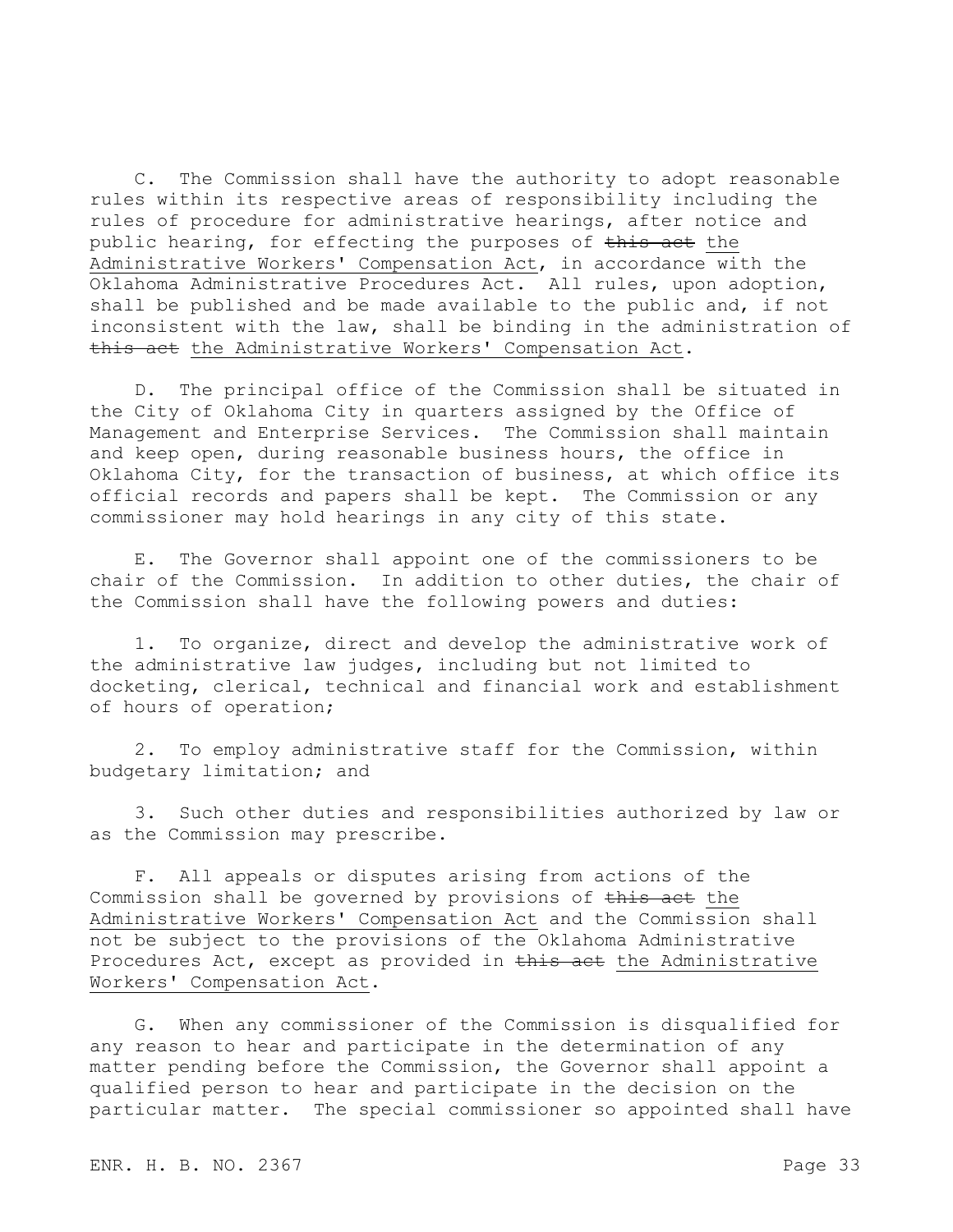all authority and responsibility with respect to the particular matter before the Commission as if the person were a regular commissioner of the Commission but shall have no authority or responsibility with respect to any other matter before the Commission. A person appointed as a special commissioner of the Commission under the provisions of this subsection shall be entitled to receive a per diem equal to the annual salary of the commissioners prorated for the number of days he or she serves in the capacity of a special commissioner of the Commission. Furthermore, when a vacancy on the Commission occurs or is certain to occur, the position shall be filled pursuant to the provisions of this section.

SECTION 9. AMENDATORY Section 20, Chapter 208, O.S.L. 2013 (85A O.S. Supp. 2018, Section 20), is amended to read as follows:

Section 20. A. In addition to its other duties and powers, the Workers' Compensation Commission is given and granted full power and authority:

1. To appoint administrative law judges to hear all claims for compensation, including claims based on injuries which occurred outside this state for which compensation is payable under this act. An administrative law judge shall have been licensed to practice law in this state for a period of not less than three (3) years and shall have not less than three (3) years of workers' compensation experience prior to appointment;

2. To remand any case to an administrative law judge for the purpose of taking additional evidence;

3. To assess penalties;

4. To prescribe rules governing the representation of employees, employers, and carriers in respect to claims before the Commission;

5. To make available all records in connection with all cases of personal injury to the Oklahoma Department of Labor. The Commissioner of Labor may propose rules for the prevention of injuries and transmit the rules to the Commission. The Commission may recommend proposed rules for prevention of injuries to the Commissioner of Labor; and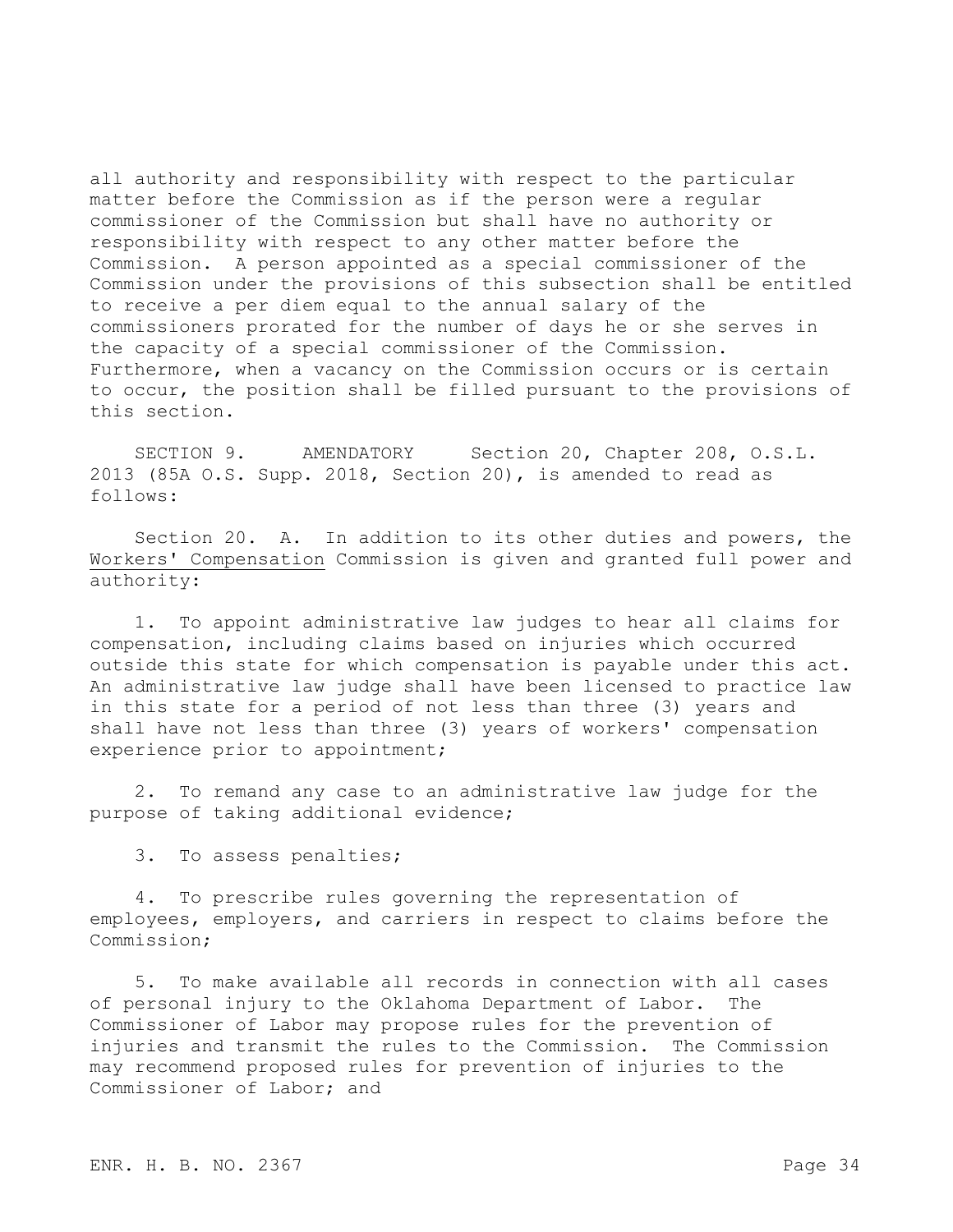6. To have and exercise all other powers and duties conferred or imposed by this act.

B. 1. In addition to the other powers and duties granted to the Commission in this section and otherwise provided by law, the Commission is authorized to establish and impose reasonable administrative fees to recover the cost of preparation of various informative materials distributed by the Commission.

2. The administrative fees shall be established by regulation of the Commission.

3. Funds derived from administrative fees shall be deposited into the Workers' Compensation Commission Revolving Fund to be used to defray expenses incurred in preparation and distribution of materials.

SECTION 10. AMENDATORY Section 21, Chapter 208, O.S.L. 2013 (85A O.S. Supp. 2018, Section 21), is amended to read as follows:

Section 21. A. Commissioners shall be considered officers and shall take the oath prescribed by the Oklahoma Constitution and the laws of this state.

B. 1. A majority of the Workers' Compensation Commission shall constitute a quorum for the transaction of business, and vacancies shall not impair the right of the remaining commissioners to exercise all the powers of the full Commission, so long as a majority remains.

2. Any investigation, inquiry, or hearing which the Commission is authorized to hold or undertake may be held or undertaken by or before any one commissioner of the Commission, or appointee acting for him or her, under authorization of the Commission.

C. The Commission shall have a seal for authentication of its judgments, awards, and proceedings, on which shall be inscribed the words: "Workers' Compensation Commission, State of Oklahoma".

D. Except with respect to the Commission's authority to hear appeals of decisions from administrative law judges, any reference in this act title to the Commission's ability to hear and decide the rights of interested parties under this aet title shall not prevent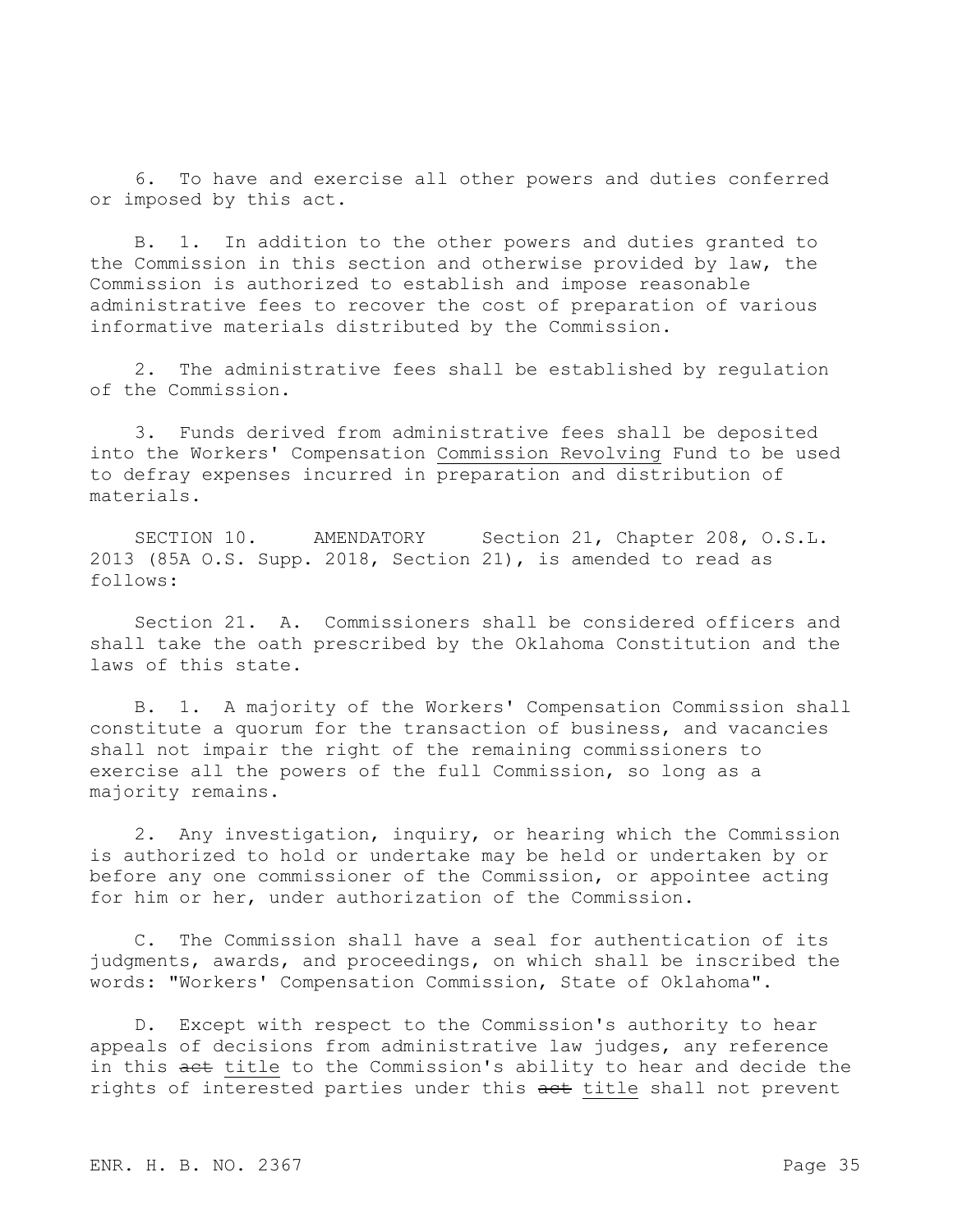it from delegating that responsibility to an administrative law judge.

SECTION 11. AMENDATORY Section 22, Chapter 208, O.S.L. 2013 (85A O.S. Supp. 2018, Section 22), is amended to read as follows:

Section 22. A. 1. For the purpose of administering the provisions of this act title, the Workers' Compensation Commission is authorized:

- a. to make rules necessary for the administration and operation of the Commission,
- b. to appoint and fix the compensation of temporary technical assistants, medical and legal advisers, clerical assistants and other officers and employees, and
- c. to make such expenditures, including those for personal service, rent, books, periodicals, office equipment, and supplies, and for printing and binding as may be necessary.
- 2. a. Before The Commission shall vote on any substantive change to any form and the effective date of such substantive change.
	- b. The Commission shall comply with the provisions of the Administrative Procedures Act applicable to the filing and publication requirements for rules before the adoption, prescription, amendment, modification, or repeal of any rule, regulation, or form, the Commission shall give at least thirty (30) days' notice of its intended action.
	- b. The notice shall include a statement of the terms or substance of the intended action or description of the subjects and issues involved, and the time, place, and manner in which interested persons may present their views thereon.
	- c. The notice shall be mailed to any person specified by law or who shall have requested advance notice of rule-making proceedings.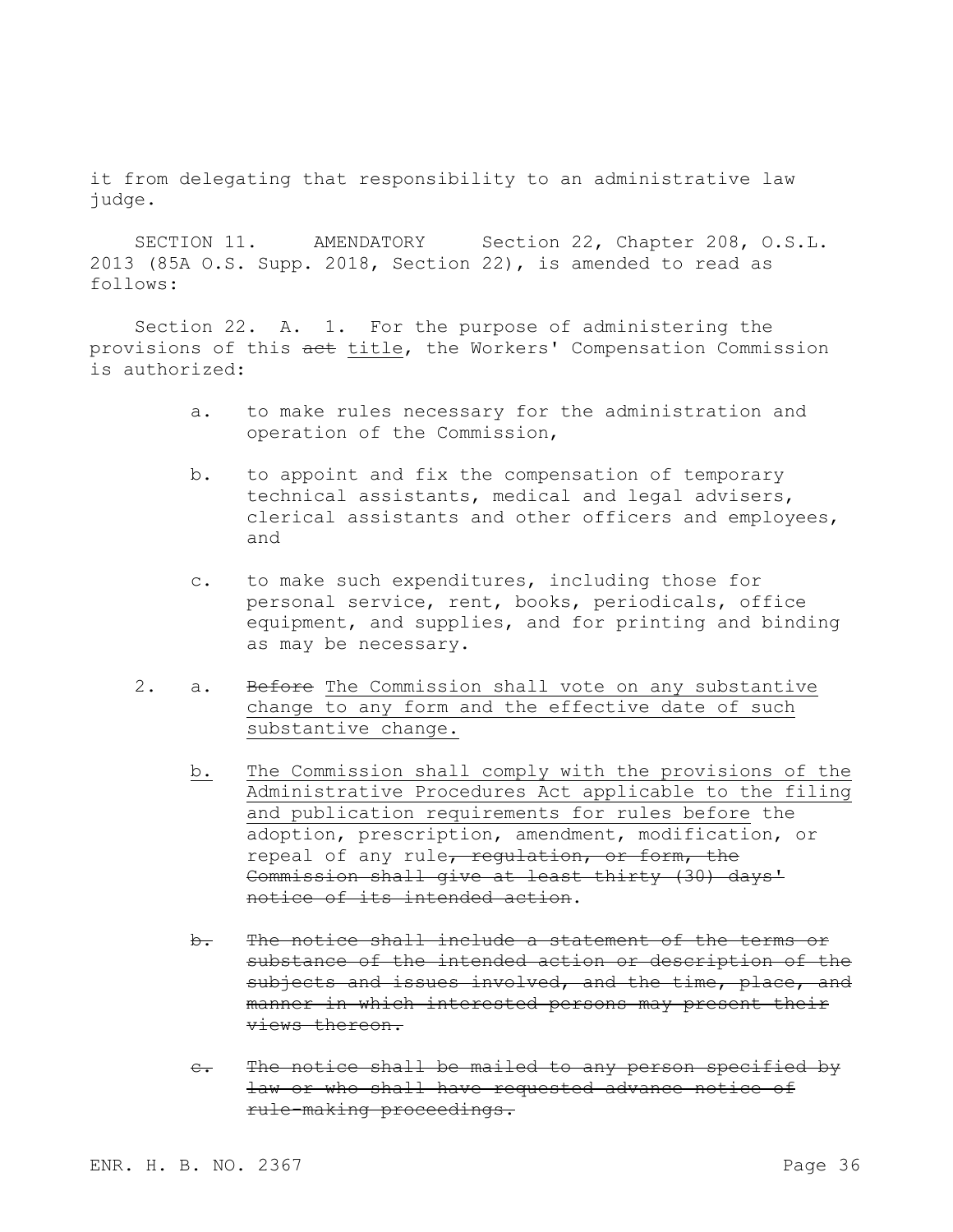3. The Commission shall afford all interested persons a reasonable opportunity to submit written data, views, or arguments, and, if the Commission in its discretion shall so direct, oral testimony or argument.

4. Each rule, regulation, or form adopted by the Commission shall be effective twenty (20) days after adoption unless a later date is specified by law or in the rule itself.

5. All expenditures of the Commission in the administration of this act shall be allowed and paid from the Workers' Compensation Fund on the presentation of itemized vouchers approved by the Commission.

B. 1. The Commission may appoint as many persons as may be necessary to be administrative law judges and in addition may appoint such examiners, investigators, medical examiners, clerks, and other employees as it deems necessary to effectuate the provisions of this act title.

2. Employees appointed under this subsection shall receive an annual salary to be fixed by the Commission.

C. Additionally, the Commission shall have the following powers and duties:

1. To hear and approve compromise settlements;

2. To review and approve own-risk applications and group selfinsurance association applications;

3. To monitor own-risk, self-insurer and group self-insurance programs, in accordance with the rules of the Commission;

4. To contract with an appropriate state governmental entity, insurance carrier or approved service organization to process, investigate and pay valid claims against an impaired self-insurer which fails, due to insolvency or otherwise, to pay its workers' compensation obligations, charges for which shall be paid from the proceeds of security posted with the Commission as provided in Section 38 of this aet title;

5. To establish a toll-free telephone number in order to provide information and answer questions about the Commission;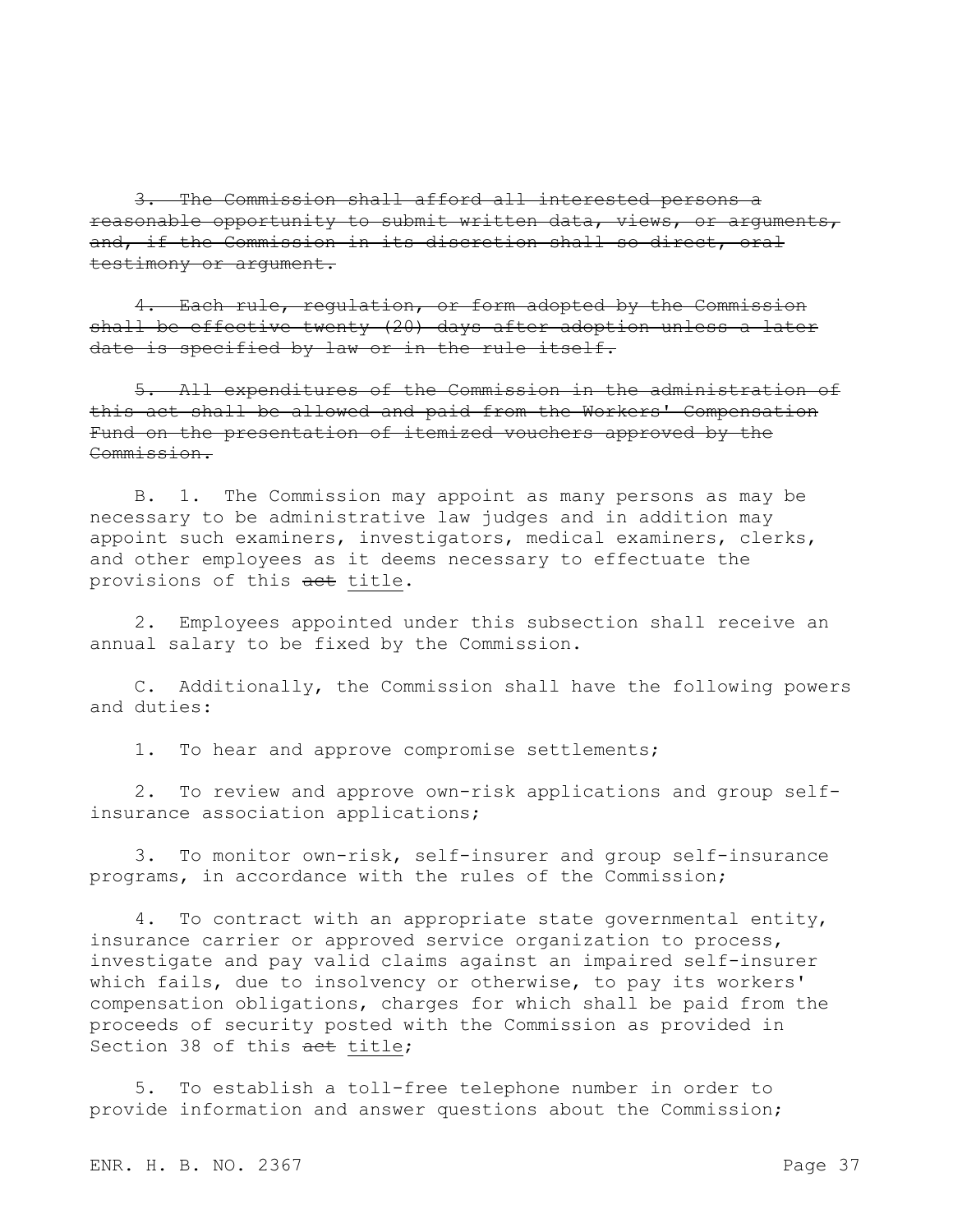6. To hear and determine claims concerning disputed medical bills;

7. To promulgate necessary rules for administering this aet title and develop uniform forms and procedures for use by administrative law judges. Such rules shall be reviewable by the Legislature;

8. To invest funds on behalf of the Multiple Injury Trust Fund;

9. To appoint a Commission Mediator to conduct informal sessions to attempt to resolve assigned disputes; and

10. To establish a petty cash fund in an amount not to exceed Five Hundred Dollars (\$500.00) to be used for the purpose of making change for persons purchasing printed or electronic materials from the Commission, paying fees and fines, and transacting other such business with the Commission. The fund shall be established and replenished from any monies available to the Commission for operating expenses and it shall be administered pursuant to the requirements of Section 195 of Title 62 of the Oklahoma Statutes; and

11. Such other duties and responsibilities authorized by law.

D. Communications, whether in person, by electronic medium or in writing, that reflect the pre-decisional deliberations of the Commissioners among each other or with Commission staff, and which occur while exercising their quasi-judicial duties such as reviewing decisions or awards made by the administrative law judges of the Commission pursuant to Section 78 of this title or reviewing arbitration awards pursuant to Section 322 and Section 323 of this title, shall not be subject to requirements of the Oklahoma Open Meeting Act or Oklahoma Open Records Act, shall be confidential and shall be considered protected deliberative communications.

E. It shall be the duty of an administrative law judge, under the rules adopted by the Commission, to hear and determine claims for compensation and to conduct hearings and investigations and to make such judgments, decisions, and determinations as may be required by any rule or judgment of the Commission.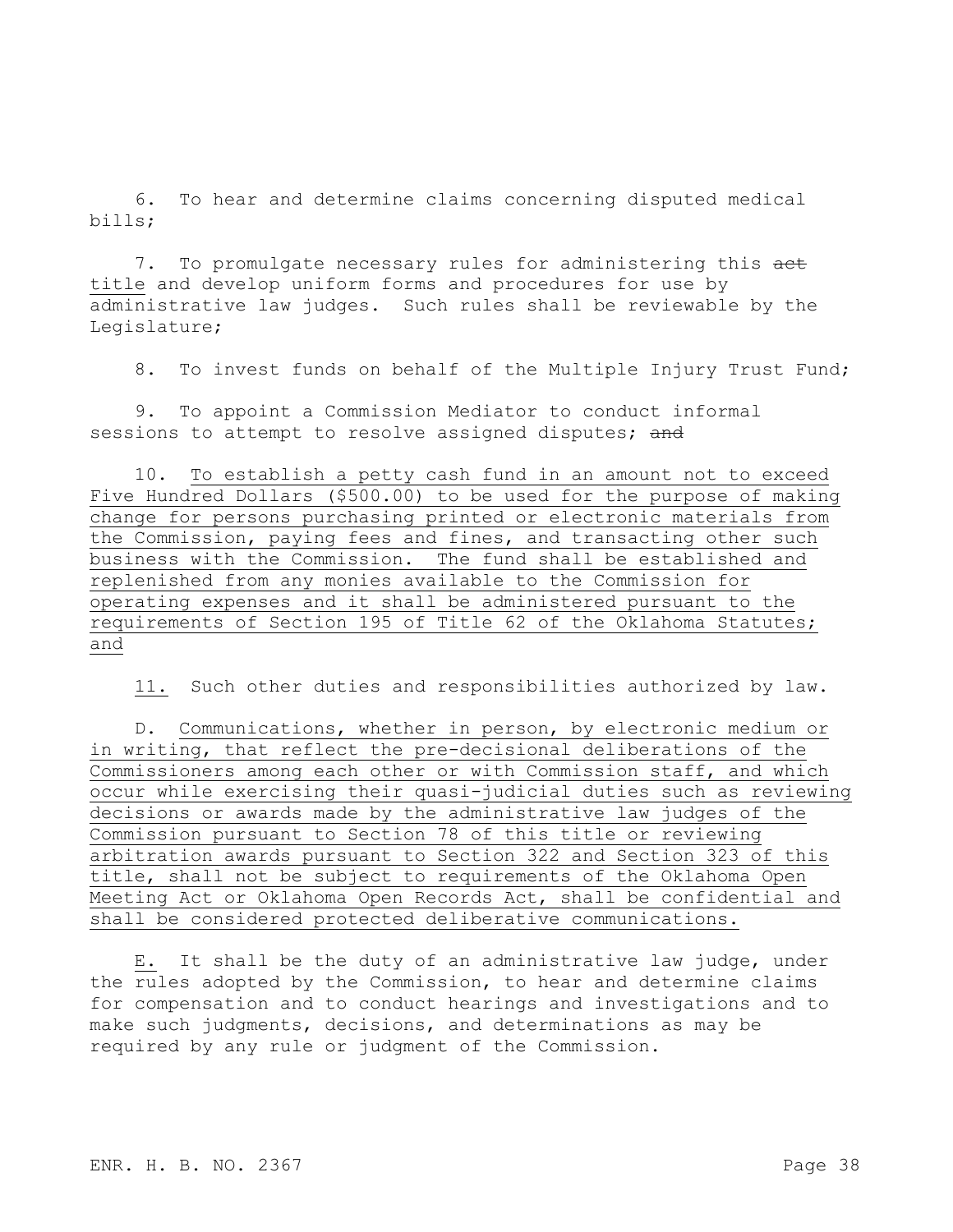SECTION 12. AMENDATORY Section 27, Chapter 208, O.S.L. 2013 (85A O.S. Supp. 2018, Section 27), is amended to read as follows:

Section 27. A. The Workers' Compensation Commission shall be vested with jurisdiction over all claims filed pursuant to the Administrative Workers' Compensation Act. All claims so filed shall be heard by the administrative law judge sitting without a jury. The Commission shall have full power and authority to determine all questions in relation to claims for compensation under the provisions of the Administrative Workers' Compensation Act. The Commission, upon application of either party, shall order a hearing. Upon a hearing, either party may present evidence and be represented by counsel. Except as provided in this act, the decision of the administrative law judge shall be final as to all questions of fact and law. The decision of the administrative law judge shall be issued within thirty (30) days following the submission of the case by the parties. The power and jurisdiction of the Commission over each case shall be continuing and it may, from time to time, make such modifications or changes with respect to former findings or orders relating thereto if, in its opinion, it may be justified.

B. In addition to the duties set forth in this section, the administrative law judges shall have the following duties and powers:

1. To hear and determine claims for compensation, to conduct hearings and investigations, and to make such judgments, decisions, and determinations as may be required by any rule or judgment of the Commission;

2. To hear and determine challenges to an agreement to arbitrate under the Workers' Compensation Arbitration Act; and

3. To assume duties within the Workers' Compensation Court of Existing Claims as assigned by the Commission; and

4. To have and exercise all other powers and duties conferred or imposed by the Commission or this act.

SECTION 13. AMENDATORY Section 29, Chapter 208, O.S.L. 2013 (85A O.S. Supp. 2018, Section 29), is amended to read as follows: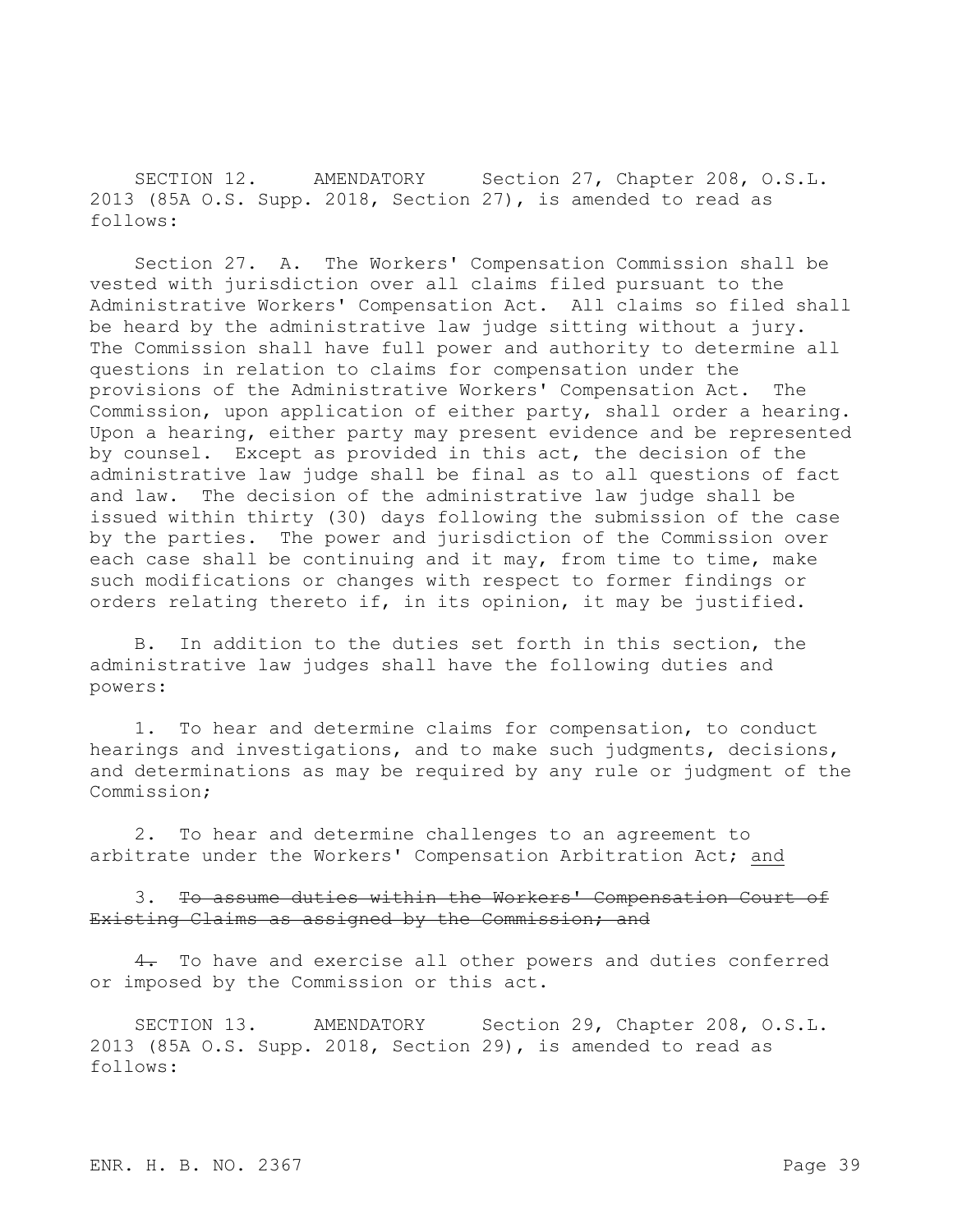Section 29. A. Each carrier writing compensation insurance in this state shall pay to the Workers' Compensation Commission at the time of securing a license to transact business in this state an annual fee of One Thousand Dollars (\$1,000.00) for the privilege of qualifying with the Commission for the writing of compensation insurance.

B. Each self-insurer shall pay to the Commission an annual application fee of One Thousand Dollars (\$1,000.00) at the time it is approved to self-insure the obligations under this act.

C. The Commission may assess Each third-party administrators administrator and marketing firm shall pay to the Commission an annual application fee of One Thousand Dollars (\$1,000.00).

D. Fees required pursuant to this section shall be deposited into to the credit of the Workers' Compensation Commission Revolving Fund.

SECTION 14. NEW LAW A new section of law to be codified in the Oklahoma Statutes as Section 35.1 of Title 85A, unless there is created a duplication in numbering, reads as follows:

A court reporter employed by or contracted by the Workers' Compensation Commission shall be authorized to stenographically report both joint petition settlements and compromise settlements in the Workers' Compensation Court of Existing Claims. A court reporter employed by or contracted by the Workers' Compensation Court of Existing Claims shall be authorized to stenographically report both compromise settlements and joint petition settlements under the jurisdiction of the Commission.

SECTION 15. AMENDATORY Section 38, Chapter 208, O.S.L. 2013 (85A O.S. Supp. 2018, Section 38), is amended to read as follows:

Section 38. A. An employer shall secure compensation to employees under this act in one of the following ways:

1. By insuring and keeping insured the payment of compensation with any stock corporation, mutual association, or other concerns authorized to transact the business of workers' compensation insurance in this state. When an insurer issues a policy to provide workers' compensation benefits under the provisions of this act, it shall file a notice with the Workers' Compensation Commission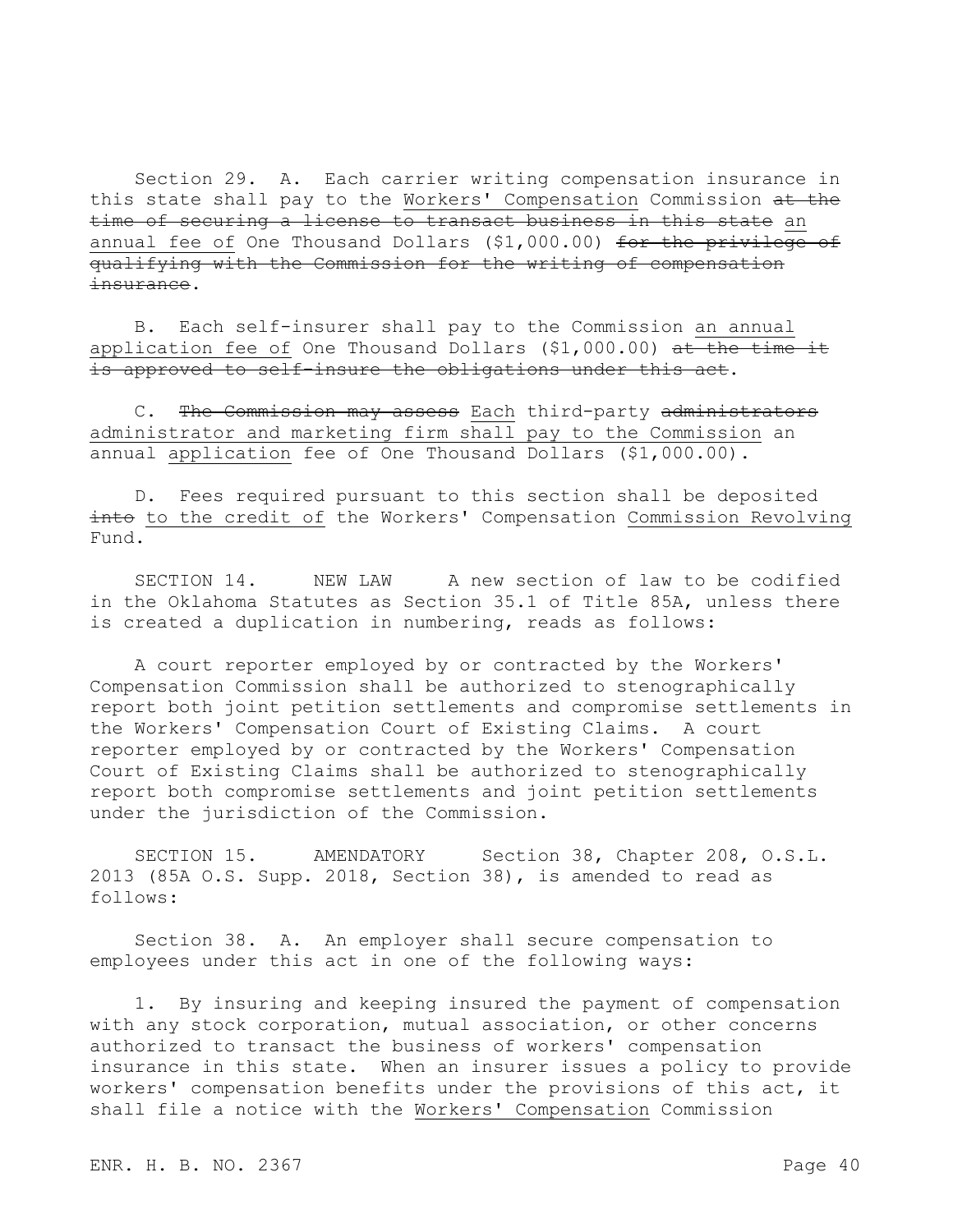containing the name, address, and principal occupation of the employer, the number, effective date, and expiration date of the policy, and such other information as may be required by the Commission. The notice shall be filed by the insurer within thirty (30) days after the effective date of the policy. Any insurer who does not file the notice required by this paragraph shall be subject to a fine by the Commission of not more than One Thousand Dollars (\$1,000.00);

2. By obtaining and keeping in force guaranty insurance with any company authorized to do guaranty business in this state. Each company that issues workers' compensation guaranty insurance shall file a copy of the contract with the Commission within thirty (30) days after the effective date of the contract. Any company that does not file a copy of the contract as required by this paragraph shall be subject to a fine by the Commission of not more than One Thousand Dollars (\$1,000.00);

3. By furnishing satisfactory proof to the Commission of the employer's financial ability to pay the compensation. The Commission, under rules adopted by the <del>Insurance Department</del> Commission, shall require any employer that has:

- a. less than one hundred employees or less than One Million Dollars (\$1,000,000.00) in net assets to:
	- (1) deposit with the Commission securities, an irrevocable letter of credit or a surety bond payable to the state, in an amount determined by the Commission which shall be at least an average of the yearly claims for the last three (3) years, or
	- (2) provide proof of excess coverage with such terms and conditions as is commensurate with their ability to pay the benefits required by the provisions of this act, and
- b. one hundred or more employees and One Million Dollars (\$1,000,000.00) or more in net assets to:
	- (1) secure a surety bond payable to the state, or an irrevocable letter of credit, in an amount determined by the Commission which shall be at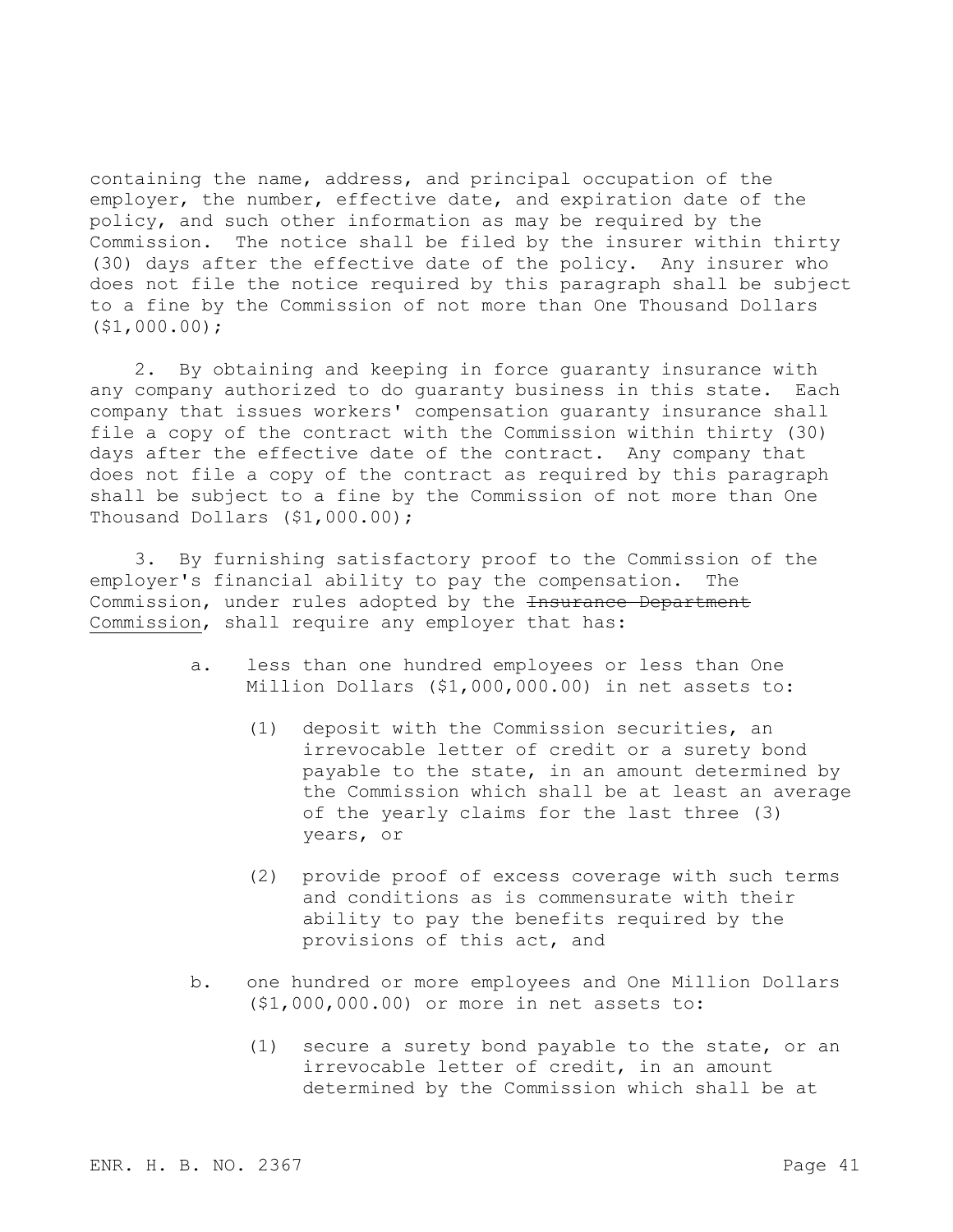least an average of the yearly claims for the last three (3) years, or

(2) provide proof of excess coverage with terms and conditions that are commensurate with their ability to pay the benefits required by the provisions of this act;

4. By forming a group self-insurance association consisting of two or more employers which shall have a common interest and which shall have entered into an agreement to pool their liabilities under the Administrative Workers' Compensation Act. Such agreement shall be subject to rules of the Commission. Any employer, upon application to become a member of a group self-insurance association, shall file with the Commission a notice, in such form as prescribed by the Commission, acknowledging that the employer accepts joint and several liability. Upon approval by the Commission of such application for membership, said member shall be a qualified self-insured employer; or

5. By any other security as may be approved by the Commission and the Insurance Department.

B. The Commission may waive the requirements of this section in an amount which is commensurate with the ability of the employer to pay the benefits required by the provisions of this act. Irrevocable letters of credit required by this subsection shall contain such terms as may be prescribed by the Commission and shall be issued for the benefit of the state by a financial institution whose deposits are insured by the Federal Deposit Insurance Corporation.

C. An employer who does not fulfill the requirements of this section is not relieved of the obligation to pay compensation under this act. The security required under this section, including any interest, shall be maintained by the Commission as provided in this act until each claim for benefits is paid, settled, or lapses under this act, and costs of administration of such claims are paid.

D. Failure on the part of any employer to secure the payment of compensation provided in this act shall have the effect of enabling the Commission to assert the rights of an injured employee against the employer.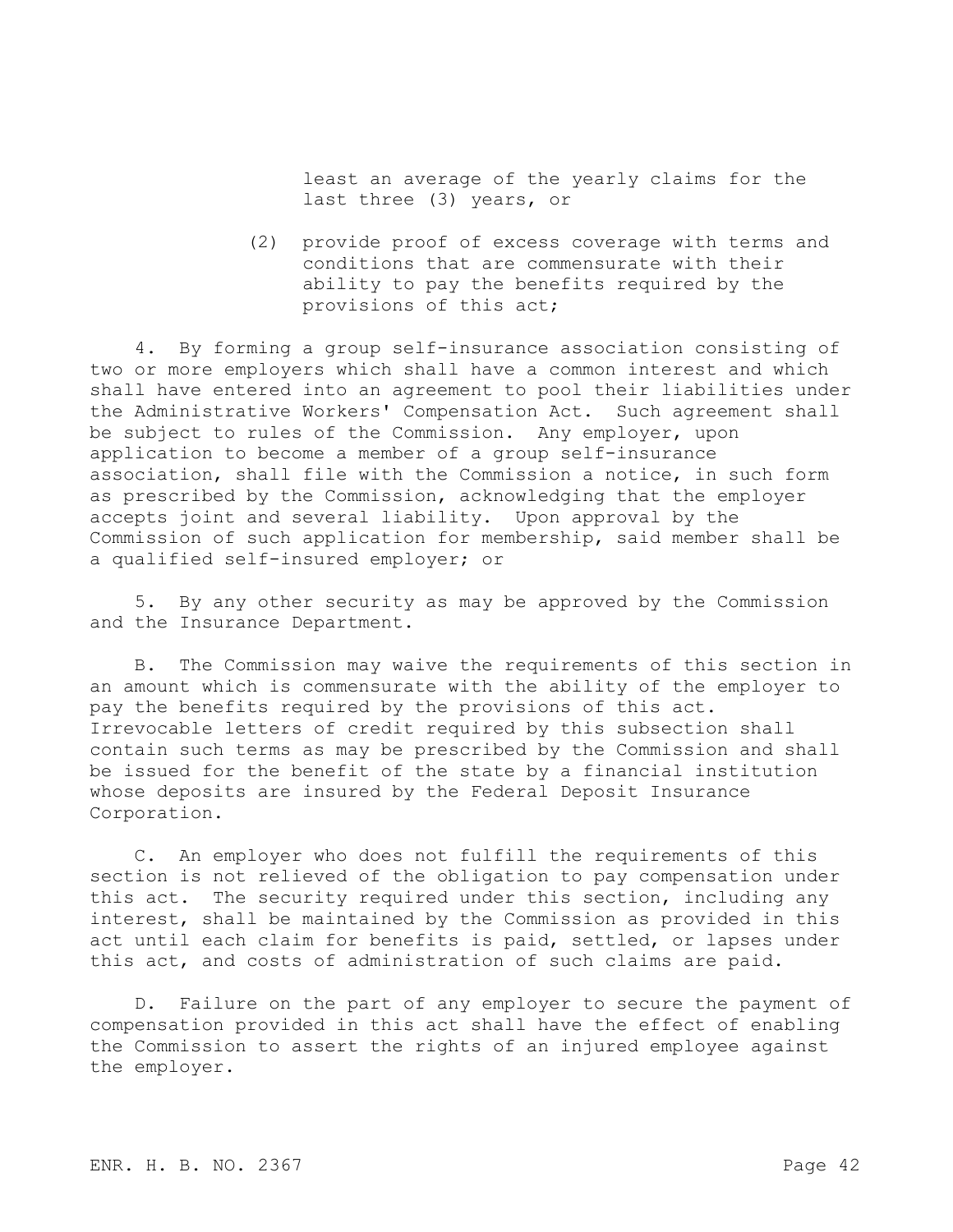E. Any employer that knowingly provides false information to the Commission for purposes of securing or maintaining a selfinsurance permit shall be guilty of a felony and subject to a maximum fine of Ten Thousand Dollars (\$10,000.00).

SECTION 16. AMENDATORY Section 40, Chapter 208, O.S.L. 2013 (85A O.S. Supp. 2018, Section 40), is amended to read as follows:

Section 40. A. 1. Any employer who fails to secure compensation required under this act, upon conviction, shall be guilty of a misdemeanor and subject to a fine of up to Ten Thousand Dollars (\$10,000.00) to be deposited in the Workers' Compensation Commission Revolving Fund.

2. This subsection shall not affect any other liability of the employer under this act.

B. 1. Whenever the Workers' Compensation Commission has reason to believe that any employer required to secure the payment of compensation under this act has failed to do so, the Commission shall serve on the employer a proposed judgment declaring the employer to be in violation of this act and containing the amount, if any, of the civil penalty to be assessed against the employer under paragraph 5 of this subsection.

- 2. a. An employer may contest a proposed judgment of the Commission issued under paragraph 1 of this subsection by filing with the Commission, within twenty (20) days of receipt of the proposed judgment, a written request for a hearing.
	- b. The request for a hearing does not need to be in any particular form but shall specify the grounds on which the person contests the proposed judgment, the proposed assessment, or both.
	- c. If a written request for hearing is not filed with the Commission within the time specified in subparagraph a of this paragraph, the proposed judgment, the proposed penalty, or both, shall be a final judgment of the Commission and shall not be subject to further review by any court, except if the employer shows good cause why it did not timely contest the judgment or penalty.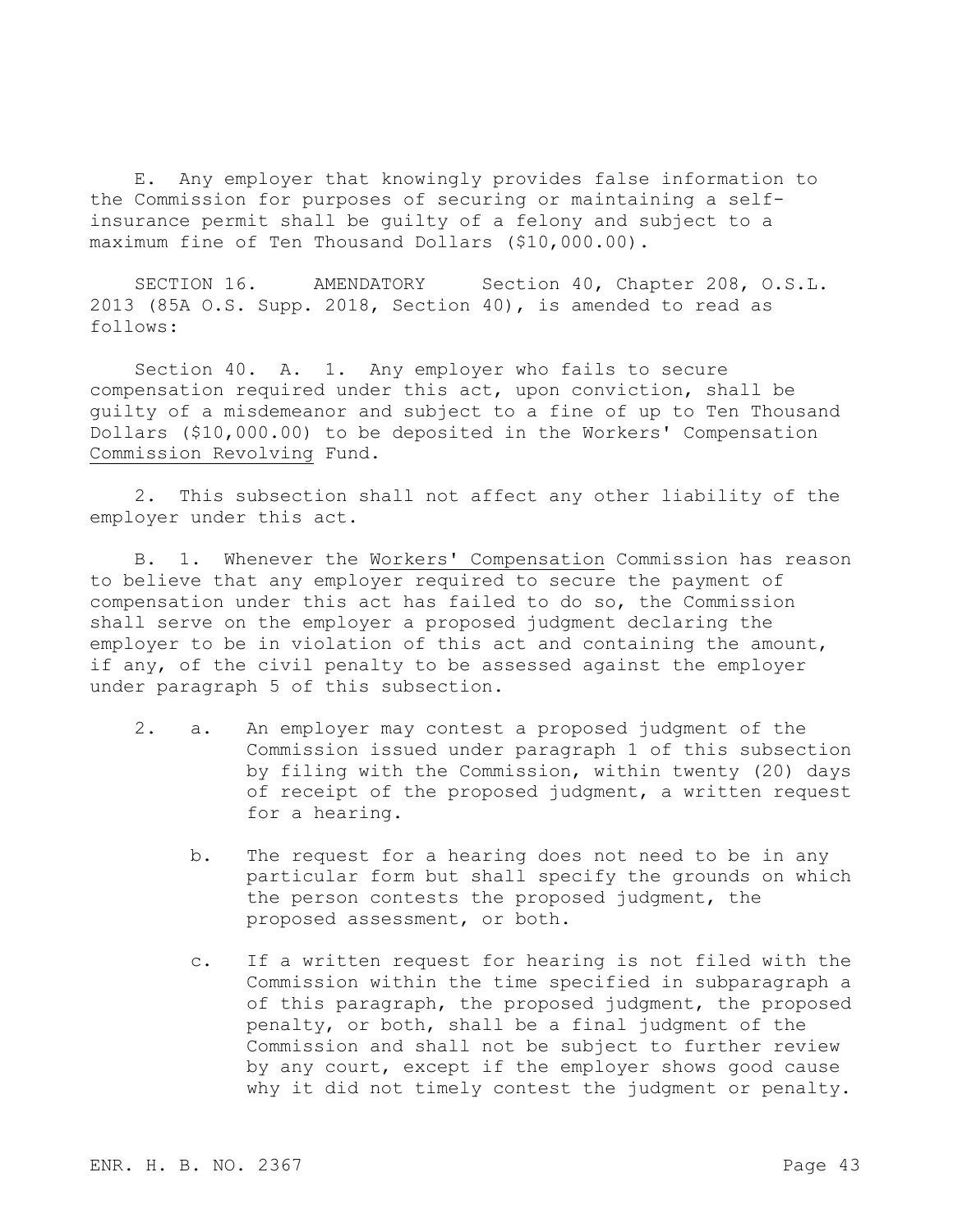- d. A proposed judgment by the Commission under this section shall be prima facie correct, and the burden is on the employer to prove that the proposed judgment is incorrect.
- 3. a. If the employer alleges that a carrier has contracted to provide it workers' compensation insurance coverage for the period in question, the employer shall include the allegation in its request for hearing and shall name the carrier.
	- b. The Commission shall promptly notify the carrier of the employer's allegation and of the date of hearing.
	- c. The carrier shall promptly, and no later than five (5) days before the hearing, respond in writing to the employer's allegation by providing evidence of coverage for the period in question or by affirmatively denying the employer's allegation.

4. Hearings under this section shall be procedurally conducted as provided in Sections 69 through 78 of this aet title.

5. The Commission may assess a fine against an employer who fails to secure the payment of compensation in an amount up to One Thousand Dollars (\$1,000.00) per day of violation payable to the Workers' Compensation Commission Revolving Fund, not to exceed a total of Fifty Thousand Dollars (\$50,000.00) for the first violation.

6. If an employer fails to secure the payment of compensation or pay any civil penalty assessed against the employer after a judgment issued under this section has become final by operation of law or on appeal, the Commission may petition the Oklahoma County District Court or the district court of the county where the employer's principal place of business is located for an order enjoining the employer from engaging in further employment until such time as the employer secures the payment of compensation or makes full payment of all civil penalties.

7. Upon any penalty becoming final under this section, the Commission may institute collection proceedings against any assets of the employer independently or in district court including, but not limited to, an asset hearing, garnishment of income and wages,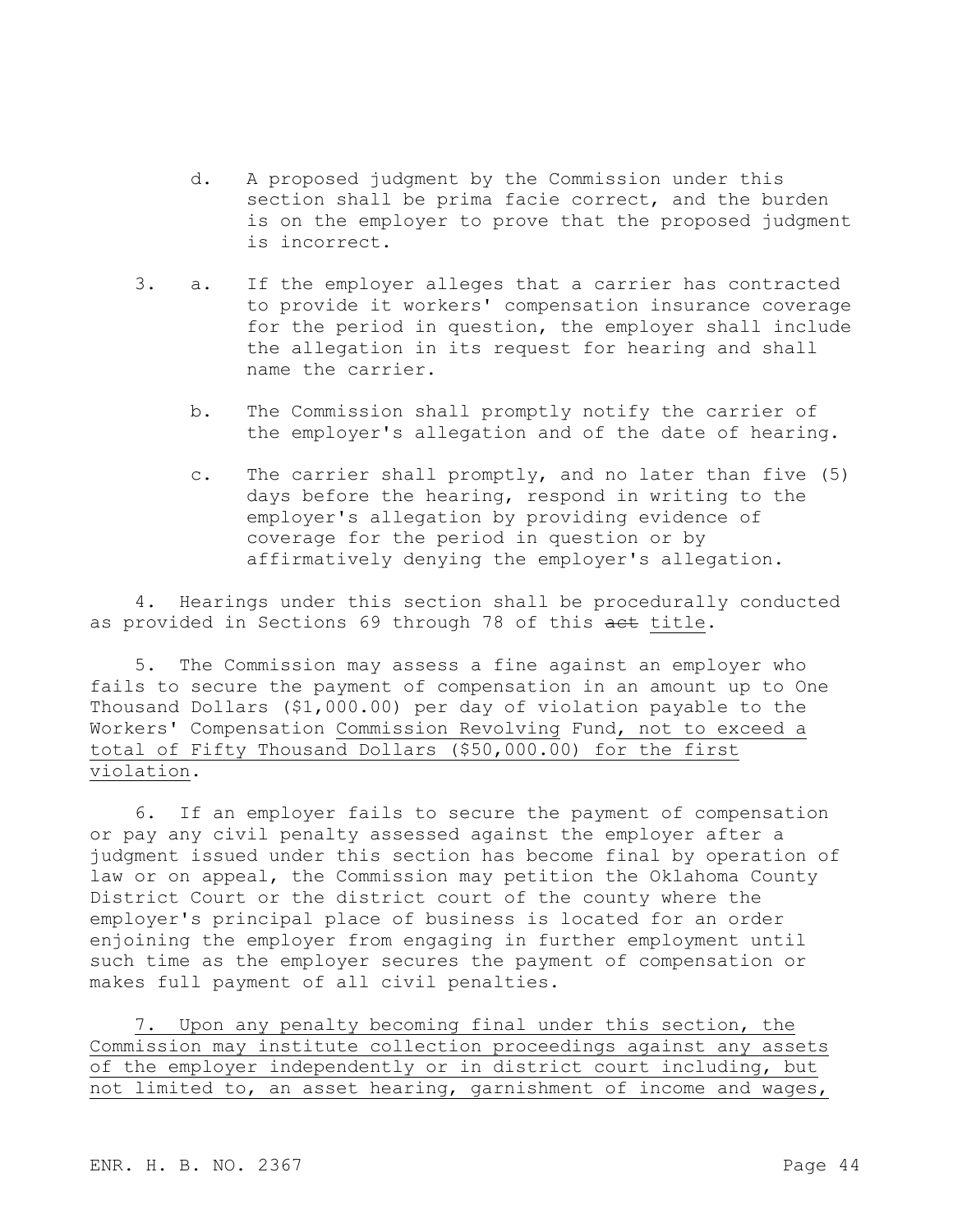judgment lien, or an intercept of an income tax refund consistent with Section 205.2 of Title 68 of the Oklahoma Statutes.

8. Information subject to subsection A or B of Section 4-508 of Title 40 of the Oklahoma Statutes may be disclosed to the employees of the Commission for purposes of investigation and enforcement of workers' compensation coverage requirements pursuant to this title, and such information shall be admissible in any hearing before an administrative law judge of the Commission.

SECTION 17. AMENDATORY Section 45, Chapter 208, O.S.L. 2013, as amended by Section 2, Chapter 390, O.S.L. 2015 (85A O.S. Supp. 2018, Section 45), is amended to read as follows:

Section 45. A. Temporary Total Disability.

1. If the injured employee is temporarily unable to perform his or her job or any alternative work offered by the employer, he or she shall be entitled to receive compensation equal to seventy percent (70%) of the injured employee's average weekly wage, but not to exceed seventy percent (70%) of the state average weekly wage, for one hundred four (104) one hundred fifty-six (156) weeks. Provided, there shall be no payment for the first three (3) days of the initial period of temporary total disability. If an administrative law judge finds that a consequential injury has occurred and that additional time is needed to reach maximum medical improvement, temporary total disability may continue for a period of not more than an additional fifty-two (52) weeks. Such finding shall be based upon a showing of medical necessity by clear and convincing evidence. An employer shall have the right to recover any overpayment of temporary total disability payments from a subsequent permanent partial disability award if the offset is deemed justified by the Workers' Compensation Commission.

2. When the injured employee is released from active medical treatment by the treating physician for all body parts found by the Commission to be injured, or in the event that the employee, without a valid excuse, misses three consecutive medical treatment appointments, fails to comply with medical orders of the treating physician, or otherwise abandons medical care, the employer shall be entitled to terminate temporary total disability by notifying the employee, or if represented, his or her counsel. If, however, an objection to the termination is filed by the employee within ten (10) days of termination, the Commission shall set the matter within twenty (20) days for a determination if temporary total disability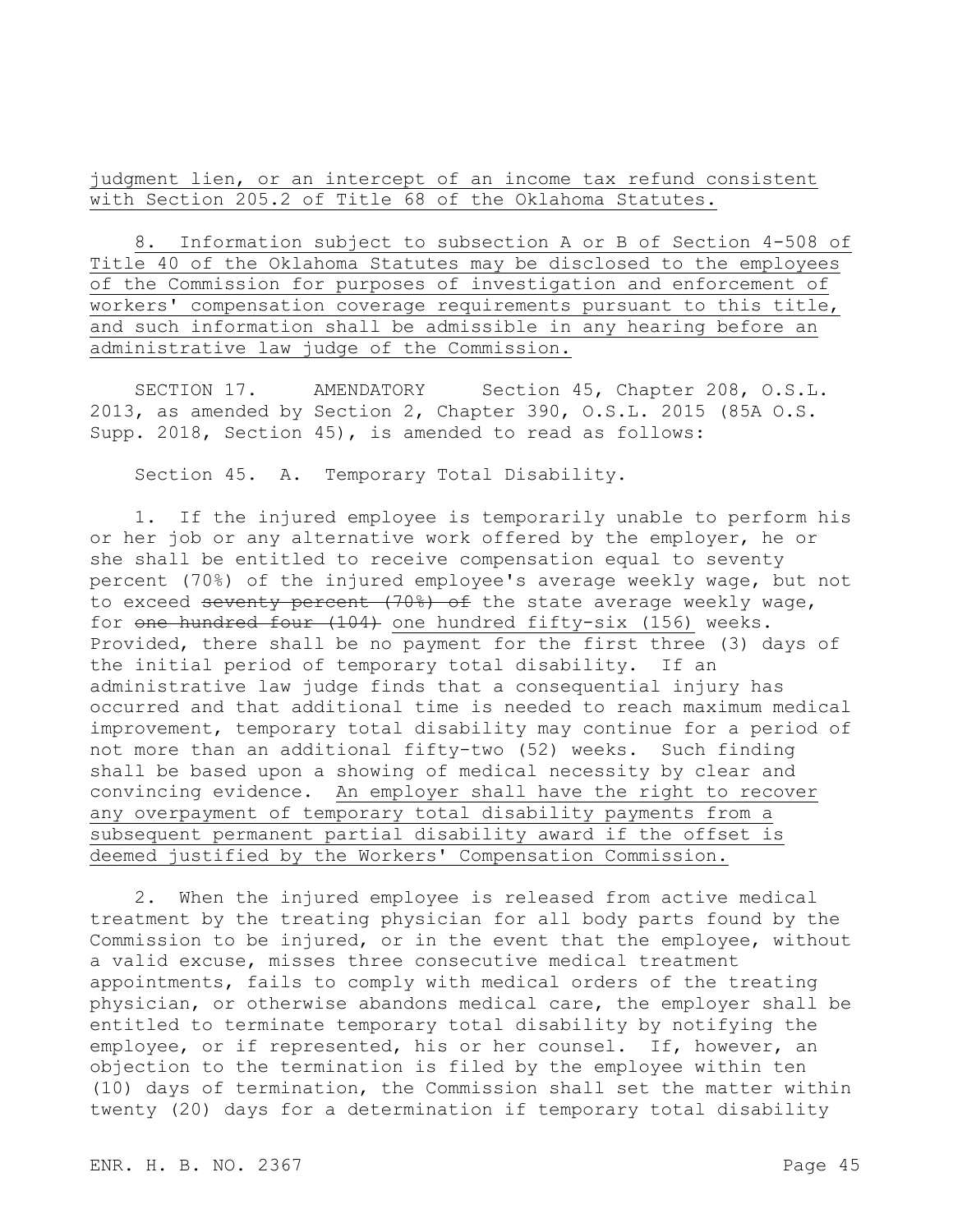compensation shall be reinstated. The temporary total disability shall remain terminated unless the employee proves the existence of a valid excuse for his or her failure to comply until such time as the employee complies with medical orders of the treating physician or his or her abandonment of medical care. Notwithstanding the provisions of this paragraph, benefits under this subsection shall be permanently terminated by order of the Commission if the employee is noncompliant or abandons treatment for sixty (60) days, or if benefits under this subsection have been suspended under this paragraph at least two times. The administrative law judge may appoint an independent medical examiner to determine if further medical treatment is reasonable and necessary. The independent medical examiner shall not provide treatment to the injured worker, unless agreed upon by the parties.

B. Temporary Partial Disability.

1. If the injured employee is temporarily unable to perform his or her job, but may perform alternative work offered by the employer, he or she shall be entitled to receive compensation equal to the greater of seventy percent (70%) of the difference between the injured employee's average weekly wage before the injury and his or her weekly wage for performing alternative work after the injury, but only if his or her weekly wage for performing the alternative work is less than the temporary total disability rate. The injured employee's actual earnings plus temporary partial disability compensation shall not exceed the temporary total disability rate.

2. Compensation under this subsection may not exceed fifty-two (52) weeks.

3. If the employee refuses to perform the alternative work offered by the employee, he or she shall not be entitled to benefits under subsection A of this section or under this section.

C. Permanent Partial Disability.

1. A permanent partial disability award or combination of awards granted an injured worker may not exceed a permanent partial disability rating of one hundred percent (100%) to any body part or to the body as a whole. The determination of permanent partial disability shall be the responsibility of the Commission through its administrative law judges. Any claim by an employee for compensation for permanent partial disability must be supported by competent medical testimony of a medical doctor, osteopathic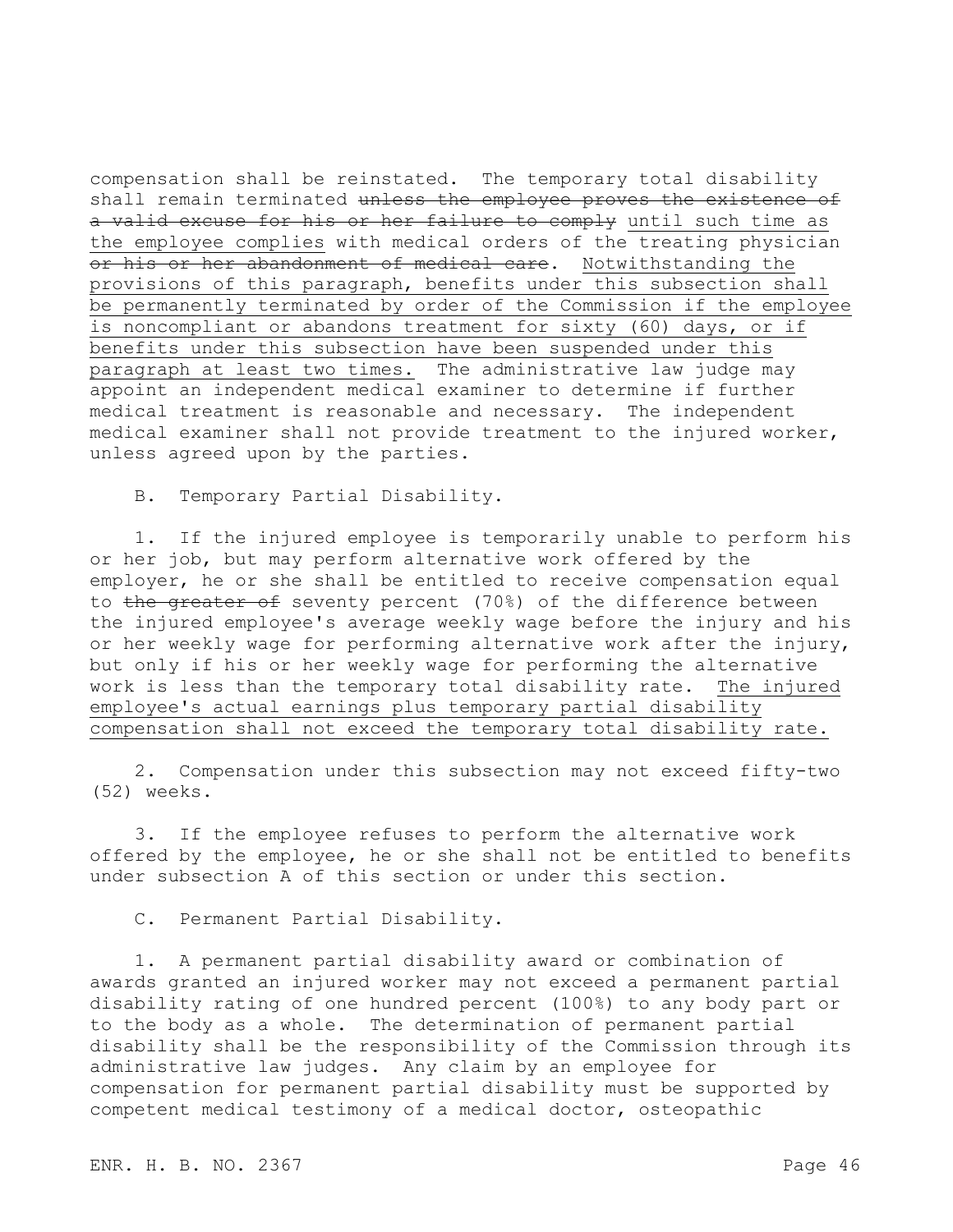physician, or chiropractor, and shall be supported by objective medical findings, as defined in this act. The opinion of the physician shall include employee's percentage of permanent partial disability and whether or not the disability is job-related and caused by the accidental injury or occupational disease. A physician's opinion of the nature and extent of permanent partial disability to parts of the body other than scheduled members must be based solely on criteria established by the current edition Sixth Edition of the American Medical Association's "Guides to the Evaluation of Permanent Impairment". A copy of any written evaluation shall be sent to both parties within seven (7) days of issuance. Medical opinions addressing compensability and permanent disability must be stated within a reasonable degree of medical certainty. Any party may submit the report of an evaluating physician.

2. Permanent partial disability shall not be allowed to a part of the body for which no medical treatment has been received. A determination of permanent partial disability made by the Commission or administrative law judge which is not supported by objective medical findings provided by a treating physician who is a medical doctor, doctor of osteopathy, chiropractor or a qualified independent medical examiner shall be considered an abuse of discretion.

3. The examining physician shall not deviate from the Guides except as may be specifically provided for in the Guides.

4. In cases of permanent partial disability, the compensation shall be seventy percent (70%) of the employee's average weekly wage, not to exceed Three Hundred Twenty-three Dollars (\$323.00) Three Hundred Fifty Dollars (\$350.00) per week which shall increase to Three Hundred Sixty Dollars (\$360.00) per week on July 1, 2021, for a term not to exceed a total of three hundred fifty (350) three hundred sixty (360) weeks for the body as a whole.

5. Except pursuant to settlement agreements entered into by the employer and employee, payment of a permanent partial disability award shall be deferred and held in reserve by the employer or insurance company if the employee has reached maximum medical improvement and has been released to return to work by his or her treating physician, and then returns to his pre-injury or equivalent job for a term of weeks determined by dividing the total dollar value of the award by seventy percent (70%) of the employee's average weekly wage.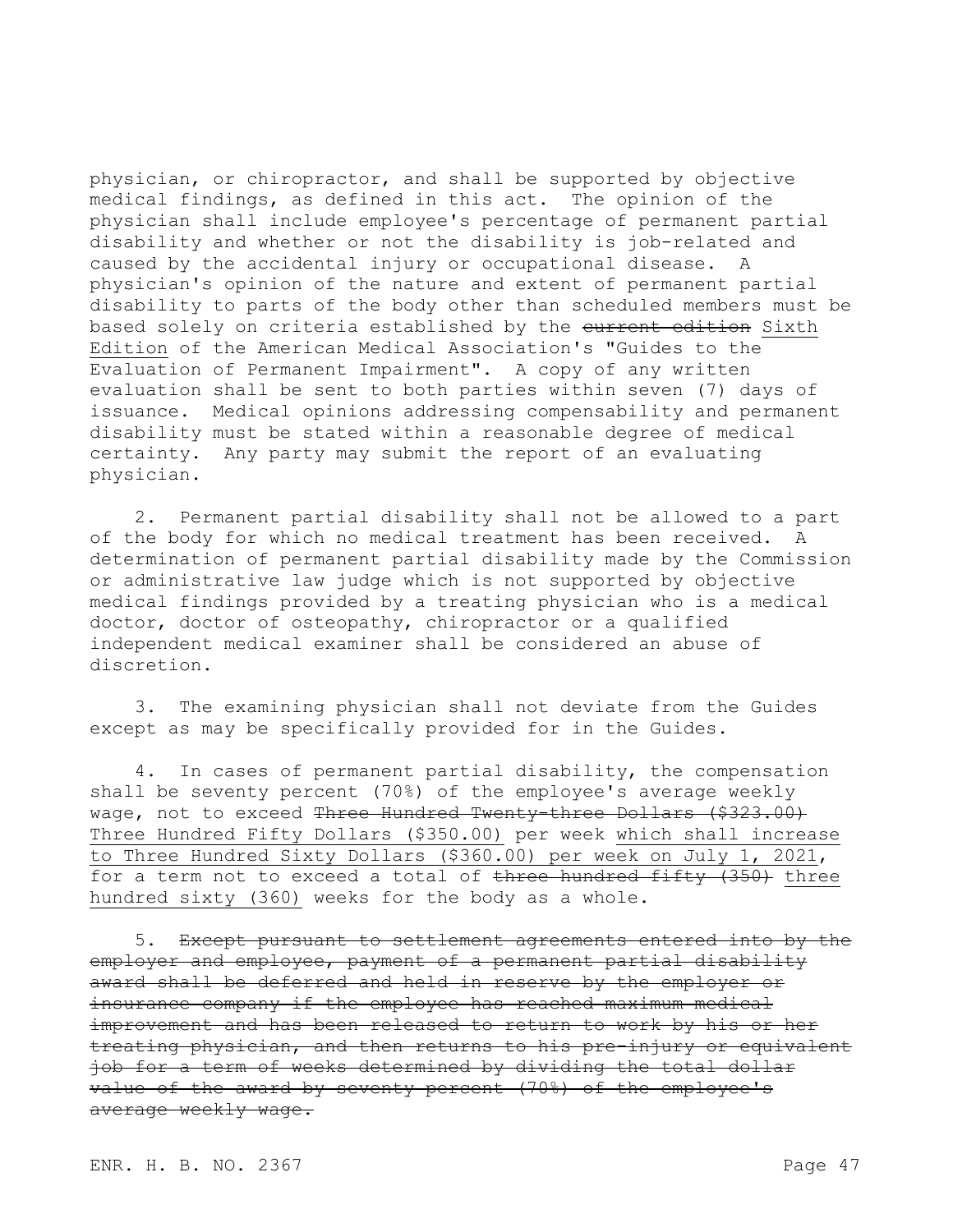- a. The amount of the permanent partial disability award shall be reduced by seventy percent (70%) of the employee's average weekly wage for each week he works in his pre-injury or equivalent job.
- b. If, for any reason other than misconduct as defined in Section 2 of this act, the employer terminates the employee or the position offered is not the pre-injury or equivalent job, the remaining permanent partial disability award shall be paid in a lump sum. If the employee is discharged for misconduct, the employer shall have the burden to prove that the employee engaged in misconduct.
- c. If the employee refuses an offer to return to his preinjury or equivalent job, the permanent partial disability award shall continue to be deferred and shall be reduced by seventy percent (70%) of the employee's average weekly wage for each week he refuses to return to his pre-injury or equivalent job.
- d. Attorney fees for permanent partial disability awards, as approved by the Commission, shall be calculated based upon the total permanent partial disability award and paid in full at the time of the deferral.
- e. Assessments pursuant to Sections 31, 98, 112 and 165 122 of this act title shall be calculated based upon the amount of the permanent partial disability award and shall be paid at the time of the deferral.

6. Previous Disability: The fact that an employee has suffered previous disability or received compensation therefor shall not preclude the employee from compensation for a later accidental personal injury or occupational disease. In the event there exists a previous permanent partial disability, including a previous nonwork-related injury or condition which produced permanent partial disability and the same is aggravated or accelerated by an accidental personal injury or occupational disease, compensation for permanent partial disability shall be only for such amount as was caused by such accidental personal injury or occupational disease and no additional compensation shall be allowed for the preexisting disability or impairment. Any such reduction shall not apply to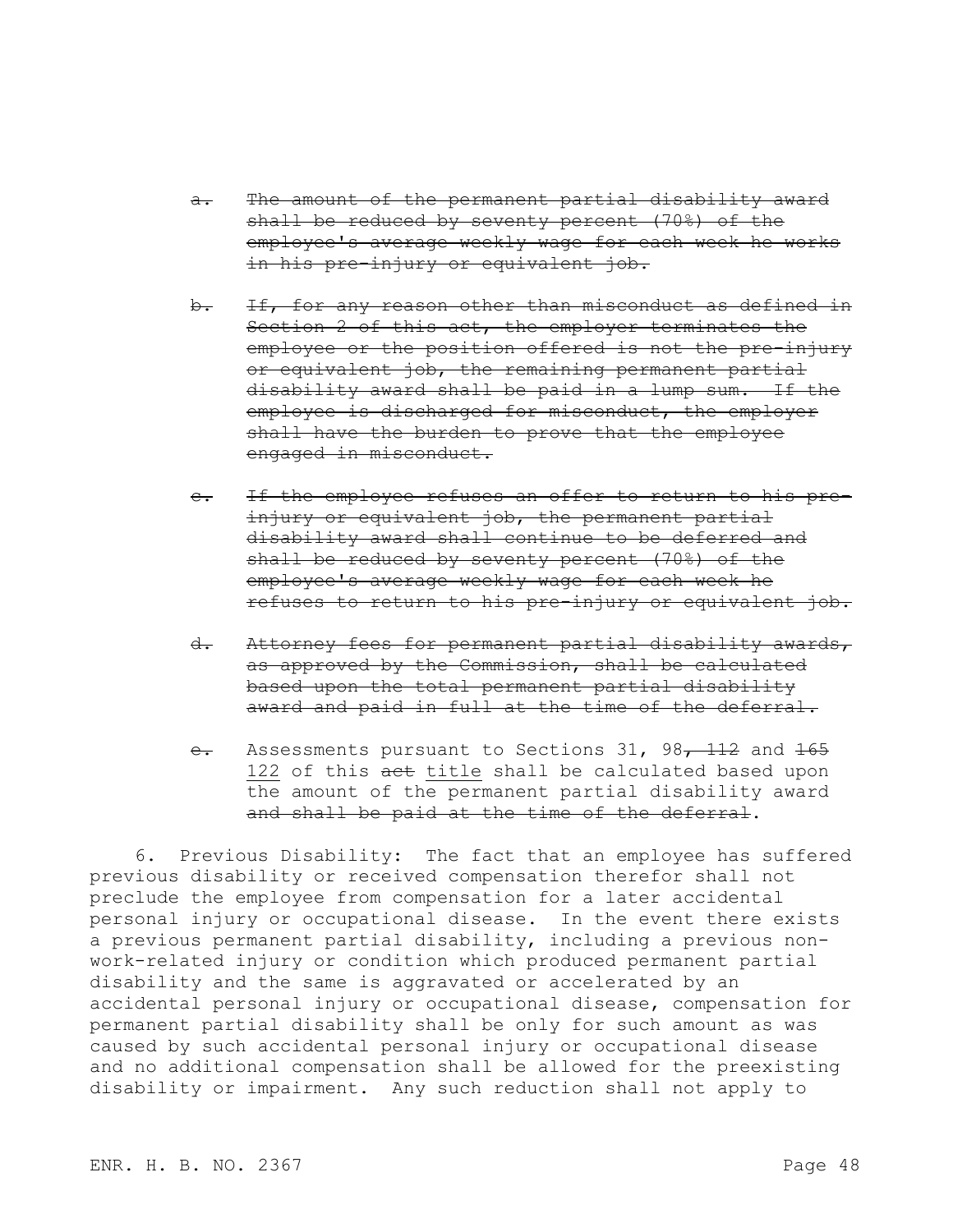temporary total disability, nor shall it apply to compensation for medical treatment.

- a. If workers' compensation benefits have previously been awarded through settlement or judicial or administrative determination in Oklahoma, the percentage basis of the prior settlement or award shall conclusively establish the amount of permanent partial disability determined to be preexisting. If workers' compensation benefits have not previously been awarded through settlement or judicial or administrative determination in Oklahoma, the amount of preexisting permanent partial disability shall be established by competent evidence and determined by the Commission.
- b. In all cases, the applicable reduction shall be calculated as follows:
	- (1) if the preexisting impairment is the result of injury sustained while working for the employer against whom workers' compensation benefits are currently being sought, any award of compensation shall be reduced by the current dollar value attributable under the Administrative Workers' Compensation Act to the percentage of permanent partial disability determined to be preexisting. The current dollar value shall be calculated by multiplying the percentage of preexisting permanent partial disability by the compensation rate in effect on the date of the accident or injury against which the reduction will be applied, and
	- (2) in all other cases, the employer against whom benefits are currently being sought shall be entitled to a credit for the percentage of preexisting permanent partial disability.

7. No payments on any permanent partial disability order shall begin until payments on any preexisting permanent partial disability orders have been completed.

8. The whole body shall represent a maximum of three hundred fifty (350) three hundred sixty (360) weeks.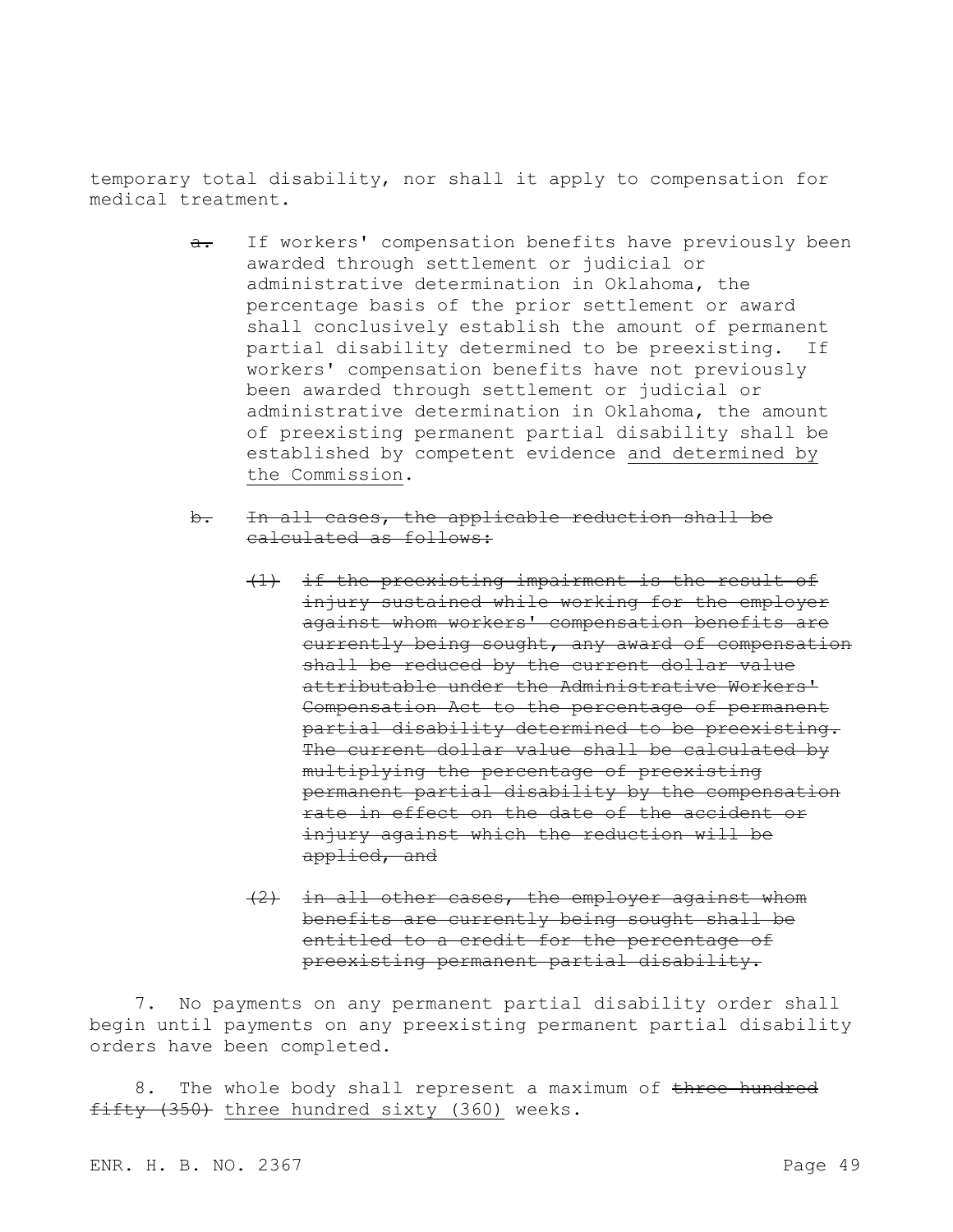9. The permanent partial disability rate of compensation for amputation or permanent total loss of use of a scheduled member specified in Section 46 of this aet title shall be seventy percent (70%) of the employee's average weekly wage, not to exceed Three Hundred Twenty-three Dollars (\$323.00) Three Hundred Fifty Dollars (\$350.00), with an increase to Three Hundred Sixty Dollars (\$360.00) on July 1, 2021, multiplied by the number of weeks set forth for the member in Section 46 of this aet title, regardless of whether the injured employee is able to return to his or her pre-injury or equivalent job.

10. An injured employee who is eligible for permanent partial disability under this subsection shall be entitled to receive vocational rehabilitation services provided by a technology center or public secondary school offering vocational-technical education courses, or a member institution of The Oklahoma State System of Higher Education, which shall include retraining and job placement to restore the employee to gainful employment. Vocational rehabilitation services or training shall not extend for a period of more than fifty-two (52) weeks.

D. Permanent Total Disability.

1. In case of total disability adjudged to be permanent, seventy percent (70%) of the employee's average weekly wages, but not in excess of the state's average weekly wage, shall be paid to the employee during the continuance of the disability until such time as the employee reaches the age of maximum Social Security retirement benefits or for a period of fifteen (15) years, whichever is longer. In the event the claimant dies of causes unrelated to the injury or illness, benefits shall cease on the date of death. Provided, however, any person entitled to revive the action shall receive a one-time lump-sum payment equal to twenty-six (26) weeks of weekly benefits for permanent total disability awarded the claimant. If more than one person is entitled to revive the claim, the lump-sum payment shall be evenly divided between or among such persons. In the event the Commission awards both permanent partial disability and permanent total disability benefits, the permanent total disability award shall not be due until the permanent partial disability award is paid in full. If otherwise qualified according to the provisions of this act, permanent total disability benefits may be awarded to an employee who has exhausted the maximum period of temporary total disability even though the employee has not reached maximum medical improvement.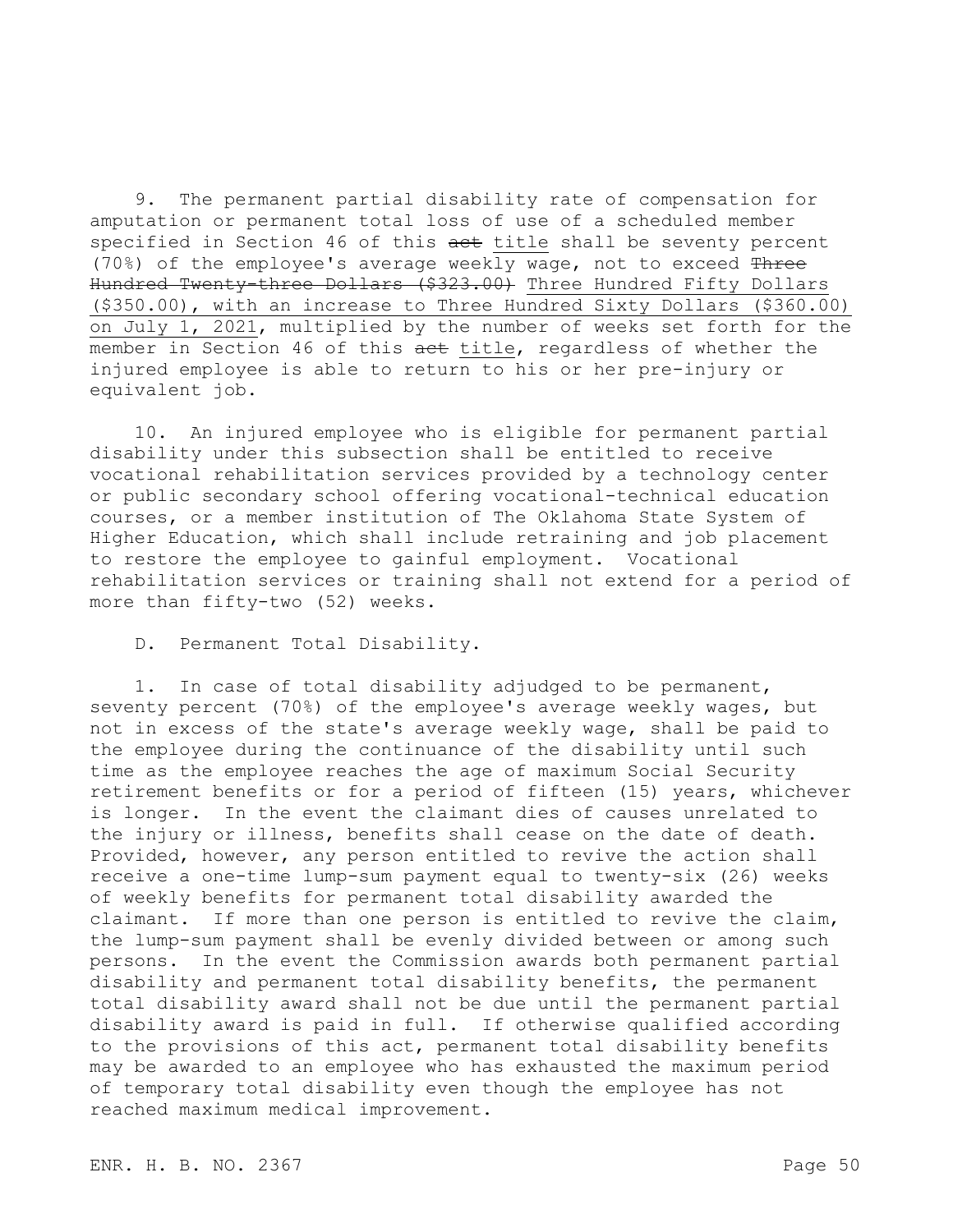2. The Workers' Compensation Commission shall annually review the status of any employee receiving benefits for permanent total disability against the last employer. The Commission shall require the employee to annually file an affidavit under penalty of perjury stating that he or she is not and has not been gainfully employed and is not capable of gainful employment. Failure to file such affidavit shall result in suspension of benefits; provided, however, reinstatement of benefits may occur after proper hearing before the Commission.

E. 1. The Workers' Compensation Commission shall may hire or contract for a Vocational Rehabilitation Director to oversee the vocational rehabilitation program of the Commission.

2. The Vocational Rehabilitation Director shall help injured workers return to the work force. If the injured employee is unable to return to his or her pre-injury or equivalent position due to permanent restrictions as determined by the treating physician, upon the request of either party, the Vocational Rehabilitation Director shall determine if it is appropriate for a claimant to receive vocational rehabilitation training or services, and will oversee such training. If appropriate, the Vocational Rehabilitation Director shall issue administrative orders, including, but not limited to, an order for a vocational rehabilitation evaluation for any injured employee unable to work for at least ninety (90) days. In addition, the Vocational Rehabilitation Director may assign injured workers to vocational rehabilitation counselors for coordination of recommended services. The cost of the services shall be paid by the employer. All administrative orders are subject to appeal to the full Commission.

3. There shall be a presumption in favor of ordering vocational rehabilitation services or training for an eligible injured employee under the following circumstances:

- a. if the employee's occupation is truck driver or laborer and the medical condition is traumatic brain injury, stroke or uncontrolled vertigo,
- b. if the employee's occupation is truck driver or laborer performing high-risk tasks and the medical condition is seizures,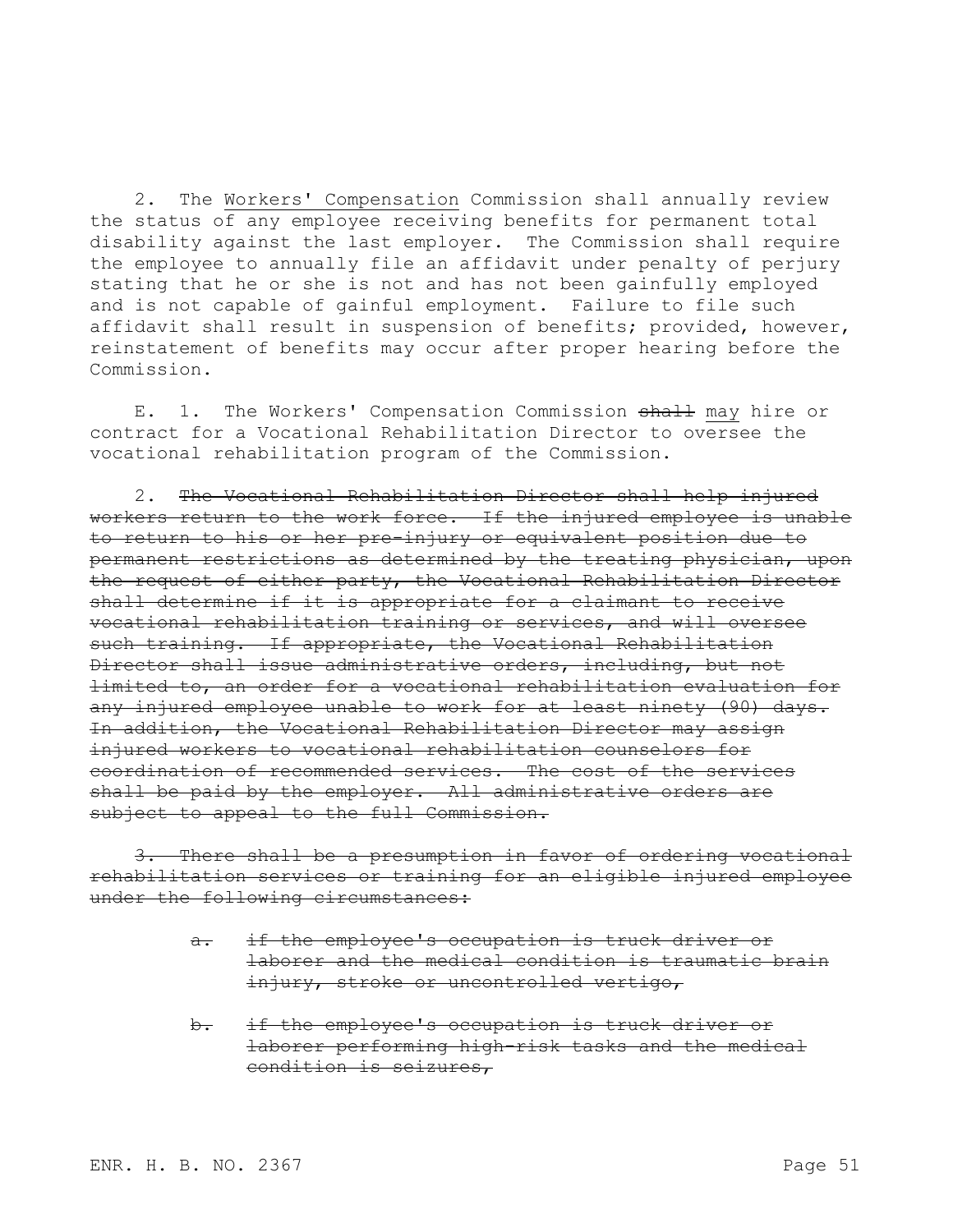- c. if the employee's occupation is manual laborer and the medical condition is bilateral wrist fusions,
- d. if the employee's occupation is assembly-line worker and the medical condition is radial head fracture with surgical excision,
- e. if the employee's occupation is heavy laborer and the medical condition is myocardial infarction with congestive heart failure,
- f. if the employee's occupation is heavy manual laborer and the medical condition is multilevel neck or back fusions greater than two levels,
- g. if the employee's occupation is laborer performing overhead work and the medical condition is massive rotator cuff tears, with or without surgery,
- h. if the employee's occupation is heavy laborer and the medical condition is recurrent inguinal hernia following unsuccessful surgical repair,
- i. if the employee's occupation is heavy manual laborer and the medical condition is total knee replacement or total hip replacement,
- j. if the employee's occupation is roofer and the medical condition is calcaneal fracture, medically or surgically treated,
- k. if the employee's occupation is laborer of any kind and the medical condition is total shoulder replacement,
- l. if the employee's occupation is laborer and the medical condition is amputation of a hand, arm, leg, or foot,
- m. if the employee's occupation is laborer and the medical condition is tibial plateau fracture, pilon fracture,
- n. if the employee's occupation is laborer and the medical condition is ankle fusion or knee fusion,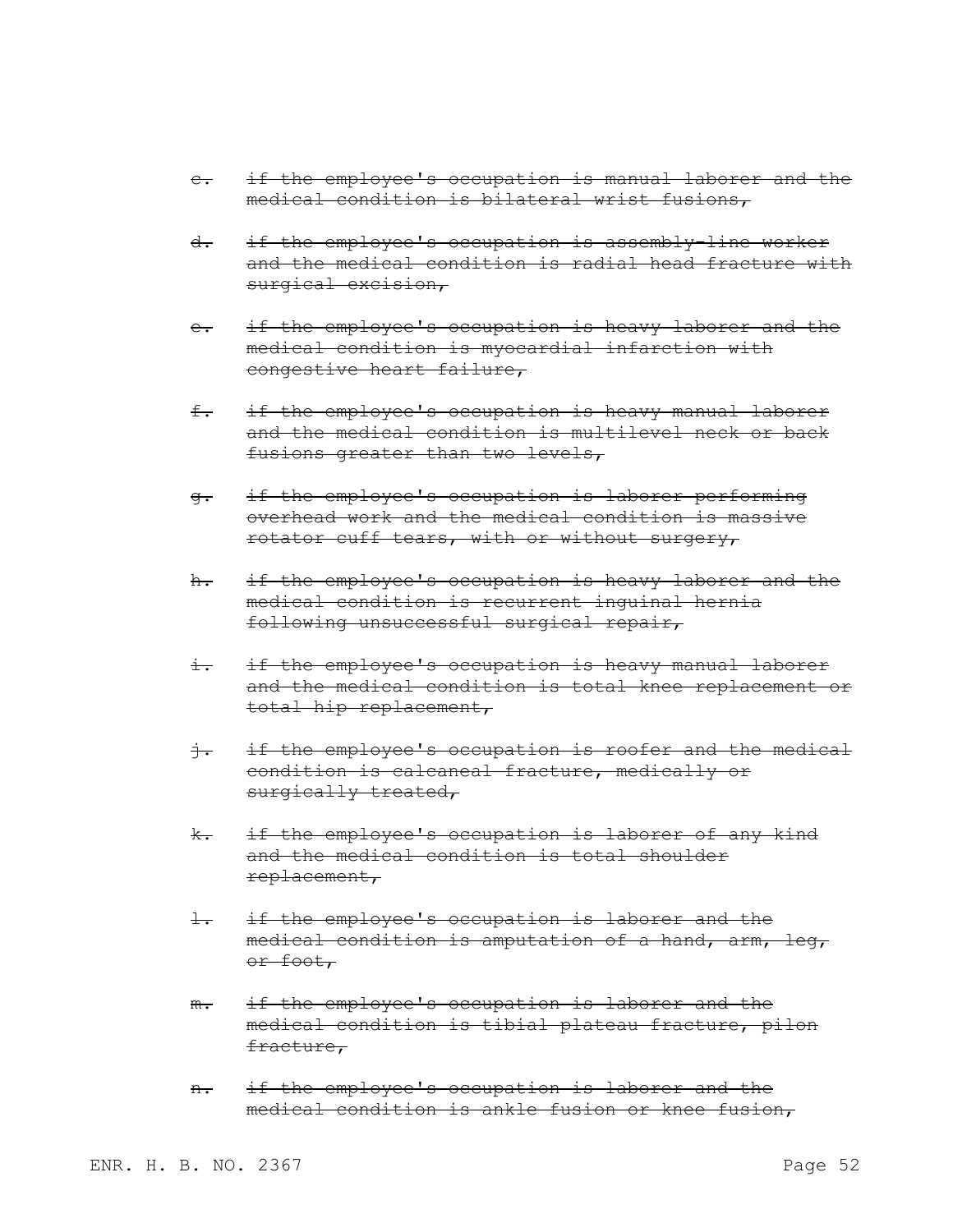- o. if the employee's occupation is driver or heavy equipment operator and the medical condition is unilateral industrial blindness, or
- p. if the employee's occupation is laborer and the medical condition is 3-, 4-, or 5-level positive discogram of the cervical spine or lumbar spine, medically treated.

4. Upon the request of either party, or by order of an administrative law judge, the Vocational Rehabilitation Director shall assist the Workers' Compensation Commission in determining determine if it is appropriate for a claimant to receive vocational rehabilitation training or services. If appropriate, the administrative law judge shall refer the employee to a qualified expert for evaluation of the practicability of, need for and kind of rehabilitation services or training necessary and appropriate in order to restore the employee to gainful employment. The cost of the evaluation shall be paid by the employer. Following the evaluation, if the employee refuses the services or training ordered by the administrative law judge, or fails to complete in good faith the vocational rehabilitation training ordered by the administrative law judge, then the cost of the evaluation and services or training rendered may, in the discretion of the administrative law judge, be deducted from any award of benefits to the employee which remains unpaid by the employer.

3. Upon receipt of such report, and after affording all parties an opportunity to be heard, the administrative law judge shall order that any rehabilitation services or training, recommended in the report, or such other rehabilitation services or training as the administrative law judge may deem necessary, provided the employee elects to receive such services, shall be provided at the expense of the employer. Except as otherwise provided in this subsection, refusal to accept rehabilitation services by the employee shall in no way diminish any benefits allowable to an employee.

5. 4. The administrative law judge may order vocational rehabilitation before the injured employee reaches maximum medical improvement, if the treating physician believes that it is likely that the employee's injury will prevent the employee from returning to his or her former employment. In granting early benefits for vocational rehabilitation, the Commission shall consider temporary restrictions and the likelihood that such rehabilitation will return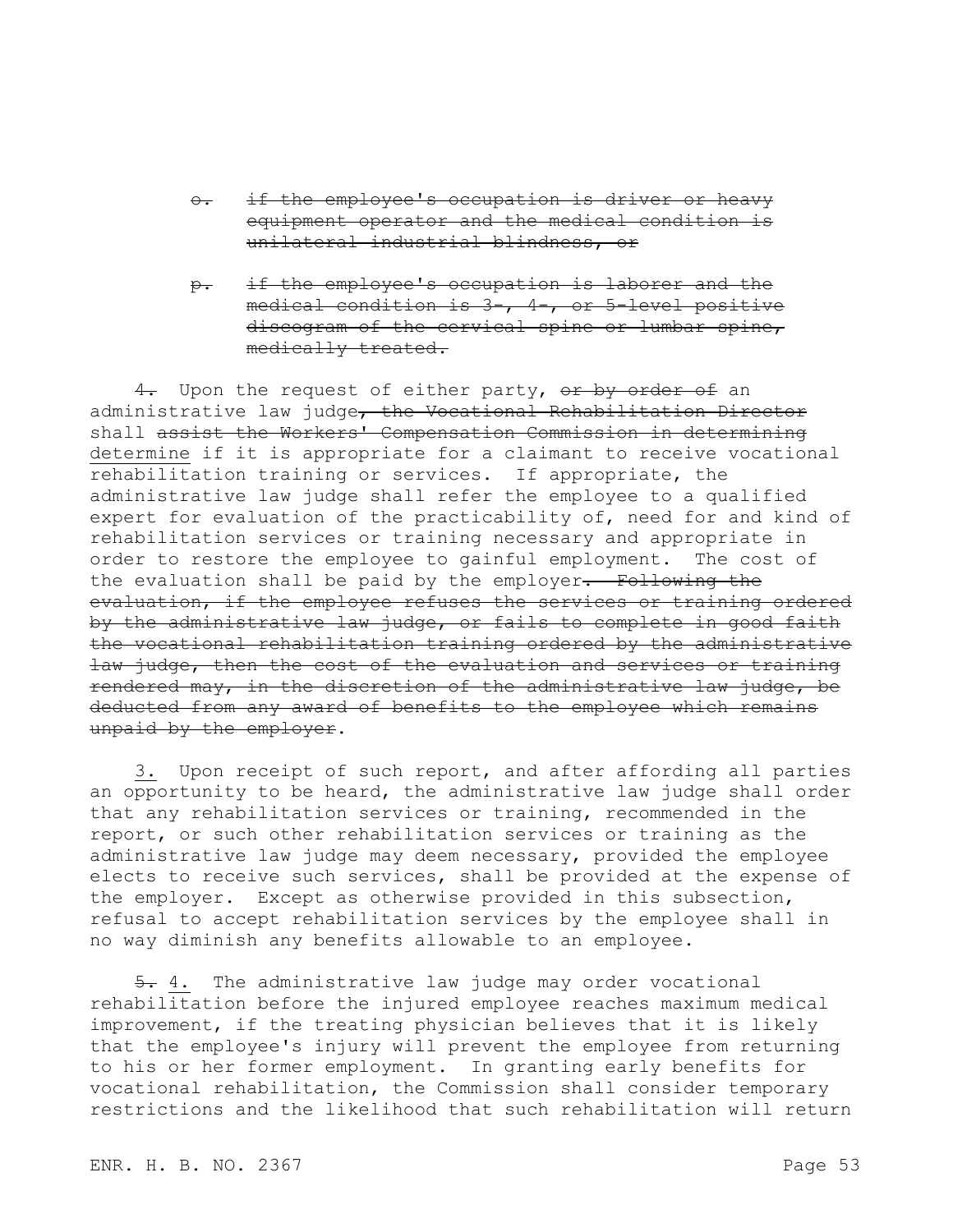the employee to gainful employment earlier than if such benefits are granted after the permanent partial disability hearing in the claim.

6. 5. Vocational rehabilitation services or training shall not extend for a period of more than fifty-two (52) weeks. A request for vocational rehabilitation services or training shall be filed with the Commission by an interested party not later than sixty (60) days from the date of receiving permanent restrictions disability that prevent prevents the injured employee from returning to his or her pre-injury or equivalent position.

7. 6. If rehabilitation requires residence at or near the facility or institution which is away from the employee's customary residence, reasonable cost of the employee's board, lodging, travel, tuition, books and necessary equipment in training shall be paid for by the insurer in addition to weekly compensation benefits to which the employee is otherwise entitled under the Administrative Workers' Compensation Act.

8. 7. During the period when an employee is actively and in good faith being evaluated or participating in a retraining or job placement program for purposes of evaluating permanent total disability status, the employee shall be entitled to receive benefits at the same rate as the employee's temporary total disability benefits for an additional fifty-two (52) weeks. All tuition related to vocational rehabilitation services shall be paid by the employer or the employer's insurer on a periodic basis directly to the facility providing the vocational rehabilitation services or training to the employee. The employer or employer's insurer may deduct the amount paid for tuition from compensation awarded to the employee.

F. Disfigurement.

1. If an injured employee incurs serious and permanent disfigurement to any part of the body, the Commission may award compensation to the injured employee in an amount not to exceed Fifty Thousand Dollars (\$50,000.00).

2. No award for disfigurement shall be entered until twelve (12) months after the injury unless the treating physician deems the wound or incision to be fully healed.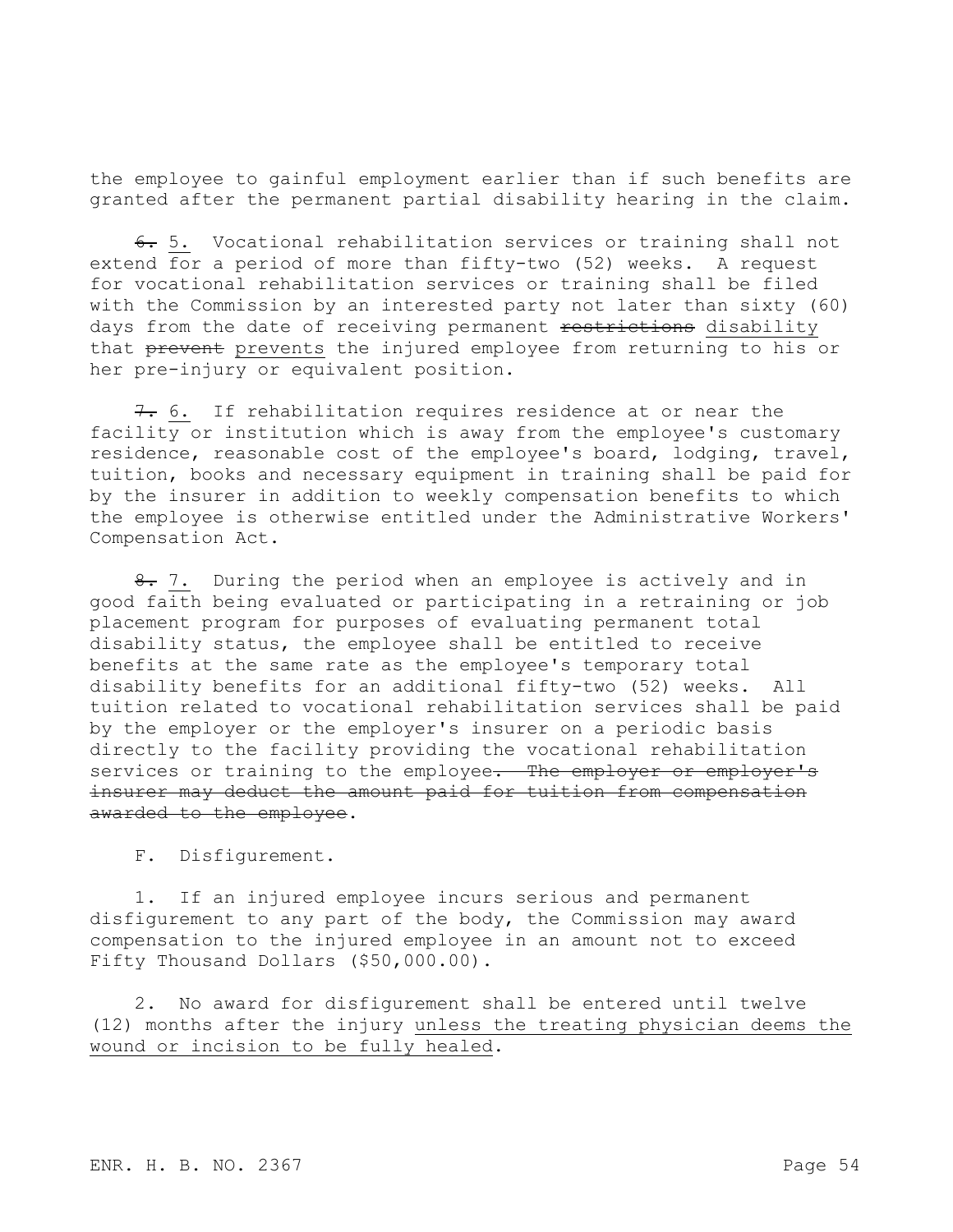3. An injured employee shall not be entitled to compensation under this subsection if he or she receives an award for permanent partial disability to the same part of the body.

G. Benefits for a single-event injury shall be determined by the law in effect at the time of injury. Benefits for a cumulative trauma injury or occupational disease or illness shall be determined by the law in effect at the time the employee knew or reasonably should have known that the injury, occupational disease or illness was related to work activity. Benefits for death shall be determined by the law in effect at the time of death.

SECTION 18. AMENDATORY Section 46, Chapter 208, O.S.L. 2013 (85A O.S. Supp. 2018, Section 46), is amended to read as follows:

Section 46. A. An injured employee who is entitled to receive permanent partial disability compensation under Section 45 of this act title shall receive compensation for each part of the body in accordance with the number of weeks for the scheduled loss set forth below.

1. Arm amputated at the elbow, or between the elbow and shoulder, two hundred seventy-five (275) weeks;

2. Arm amputated between the elbow and wrist, two hundred twenty (220) weeks;

3. Leg amputated at the knee, or between the knee and the hip, two hundred seventy-five (275) weeks;

4. Leg amputated between the knee and the ankle, two hundred twenty (220) weeks;

5. Hand amputated, two hundred twenty (220) weeks;

6. Thumb amputated, sixty-six (66) weeks;

7. First finger amputated, thirty-nine (39) weeks;

8. Second finger amputated, thirty-three (33) weeks;

9. Third finger amputated, twenty-two (22) weeks;

10. Fourth finger amputated, seventeen (17) weeks;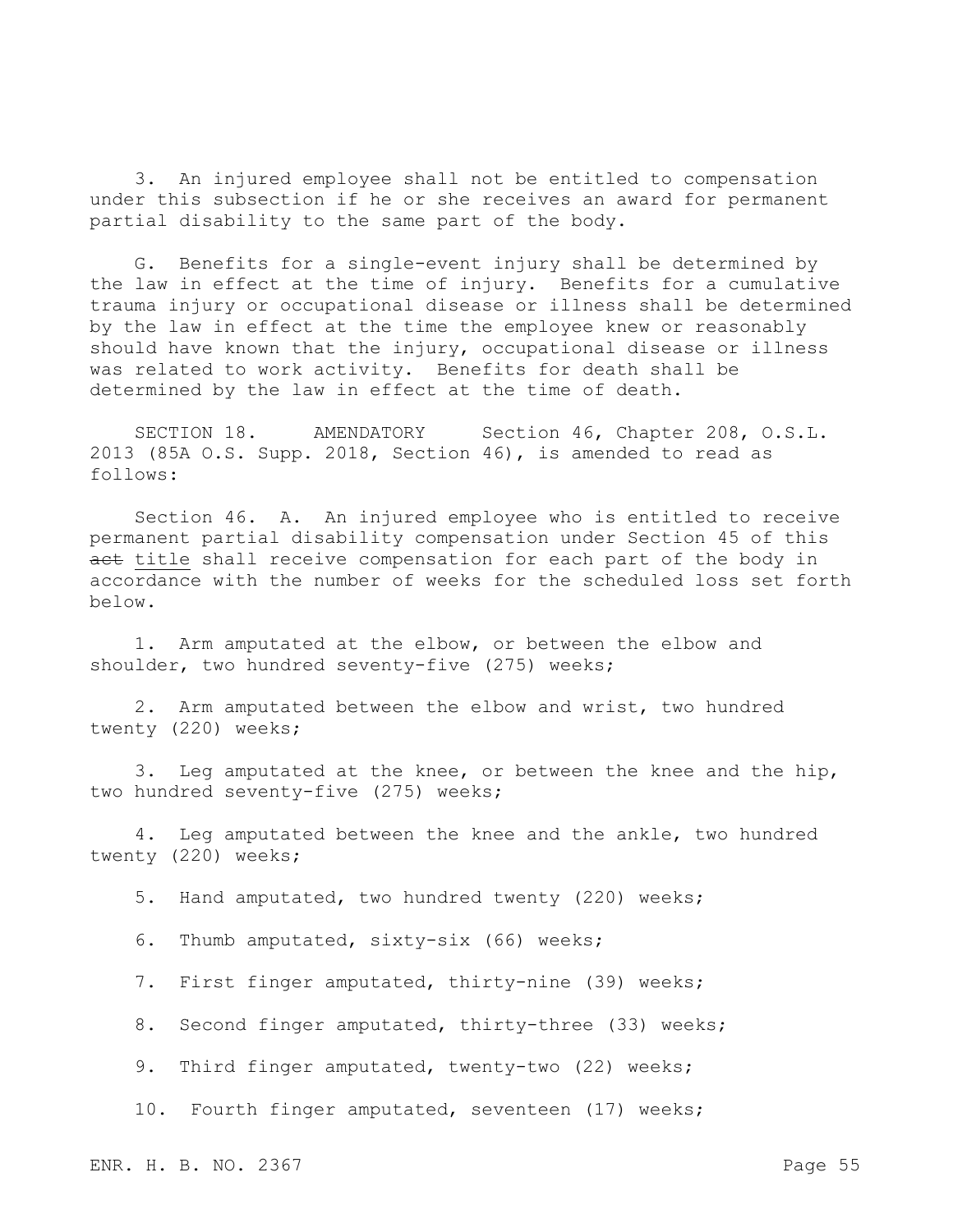11. Foot amputated, two hundred twenty (220) weeks;

12. Great toe amputated, thirty-three (33) weeks;

13. Toe other than great toe amputated, eleven (11) weeks;

14. Eye enucleated, in which there was useful vision, two hundred seventy-five (275) weeks;

15. Loss of hearing of one ear, one hundred ten (110) weeks;

16. Loss of hearing of both ears, three hundred thirty (330) weeks; and

17. Loss of one testicle, fifty-three (53) weeks; loss of both testicles, one hundred fifty-eight (158) weeks.

B. The permanent partial disability rate of compensation for amputation or permanent total loss of use of a scheduled member specified in this section shall be seventy percent (70%) of the employee's average weekly wage, not to exceed Three Hundred Twentythree Dollars (\$323.00) Three Hundred Fifty Dollars (\$350.00) with an increase to Three Hundred Sixty Dollars (\$360.00) on July 1, 2021, multiplied by the number of weeks as set forth in this section, regardless of whether or not the injured employee is able to return to his or her pre-injury job.

C. Other cases: In cases in which the Workers' Compensation Commission finds an injury to a part of the body not specifically covered by the foregoing provisions of this section, the employee may be entitled to compensation for permanent partial disability. The compensation ordered paid shall be seventy percent (70%) of the employee's average weekly wage, not to exceed Three Hundred Twentythree Dollars (\$323.00) Three Hundred Fifty Dollars (\$350.00) with an increase to Three Hundred Sixty Dollars (\$360.00) on July 1, 2021, for the number of weeks which the partial disability of the employee bears to three hundred fifty (350) weeks.

D. 1. Compensation for amputation of the first phalange of a digit shall be one-half  $(1/2)$  of the compensation for the amputation of the entire digit.

2. Compensation for amputation of more than one phalange of a digit shall be the same as for amputation of the entire digit.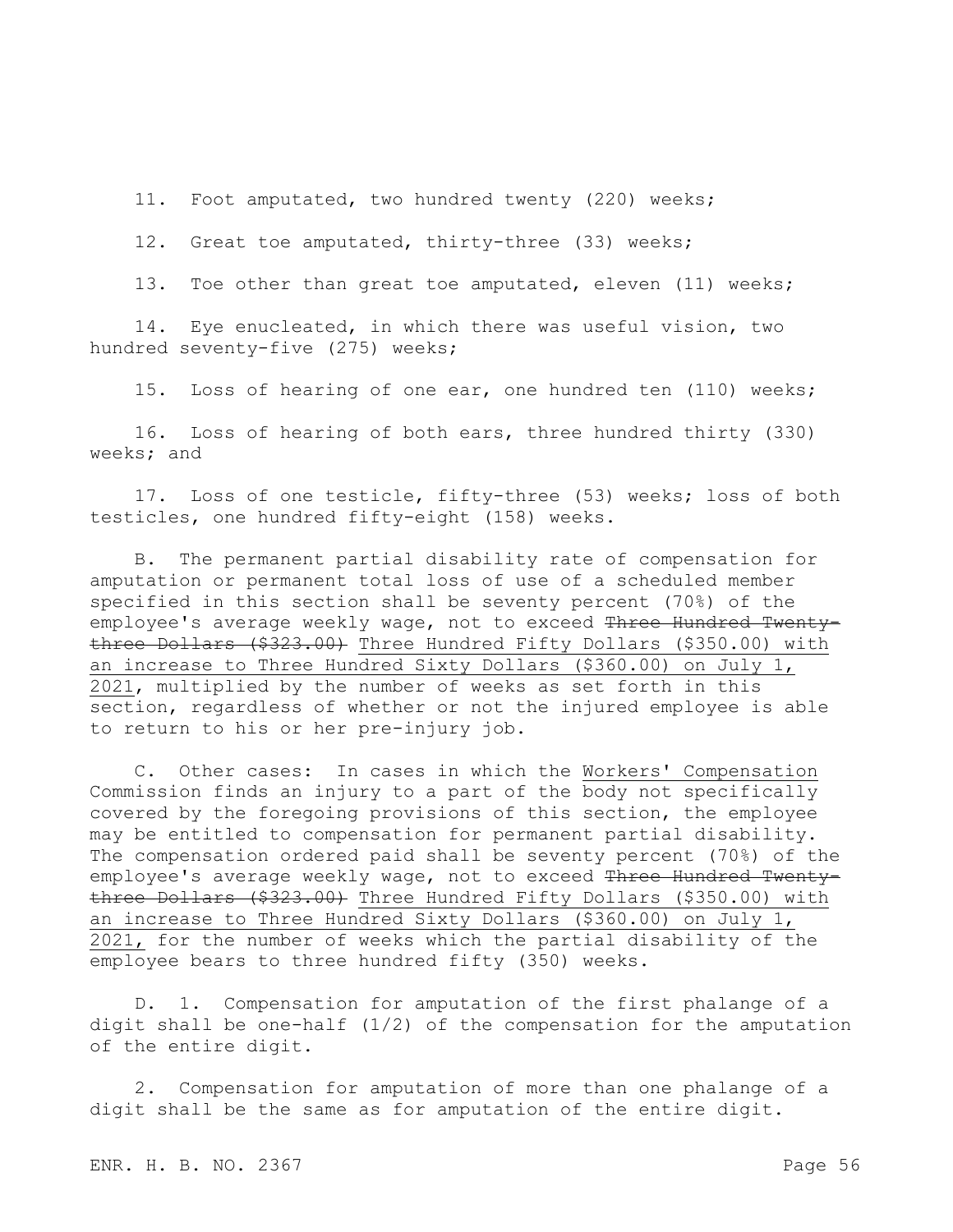E. 1. Compensation for the permanent loss of eighty percent (80%) or more of the vision of an eye shall be the same as for the loss of an eye.

2. In all cases of permanent loss of vision, the use of corrective lenses may be taken into consideration in evaluating the extent of loss of vision.

F. Compensation for amputation or loss of use of two or more digits or one or more phalanges of two or more digits of a hand or a foot may be proportioned to the total loss of use of the hand or the foot occasioned thereby but shall not exceed the compensation for total loss of a hand or a foot.

G. Compensation for permanent total loss of use of a member shall be the same as for amputation of the member.

H. The sum of all permanent partial disability awards, excluding awards against the Multiple Injury Trust Fund, shall not exceed three hundred fifty (350) weeks.

SECTION 19. AMENDATORY Section 47, Chapter 208, O.S.L. 2013 (85A O.S. Supp. 2018, Section 47), is amended to read as follows:

Section 47. A. Time of death. If death does not result within one (1) year from the date of the accident or within the first three (3) years of the period for compensation payments fixed by the compensation judgment, a rebuttable presumption shall arise that the death did not result from the injury.

B. Common law spouse. A common law spouse shall not be entitled to benefits under this section unless he or she obtains an order from a court with competent jurisdiction the Workers' Compensation Commission ruling that a common law marriage existed between the decedent and the surviving spouse. The ruling by the Commission shall be exclusive in regard to benefits under this section regardless of any district court decision regarding the probate of the decedent's estate.

C. Beneficiaries - Amounts. If an injury or occupational illness causes death, weekly income benefits shall be payable as follows: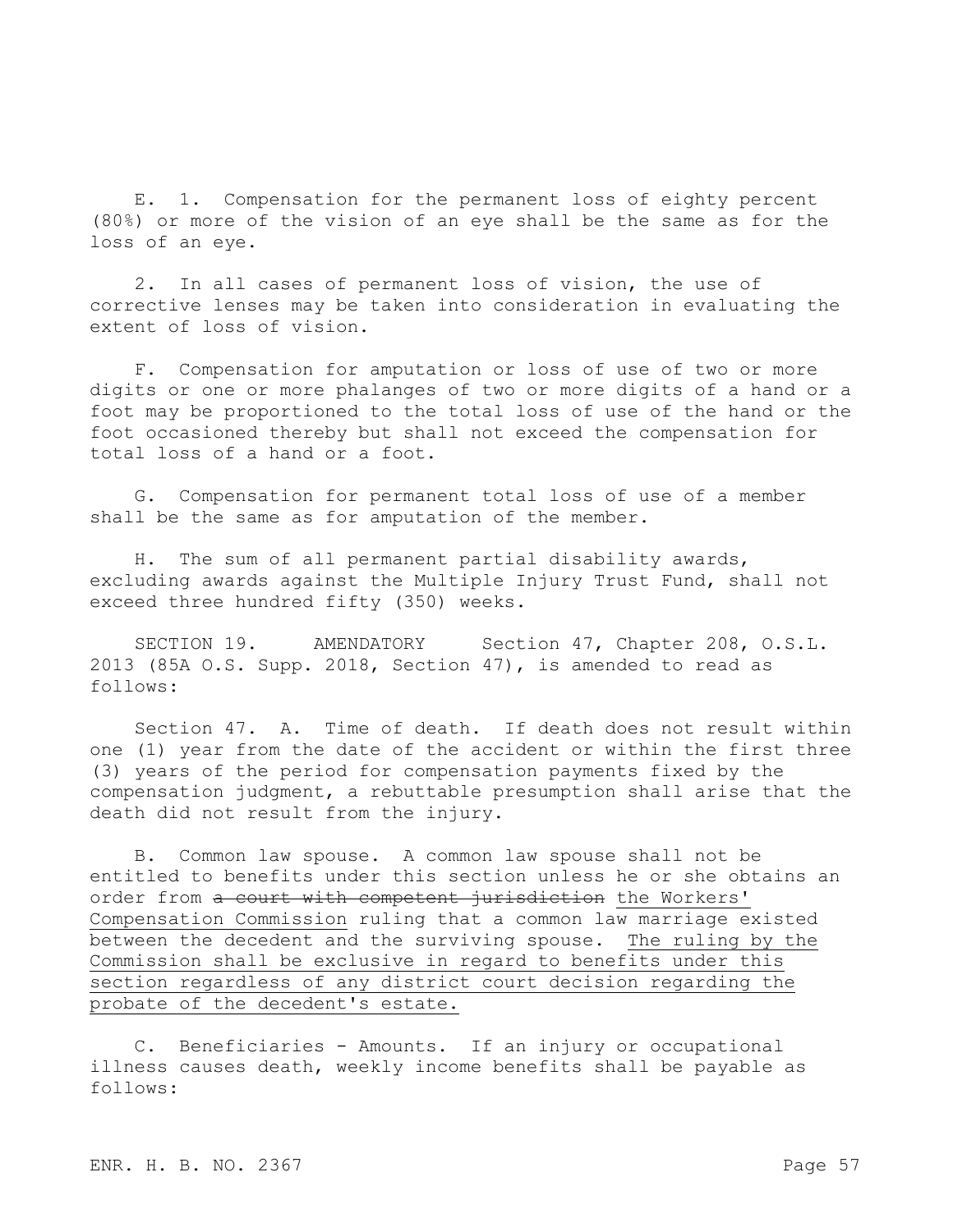1. If there is a surviving spouse, a lump-sum payment of One Hundred Thousand Dollars (\$100,000.00) and seventy percent (70%) of the lesser of the deceased employee's average weekly wage and the state average weekly wage. In addition to the benefits theretofore paid or due, two (2) years' indemnity benefit in one lump sum shall be payable to a surviving spouse upon remarriage;

2. If there is a surviving spouse and a child or children, a lump-sum payment of Twenty-five Thousand Dollars (\$25,000.00) and fifteen percent (15%) of the lesser of the deceased employee's average weekly wage and the state average weekly wage to each child. If there are more than two children, each child shall receive a pro rata share of Fifty Thousand Dollars (\$50,000.00) and thirty percent (30%) of the deceased employee's average weekly wage;

3. If there is a child or children and no surviving spouse, a lump-sum payment of Twenty-five Thousand Dollars (\$25,000.00) and fifty percent (50%) of the lesser of the deceased employee's average weekly wage and the state average weekly wage to each child. If there are more than two children, each child shall receive a pro rata share of one hundred percent (100%) of the lesser of the deceased employee's average weekly wage and the state average weekly wage. With respect to the lump-sum payment, if there are more than six children, each child shall receive a pro rata share of One Hundred Fifty Thousand Dollars (\$150,000.00);

4. If there is no surviving spouse or children, each legal guardian, if financially dependent on the employee at the time of death, shall receive twenty-five percent (25%) of the lesser of the deceased employee's average weekly wage and the state average weekly wage until the earlier of death, becoming eligible for social security Social Security, obtaining full-time employment, or five (5) years from the date benefits under this section begin; and

5. The employer shall pay the actual funeral expenses, not exceeding the sum of Ten Thousand Dollars (\$10,000.00).

D. The weekly income benefits payable to the surviving spouse under this section shall continue while the surviving spouse remains unmarried. In no event shall this spousal weekly income benefit be diminished by the award to other beneficiaries. The weekly income benefits payable to any child under this section shall terminate on the earlier of death, marriage, or reaching the age of eighteen (18). However, if the child turns eighteen (18) and is: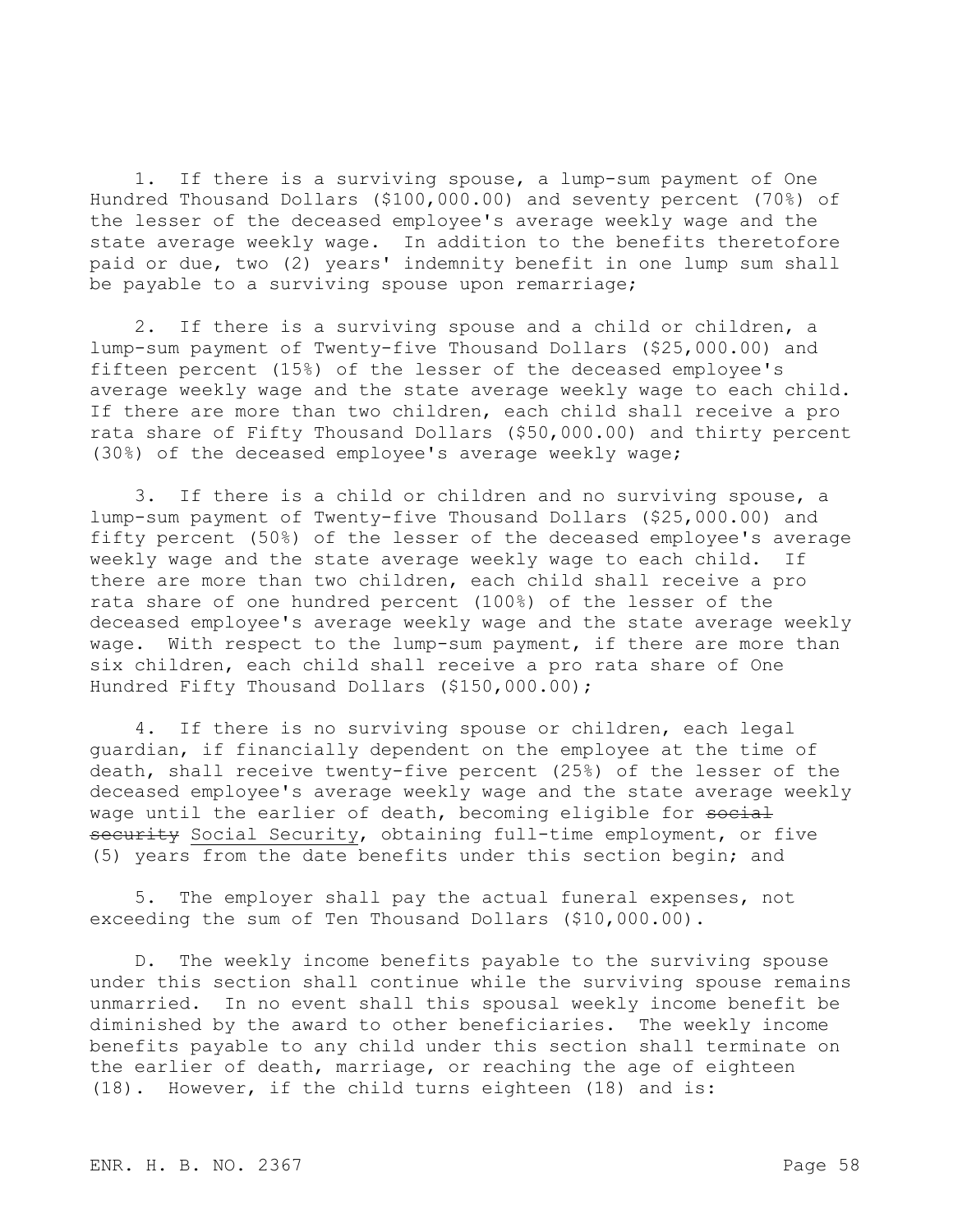1. Enrolled as a full-time student in high school or is being schooled by other means pursuant to the Oklahoma Constitution;

2. Enrolled as a full-time student in any accredited institution of higher education or vocational or technology education; or

3. Physically or mentally incapable of self-support,

then he or she may continue to receive weekly income benefits under this section until the earlier of reaching the age of twenty-three (23) or, with respect to paragraphs 1 and 2 of this subsection, no longer being enrolled as a student, and with respect to paragraph 3 of this subsection, becoming capable of self-support.

E. If any member of the class of beneficiaries who receive a pro rata share of weekly income benefits becomes ineligible to continue to receive benefits, the remaining members of the class shall receive adjusted weekly income benefits equal to the new class size.

F. To receive benefits under this section, a beneficiary or his or her guardian, if applicable, shall file a proof of loss form with the Commission. All questions of dependency shall be determined as of the time of the injury. The employer shall initiate payment of benefits within fifteen (15) days of the Commission's determination of the proper beneficiaries. The Commission shall appoint a guardian ad litem to represent known and unknown minor children and the guardian ad litem shall be paid a reasonable fee for his or her services.

SECTION 20. AMENDATORY Section 50, Chapter 208, O.S.L. 2013 (85A O.S. Supp. 2018, Section 50), is amended to read as follows:

Section 50. A. The employer shall promptly provide an injured employee with medical, surgical, hospital, optometric, podiatric, and nursing services, along any with any medicine, crutches, ambulatory devices, artificial limbs, eyeglasses, contact lenses, hearing aids, and other apparatus as may be reasonably necessary in connection with the injury received by the employee. The employer shall have the right to choose the treating physician.

B. If the employer fails or neglects to provide medical treatment within five (5) days after actual knowledge is received of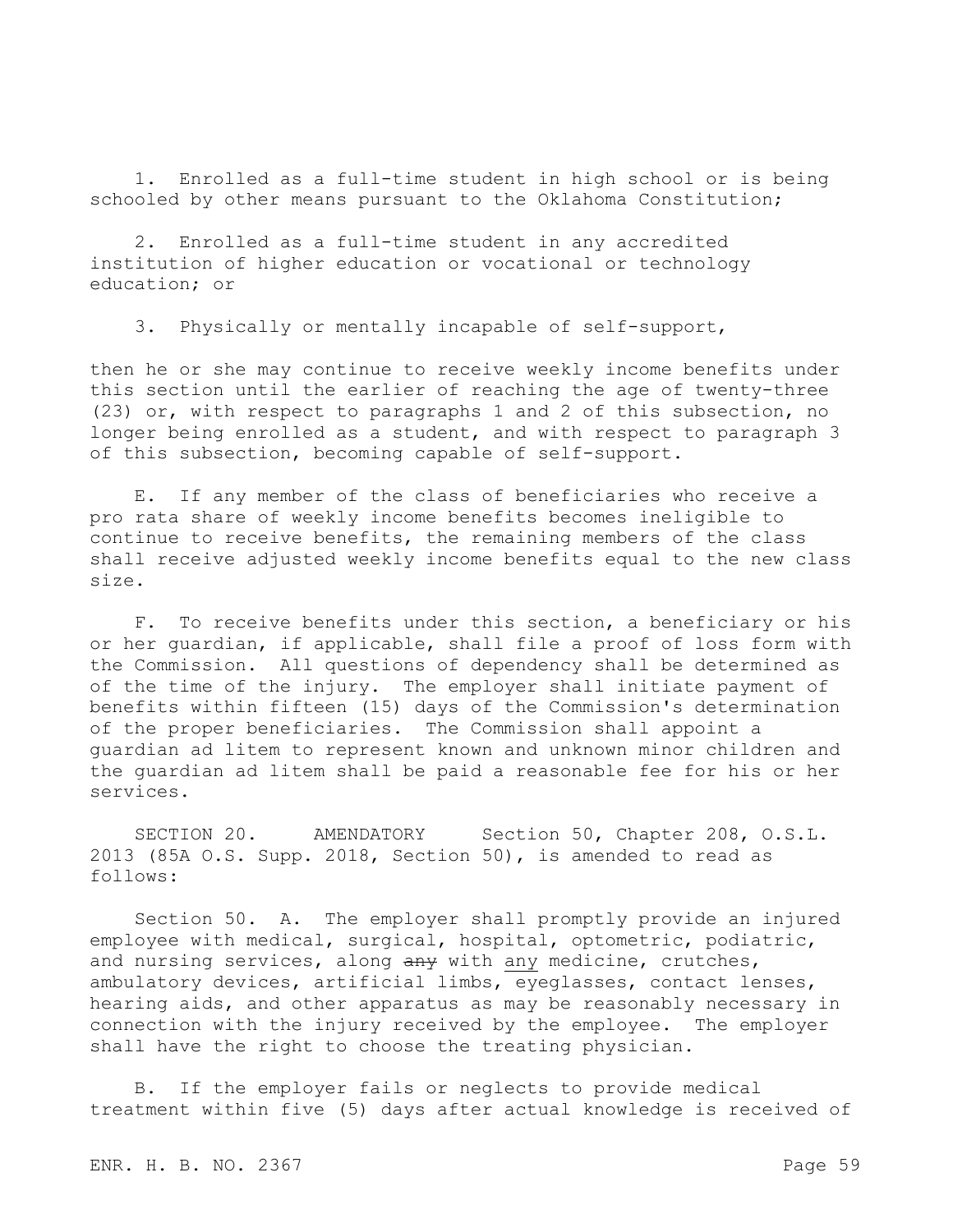an injury, the injured employee may select a physician to provide medical treatment at the expense of the employer; provided, however, that the injured employee, or another in the employee's behalf, may obtain emergency treatment at the expense of the employer where such emergency treatment is not provided by the employer.

C. Diagnostic tests shall not be repeated sooner than six (6) months from the date of the test unless agreed to by the parties or ordered by the Commission for good cause shown.

D. Unless recommended by the treating doctor at the time claimant reaches maximum medical improvement or by an independent medical examiner, continuing medical maintenance shall not be awarded by the Commission. The employer or insurance carrier shall not be responsible for continuing medical maintenance or pain management treatment that is outside the parameters established by the Physician Advisory Committee or ODG. The employer or insurance carrier shall not be responsible for continuing medical maintenance or pain management treatment not previously ordered by the Commission or approved in advance by the employer or insurance carrier.

E. An employee claiming or entitled to benefits under this act, shall, if ordered by the Commission or requested by the employer or insurance carrier, submit himself or herself for medical examination. If an employee refuses to submit himself or herself to examination, his or her right to prosecute any proceeding under this act shall be suspended, and no compensation shall be payable for the period of such refusal.

F. For compensable injuries resulting in the use of a medical device, ongoing service for the medical device shall be provided in situations including, but not limited to, medical device battery replacement, ongoing medication refills related to the medical device, medical device repair, or medical device replacement.

G. The employer shall reimburse the employee for the actual mileage in excess of twenty (20) miles round-trip to and from the employee's home to the location of a medical service provider for all reasonable and necessary treatment, for an evaluation of an independent medical examiner and for any evaluation made at the request of the employer or insurance carrier. The rate of reimbursement for such travel expense shall be the official reimbursement rate as established by the State Travel Reimbursement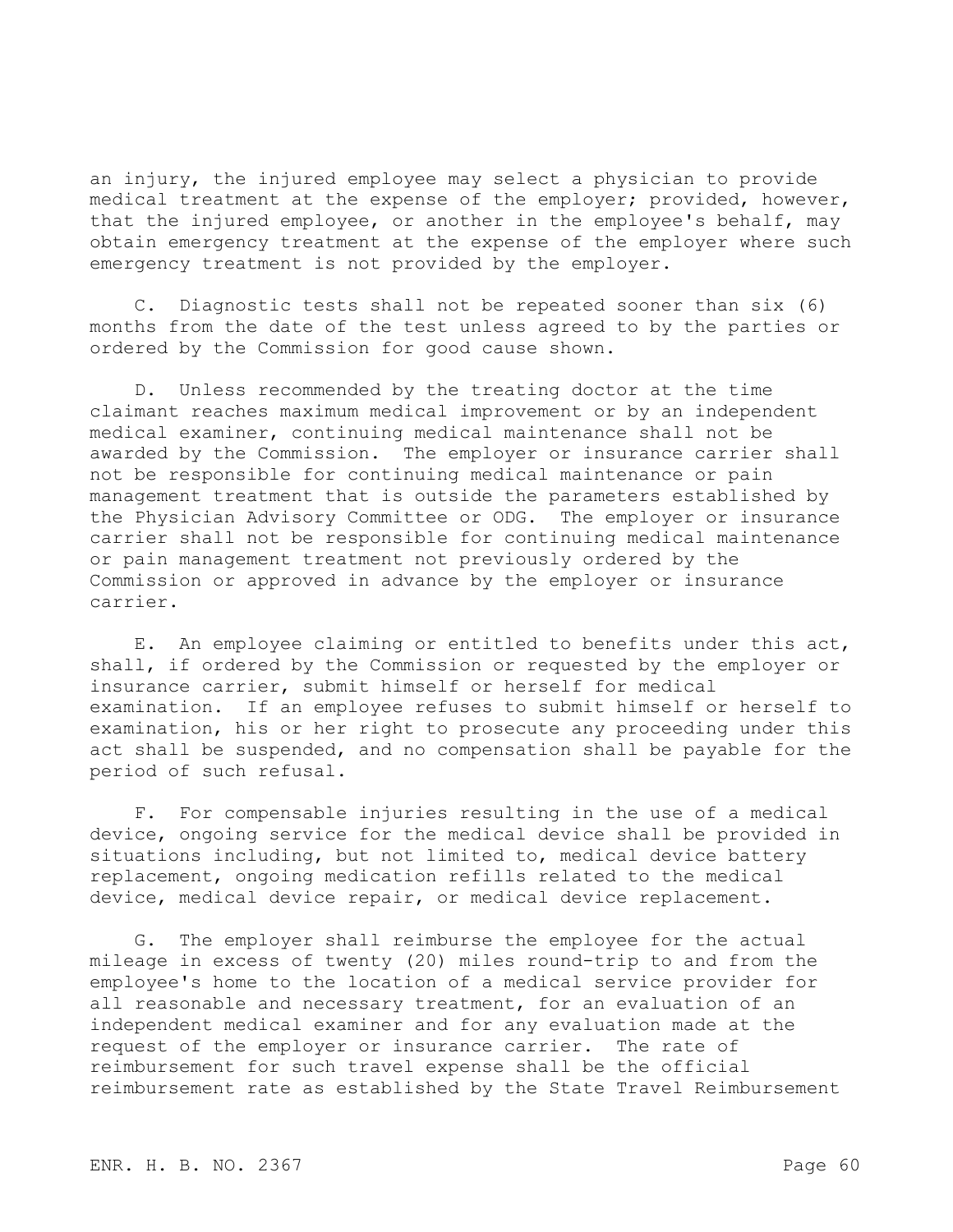Act. In no event shall the reimbursement of travel for medical treatment or evaluation exceed six hundred (600) miles round trip.

H. Fee Schedule.

1. The Commission shall conduct a review and update of the Current Procedural Terminology (CPT) in the Fee Schedule every two (2) years pursuant to the provisions of paragraph 14 of this subsection. The Fee Schedule shall establish the maximum rates that medical providers shall be reimbursed for medical care provided to injured employees, including, but not limited to, charges by physicians, dentists, counselors, hospitals, ambulatory and outpatient facilities, clinical laboratory services, diagnostic testing services, and ambulance services, and charges for durable medical equipment, prosthetics, orthotics, and supplies. The most current Fee Schedule established by the Administrator of the Workers' Compensation Court prior to the effective date of this section February 1, 2014, shall remain in effect, unless or until the Legislature approves the Commission's proposed Fee Schedule.

2. Reimbursement for medical care shall be prescribed and limited by the Fee Schedule as adopted by the Commission, after notice and public hearing, and after approval by the Legislature by joint resolution. The director of the Employees Group Insurance Division of the Office of Management and Enterprise Services shall provide the Commission such information as may be relevant for the development of the Fee Schedule. The Commission shall develop the Fee Schedule in a manner in which quality of medical care is assured and maintained for injured employees. The Commission shall give due consideration to additional requirements for physicians treating an injured worker under this act, including, but not limited to, communication with claims representatives, case managers, attorneys, and representatives of employers, and the additional time required to complete forms for the Commission, insurance carriers, and employers.

3. In making adjustments to the Fee Schedule, the Commission shall use, as a benchmark, the reimbursement rate for each Current Procedural Terminology (CPT) code provided for in the fee schedule published by the Centers for Medicare and Medicaid Services of the U.S. Department of Health and Human Services for use in Oklahoma (Medicare Fee Schedule) on the effective date of this section, workers' compensation fee schedules employed by neighboring states, the latest edition of "Relative Values for Physicians" (RVP), usual, customary and reasonable medical payments to workers' compensation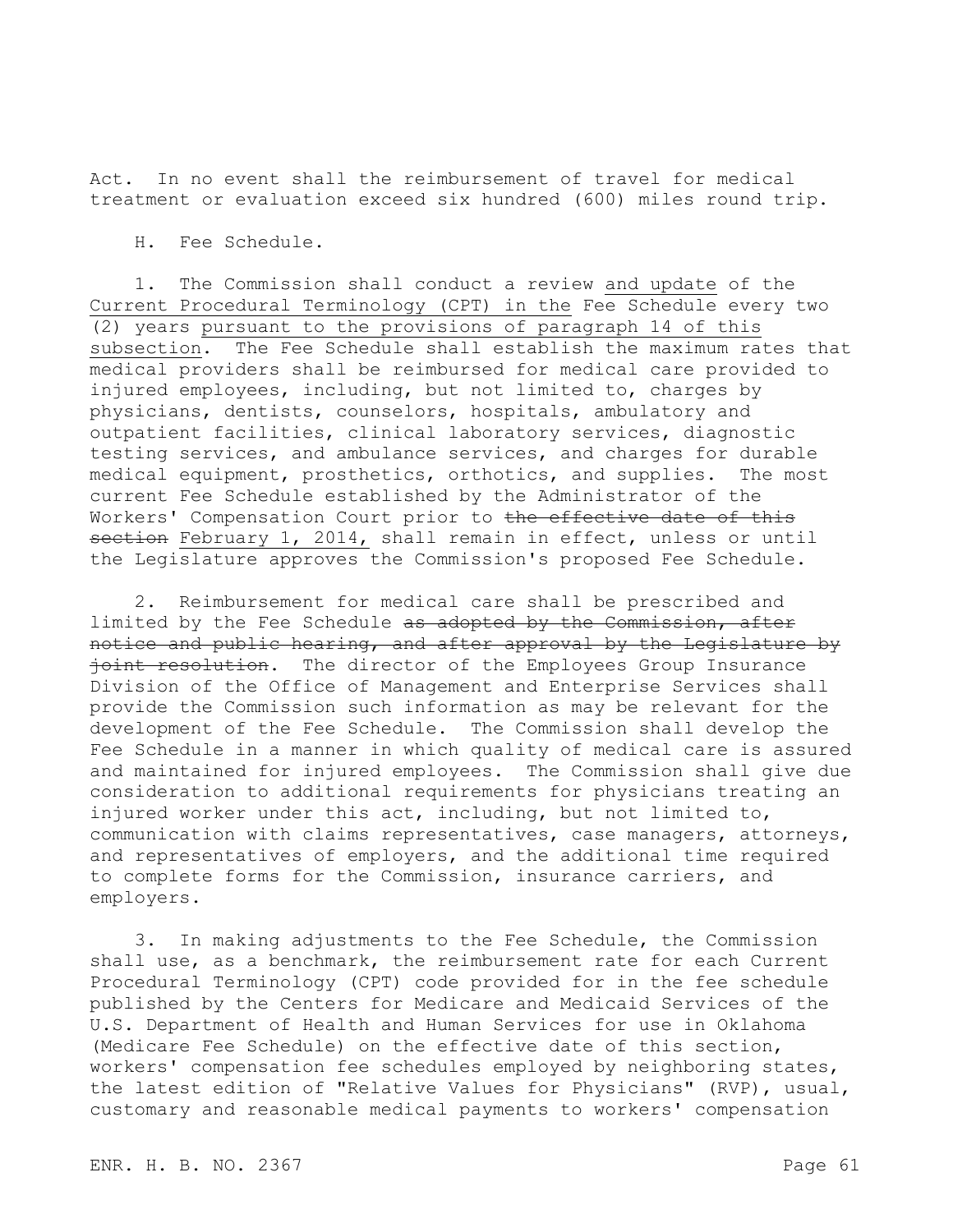health care providers in the same trade area for comparable treatment of a person with similar injuries, and all other data the Commission deems relevant. For services not valued by CMS, the Commission shall establish values based on the usual, customary and reasonable medical payments to health care providers in the same trade area for comparable treatment of a person with similar injuries.

- a. No reimbursement shall be allowed for any magnetic resonance imaging (MRI) unless the MRI is provided by an entity that meets Medicare requirements for the payment of MRI services or is accredited by the American College of Radiology, the Intersocietal Accreditation Commission or the Joint Commission on Accreditation of Healthcare Organizations. For all other radiology procedures, the reimbursement rate shall be the lesser of the reimbursement rate allowed by the 2010 Oklahoma Fee Schedule and two hundred seven percent (207%) of the Medicare Fee Schedule.
- b. For reimbursement of medical services for Evaluation and Management of injured employees as defined in the Fee Schedule adopted by the Commission, the reimbursement rate shall not be less than one hundred fifty percent (150%) of the Medicare Fee Schedule.
- c. Any entity providing durable medical equipment, prosthetics, orthotics or supplies shall be accredited by a CMS-approved accreditation organization. If a physician provides durable medical equipment, prosthetics, orthotics, prescription drugs, or supplies to a patient ancillary to the patient's visit, reimbursement shall be no more than ten percent (10%) above cost.
- d. The Commission shall develop a reasonable stop-loss provision of the Fee Schedule to provide for adequate reimbursement for treatment for major burns, severe head and neurological injuries, multiple system injuries, and other catastrophic injuries requiring extended periods of intensive care. An employer or insurance carrier shall have the right to audit the charges and question the reasonableness and necessity of medical treatment contained in a bill for treatment covered by the stop-loss provision.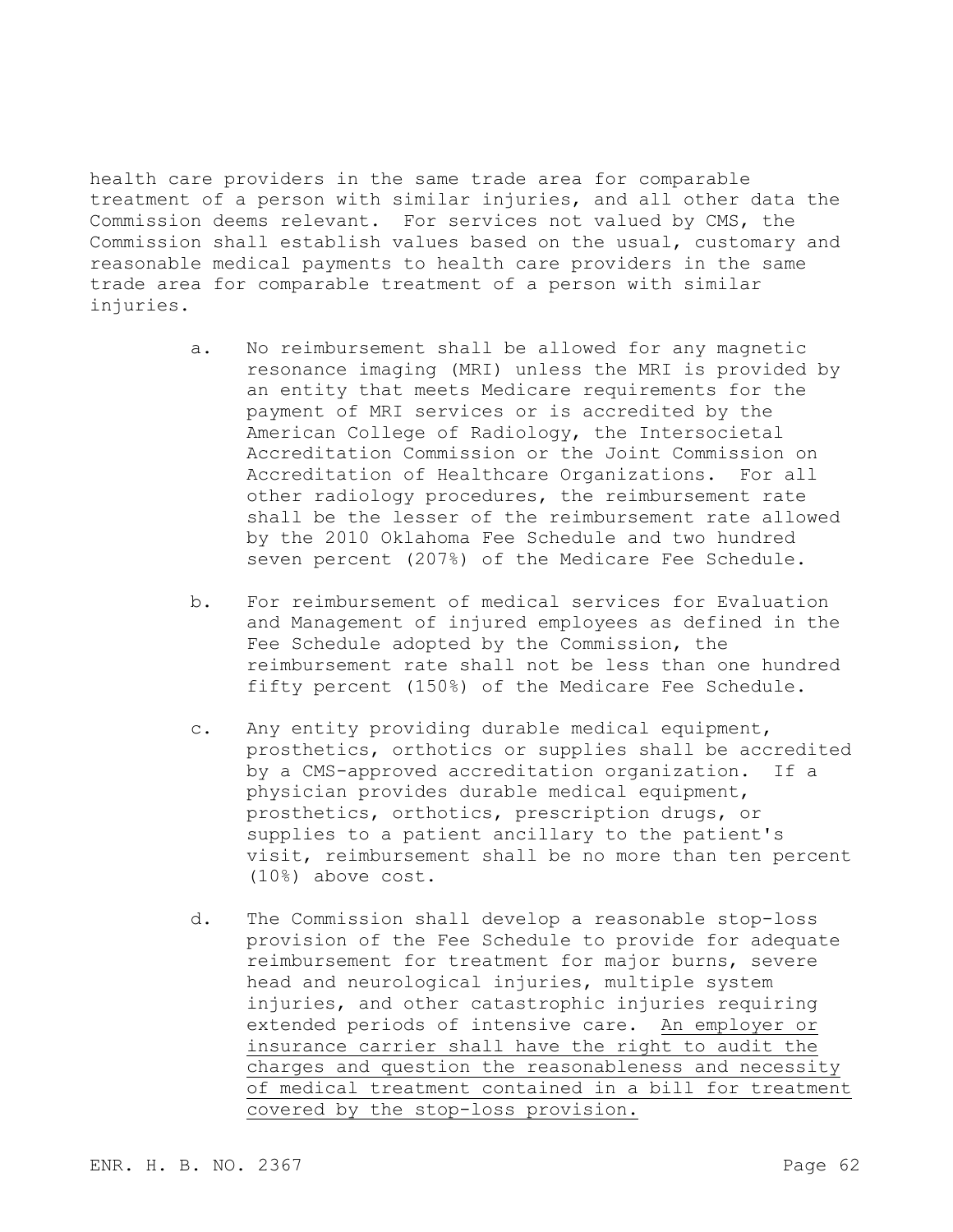4. The right to recover charges for every type of medical care for injuries arising out of and in the course of covered employment as defined in this act shall lie solely with the Commission. When a medical care provider has brought a claim to the Commission to obtain payment for services, a party who prevails in full on the claim shall be entitled to reasonable attorney fees.

5. Nothing in this section shall prevent an employer, insurance carrier, group self-insurance association, or certified workplace medical plan from contracting with a provider of medical care for a reimbursement rate that is greater than or less than limits established by the Fee Schedule.

6. A treating physician may not charge more than Four Hundred Dollars (\$400.00) per hour for preparation for or testimony at a deposition or appearance before the Commission in connection with a claim covered by the Administrative Workers' Compensation Act.

7. The Commission's review of medical and treatment charges pursuant to this section shall be conducted pursuant to the Fee Schedule in existence at the time the medical care or treatment was provided. The judgment approving the medical and treatment charges pursuant to this section shall be enforceable by the Commission in the same manner as provided in this act for the enforcement of other compensation payments.

8. Charges for prescription drugs dispensed by a pharmacy shall be limited to ninety percent (90%) of the average wholesale price of the prescription, plus a dispensing fee of Five Dollars (\$5.00) per prescription. "Average wholesale price" means the amount determined from the latest publication designated by the Commission. Physicians shall prescribe and pharmacies shall dispense generic equivalent drugs when available. If the National Drug Code, or "NDC", for the drug product dispensed is for a repackaged drug, then the maximum reimbursement shall be the lesser of the original labeler's NDC and the lowest-cost therapeutic equivalent drug product. Compounded medications shall be billed by the compounding pharmacy at the ingredient level, with each ingredient identified using the applicable NDC of the drug product, and the corresponding quantity. Ingredients with no NDC area are not separately reimbursable. Payment shall be based on a sum of the allowable fee for each ingredient plus a dispensing fee of Five Dollars (\$5.00) per prescription.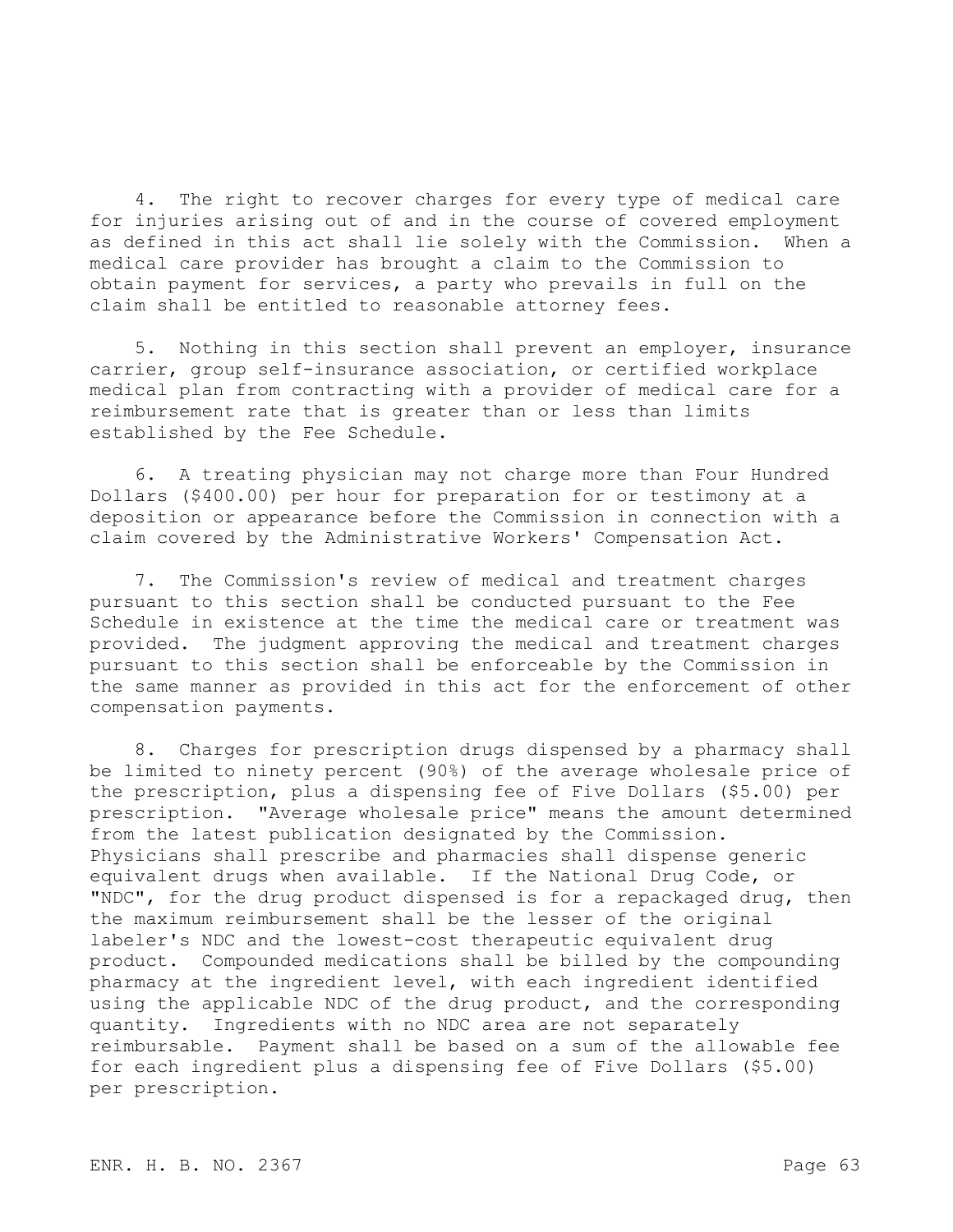9. When medical care includes prescription drugs dispensed by a physician or other medical care provider and the NDC for the drug product dispensed is for a repackaged drug, then the maximum reimbursement shall be the lesser of the original labeler's NDC and the lowest-cost therapeutic equivalent drug product. Payment shall be based upon a sum of the allowable fee for each ingredient plus a dispensing fee of Five Dollars (\$5.00) per prescription. Compounded medications shall be billed by the compounding pharmacy.

10. Implantables are paid in addition to procedural reimbursement paid for medical or surgical services. A manufacturer's invoice for the actual cost to a physician, hospital or other entity of an implantable device shall be adjusted by the physician, hospital or other entity to reflect, at the time implanted, all applicable discounts, rebates, considerations and product replacement programs and shall be provided to the payer by the physician or hospital as a condition of payment for the implantable device. If the physician, or an entity in which the physician has a financial interest other than an ownership interest of less than five percent (5%) in a publically traded company, provides implantable devices, this relationship shall be disclosed to patient, employer, insurance company, third-party commission, certified workplace medical plan, case managers, and attorneys representing claimant and defendant. If the physician, or an entity in which the physician has a financial interest other than an ownership interest of less than five percent (5%) in a publically publicly traded company, buys and resells implantable devices to a hospital or another physician, the markup shall be limited to ten percent (10%) above cost.

11. Payment for medical care as required by this act shall be due within forty-five (45) days of the receipt by the employer or insurance carrier of a complete and accurate invoice, unless the employer or insurance carrier has a good-faith reason to request additional information about such invoice. Thereafter, the Commission may assess a penalty up to twenty-five percent (25%) for any amount due under the Fee Schedule that remains unpaid on the finding by the Commission that no good-faith reason existed for the delay in payment. If the Commission finds a pattern of an employer or insurance carrier willfully and knowingly delaying payments for medical care, the Commission may assess a civil penalty of not more than Five Thousand Dollars (\$5,000.00) per occurrence.

12. If an employee fails to appear for a scheduled appointment with a physician, the employer or insurance company shall pay to the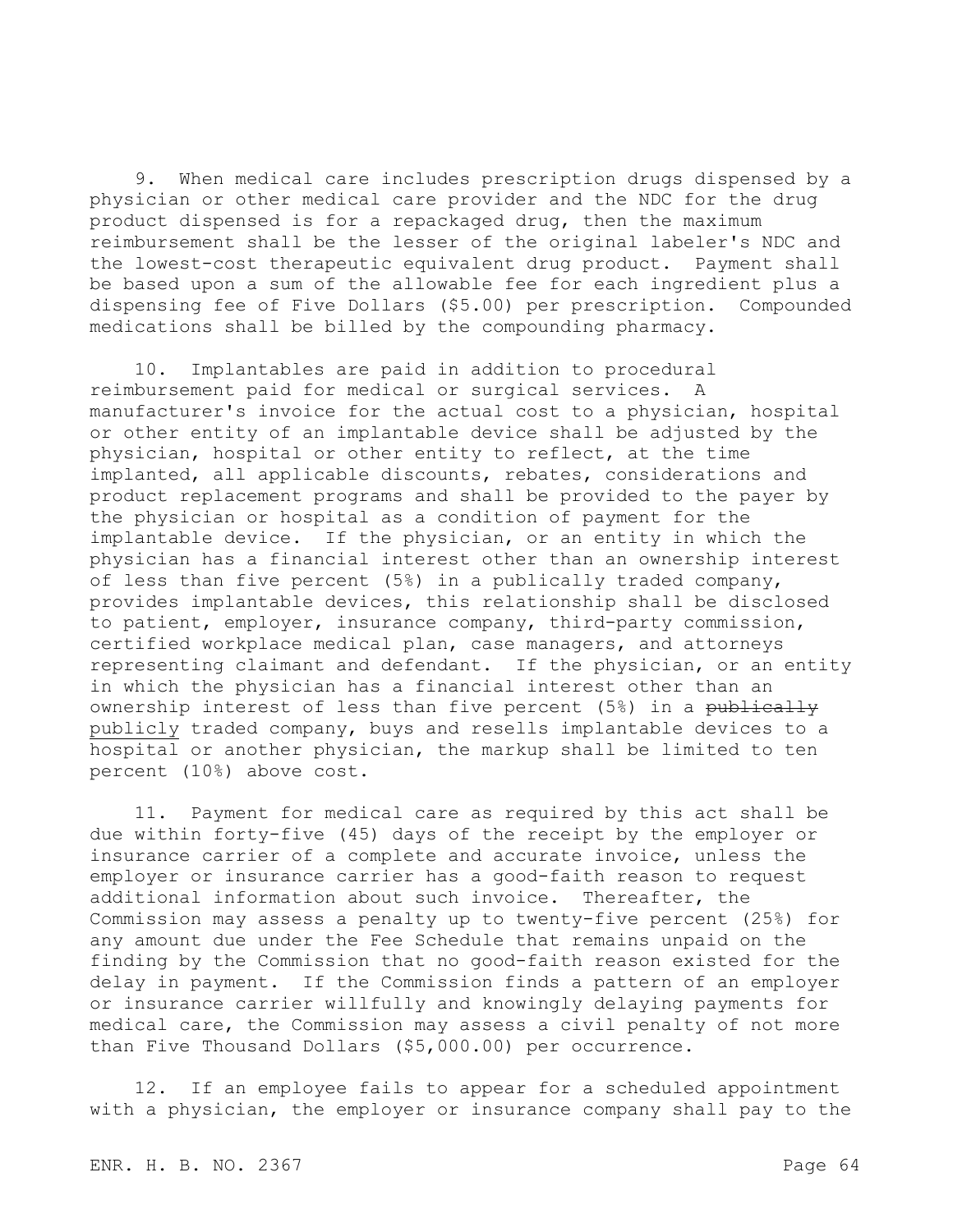physician a reasonable charge, to be determined by the Commission, for the missed appointment. In the absence of a good-faith reason for missing the appointment, the Commission shall order the employee to reimburse the employer or insurance company for the charge.

13. Physicians providing treatment under this act shall disclose under penalty of perjury to the Commission, on a form prescribed by the Commission, any ownership or interest in any health care facility, business, or diagnostic center that is not the physician's primary place of business. The disclosure shall include any employee leasing arrangement between the physician and any health care facility that is not the physician's primary place of business. A physician's failure to disclose as required by this section shall be grounds for the Commission to disqualify the physician from providing treatment under this act.

- 14. a. Beginning on the effective date of this act, the Commission shall conduct an evaluation of the Fee Schedule, which shall include an update of the list of Current Procedural Terminology (CPT) codes, a line item adjustment or renewal of all rates, and amendment as needed to the rules applicable to the Fee Schedule.
	- b. The Commission shall contract with an external consultant with knowledge of workers' compensation fee schedules to review regional and nationwide comparisons of Oklahoma's Fee Schedule rates and date and market for medical services. The consultant shall receive written and oral comment from employers, workers' compensation medical service and insurance providers, self-insureds, group self-insurance associations of this state and the public. The consultant shall submit a report of its findings and a proposed amended Fee Schedule to the Commission.
	- c. The Commission shall adopt the proposed amended Fee Schedule in whole or in part and make any additional updates or adjustments. The Commission shall submit a proposed updated and adjusted Fee Schedule to the President Pro Tempore of the Senate, the Speaker of the House of Representatives and the Governor. The proposed Fee Schedule shall become effective on July 1 following the legislative session, if approved by Joint Resolution of the Legislature during the session in which a proposed Fee Schedule is submitted.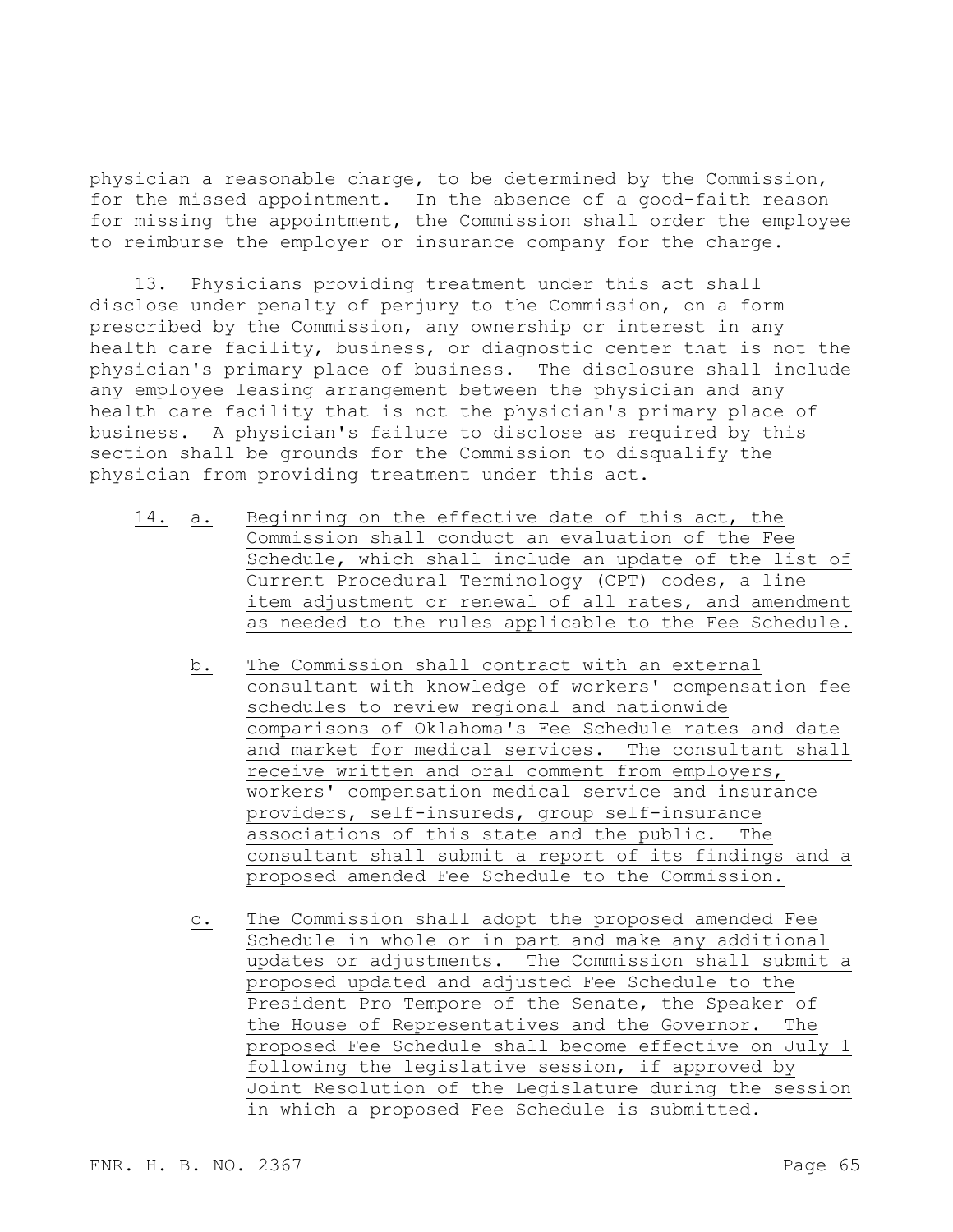d. Beginning on the effective date of this act, an external evaluation shall be conducted and a proposed amended Fee Schedule shall be submitted to the Legislature for approval during the 2020 legislative session. Thereafter, an external evaluation shall be conducted and a proposed amended Fee Schedule shall be submitted to the Legislature for approval every two (2) years.

I. Formulary. The Commission by rule shall adopt a closed formulary. Rules adopted by the Commission shall allow an appeals process for claims in which a treating doctor determines and documents that a drug not included in the formulary is necessary to treat an injured employee's compensable injury. The Commission by rule shall require the use of generic pharmaceutical medications and clinically appropriate over-the-counter alternatives to prescription medications unless otherwise specified by the prescribing doctor, in accordance with applicable state law.

SECTION 21. AMENDATORY Section 53, Chapter 208, O.S.L. 2013 (85A O.S. Supp. 2018, Section 53), is amended to read as follows:

Section 53. A. An injured employee claiming to be entitled to benefits under this act shall submit to physical examination and treatment by another qualified physician, designated or approved by the Commission, as the Commission may require from time to time if reasonable and necessary.

B. In cases where the Commission directs examination or treatment, proceedings shall be suspended, and no compensation shall be payable for any period during which the employee refuses to submit to examination and treatment or otherwise obstructs the examination or treatment.

C. Failure of the employee to obey a judgment of the Commission for an examination or treatment for a period of one (1) month from the date of the judgment shall bar the right of the claimant to further temporary total disability compensation in respect to the injury.

SECTION 22. AMENDATORY Section 60, Chapter 208, O.S.L. 2013 (85A O.S. Supp. 2018, Section 60), is amended to read as follows: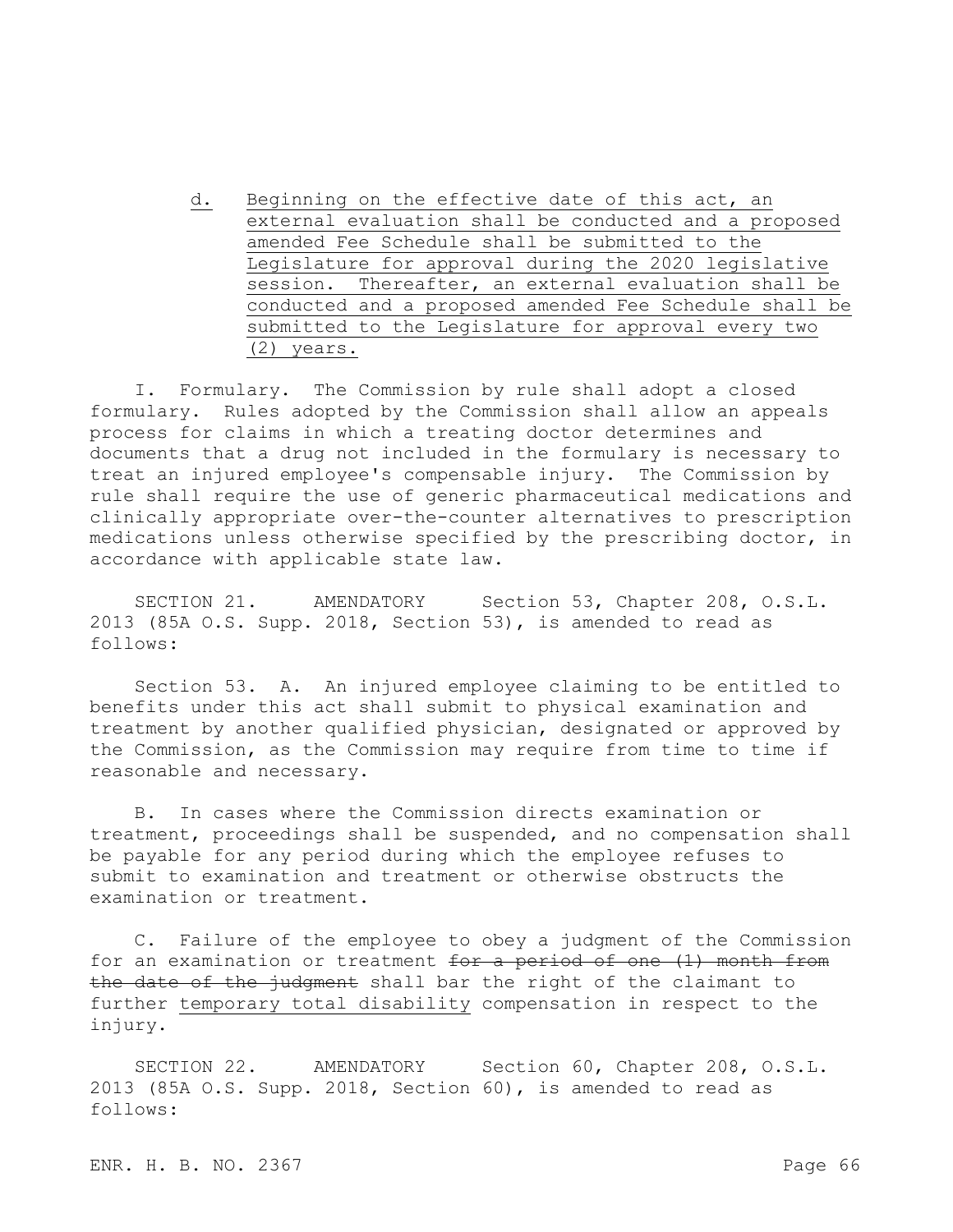Section 60. The Physician Advisory Committee may recommend the adoption of a method or system to evaluate permanent disability that shall deviate from, or be used in place of or in combination with the Guides. Such recommendation shall be made to the Workers' Compensation Commission which may adopt the recommendation in part or in whole. The adopted method or system shall be submitted by the Executive Director of the Commission to the Governor, the Speaker of the House of Representatives and the President Pro Tempore of the Senate within the first ten (10) legislative days of a regular session of the Legislature. Such method or system so submitted shall be subject to disapproval by joint or concurrent resolution of the Legislature during the legislative session in which submitted. If disapproved, the existing method of determining permanent partial disability shall continue in effect. If the Legislature takes no action on the method or system submitted by the Executive Director, the method or system shall become operative thirty (30) days following the adjournment of the Legislature.

SECTION 23. AMENDATORY Section 62, Chapter 208, O.S.L. 2013 (85A O.S. Supp. 2018, Section 62), is amended to read as follows:

Section 62. A. Notwithstanding the provisions of Section 45 of this act title, if an employee suffers a nonsurgical soft tissue injury, temporary total disability compensation shall not exceed eight (8) weeks, regardless of the number of parts of the body to which there is a nonsurgical soft tissue injury. An employee who is treated with an injection or injections shall be entitled to an extension of an additional eight (8) weeks. For purposes of this section, an injection shall not include facet injections or intravenous injections. An employee who has been recommended by a treating physician for surgery for a soft tissue injury may petition the Workers' Compensation Commission for one extension of temporary total disability compensation and the Commission may order an extension, not to exceed sixteen (16) additional weeks. If the surgery is not performed within thirty (30) days of the approval of the surgery by the employer, its insurance carrier, or an order of the Commission authorizing the surgery, and the delay is caused by the employee acting in bad faith, the benefits for the extension period shall be terminated and the employee shall reimburse the employer any temporary total disability compensation he or she received beyond eight (8) weeks. An epidural steroid injection, or any procedure of the same or similar physical invasiveness, shall not be considered surgery.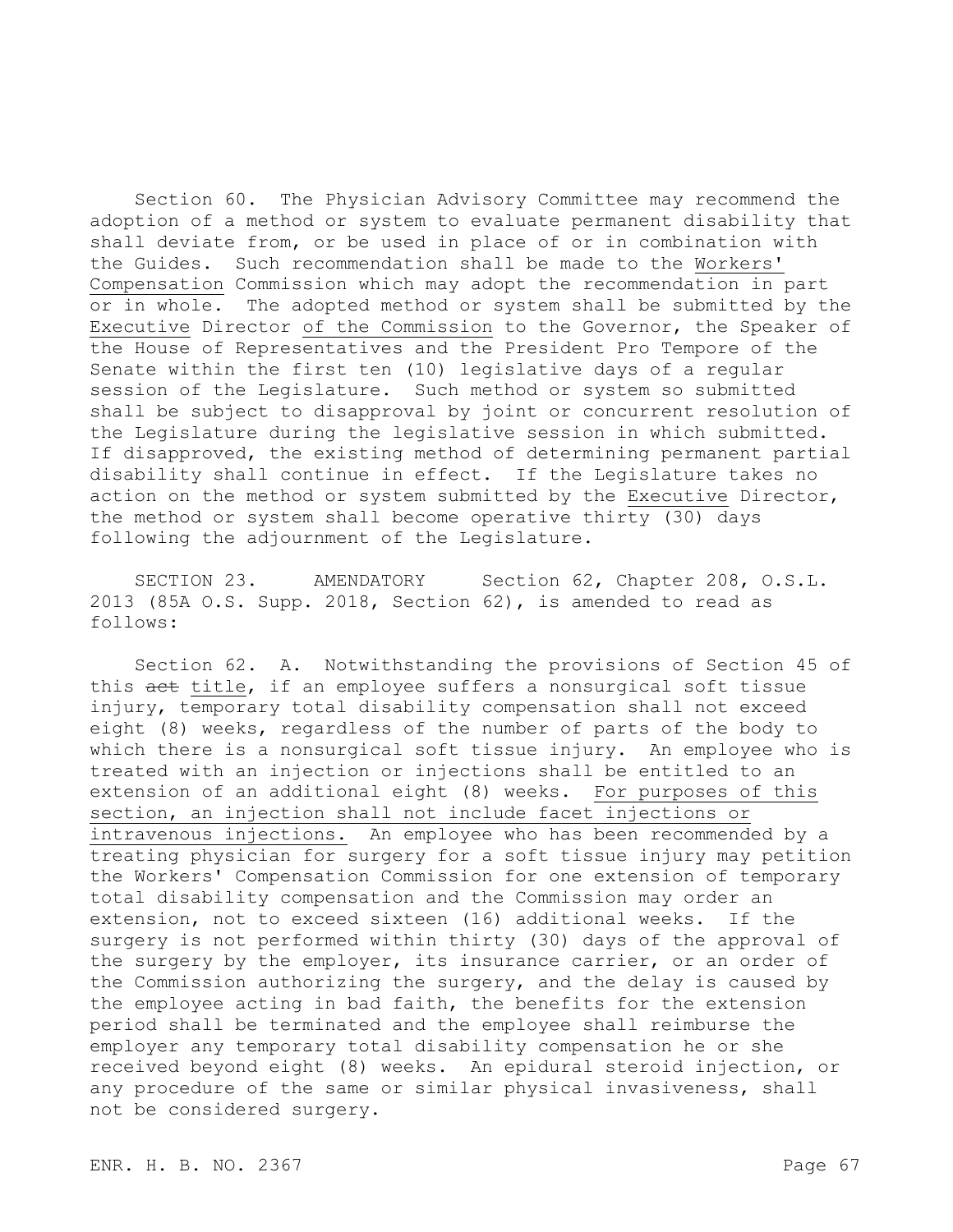B. For purposes of this section, "soft tissue injury" means damage to one or more of the tissues that surround bones and joints. Soft tissue injury includes, but is not limited to, sprains, strains, contusions, tendonitis and muscle tears. Cumulative trauma is to be considered a soft tissue injury unless corrective surgery is necessary. Soft tissue injury does not include any of the following:

1. Injury to or disease of the spine, spinal discs, spinal nerves or spinal cord, where corrective surgery is performed;

2. Brain or closed-head injury as evidenced by:

- a. sensory or motor disturbances,
- b. communication disturbances,
- c. complex integrated disturbances of cerebral function,
- d. episodic neurological disorders, or
- e. other brain and closed-head injury conditions at least as severe in nature as any condition provided in subparagraphs a through d of this paragraph; or

3. Any joint replacement.

SECTION 24. AMENDATORY Section 63, Chapter 208, O.S.L. 2013 (85A O.S. Supp. 2018, Section 63), is amended to read as follows:

Section 63. A. Within ten (10) days after the date of receipt of notice or of knowledge of injury or death, the employer shall send to the Workers' Compensation Commission a report setting forth:

1. The name, address, and business of the employer;

- 2. The name, address, and occupation of the employee;
- 3. The cause and nature of the injury or death;

4. The year, month, day, approximately when, and the particular locality where, the injury or death occurred; and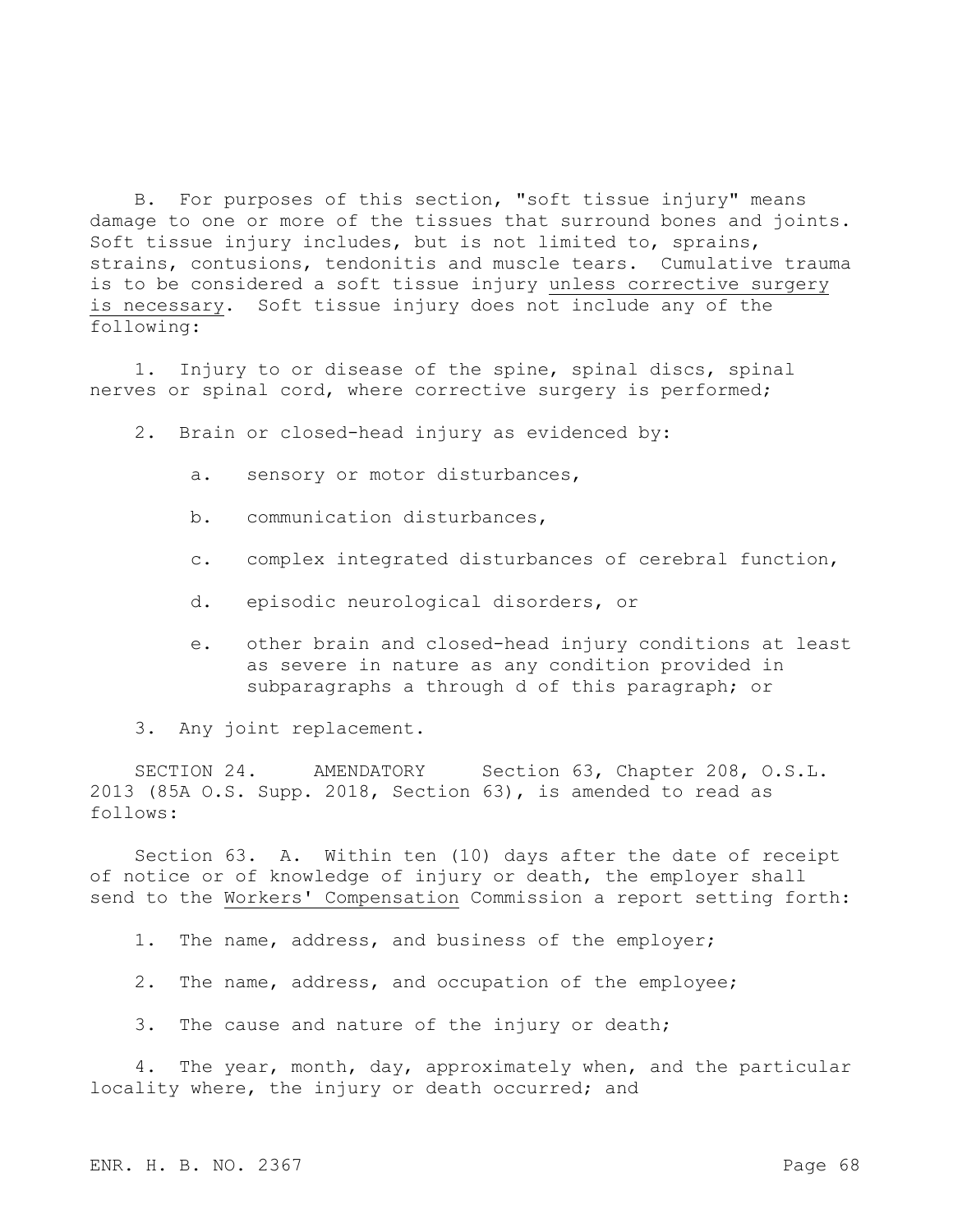5. Such other information as the Commission may require.

B. Additional reports with respect to the injury and of the condition of the employee shall be sent by the employer to the Commission at such time and in such manner as the Commission may prescribe. However, an employer may refuse to provide any information that it deems privileged or confidential.

C. Any report provided for in subsection A or B of this section shall not be evidence of any fact stated in the report in any proceeding with respect to the injury or death on account of which the report is made. Any such report shall be kept confidential and shall not be open to public inspection; provided, however, such report shall be made available immediately upon request by the injured employee named in the report, the injured employee's legal representative, or any prosecutorial authority. The report shall be open to public inspection upon the employee's first notice of claim for compensation being filed.

D. The mailing of any report in a stamped envelope, properly addressed, within the time prescribed in subsection A or B of this section, shall be in compliance with this section. In addition, the Commission shall establish a means of electronic delivery of any report or other information required by this section.

E. 1. Any employer who after notice refuses to send any report required by this section shall be subject to a civil penalty in an amount of Five Hundred Dollars (\$500.00) for each refusal.

2. Whenever the employer has failed or refused to comply as provided in this section, the Commission may serve on the employer a proposed judgment declaring the employer to be in violation of this act and containing the amount, if any, of the civil penalty to be assessed against the employer under this section.

F. An employer may contest a proposed judgment of the Commission issued under subsection E of this section by filing with the Commission, within twenty (20) days of receipt of the proposed judgment, a written request for a hearing. If a written request for hearing is not filed with the Commission within this time, the proposed judgment, proposed penalty, or both, shall be a final judgment of the Commission. The request for a hearing does not need to be in any particular form but shall specify the grounds on which the person contests the proposed judgment, the proposed assessment, or both. A proposed judgment by the Commission under this section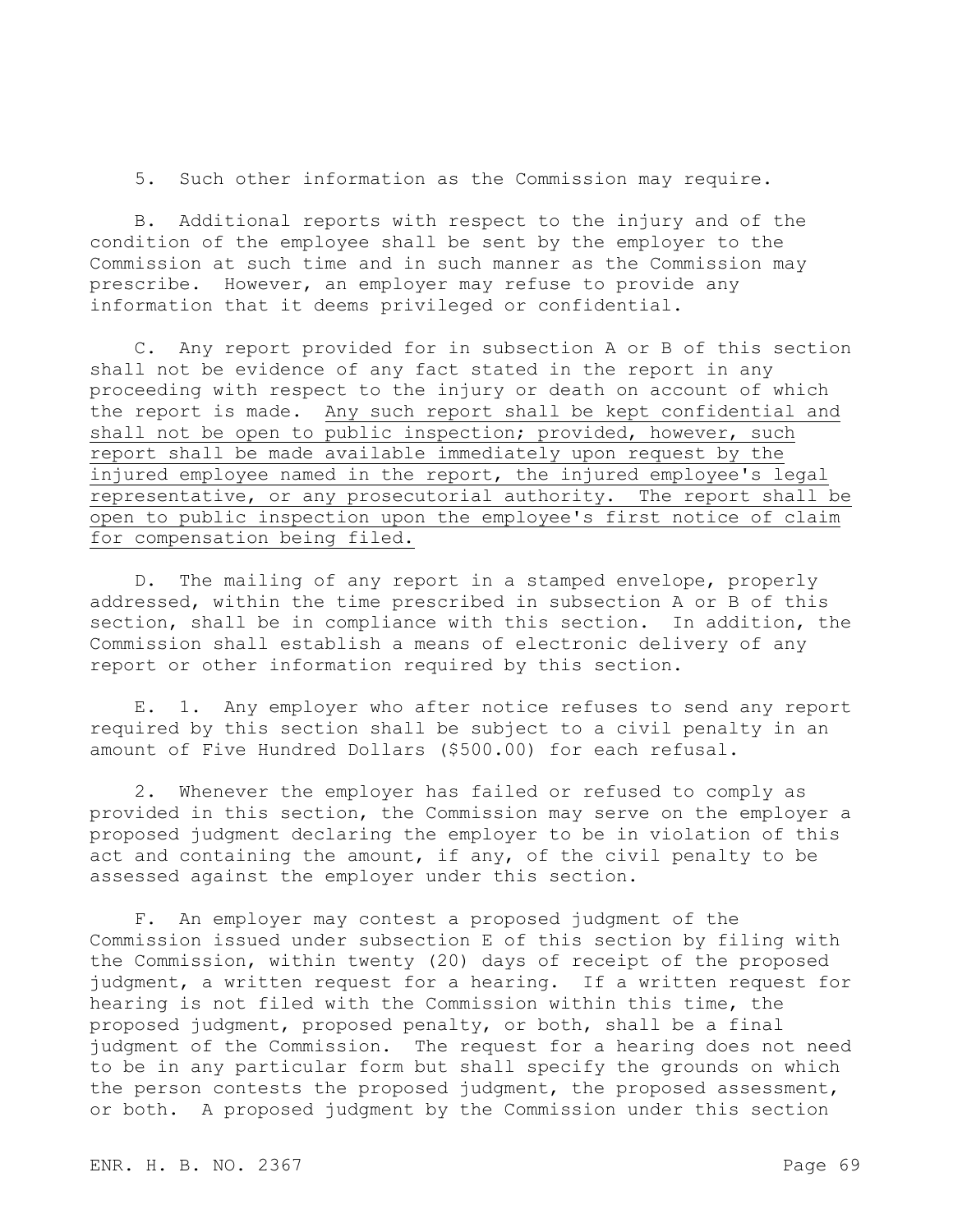shall be prima facie correct, and the burden is on the employer to prove that the proposed judgment is incorrect.

G. Hearings conducted under this section shall proceed as provided in Sections 69 through 78 of this aet title.

H. If an employer fails to pay any civil penalty assessed against the employer after a judgment issued under this section has become final by operation of law, the Commission may petition the district court of the county where the employer's principal place of business is located for an order enjoining the employer from engaging in further employment or conduct of business until such time as the employer makes all required reports and pays all civil penalties.

SECTION 25. AMENDATORY Section 66, Chapter 208, O.S.L. 2013 (85A O.S. Supp. 2018, Section 66), is amended to read as follows:

Section 66. A. As used in this act, unless the context otherwise requires:

1. "Asbestosis" means the characteristic fibrotic condition of the lungs caused by the inhalation of asbestos dust; and

2. "Silicosis" means the characteristic fibrotic condition of the lungs caused by the inhalation of silica dust.

B. In the absence of conclusive a preponderance of the evidence in favor of the claim, disability or death from silicosis or asbestosis shall be presumed not to be due to the nature of any occupation within the provision of this section unless during the ten (10) years immediately preceding the date of disablement the employee has been exposed to the inhalation of silica dust or asbestos dust over a period of not less than five (5) years, two (2) years of which shall have been in this state, under a contract of employment performed in this state. However, if the employee has been employed by the same employer during the entire five-year period, his or her right to compensation against the employer shall not be affected by the fact that he or she had been employed during any part of the period outside of this state.

C. Except as otherwise provided in this section, compensation for disability from uncomplicated silicosis or asbestosis shall be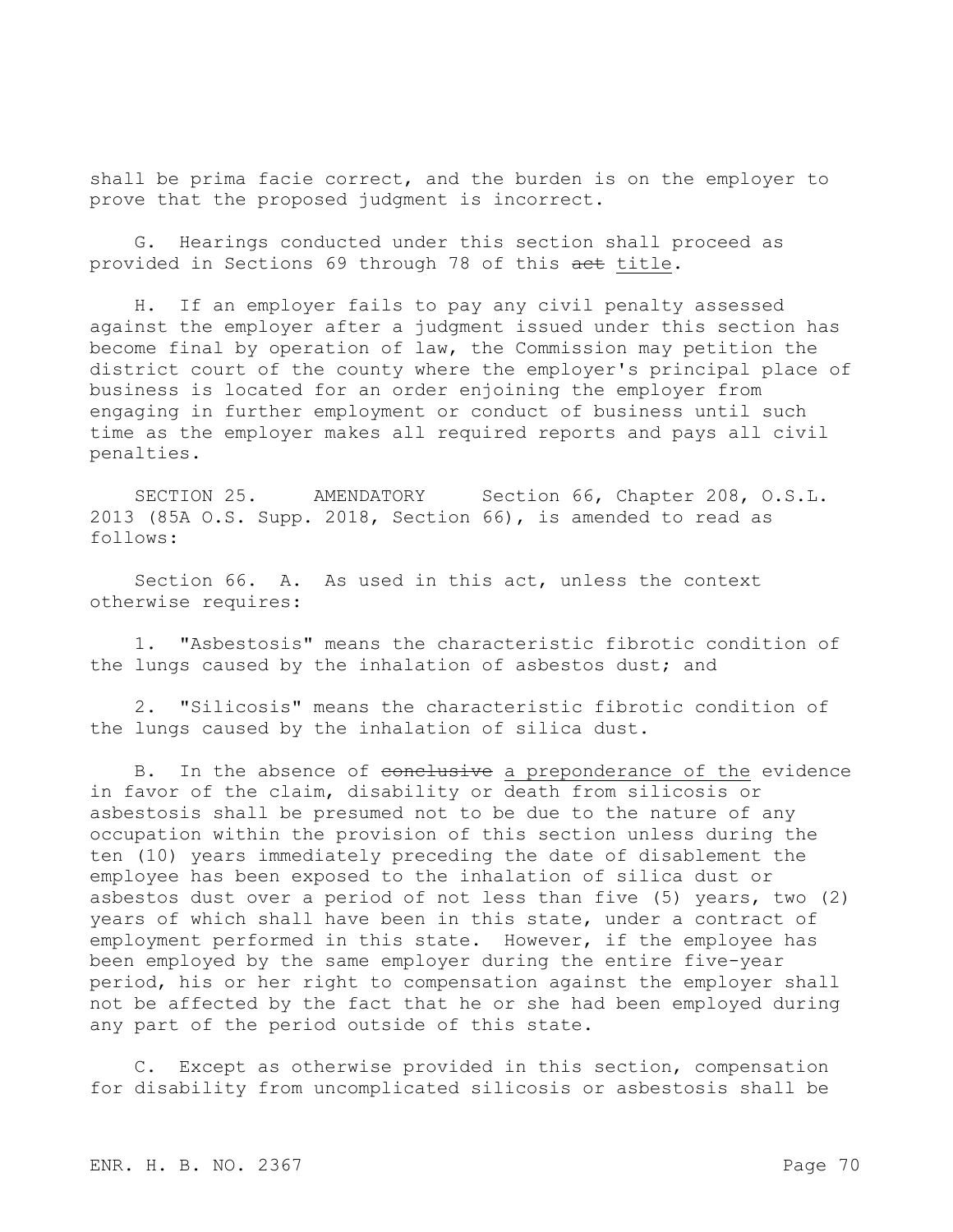payable in accordance with the provisions of Sections 45 and 48 of this act title.

D. 1. In case of disability or death from silicosis or asbestosis complicated with tuberculosis of the lungs, compensation shall be payable as for uncomplicated silicosis or asbestosis, provided that the silicosis or asbestosis was an essential factor in the causing of disability or death.

2. In case of disability or death from silicosis or asbestosis complicated with any other disease, or from any other disease complicated with silicosis or asbestosis, the compensation shall be reduced as provided in subsection C of Section 65 of this aet title.

E. 1. When an employee, though not actually disabled, is found by the Commission to be affected by silicosis or asbestosis to such a degree as to make it unduly hazardous for him or her to continue in an employment involving exposure to the hazards of the disease, the Commission may order that he or she be removed from his or her employment. In such a case, or in case he or she has already been discharged from the employment and is unemployed, he or she shall be entitled to compensation until he or she can obtain steady employment in some other suitable occupation in which there are no hazards of the disease.

When in any case the forced change of employment shall, in the opinion of the Commission, require that the employee be given special training in order to qualify him or her for another occupation, the employer liable for compensation shall pay for the vocational rehabilitation and training provided for in this act.

SECTION 26. AMENDATORY Section 67, Chapter 208, O.S.L. 2013 (85A O.S. Supp. 2018, Section 67), is amended to read as follows:

Section 67. A.  $\frac{1}{1}$ . Except as otherwise provided in this section, notice of disability resulting from an occupational disease or cumulative trauma shall be the same as in cases of accidental injury.

 $2. B.$  Written notice shall be given to the employer of an occupational disease or cumulative trauma by the employee, or a representative of the employee in the case of incapacity or death, within six (6) months after the first distinct manifestation of the disease or cumulative trauma or within six (6) months after death.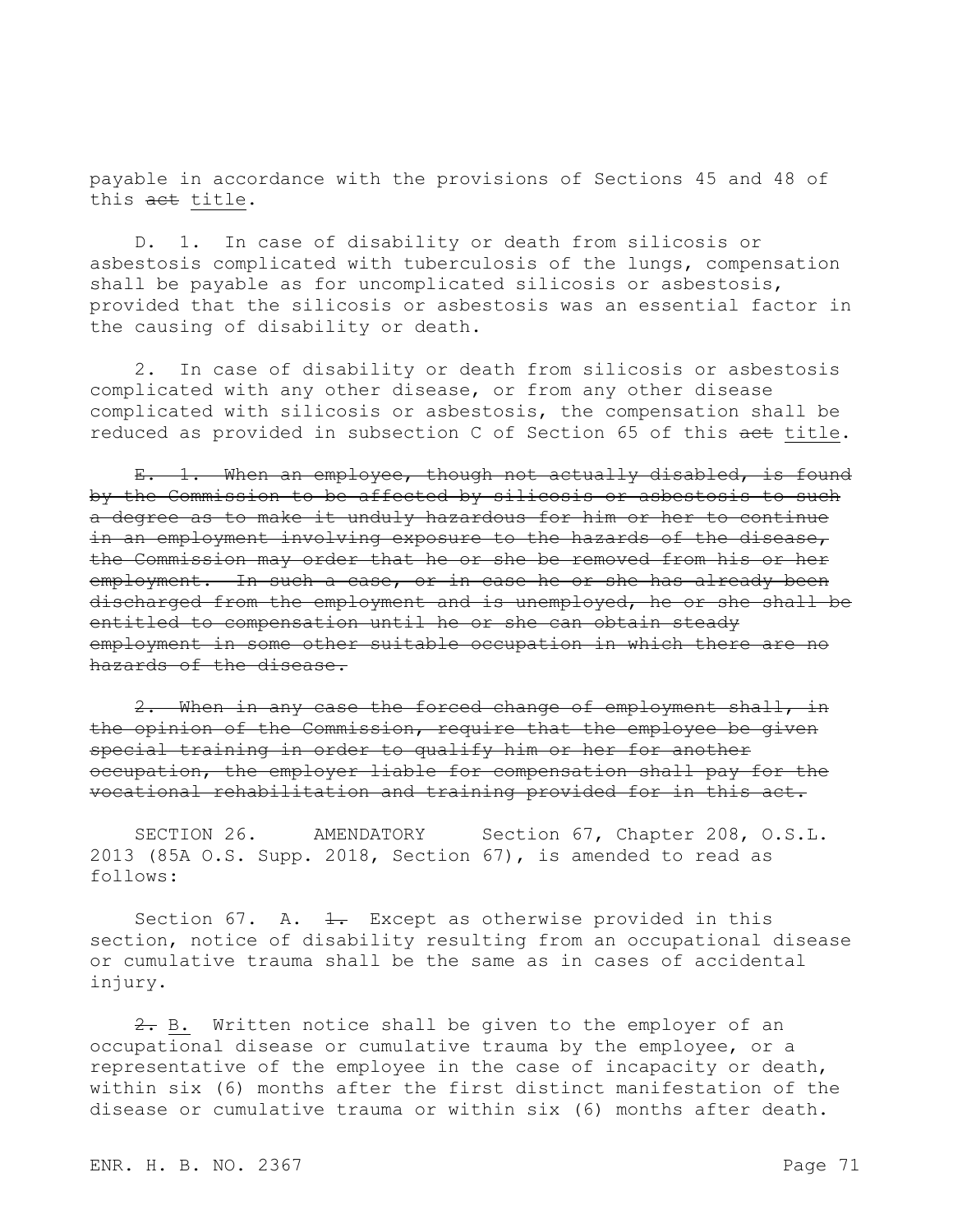B. An award or denial of award of compensation for an occupational disease or cumulative trauma may be reviewed and compensation increased, reduced, or terminated where previously awarded, or awarded where previously denied, only on proof of fraud or undue influence or of change of condition, and then only on application by a party in interest made not later than one (1) year after the denial of award or, where compensation has been awarded, after the award or the date when the last payment was made under the award, except in cases of silicosis or asbestosis, where the statute of limitations shall be two (2) years.

SECTION 27. AMENDATORY Section 69, Chapter 208, O.S.L. 2013 (85A O.S. Supp. 2018, Section 69), is amended to read as follows:

Section 69. A. Time for Filing.

1. A claim for benefits under this act, other than an occupational disease, shall be barred unless it is filed with the Workers' Compensation Commission within one (1) year from the date of the injury or, if the employee has received benefits under this title for the injury, six (6) months from the date of the last issuance of such benefits. If during the one-year period following the filing of the claim the employee receives no weekly benefit compensation and receives no medical treatment resulting from the alleged injury, the claim shall be barred thereafter. For purposes of this section, the date of the injury shall be defined as the date an injury is caused by an accident as set forth in paragraph 9 of Section 2 of this act title.

- 2. a. A claim for compensation for disability on account of injury which is either an occupational disease or occupational infection shall be barred unless filed with the Commission within two (2) years from the date of the last injurious exposure to the hazards of the disease or infection.
	- b. A claim for compensation for disability on account of silicosis or asbestosis shall be filed with the Commission within one (1) year after the time of disablement, and the disablement shall occur within three (3) years from the date of the last injurious exposure to the hazard of silicosis or asbestosis.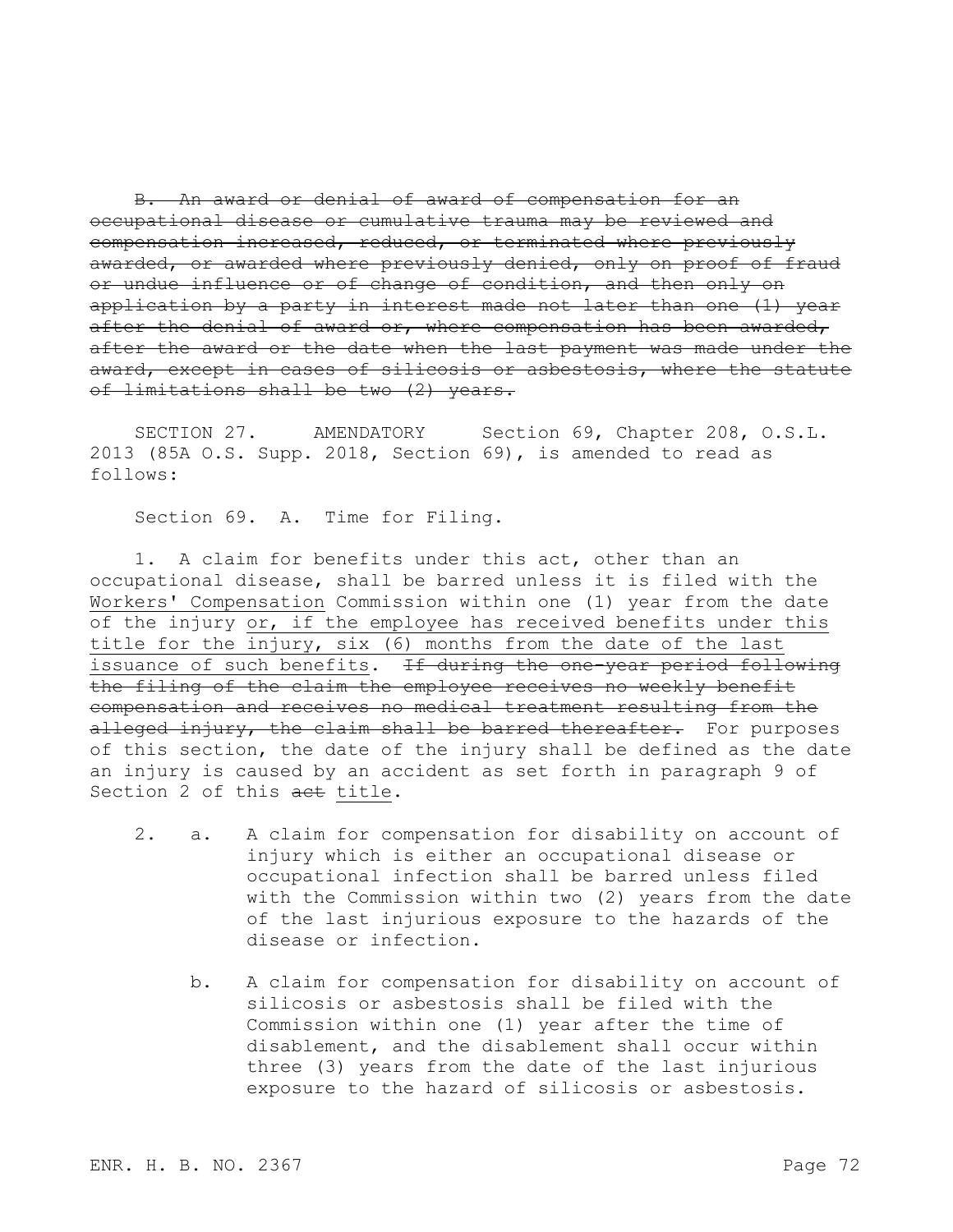c. A claim for compensation for disability on account of a disease condition caused by exposure to X-rays, radioactive substances, or ionizing radiation only shall be filed with the Commission within two (2) years from the date the condition is made known to an employee following examination and diagnosis by a medical doctor.

3. A claim for compensation on account of death shall be barred unless filed with the Commission within two (2) years of the date of such a death.

4. If within six (6) months after the filing of a claim for compensation no bona fide request for a hearing has been made with respect to the claim a claim for benefits has been timely filed under paragraph 1 of this subsection and the employee does not:

- a. make a good-faith request for a hearing to resolve a dispute regarding the right to receive benefits, including medical treatment, under this title within six (6) months of the date the claim is filed, or
- b. receive or seek benefits, including medical treatment, under this title for a period of six (6) months,

then on motion by the employer, the claim may, on motion and after hearing, shall be dismissed with prejudice.

B. Time for Filing Additional Compensation.

1. In cases in which any compensation, including disability or medical, has been paid on account of injury, a claim for additional compensation shall be barred unless filed with the Commission within one (1) year from the date of the last payment of disability compensation or two (2) years from the date of the injury, whichever is greater.

2. The statute of limitations provided in this subsection shall not apply to claims for the replacement of medicine, crutches, ambulatory devices, artificial limbs, eyeglasses, contact lenses, hearing aids, and other apparatus permanently or indefinitely required as the result of a compensable injury, when the employer or carrier previously furnished such medical supplies, but replacement of such items shall not constitute payment of compensation so as to toll the statute of limitations.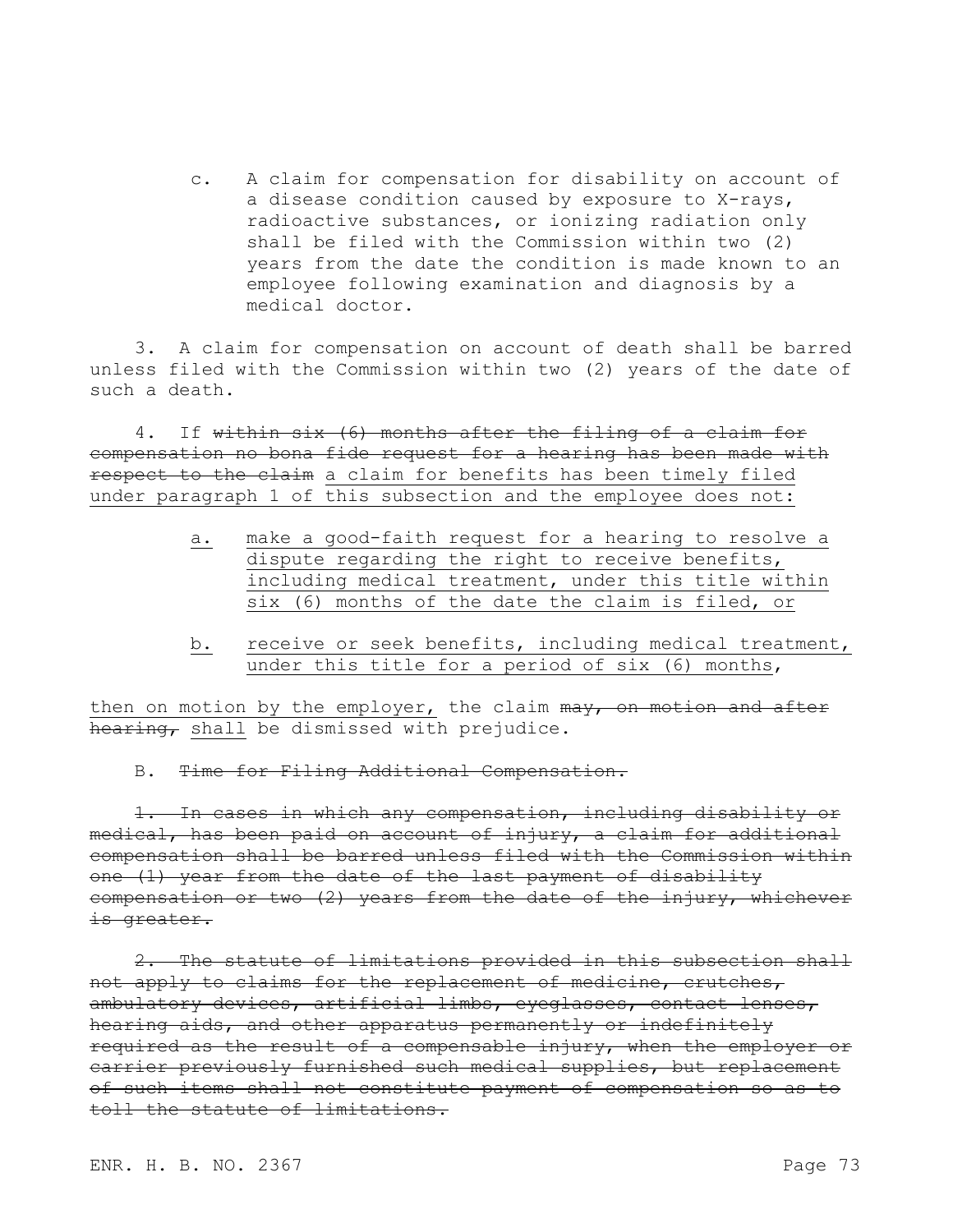C. A claim for additional compensation shall specifically state that it is a claim for additional compensation. Documents which do not specifically request additional benefits shall not be considered a claim for additional compensation.

D. If within six (6) months after the filing of a claim for additional compensation no bona fide request for a hearing has been made with respect to the claim, the claim shall be dismissed without prejudice to the refiling of the claim within the limitation period specified in subsection B of this section.

E. Failure to File. Failure to file a claim within the period prescribed in subsection A or B of this section shall not be a bar to the right to benefits hereunder unless objection to the failure is made at the first hearing on the claim in which all parties in interest have been given a reasonable notice and opportunity to be heard by the Commission.

F. C. Persons under Disability.

1. Notwithstanding any statute of limitation provided for in this act, when it is established that failure to file a claim by an injured employee or his or her dependents was induced by fraud, the claim may be filed within one (1) year from the time of the discovery of the fraud.

2. Subsections Subsection A and B of this section shall not apply to a mental incompetent or minor so long as the person has no guardian or similar legal representative. The limitations prescribed in subsections subsection A and B of this section shall apply to the mental incompetent or minor from the date of the appointment of a guardian or similar legal representative for that person, and when no guardian or similar representative has been appointed, to a minor on reaching the age of majority.

G. D. A latent injury or condition shall not delay or toll the limitation periods specified in this section. This subsection shall not apply to the limitation period for occupational diseases specified in paragraph 2 of subsection A of this section.

SECTION 28. AMENDATORY Section 71, Chapter 208, O.S.L. 2013 (85A O.S. Supp. 2018, Section 71), is amended to read as follows: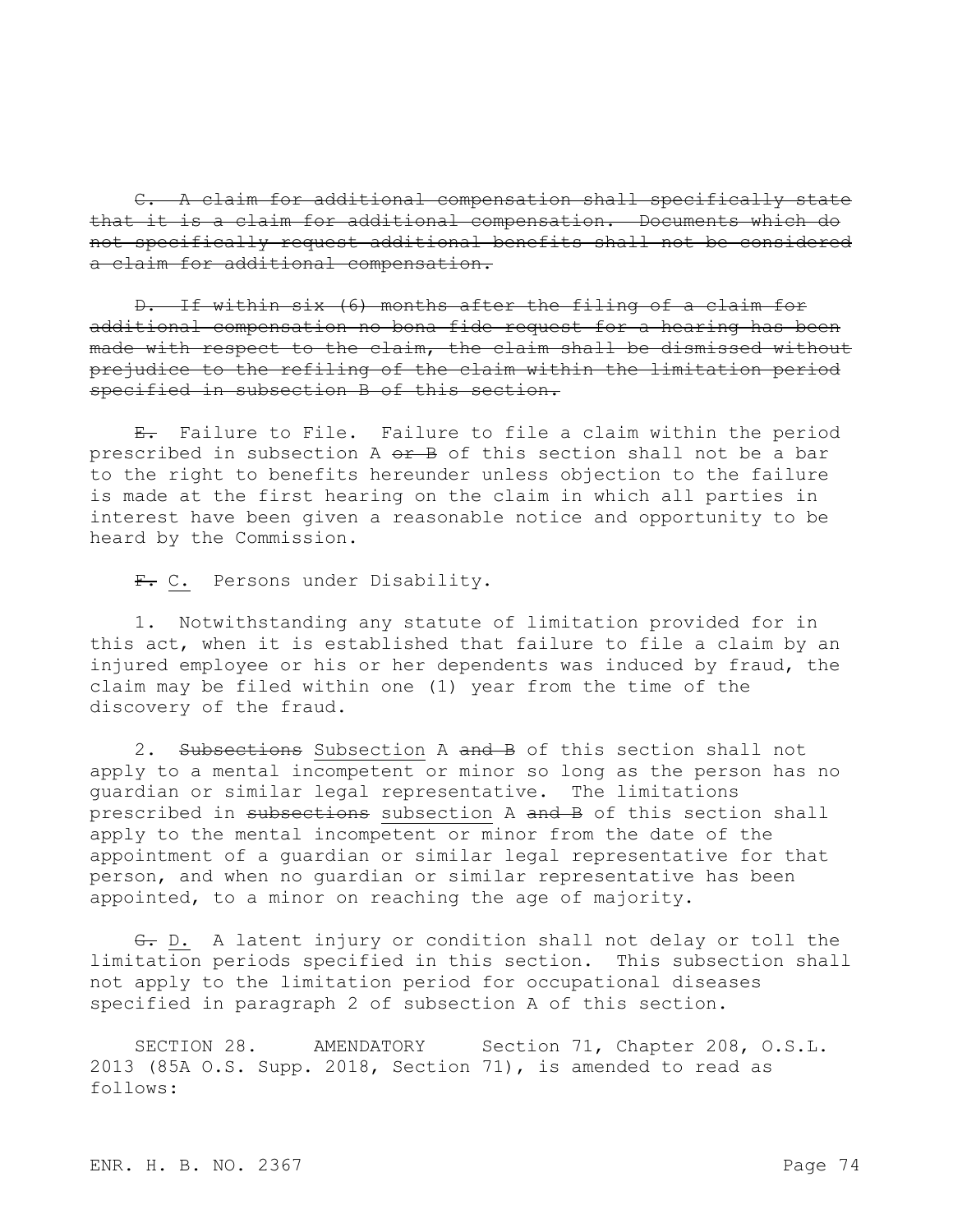Section 71. A. Notice. Within ten (10) days after a claim for compensation has been filed, the Workers' Compensation Commission shall notify the employer and any other interested person of the filing of the claim.

B. Investigation - Hearing.

1. The Commission shall assign the claim to an administrative law judge who shall hold a hearing on application of any interested party, or on its own motion.

2. An application for a hearing shall clearly set forth the specific issues of fact or law in controversy and the contentions of the party applying for the hearing.

3. If any party is not represented by a lawyer, the administrative law judge shall define the issues to be heard.

4. If a hearing on the claim is ordered, the administrative law judge shall give the claimant and other interested parties ten (10) days' notice of the hearing served personally on the claimant and other parties, or by registered mail, facsimile, electronic mail or by other electronic means with receipt of confirmation. The hearing shall may be held in Tulsa or Oklahoma County any county of this state, as determined by the Commission. No hearing or trial shall be continued absent extraordinary circumstances as determined by the Commission.

5. The award, together with the statement of the findings of fact and other matters pertinent to the issues, shall be filed with the record of the proceedings, and a copy of the award shall immediately be sent to the parties in or to counsels of record, if any.

C. Evidence and Construction.

1. a. At the hearing the claimant and the employer may each present evidence relating to the claim. Evidence may be presented by any person authorized in writing for such purpose. The evidence may include verified medical reports which shall be accorded such weight as may be warranted when considering all evidence in the case.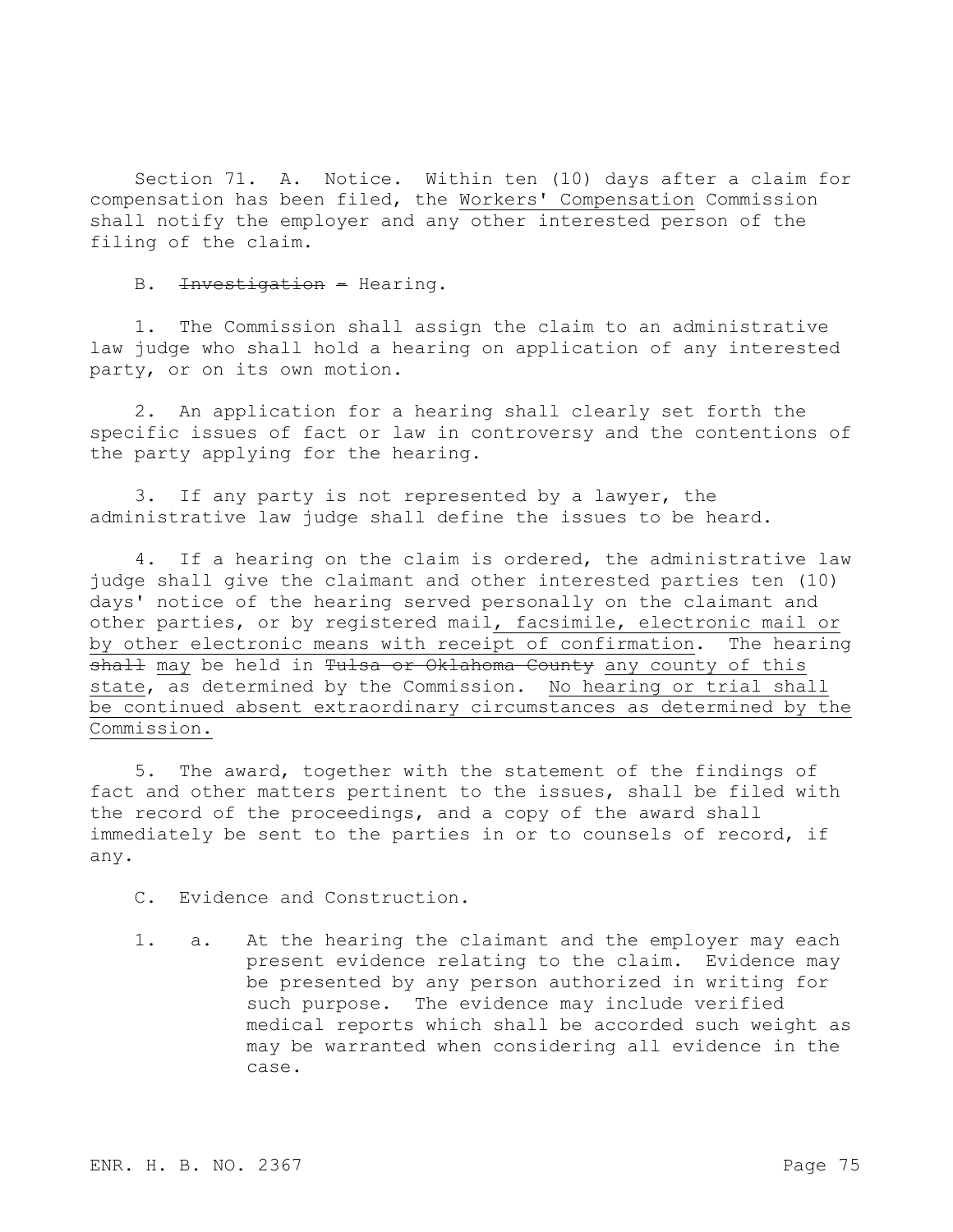b. Any determination of the existence or extent of physical impairment shall be supported by objective and measurable physical or mental findings.

2. When deciding any issue, administrative law judges and the Commission shall determine, on the basis of the record as a whole, whether the party having the burden of proof on the issue has established it by a preponderance of the evidence.

3. Administrative law judges, the Commission, and any reviewing courts shall strictly construe the provisions of this act.

4. In determining whether a party has met the burden of proof on an issue, administrative law judges and the Commission shall weigh the evidence impartially and without giving the benefit of the doubt to any party.

D. Judgment. The judgment denying the claim or making the award shall be filed in the office of the Commission, and a copy shall be sent by registered mail, facsimile, electronic mail or by other means with receipt of confirmation to the claimant and to the employer or to their attorneys.

E. No compensation for disability of an injured employee shall be payable for any period beyond his or her death; provided, however, an if an injured employee is awarded compensation for permanent partial disability by final order and then dies, a revivor action may be brought by the injured employee's spouse, minor child or children under a disability as defined by Section 67 of this title, but limited to the number of weeks of disability awarded to the injured employee minus the number of weeks of benefits paid for the permanent partial disability to the injured worker at the time of the death of the injured employee. An award of compensation for permanent partial disability may be made after the death of the injured employee for the period of disability preceding death. Such revivor action may be brought only by the injured employee's spouse, minor child or children under a disability as defined by Section 67 of this title.

SECTION 29. AMENDATORY Section 78, Chapter 208, O.S.L. 2013 (85A O.S. Supp. 2018, Section 78), is amended to read as follows:

Section 78. A. Any party feeling aggrieved by the judgment, decision, or award made by the administrative law judge may, within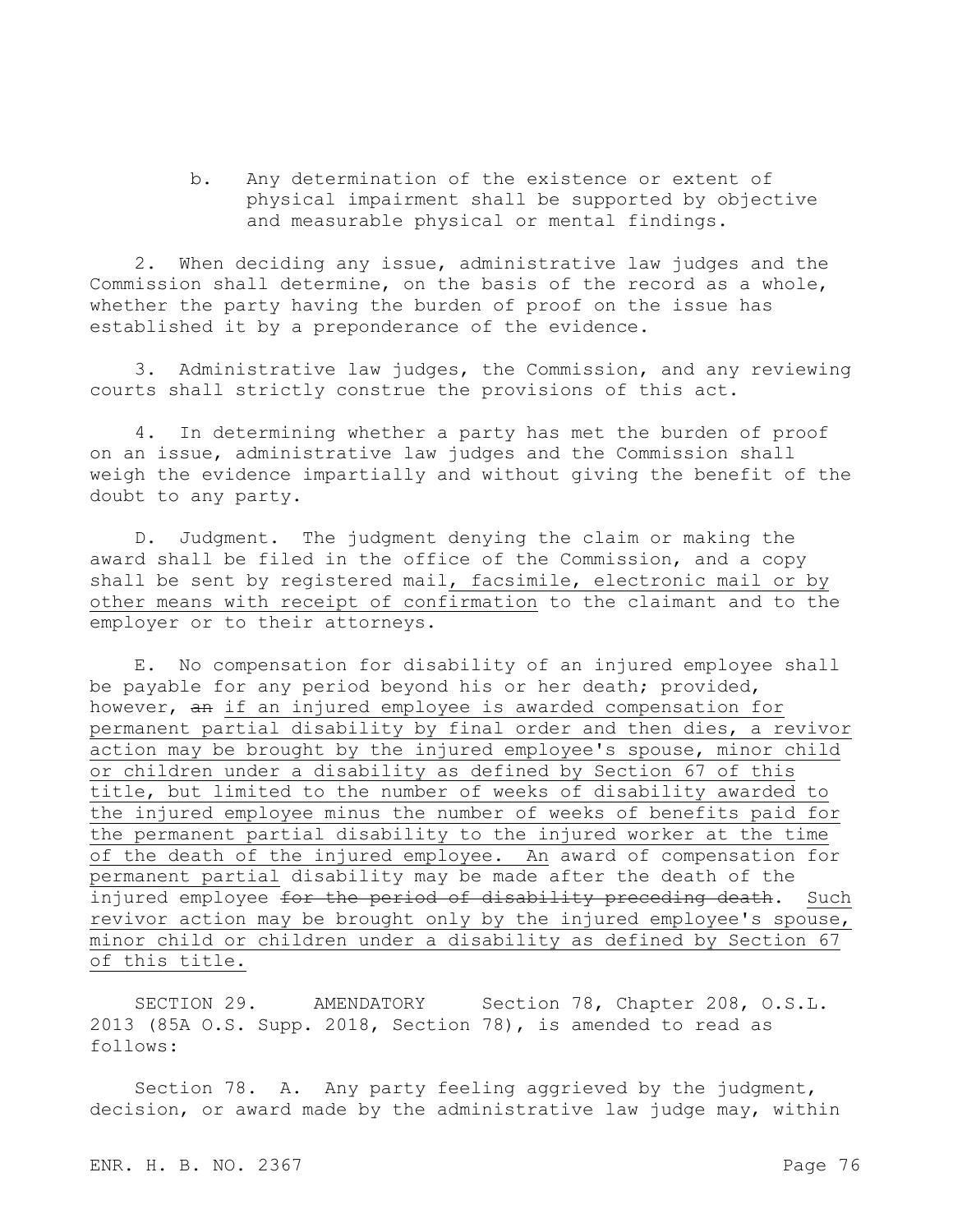ten (10) days of issuance, appeal to the Workers' Compensation Commission. After hearing arguments, the Commission may reverse or modify the decision only if it determines that the decision was against the clear weight of the evidence or contrary to law. All such proceedings of the Commission shall be recorded by a court reporter, if requested by any party. Any judgment of the Commission which reverses a decision of the administrative law judge shall contain specific findings relating to the reversal.

B. The appellant shall pay a filing fee of One Hundred Seventyfive Dollars (\$175.00) to the Commission at the time of filing his or her appeal. The fee shall be deposited in to the credit of the Workers' Compensation Commission Revolving Fund.

C. The judgment, decision or award of the Commission shall be final and conclusive on all questions within its jurisdiction between the parties unless an action is commenced in the Supreme Court of this state to review the judgment, decision or award within twenty (20) days of being sent to the parties. Any judgment, decision or award made by an administrative law judge shall be stayed until all appeal rights have been waived or exhausted. The Supreme Court may modify, reverse, remand for rehearing, or set aside the judgment or award only if it was:

1. In violation of constitutional provisions;

2. In excess of the statutory authority or jurisdiction of the Commission;

3. Made on unlawful procedure;

4. Affected by other error of law;

5. Clearly erroneous in view of the reliable, material, probative and substantial competent evidence;

6. Arbitrary or capricious;

7. Procured by fraud; or

8. Missing findings of fact on issues essential to the decision.

This action shall be commenced by filing with the Clerk of the Supreme Court a certified copy of the judgment, decision or award of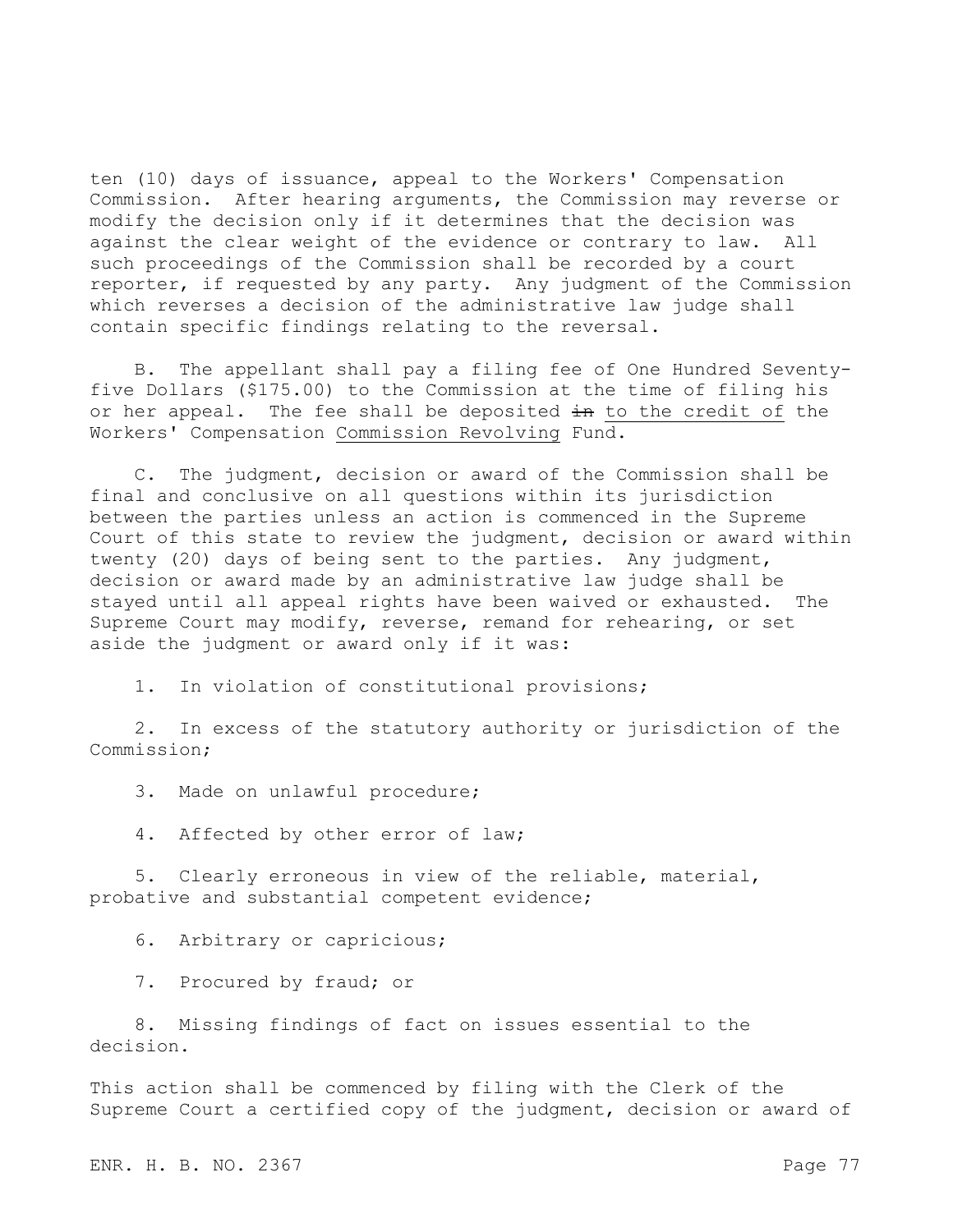the Commission attached to the petition by the complaint which shall specify why the judgment, decision or award is erroneous or illegal. The proceedings shall be heard in a summary manner and shall have precedence over all other civil cases in the Supreme Court, except preferred Corporation Commission appeals. The Supreme Court shall require the appealing party to file within forty-five (45) days from the date of the filing of an appeal or a judgment appealed from, a transcript of the record of the proceedings before the Commission, or such later time as may be granted by the Supreme Court on application and for good cause shown. The action shall be subject to the law and practice applicable to other civil actions cognizable in the Supreme Court.

D. A fee of One Hundred Dollars (\$100.00) per appeal to the Supreme Court shall be paid to the Commission and deposited  $\pm n$  to the credit of the Workers' Compensation Commission Revolving Fund as costs for preparing, assembling, indexing and transmitting the record for appellate review. This fee shall be paid by the party taking the appeal. If more than one party to the action files an appeal from the same judgment, decision or award, the fee shall be paid by the party whose petition in error commences the principal appeal.

SECTION 30. AMENDATORY Section 80, Chapter 208, O.S.L. 2013 (85A O.S. Supp. 2018, Section 80), is amended to read as follows:

Section 80. A. A final order for permanent disability is a final adjudication of all issues pending in the claim unless reserved in the order or by operation of law. Except where a joint petition settlement has been approved, the Workers' Compensation Commission may review any compensation judgment, award, or decision. Such review may be done at any time within six (6) months  $\theta$ f termination of the compensation period fixed in the original compensation judgment or award from the date of the last order in which monetary benefits were awarded or active medical treatment was provided, on the Commission's own motion or on the application of any party in interest, on the ground of a change in physical eondition or on proof of erroneous wage rate and unless filed within such period of time shall be forever barred. On review, the Commission may make a judgment or award terminating, continuing, decreasing, or increasing for the future the compensation previously awarded, subject to the maximum limits provided for in this aet title. An order denying an application to reopen a claim shall not extend the period of time set out in this title for reopening the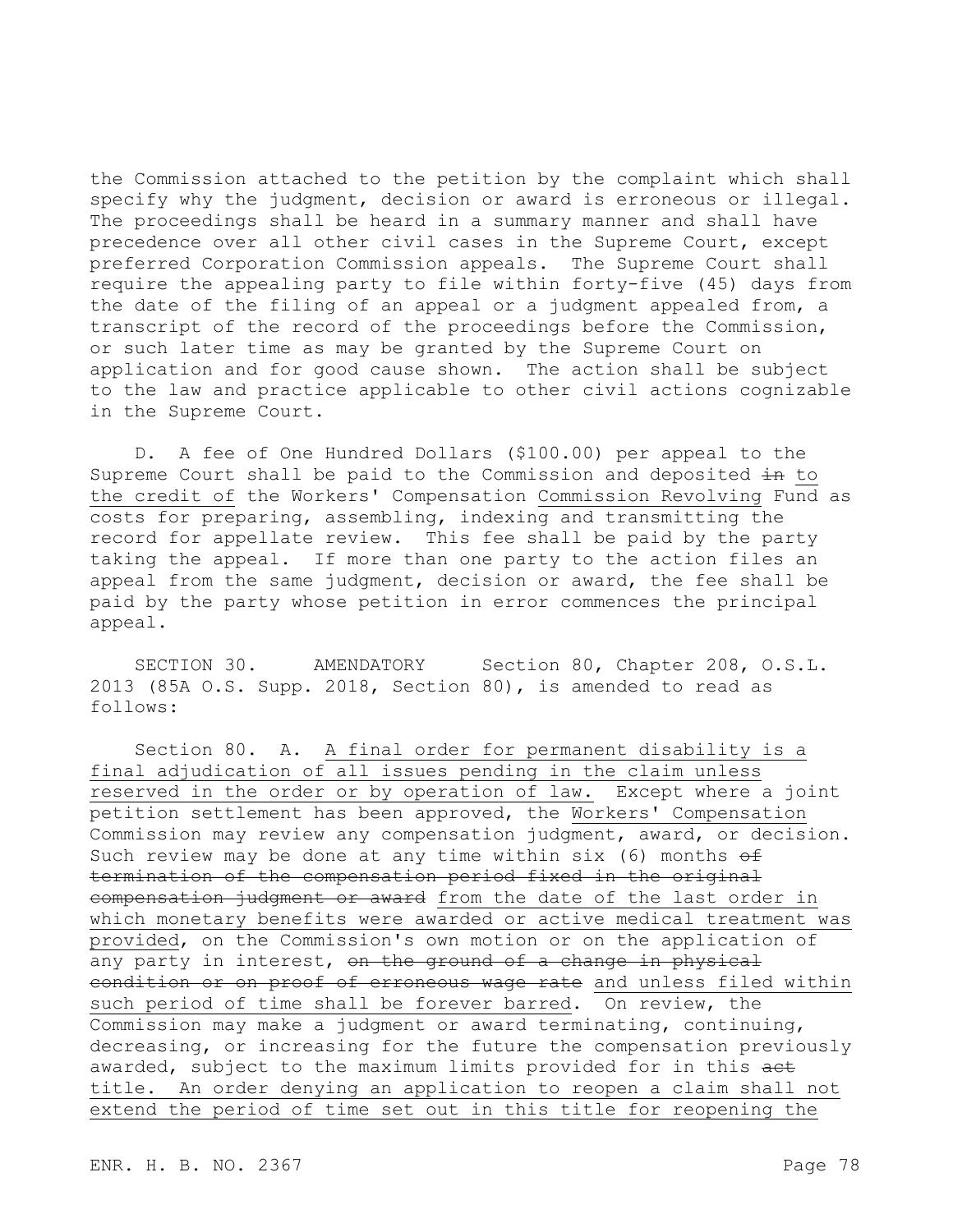claim. A failure to comply with a medical treatment plan ordered by the Commission shall bar the reopening of a claim.

B. The review and subsequent  $\frac{1}{2}$  in the mand shall be made in accordance with the procedure prescribed in Sections 69 through 78 of this act title. No review shall affect any compensation paid under a prior order, judgment or award.

C. The Commission may correct any clerical error in any compensation judgment or award within one (1) year from the date of its issuance.

D. Aging and the effects of aging on a compensable injury are not to be considered in determining whether there has been a change in physical condition. Aging or the effect of aging on a compensable injury shall not be considered in determining permanent disability under this section or any other section in this act.

SECTION 31. AMENDATORY Section 82, Chapter 208, O.S.L. 2013 (85A O.S. Supp. 2018, Section 82), is amended to read as follows:

Section 82.

- A. 1. a. Each party shall be responsible for its legal services and litigation expenses. Fees for legal services rendered in a claim shall not be valid unless approved may be reviewed by the Workers' Compensation Commission.
	- b. An attorney representing an injured employee may only recover attorney fees up to ten percent (10%) of any temporary total disability or temporary partial disability compensation and twenty percent (20%) of any permanent partial disability, permanent total disability, or death compensation awarded to an injured employee by the Commission from a controverted claim. If the employer makes a written offer to settle permanent partial disability, permanent total disability, or death compensation and that offer is rejected, the employee's attorney may not recover attorney fees in excess of thirty percent (30%) of the difference between the amount of any award and the settlement offer.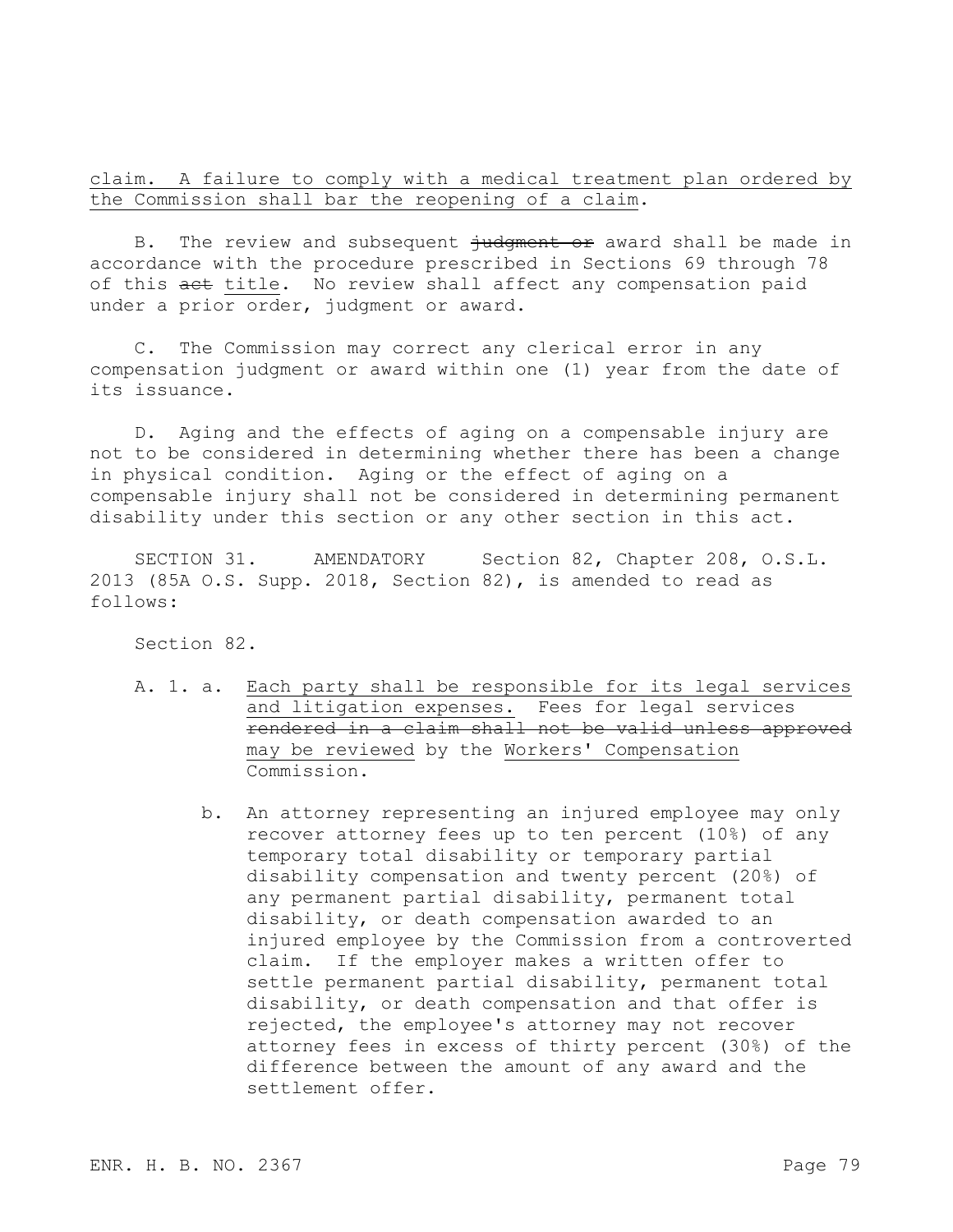- (1) Attorney fees may not be collected for recovery on noncontroverted claims.
- (2) Attorney fees shall not be awarded on medical benefits or services.
- (3) The fee for legal services rendered by an attorney representing an employee in connection with a change of physician requested by the injured employee, controverted by the employer, and awarded by the Commission, shall be Two Hundred Dollars (\$200.00).
- (4) Attorney fees may include not more than ten percent (10%) of the value, or reasonable estimate thereof, of vocational rehabilitation services.
- c. A "controverted claim" means that there has been a contested hearing before the Commission over the employer or the employer's insurance carrier has controverted whether there has been a compensable injury or whether the employee is entitled to temporary total disability, temporary partial disability, permanent partial disability, permanent total disability, or death compensation. A request for a change in physician shall not trigger a controverted claim for purposes of recovering any attorney fees except the fees under division 3 of subparagraph b of this paragraph. A controverted claim shall not exist if the employee or his or her representative has withheld pertinent information in his or her possession related to the claim from the employer or has violated the provisions of Section 6 of this act title.

2. Any person who or entity that brings a controverted claim against the State Treasurer, as a custodian of the Multiple Injury Trust Fund, shall provide notice of the claim to the Commission. Thereafter, the Commission shall direct fees for legal services be paid from the Fund, in addition to any compensation award. The fees shall be authorized only on the difference between the amount of compensation controverted and the amount awarded from the Fund.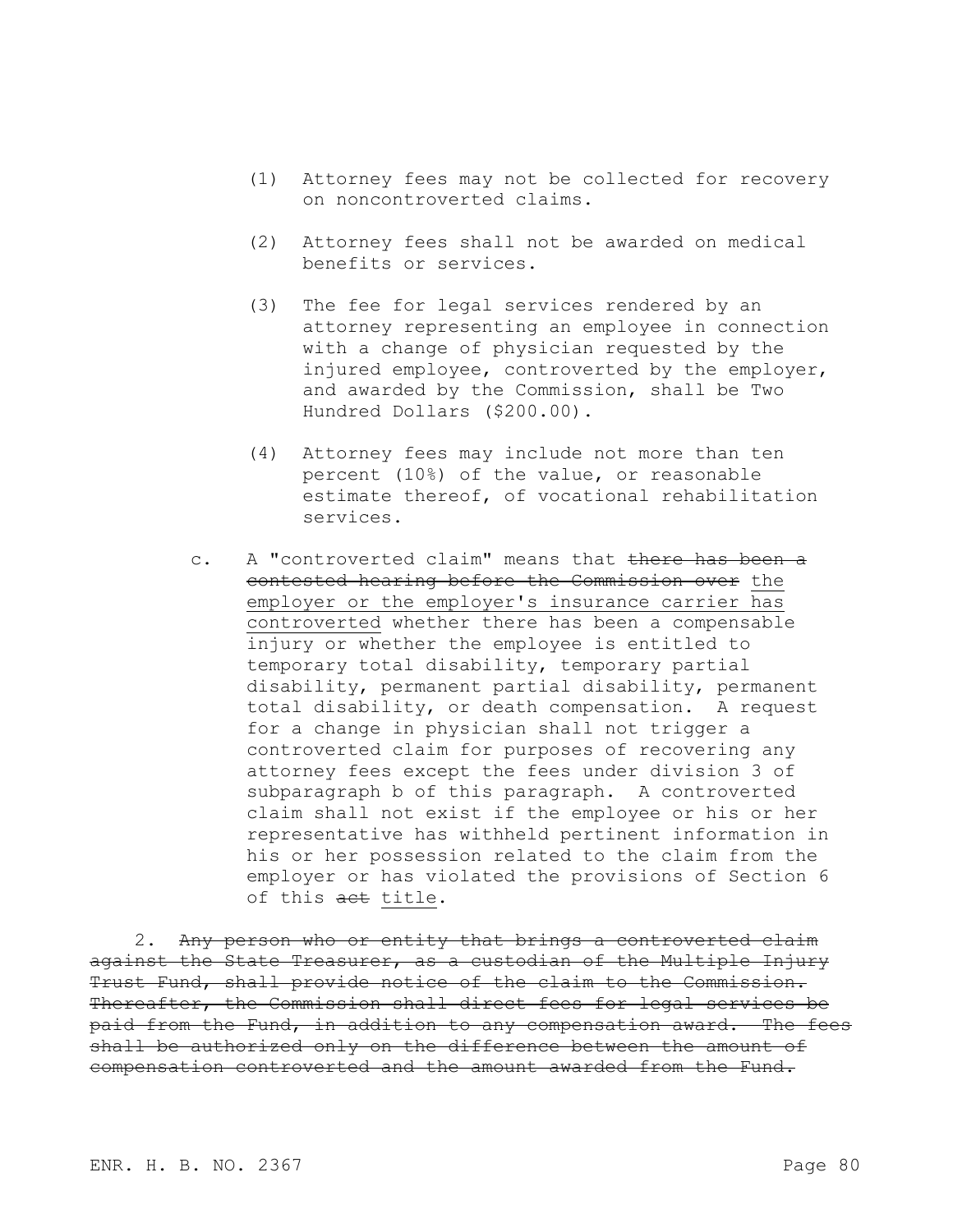3. In any case where attorney fees are allowed by the Commission, the limitations expressed in subparagraph b of paragraph 1 of this subsection shall apply.

4. 3. Medical providers may voluntarily contract with the attorney for the employee to recover disputed charges, and the provider attorney may charge a reasonable fee for the cost of collection.

B. An attorney representing an employee under this act may not recover fees for services except as expressly provided in this section.

SECTION 32. AMENDATORY Section 86, Chapter 208, O.S.L. 2013 (85A O.S. Supp. 2018, Section 86), is amended to read as follows:

Section 86. A. 1. Each employer desiring to controvert an employee's right to compensation shall may file with the Workers' Compensation Commission on or before the fifteenth day following notice of the alleged injury or death a statement on a form prescribed by the Commission that the right to compensation is controverted and the grounds for the controversion, the names of the claimant, employer, and carrier, if any, and the date and place of the alleged injury or death.

2. Failure to file the statement of controversion shall not preclude the employer's ability to controvert the claim or cause it to waive any defenses. The employer can make additional defenses not included in the initial notice at any time.

B. If an employer is unable to obtain sufficient medical information as to the alleged injury or death within fifteen (15) days following receipt of notice, although the employer has acted in good faith and with all due diligence, the employer may apply in writing for an extension of time for making payment of the first installment or controverting the claim. This written application is to be postmarked within the fifteen-day period. The Commission may, in its discretion, grant the extension and fix the additional time to be allowed. Filing of application for an extension shall not be deemed to be a controversion of the claim.

C. The provisions in subsection B of this section shall not apply in cases where the physician is an employee of, on retainer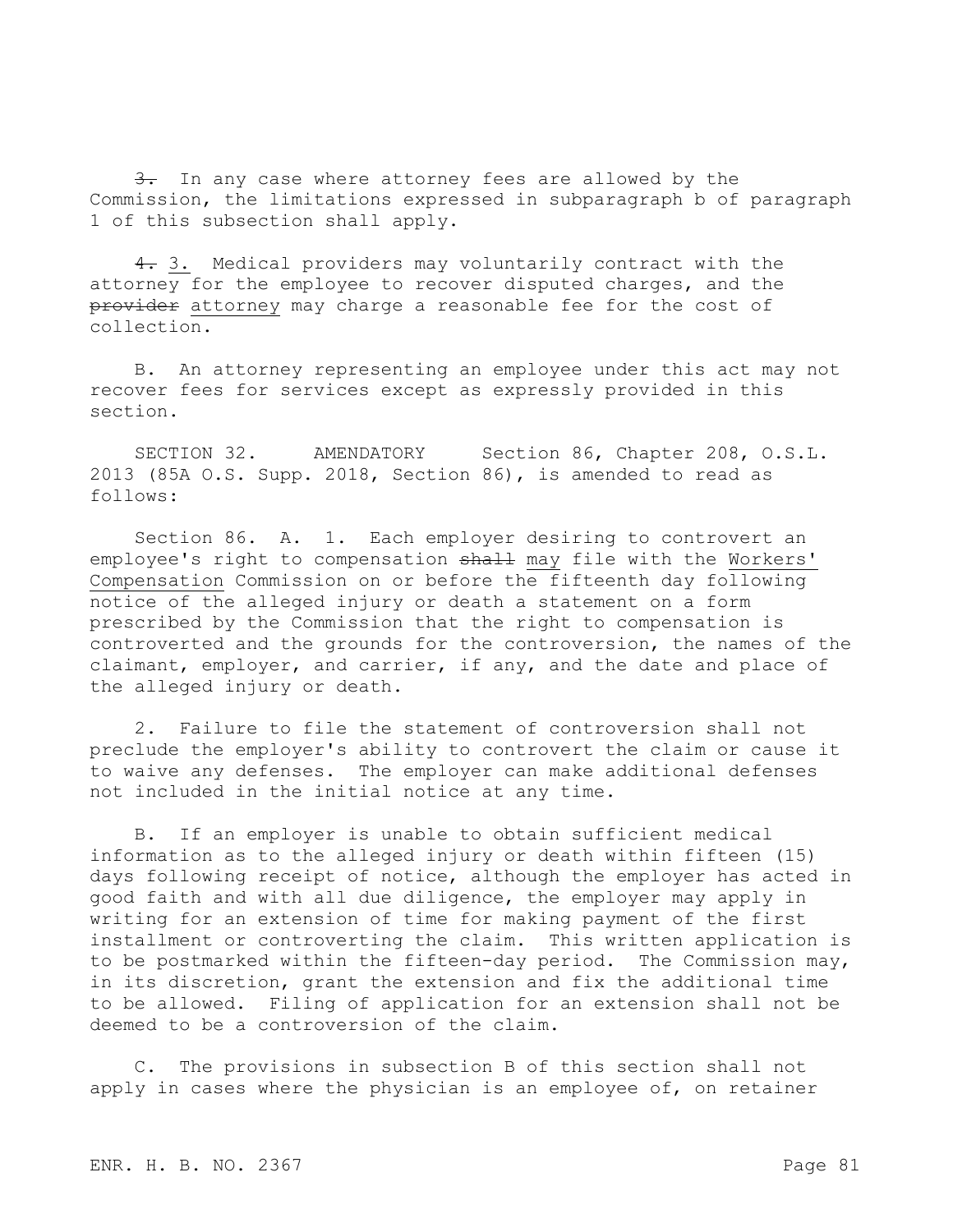with, or has a written contract to provide medical services for the employer.

SECTION 33. AMENDATORY Section 87, Chapter 208, O.S.L. 2013 (85A O.S. Supp. 2018, Section 87), is amended to read as follows:

Section 87. If the employer or carrier and the injured employee desire to settle the claim, they shall file a joint petition for settlement with the Workers' Compensation Commission. After the joint petition has been filed, the Commission shall order that all workers' compensation claims between the parties covered by the joint petition have been settled. No appeal shall lie from a judgment or award denying a joint petition.

SECTION 34. AMENDATORY Section 89, Chapter 208, O.S.L. 2013 (85A O.S. Supp. 2018, Section 89), is amended to read as follows:

Section 89. If the employer has made advance payments for compensation, the employer shall be entitled to be reimbursed out of any unpaid installment or installments of compensation due. If the injured employee receives full wages during disability, he or she shall not be entitled to compensation during the period. Any wages paid by the employer, over the statutory temporary disability maximum, shall be deducted from the permanent partial disability award. Such deduction shall be made after any such applicable attorney fee and any such assessment made pursuant to Sections 45 and 46 of this act title have been paid. Provided, however, no wages paid by the employer in excess of the statutory temporary disability maximum, pursuant to a collective bargaining agreement, shall be deducted from any benefit otherwise available under this title.

SECTION 35. AMENDATORY Section 94, Chapter 208, O.S.L. 2013 (85A O.S. Supp. 2018, Section 94), is amended to read as follows:

Section 94. An employee who is incarcerated shall not be eligible to receive medical or temporary total disability benefits under this act title. Any medical benefits available to an incarcerated employee shall be limited by other provisions of this title in the same manner as for all injured employees.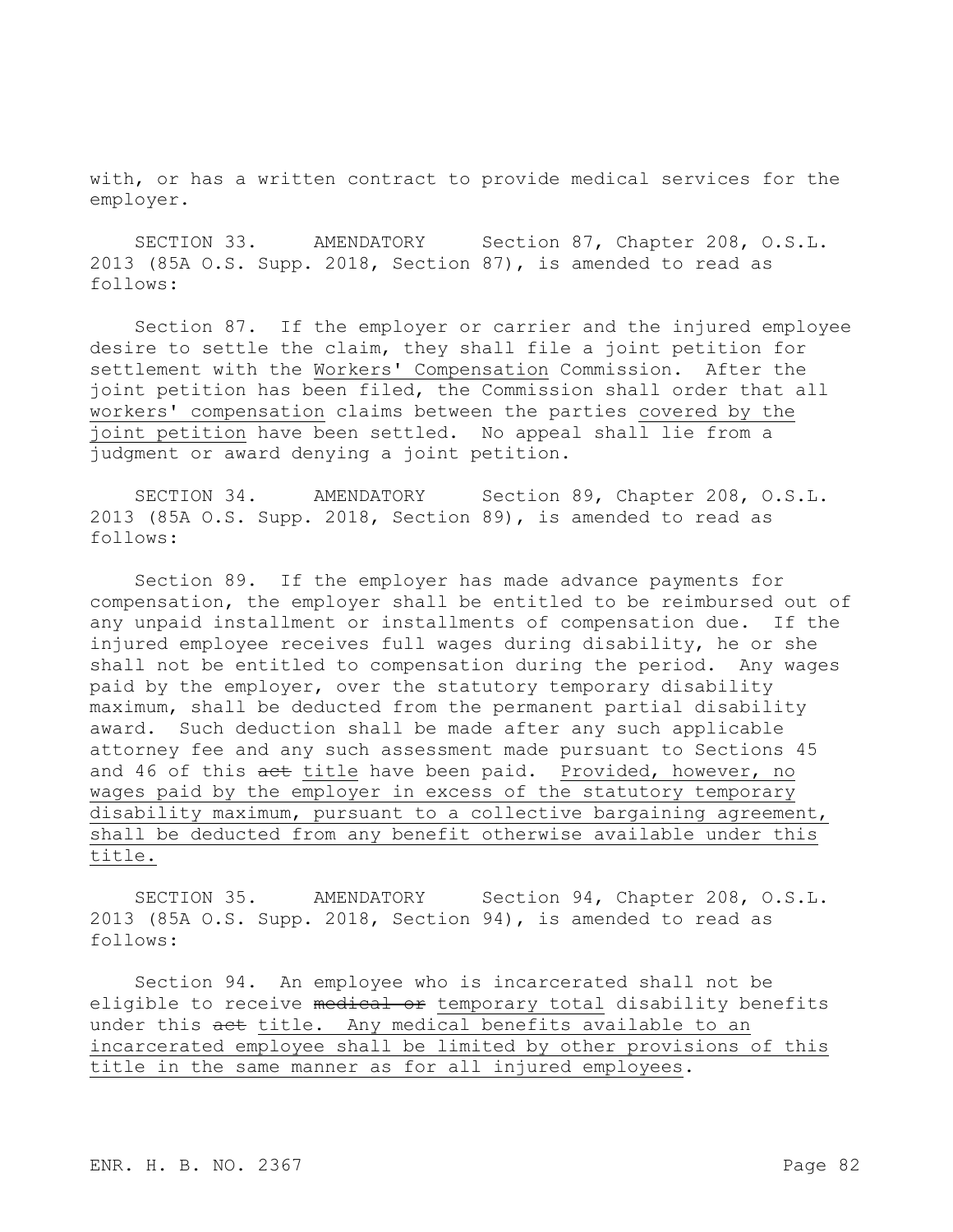SECTION 36. AMENDATORY Section 101, Chapter 208, O.S.L. 2013 (85A O.S. Supp. 2018, Section 101), is amended to read as follows:

Section 101. A. On or before the first day of July each year, the Workers' Compensation Commission shall prepare, make public and submit a report for the prior calendar year to the Governor, the President Pro Tempore of the Senate, the Speaker of the House of Representatives, and each member of the Legislature, containing a statement of the number of awards made and the causes of the accidents leading to the injuries for which the awards were made, total work load data of the administrative law judges, including a detailed report of the work load and judgments written by each judge, a detailed statement of the expenses of the Commission, together with any other matter which the Commission deems proper to report.

B. After public hearing and consultation with representatives of employers, insurance carriers, and employees, the Commission shall implement, with the assistance of the Insurance Commissioner, by July 1, 2014, an electronic data interchange (EDI) system that provides relevant data concerning the Oklahoma workers' compensation system and the delivery of benefits to injured workers on a timetable to be reasonably determined by the Commission.

C. To assist the Commission in developing and implementing the EDI system, there is hereby created the Oklahoma Workers' Compensation Electronic Data Interchange Advisory Committee. Within thirty (30) days of the effective date of this act, the The Governor shall appoint five persons to serve as members of the advisory committee, one of whom shall be selected by the Governor as chair. The chair shall provide adequate notice of meetings of the advisory committee and public hearings as required by law.

SECTION 37. AMENDATORY Section 158, Chapter 208, O.S.L. 2013 (85A O.S. Supp. 2018, Section 115), is amended to read as follows:

Section 115. A. If the employee and employer shall reach an agreement for the full, final and complete settlement of any issue of a claim pursuant to this act, a form designated as "Joint Petition" shall be signed by both the employer and employee, or representatives thereof, and shall be approved by the Workers' Compensation Commission or an administrative law judge, and filed with the Workers' Compensation Commission. In cases in which the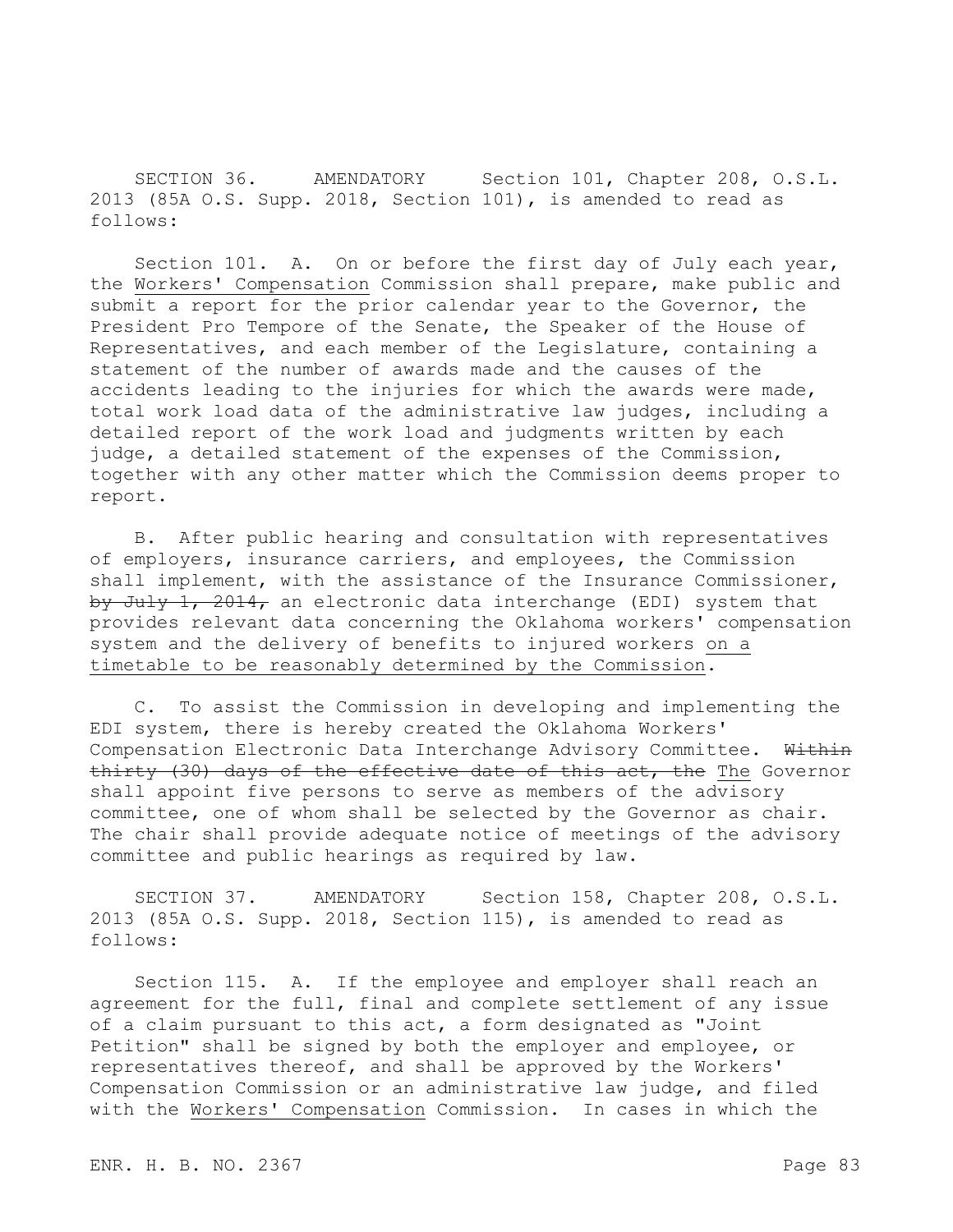employee is not represented by legal counsel, the Commission or an administrative law judge shall have jurisdiction to approve a full, final and complete settlement of any issue upon the filing of an Employer's First Notice of Injury. There shall be no requirement for the filing of an Employee's First Notice of Claim for Compensation to effect such settlement in cases in which the employee is not represented by legal counsel.

B. In the event all issues of a claim are not fully, finally and completely settled by a Joint Petition, the issues not settled by the parties and subject to the Commission's continuing jurisdiction must be noted by appendix to the Joint Petition or on a form created for such purpose by the Commission. The appendix must be signed by the parties and approved by the Commission as set forth herein.

C. In the absence of fraud, a Joint Petition shall be deemed binding upon the parties thereto and a final adjudication of all rights pursuant to this act title or the workers' compensation law in effect at the time of the injury or final order of the Workers' Compensation Court Commission. An official record shall be made by an official Commission reporter of the testimony taken to effect the Joint Petition.

D. A good-faith effort shall be made on the part of any insurance carrier, CompSource Oklahoma, or group self-insured plan to notify an insured employer of the possibility of and terms of any settlement of a workers' compensation case pursuant to this section. Written comments or objections to settlements shall be filed with the Commission and periodically shared with the management of the applicable insurer. A written notice shall be made to all policyholders of their right to a good-faith effort by their insurer to notify them of any proposed settlement, if the policyholder so chooses.

SECTION 38. AMENDATORY Section 161, Chapter 208, O.S.L. 2013 (85A O.S. Supp. 2018, Section 118), is amended to read as follows:

Section 118. A. A filing fee of One Hundred Forty Dollars (\$140.00) per case, including but not limited to any Joint Petition or medical fee dispute authorized by this act title, shall be collected from the employer filing a Joint Petition or party filing a medical fee dispute by the Workers' Compensation Commission and. In the event any award becomes final against an employer, such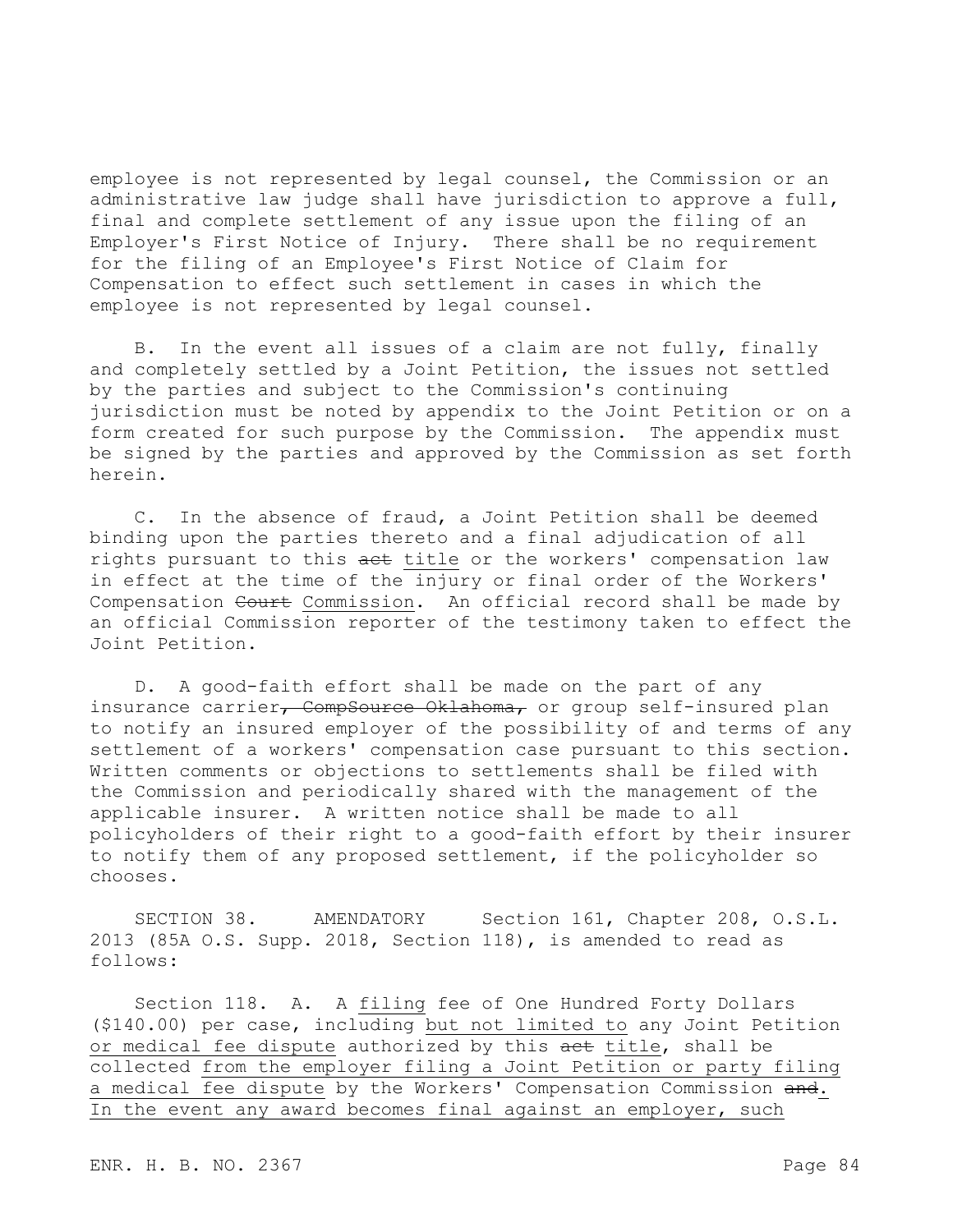amount shall be assessed as costs to be paid by the party against whom any award becomes final, to be by the Commission. The filing fee shall be deposited as follows:

1. One Hundred Five Dollars (\$105.00) to the credit of the Workers' Compensation Commission Revolving Fund ereated by this act;

2. Ten Dollars (\$10.00) to the credit of the Attorney General's Workers' Compensation Fraud Unit Revolving Fund created by Section 19.2 of Title 74 of the Oklahoma Statutes; and

3. Twenty-five Dollars (\$25.00) to the credit of the Workers' Compensation Commission Revolving Fund for purposes of implementing the provisions of this aet title, including strengthening and providing additional funding for the Attorney General's Workers' Compensation Fraud Unit, providing counseling services pursuant to the workers' compensation counselor or ombudsman program and safety in the workplace.

B. A fee of One Hundred Thirty Dollars (\$130.00) per action to reopen any case pursuant to Section 32 of this aet title shall be collected by the Commission and assessed as costs to be paid by the party that reopens the case. The fee collected pursuant to this subsection shall be deposited to the credit of the Workers' Compensation Commission Revolving Fund for purposes of implementing the provisions of this aet title, including strengthening and providing additional funding for the Attorney General's Workers' Compensation Fraud Unit, providing counseling services pursuant to the workers' compensation counselor or ombudsman program and safety in the workplace.

SECTION 39. AMENDATORY Section 162, Chapter 208, O.S.L. 2013 (85A O.S. Supp. 2018, Section 119), is amended to read as follows:

Section 119. A. Persons requesting and receiving copies of documents on file with the Workers' Compensation Commission shall pay a fee to the Commission of One Dollar (\$1.00) for each page copied. All fees so collected shall be deposited in the State Treasury in the Workers' Compensation Commission Revolving Fund.

B. All penalties and fines imposed by the Commission, upon collection, shall be deposited to the credit of the Workers' Compensation Commission Revolving Fund.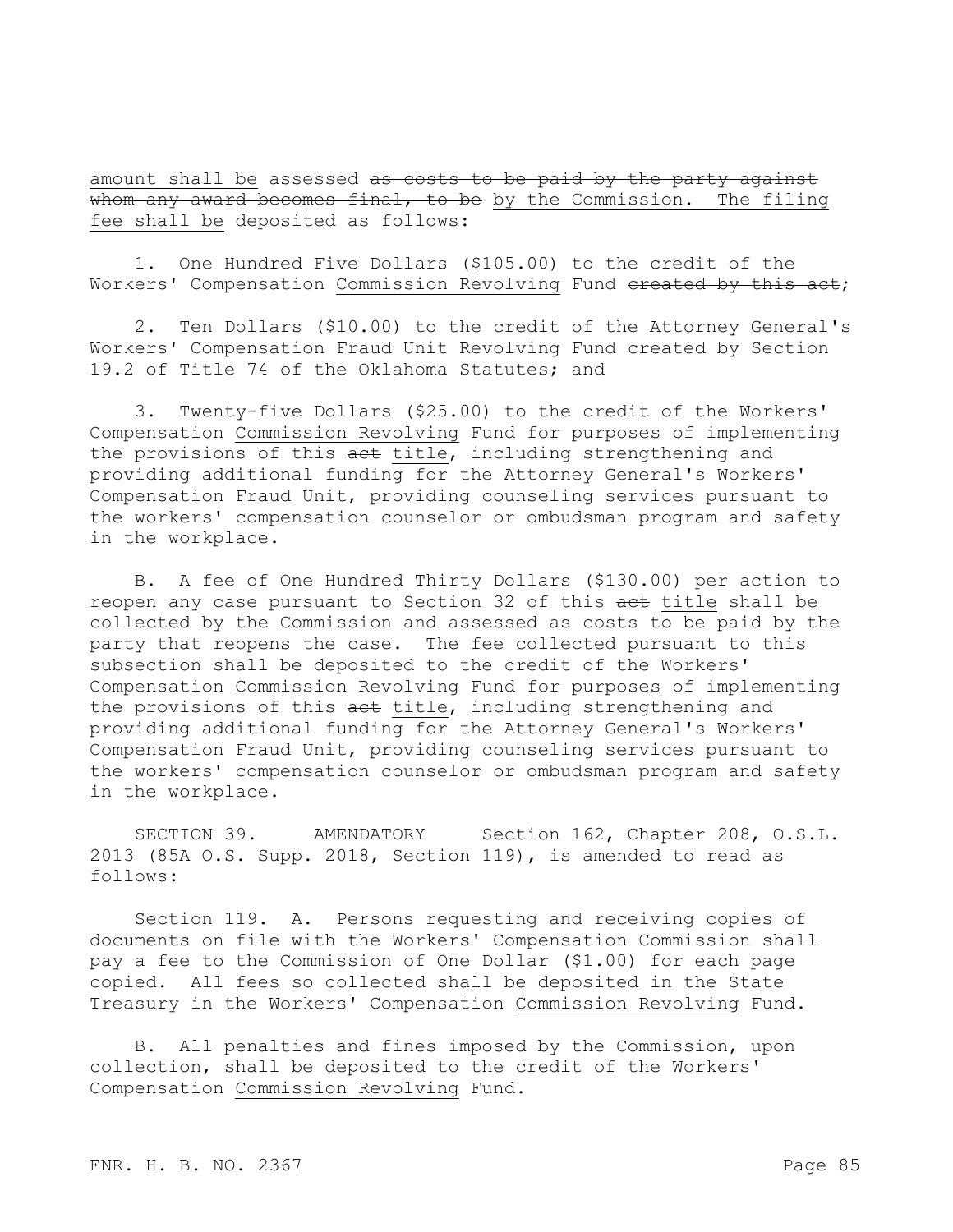SECTION 40. AMENDATORY Section 163, Chapter 208, O.S.L. 2013 (85A O.S. Supp. 2018, Section 120), is amended to read as follows:

Section 120. A. Except as otherwise provided by state or federal law and subject to the provisions of this section, an employer may inquire about previous workers' compensation claims paid to an employee while the employee was employed by a previous employer. If the employee fails to answer truthfully about any previous permanent partial disability awards made pursuant to workers' compensation claims, the employee shall be subject to discharge by the employer.

B. 1. All requests made to the Workers' Compensation Commission for information on prior workers' compensation claims involving a worker, including written inquiries about prior claims and requests to access a worker's compensation claim file, must be in writing, on a form prescribed by the Commission, and accompanied by a fee of One Dollar (\$1.00) per search request, not to exceed One Dollar (\$1.00) per claims record of a particular worker. The fee shall be deposited to the credit of the Workers' Compensation Commission Revolving Fund. The form shall require identification of the person requesting the information, and the person for whom a search is being made if different from the requester. The form must contain an affidavit signed by the requester under penalty of perjury that the information sought is not requested for a purpose in violation of state or federal law. The form must be used by all repositories of archived Court claim files. All request forms shall be maintained by the Commission as a public record, together with a record of a worker's written authorization permitting a search indexed by the worker's Social Security number as required by Section 3113 of Title 74 of the Oklahoma Statutes. The request forms and authorizations shall be indexed alphabetically by the last name of the worker.

- 2. This subsection shall not apply:
	- a. to requests for claims information made by a public officer or by a public employee in the performance of his or her duties on behalf of a governmental entity or as may be allowed by law,
	- b. to requests for claims information made by an insurer, self-insured employer, third-party claims administrator, or a legal representative thereof, when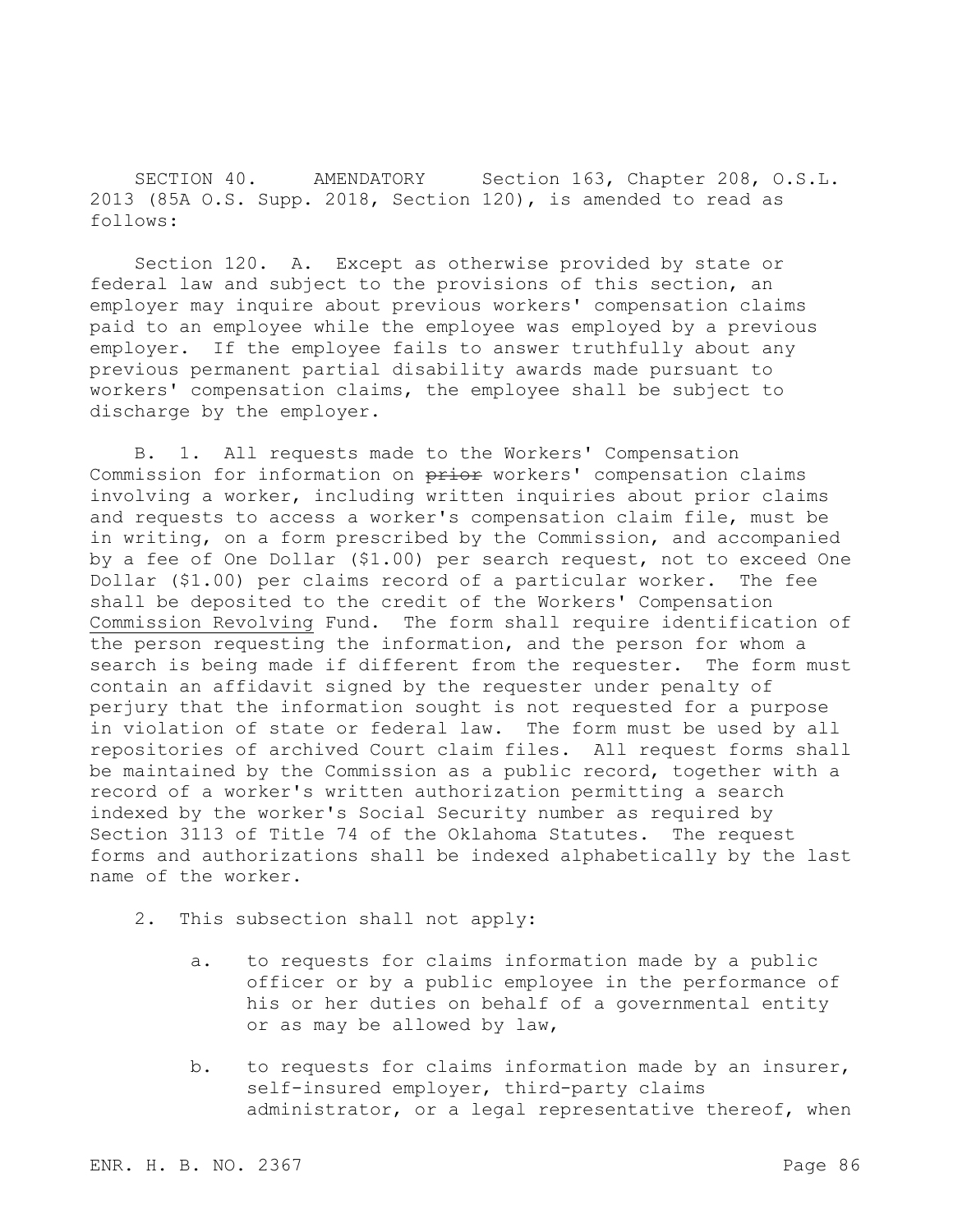necessary to process or defend a workers' compensation claim,

- c. when a worker or the worker's representative requests review of the worker's claims information,
- d. when the disclosure is made for educational or research purposes and in such a manner that the disclosed information cannot be used to identify any worker who is the subject of a claim,
- e. to requests for claims information made by a health care or rehabilitation provider or the provider's legal representative when necessary to process payment of health care or rehabilitation services rendered to a worker, and
- f. to requests for claims information made by an employer or personnel service company, including but not limited to an individual or entity, where the worker executes a written authorization permitting the search and designating the employer or personnel service company as the worker's representative for that purpose; however, nothing in this subparagraph shall relieve the employer or personnel service company from complying with the requirements of utilizing the form set forth in paragraph 1 of this subsection.

SECTION 41. AMENDATORY Section 164, Chapter 208, O.S.L. 2013 (85A O.S. Supp. 2018, Section 121), is amended to read as follows:

Section 121. A. There is hereby created an Advisory Council on Workers' Compensation.

B. The voting membership of the Advisory Council shall consist of nine (9) members. Any member serving on the effective date of this section shall serve the remainder of his or her term. The chair of the Workers' Compensation Commission shall be an ex officio nonvoting member.

1. The Governor shall appoint three members representing employers in this state, one of whom shall be from a list of nominees provided by the predominant statewide broad-based business organization.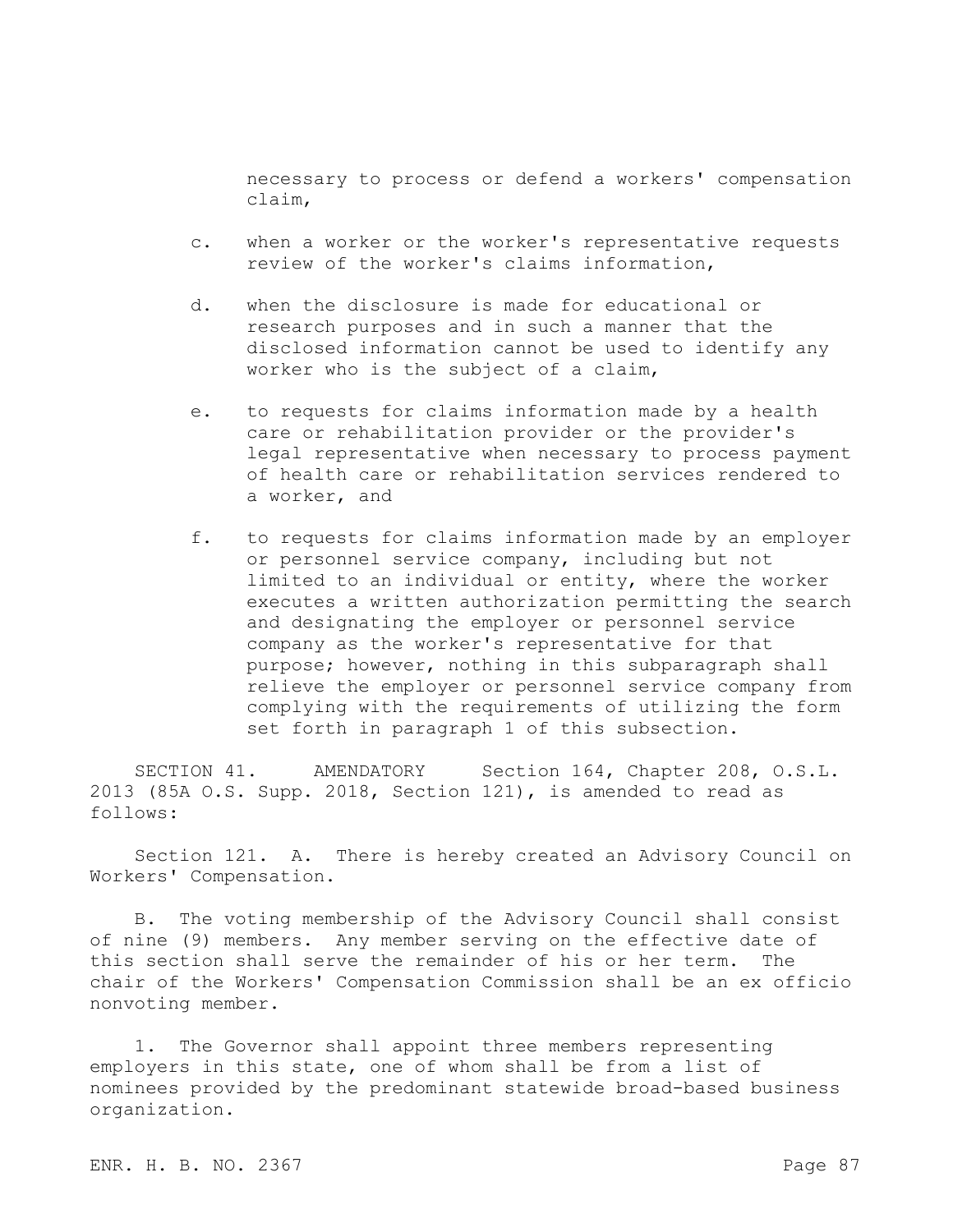2. The Speaker of the House of Representatives shall appoint three members representing employees in this state, one of whom shall be from a list of nominees provided by the most representative labor organization in the state.

3. The President Pro Tempore of the Senate shall appoint three members, two who are attorneys representing the legal profession in this state, one of whom shall be an attorney who practices primarily in the area of defense of workers' compensation claims, and one of whom shall be an attorney who primarily represents claimants, and a medical doctor or doctor of osteopathy actively engaged in the treatment of injured workers.

C. The term of office for appointees shall be as follows:

1. The term of office for three positions, one each appointed by the Governor, the President Pro Tempore of the Senate and the Speaker of the House of Representatives shall expire on January 1, 2015;

2. The term of office for three positions, one each appointed by the Governor, the President Pro Tempore of the Senate and the Speaker of the House of Representatives shall expire on January 1, 2016; and

3. The term of office for three positions, one each appointed by the Governor, the President Pro Tempore of the Senate and the Speaker of the House of Representatives shall expire on January 1, 2017.

D. Thereafter, successors in office shall be appointed for a three-year term. Members shall be eligible to succeed themselves in office.

E. Any person appointed to fill a vacancy shall be appointed for the unexpired portion of the term.

F. The chair and the vice-chair of the Advisory Council shall be appointed by the Governor.

G. Members shall receive their traveling and other necessary expenses incurred in the performance of their duties as provided in the State Travel Reimbursement Act.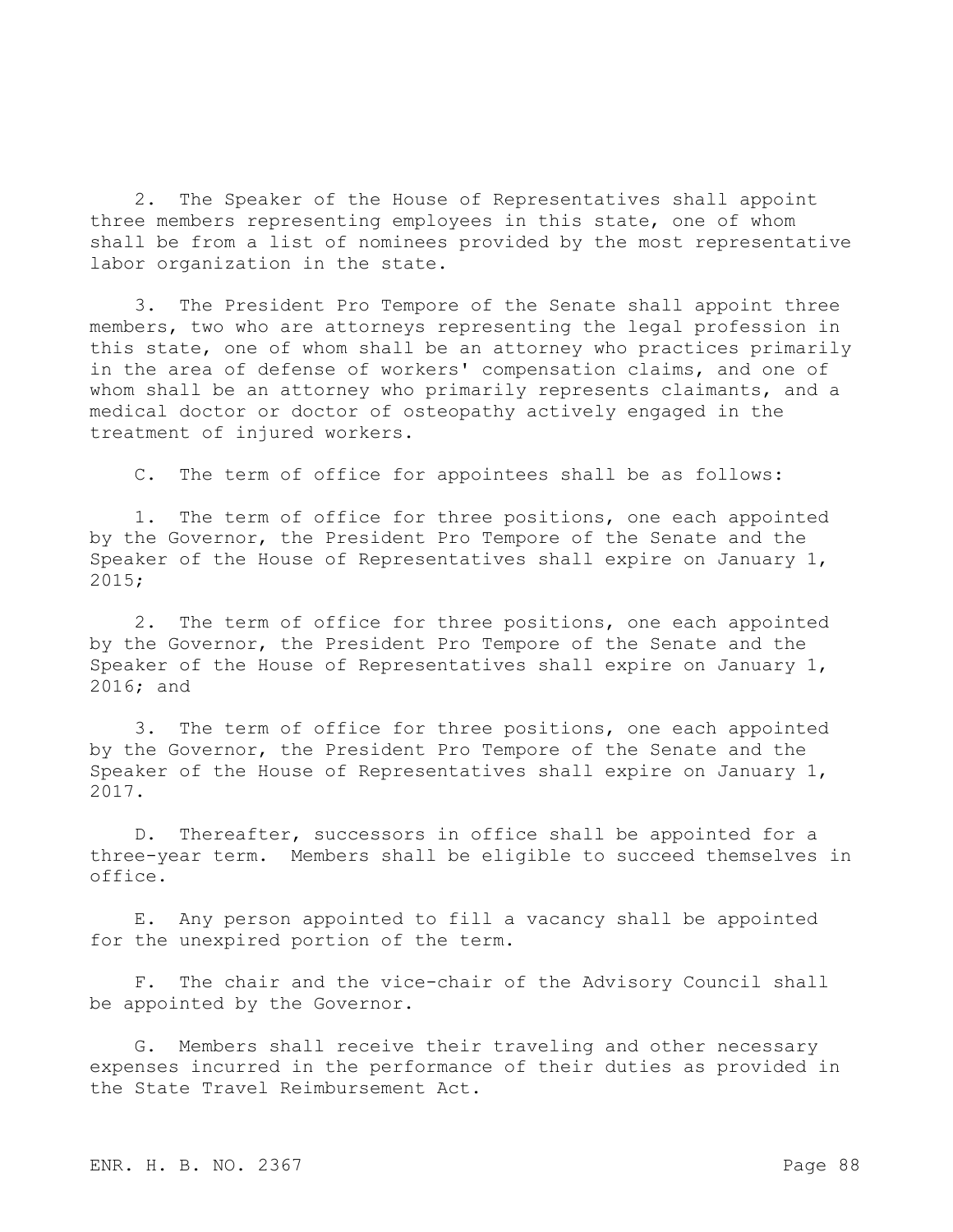H. Meetings of the Advisory Council shall be quarterly or as called by the chair or upon petition by a majority of the voting members. The presence of five voting members constitutes a quorum. No action shall be taken by the Advisory Council without the affirmative vote of at least five members.

I. The Commission shall provide office supplies and personnel of the Commission to carry out any of the duties that have been entrusted to the Advisory Council.

J. The Advisory Council shall analyze and review the workers' compensation system, the reports of the Commission, and trends in the field of workers' compensation. The Advisory Council may recommend improvements and proper responses to developing trends. The Advisory Council shall report its findings annually to the Governor, the Chief Justice of the Supreme Court, the President Pro Tempore of the Senate, and the Speaker of the House of Representatives.

K. In addition to other duties required by this section, the Advisory Council shall consult with the Court Commission regarding oversight of independent medical examiners as provided in Section 45 of this act title.

L. The Advisory Council shall review the Oklahoma Treatment Guidelines as provided in the Workers' Compensation Code, and report the findings of such review to the Commission as provided in this act.

SECTION 42. AMENDATORY Section 121, Chapter 208, O.S.L. 2013 (85A O.S. Supp. 2018, Section 300), is amended to read as follows:

Section 300. Sections 121 300 through 149 328 of this act title shall be known and may be cited as the "Workers' Compensation Arbitration Act".

SECTION 43. AMENDATORY Section 125, Chapter 208, O.S.L. 2013 (85A O.S. Supp. 2018, Section 304), is amended to read as follows:

Section 304. A. Except as otherwise provided in subsections B and C of this section and in the laws of this state outside of this act title, a party to an agreement to arbitrate or to an arbitration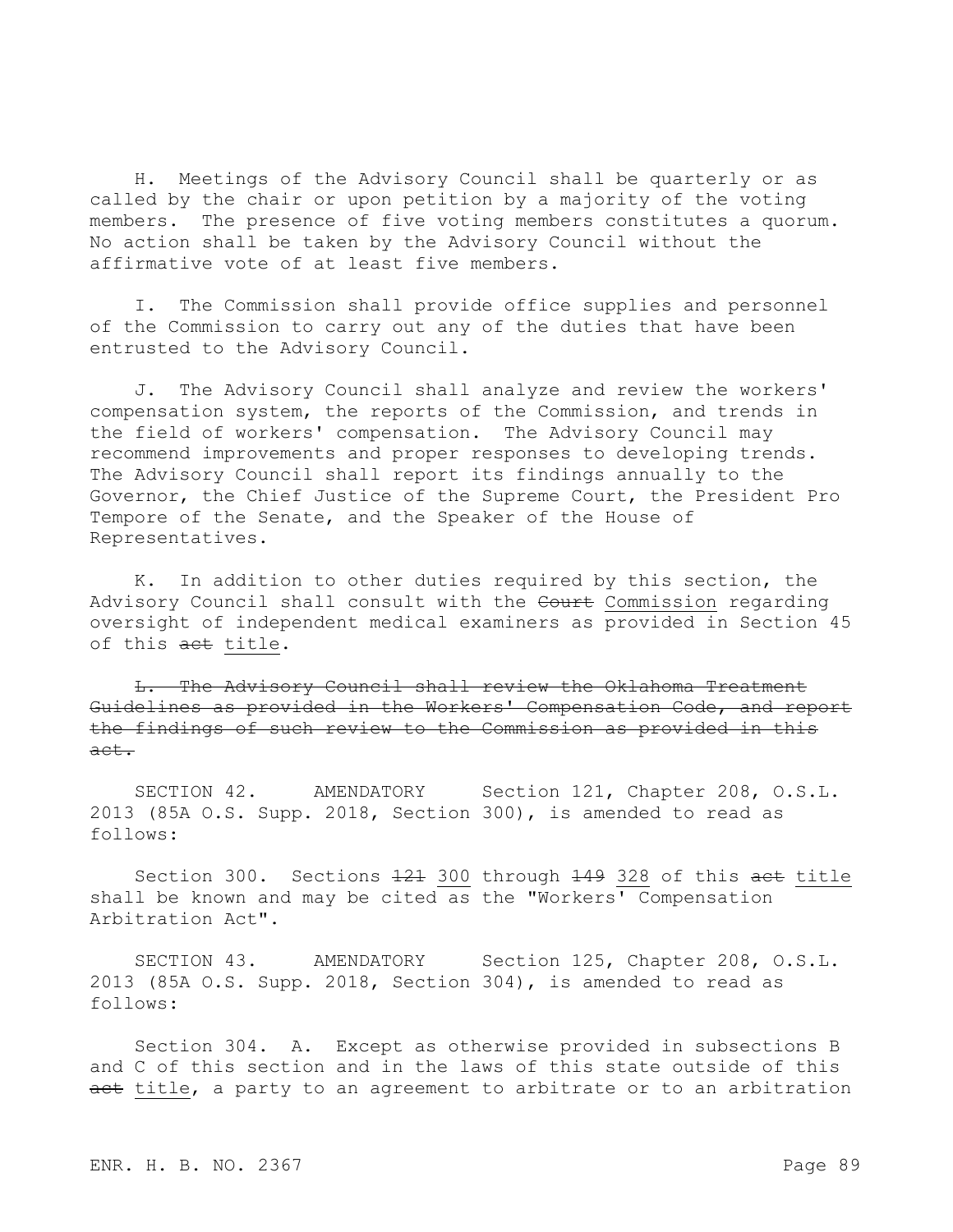proceeding may waive, or the parties may vary the effect of, the requirements of this act to the extent permitted by law.

B. Before a controversy arises that is subject to an agreement to arbitrate, a party to the agreement may not:

1. Waive or agree to vary the effect of the requirements of subsection A of Section 126 305, subsection A of Section 127 306, Section  $128$  307, subsection A or B of Section  $138$  317, Section  $147$ 326 or Section 449 328 of this aet title;

2. Agree to unreasonably restrict the right to notice of the initiation of an arbitration proceeding under Section 130 309 of this act title;

3. Agree to unreasonably restrict the right to disclosure of any facts by an arbitrator under Section 133 312 of this aet title;

4. Waive the right of a party to an agreement to arbitrate to be represented by a lawyer at any proceeding or hearing under Section  $137$  316 of this act title; or

5. Agree to conduct arbitration proceedings outside of this state.

C. A party to an agreement to arbitrate or to an arbitration proceeding may not waive, or the parties may not vary the effect of, the requirements of this section or subsection A or C of Section  $124$ 304, Sections 128, 135 and 139 307, 314 and 318, subsection D or E  $\overline{0.05}$  Section  $\overline{141}$  320, Sections  $\overline{143}$ ,  $\overline{144}$  and  $\overline{145}$  322, 323 and 324, or subsection A or B of Section 146 325 of this act title.

SECTION 44. AMENDATORY Section 126, Chapter 208, O.S.L. 2013 (85A O.S. Supp. 2018, Section 305), is amended to read as follows:

Section 305. A. Except as otherwise provided in Section  $150$ 107 of this aet title, an application for judicial relief under this act shall be made by application and motion to the Workers' Compensation Commission and heard in the manner provided by law or rule of the Commission for making and hearing motions.

B. Unless a civil action involving the agreement to arbitrate is pending, notice of an initial application and motion to the Commission under this act shall be served in the manner provided by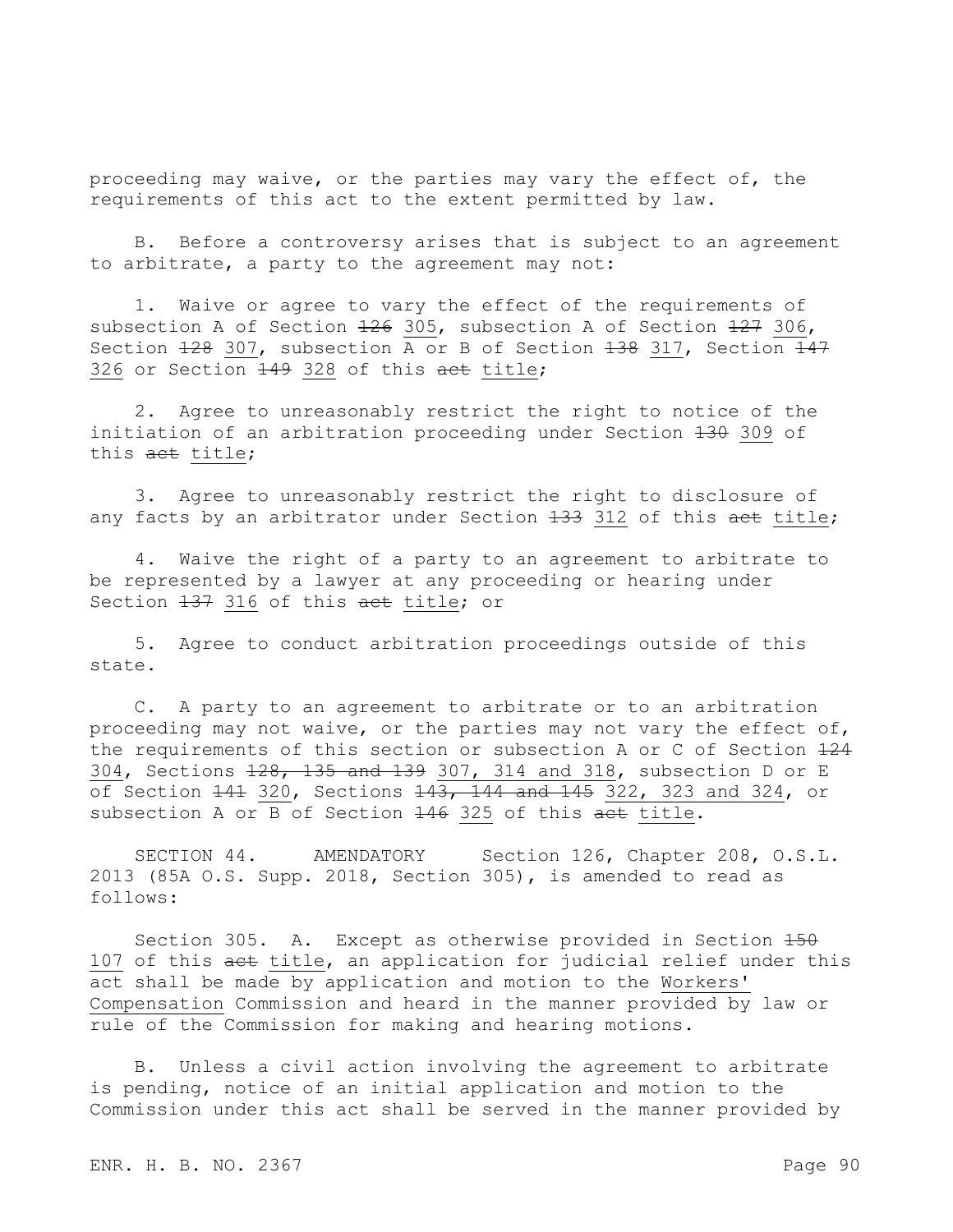law for the service of a summons in the filing of a civil action. Otherwise, notice of the motion shall be given in the manner provided by law or rule of court for serving motions in pending cases.

SECTION 45. AMENDATORY Section 128, Chapter 208, O.S.L. 2013 (85A O.S. Supp. 2018, Section 307), is amended to read as follows:

Section 307. A. On application and motion of a person showing an agreement to arbitrate and alleging another person's refusal to arbitrate under the agreement:

1. If the refusing party does not appear or does not oppose the motion, the Workers' Compensation Commission shall order the parties to arbitrate; and

2. If the refusing party opposes the motion, the Commission shall proceed summarily to decide the issue and order the parties to arbitrate unless it finds that there is no enforceable agreement to arbitrate. The Commission may also assess costs against the party opposing the motion if it concludes the opposition was not brought in good faith to be deposited in the Workers' Compensation Commission Revolving Fund created by the Administrative Workers' Compensation Act in Section 28.1 of this title.

B. On motion of a person alleging that an arbitration proceeding has been initiated or threatened but that there is no agreement to arbitrate, the Commission shall proceed summarily to decide the issue. If the Commission finds that there is an enforceable agreement to arbitrate, it shall order the parties to arbitrate. The Commission may also assess costs against the party opposing the motion if the Commission concludes the opposition was not brought in good faith to be deposited in the Workers' Compensation Fund created by the Administrative Workers' Compensation Act.

C. If the Commission finds that the parties have not entered into an enforceable arbitration agreement, the dispute shall be resolved under the Administrative Workers' Compensation Act.

D. If an action is initiated in district court to determine whether an enforceable arbitration agreement exists, on motion by the responding party, that proceeding shall be transferred to the Commission for determination.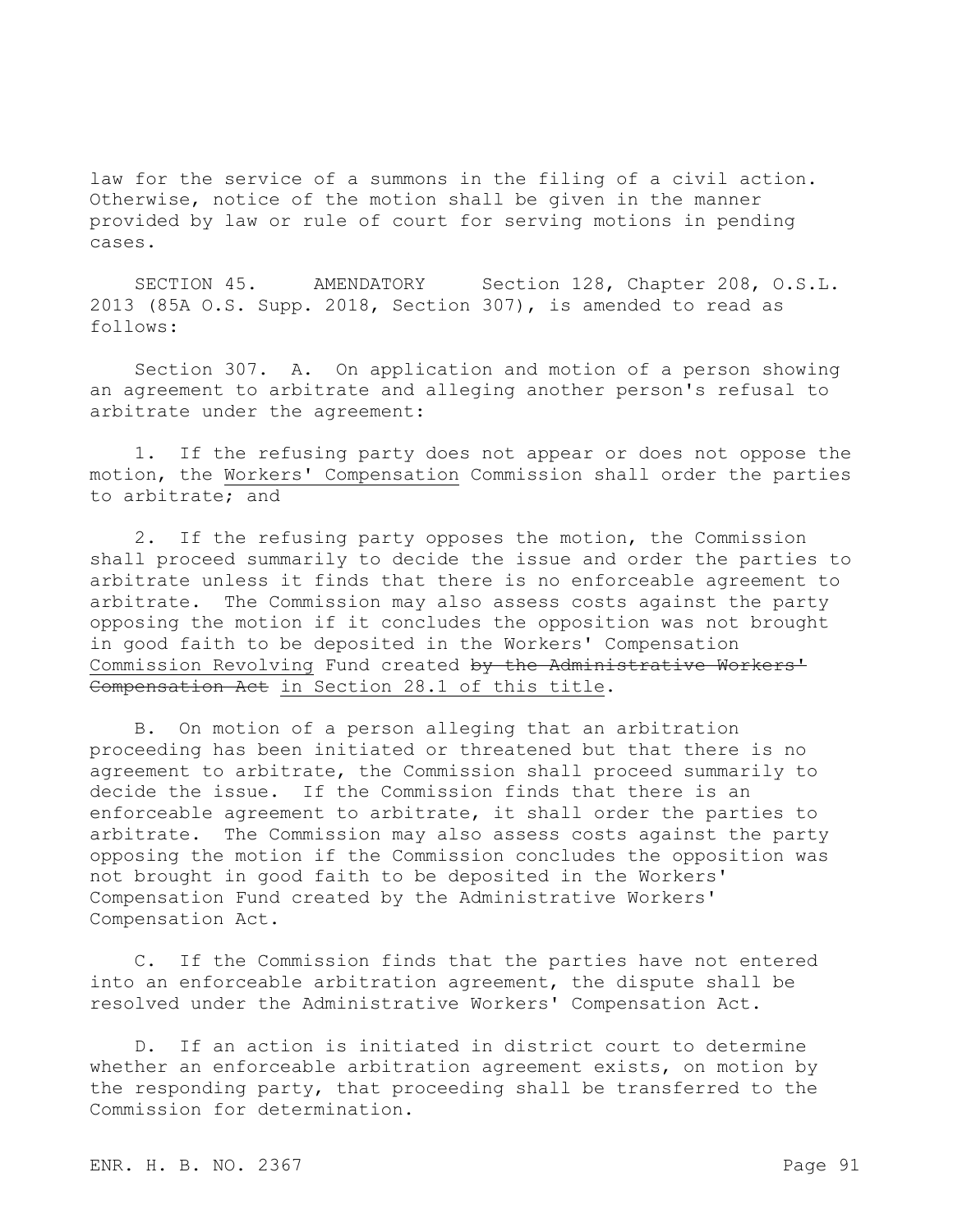E. If a party challenges the enforceability of an arbitration agreement, the underlying claim, including all benefits, shall be stayed until the Commission determines whether an enforceable arbitration agreement exists.

SECTION 46. AMENDATORY Section 133, Chapter 208, O.S.L. 2013 (85A O.S. Supp. 2018, Section 312), is amended to read as follows:

Section 312. A. Before accepting appointment, an individual who is requested to serve as an arbitrator, after making a reasonable inquiry, shall disclose to the parties to the arbitration agreement, the parties to the arbitration proceeding, and any other arbitrators any known facts that a reasonable person would consider likely to affect the impartiality of the arbitrator in the arbitration proceeding, including but not limited to:

1. A financial or personal interest in the outcome of the arbitration proceeding; and

2. An existing or past relationship with any of the parties to the agreement to arbitrate or the arbitration proceeding, their counsel or representatives, a witness, or another arbitrator.

B. An arbitrator has a continuing obligation to disclose to the parties to the arbitration agreement, the arbitration proceeding, and to any other arbitrators any facts that the arbitrator learns after accepting appointment which a reasonable person would consider likely to affect the impartiality of the arbitrator.

C. If an arbitrator discloses a conflict under subsection A or B of this section, any party to the arbitration agreement or the arbitration proceeding may have the arbitrator removed by filing a notice of conflict with the Workers' Compensation Commission. If a notice of conflict is not filed within ten (10) days of disclosure of the conflict, the parties waive their rights to have any order or award entered vacated under Section 144 323 of this act title.

SECTION 47. AMENDATORY Section 134, Chapter 208, O.S.L. 2013 (85A O.S. Supp. 2018, Section 313), is amended to read as follows:

Section 313. If there is more than one arbitrator, the powers of an arbitrator shall be exercised by a majority of the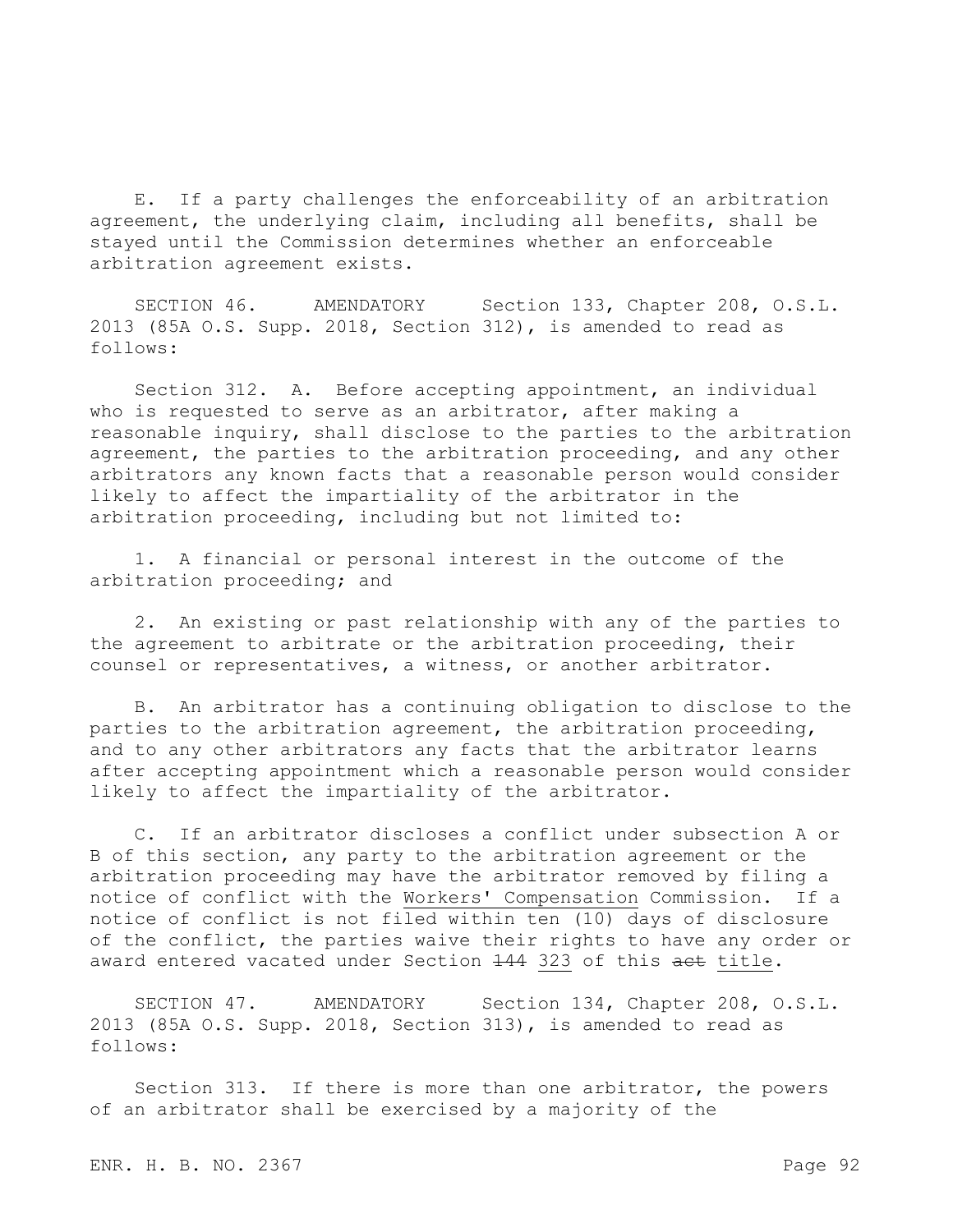arbitrators, but all of them shall conduct the hearing under Section 136 315 of this act title.

SECTION 48. AMENDATORY Section 135, Chapter 208, O.S.L. 2013 (85A O.S. Supp. 2018, Section 314), is amended to read as follows:

Section 314. A. Arbitrators and arbitration organizations providing services under this act are immune from civil liability to the same extent as a judge of a court of this state acting in a judicial capacity.

B. The immunity afforded by this section supplements any immunity under other law.

C. The failure of an arbitrator to make a disclosure required by Section 133 312 of this aet title shall not cause any loss of immunity under this section.

D. An arbitrator or representative of an arbitration organization is not competent to testify in a judicial, administrative, or similar proceeding and may not be required to produce records as to any statement, conduct, decision, or ruling occurring during the arbitration proceeding, to the same extent as a judge of a court of this state acting in a judicial capacity. This subsection shall not apply to:

1. The extent necessary to determine the claim of an arbitrator, arbitration organization, or representative of the arbitration organization against a party to the arbitration proceeding; or

2. A hearing on an application and motion to vacate an award under paragraphs paragraph 1 or 2 of subsection A of Section 144 323 of this act title if the movant establishes prima facie that a ground for vacating the award exists.

E. If a person commences a civil action against an arbitrator, arbitration organization, or representative of an arbitration organization arising from the services of the arbitrator, organization, or representative or if a person seeks to compel an arbitrator or a representative of an arbitration organization to testify or produce records in violation of subsection D of this section, and the court decides that the arbitrator, arbitration organization, or representative of an arbitration organization is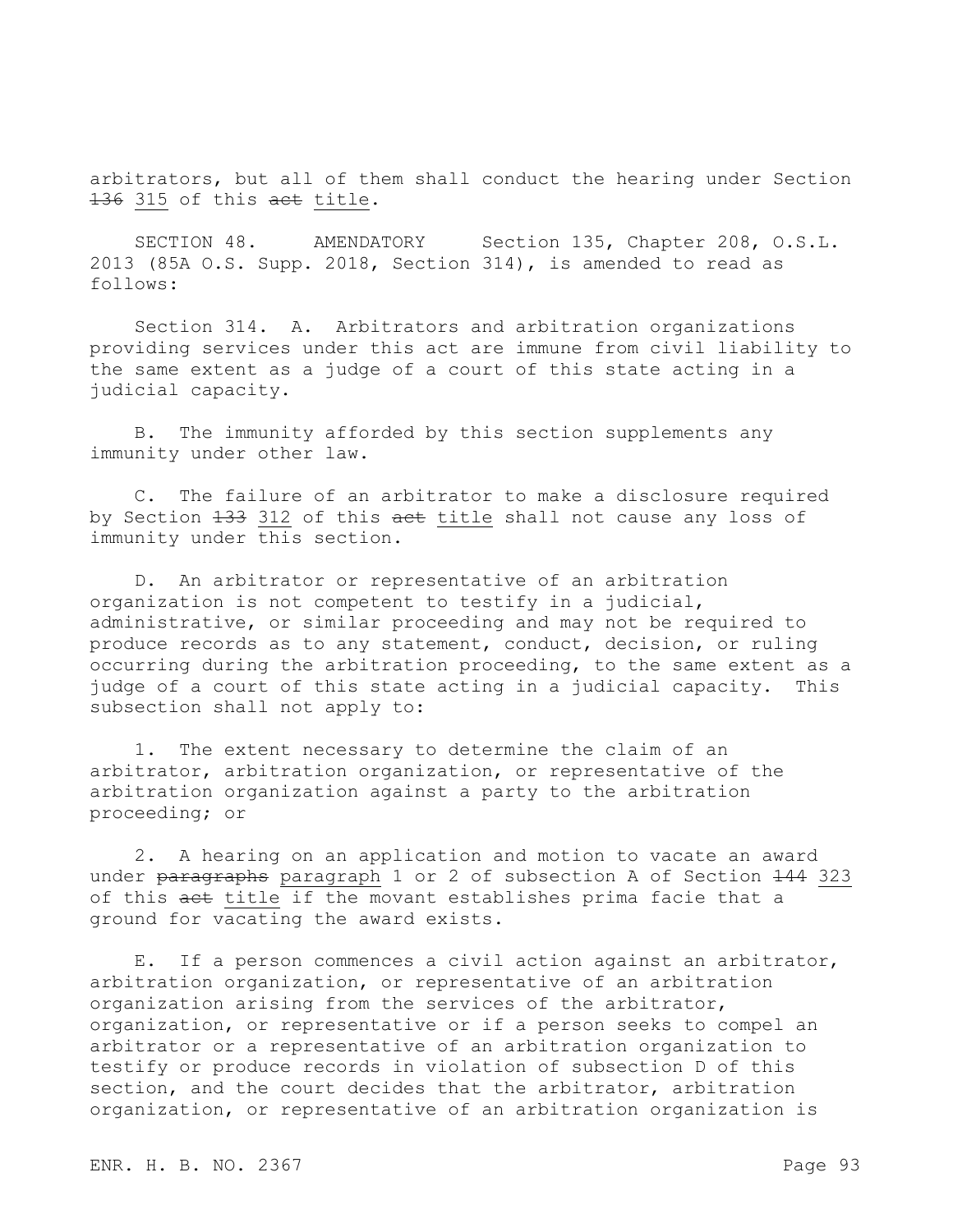immune from civil liability or that the arbitrator or representative of the organization is not competent to testify, the court shall award to the arbitrator, organization, or representative reasonable attorney fees and other reasonable expenses of litigation.

SECTION 49. AMENDATORY Section 137, Chapter 208, O.S.L. 2013 (85A O.S. Supp. 2018, Section 316), is amended to read as follows:

Section 316. A. A party to an arbitration proceeding may be represented by a lawyer.

B. Each party shall be responsible for payment of his or her legal fees incurred during arbitration, except as provided for in Section  $\frac{142}{12}$  321 of this act title.

C. The employee's attorney may not recover legal fees in excess of the limits described in Section 82 of this act title.

SECTION 50. AMENDATORY Section 139, Chapter 208, O.S.L. 2013 (85A O.S. Supp. 2018, Section 318), is amended to read as follows:

Section 318. If an arbitrator makes a pre-award ruling in favor of a party, the party may request the arbitrator to incorporate the ruling into an award under Section 140 319 of this act title. A prevailing party may make an application and motion to the Commission for an expedited judgment to confirm the award under Section  $143$  322 of this act title, in which case the Workers' Compensation Commission shall summarily decide the motion. The Commission shall issue a judgment to confirm the award unless the eourt Commission vacates, modifies, or corrects the award under Section 144 or 145 323 or 324 of this act title.

SECTION 51. AMENDATORY Section 141, Chapter 208, O.S.L. 2013 (85A O.S. Supp. 2018, Section 320), is amended to read as follows:

Section 320. A. On motion by a party to an arbitration proceeding, the arbitrator may modify or correct an award:

1. On a ground stated in paragraph 1 or 3 of subsection A of Section  $\frac{145}{145}$  324 of this act title;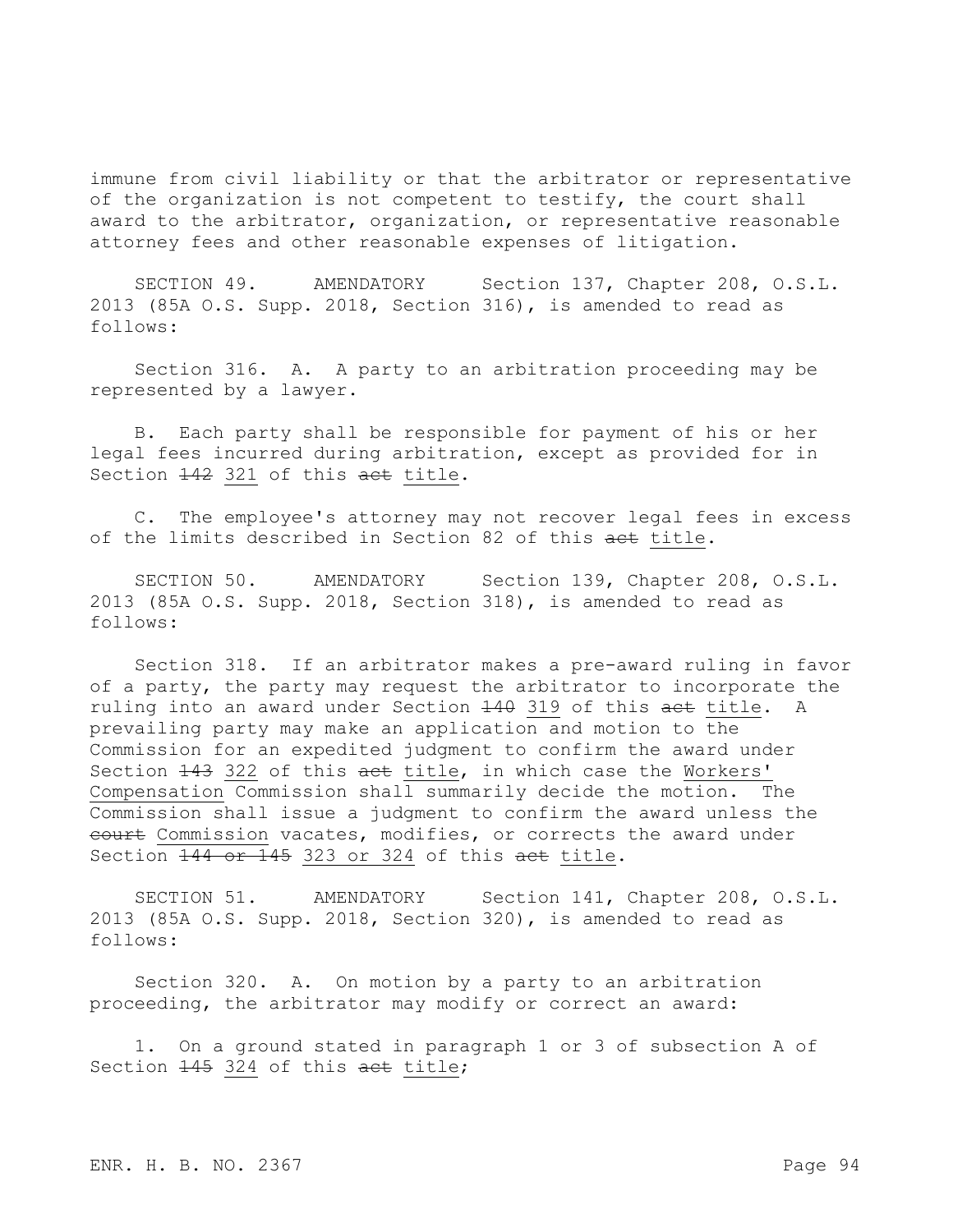2. Because the arbitrator has not made a final and definite award upon a claim submitted by the parties to the arbitration proceeding; or

3. To clarify the award.

B. A motion under subsection A of this section shall be made and notice given to all parties within twenty (20) days after the award is issued to the parties.

C. A party to the arbitration proceeding shall give notice of any objection to the motion within ten (10) days after receipt of the motion.

D. If a motion to the Workers' Compensation Commission is pending under Section 144 or 145 323 or 324 of this act title, the Commission may submit the claim to the arbitrator to consider whether to modify or correct the award:

1. On a ground stated in paragraph 1 or 3 of subsection A of Section  $\frac{145}{145}$  324 of this act title;

2. Because the arbitrator has not made a final and definite award upon a claim submitted by the parties to the arbitration proceeding; or

3. To clarify the award.

E. An award modified or corrected under this section is subject to Sections  $143, 144$  and  $145$  322, 323 and 324 of this act title.

SECTION 52. AMENDATORY Section 142, Chapter 208, O.S.L. 2013 (85A O.S. Supp. 2018, Section 321), is amended to read as follows:

Section 321. A. An arbitrator may award benefits set forth in Sections 45, 46, 47 and 51 of this act title.

B. An arbitrator may award reasonable attorney fees and other reasonable expenses of arbitration if the arbitrator finds that a party was not acting in good faith throughout the arbitration.

C. As to all remedies other than those authorized by subsections A and B of this section, an arbitrator may order such remedies as the arbitrator considers just and appropriate under the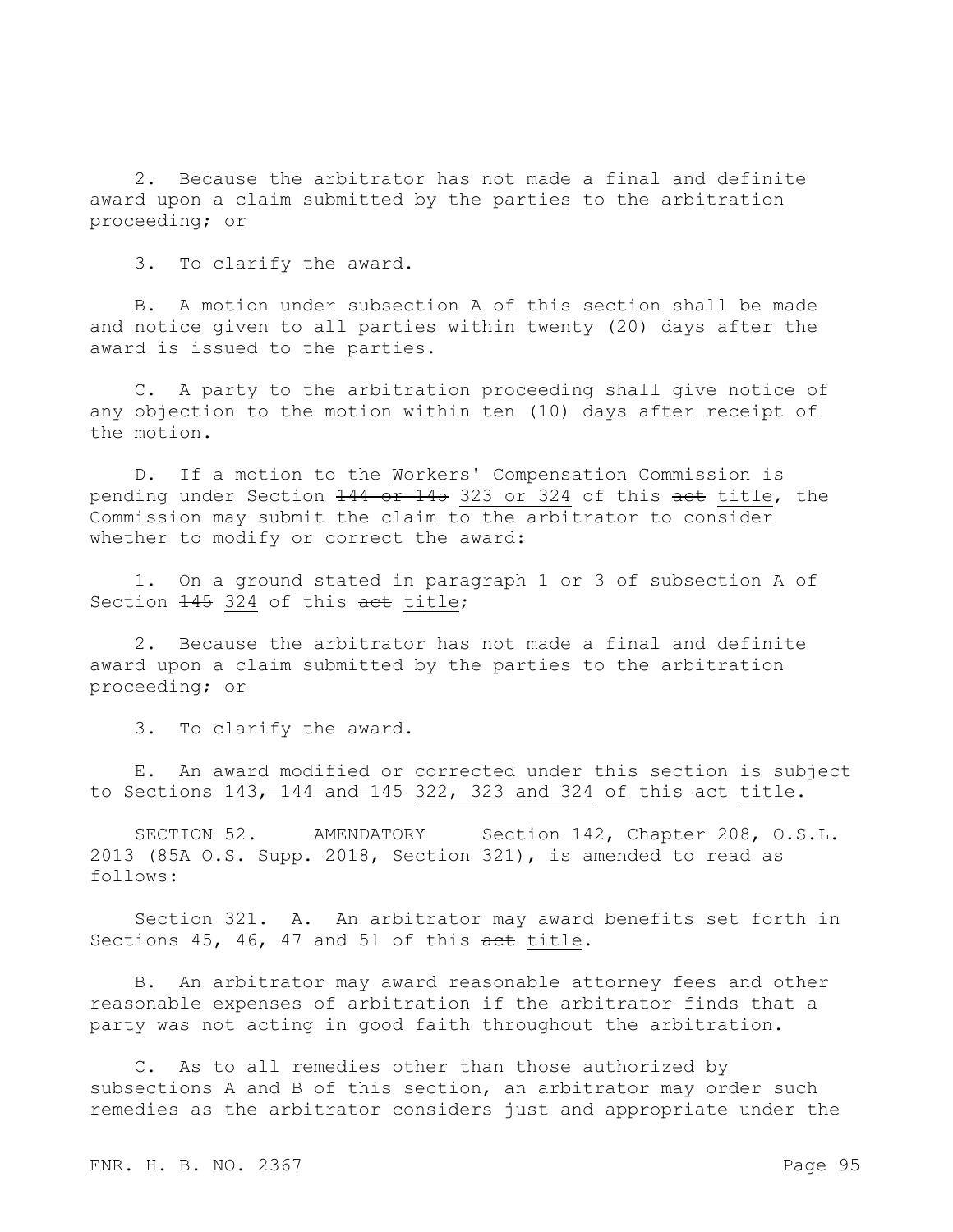circumstances of the arbitration proceeding. The fact that such a remedy could not or would not be granted by the Workers' Compensation Commission is not a ground for refusing to confirm an award under Section 143 322 of this aet title or for vacating an award under Section 144 323 of this act title.

D. An arbitrator's expenses and fees, together with other expenses, shall be paid by the employer.

E. If an arbitrator awards relief under subsection A of this section, the arbitrator shall specify in the award the basis in fact justifying and the basis in law authorizing the award.

SECTION 53. AMENDATORY Section 143, Chapter 208, O.S.L. 2013 (85A O.S. Supp. 2018, Section 322), is amended to read as follows:

Section 322. After a party to an arbitration proceeding receives notice of an award, the party may make an application and motion to the Workers' Compensation Commission for a judgment confirming the award at which time the Commission shall issue a confirming judgment unless the award is modified or corrected under Section 141 or 145 320 or 324 of this act title or is vacated under Section  $144$  323 of this act title.

SECTION 54. AMENDATORY Section 144, Chapter 208, O.S.L. 2013 (85A O.S. Supp. 2018, Section 323), is amended to read as follows:

Section 323. A. On an application and motion to the court by a party to an arbitration proceeding, the Workers' Compensation Commission shall vacate an award made in the arbitration proceeding if:

1. The award was procured by corruption, fraud, or other undue means;

- 2. There was:
	- a. evident partiality by an arbitrator appointed as a neutral arbitrator,
	- b. corruption by an arbitrator, or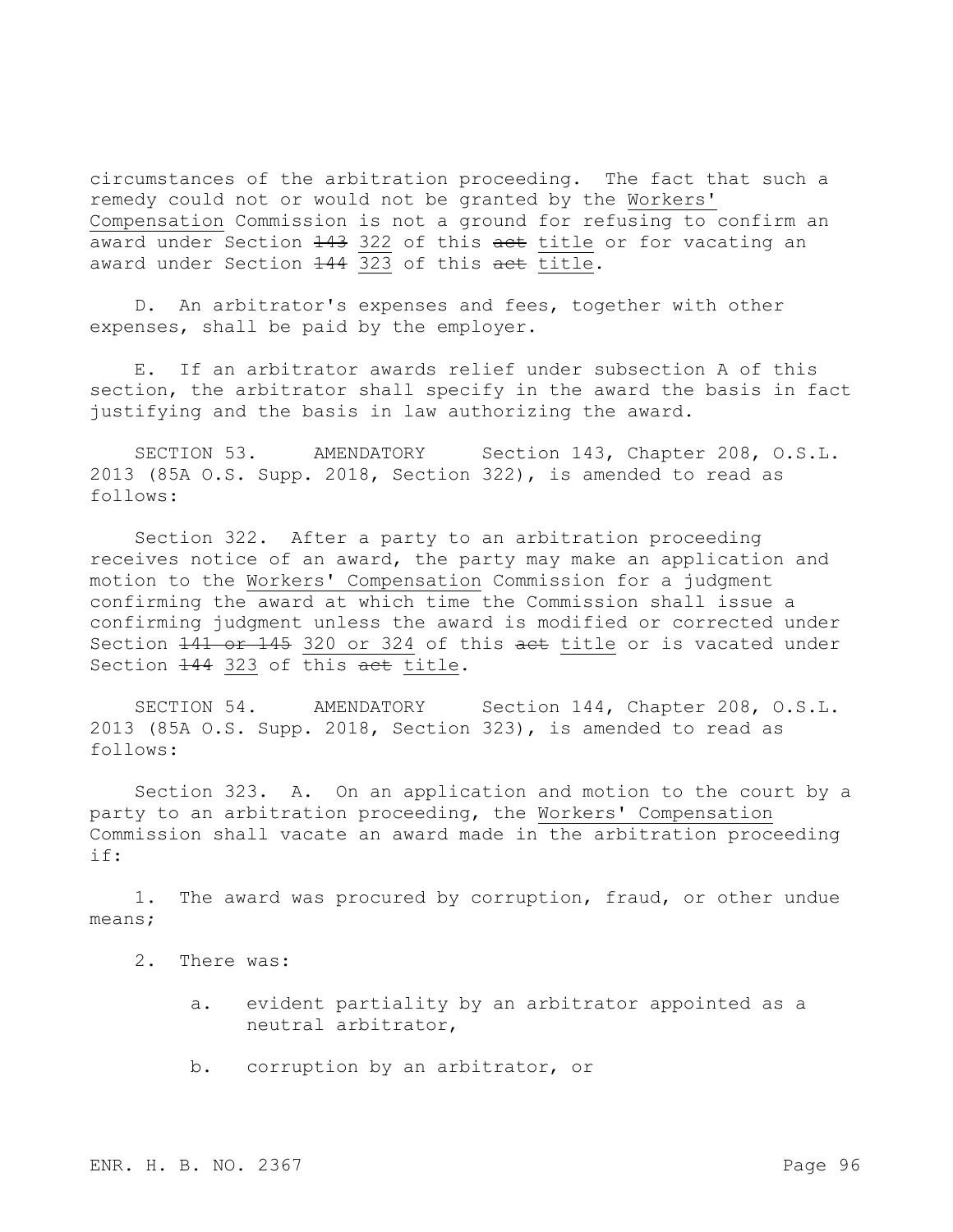c. misconduct by an arbitrator prejudicing the rights of a party to the arbitration proceeding;

3. An arbitrator refused to postpone the hearing upon showing of sufficient cause for postponement, refused to consider evidence material to the controversy, or otherwise conducted the hearing contrary to Section 136 315 of this aet title, so as to prejudice substantially the rights of a party to the arbitration proceeding;

4. An arbitrator exceeded his or her powers under this act;

5. The arbitration was conducted without proper notice of the initiation of an arbitration as required in Section  $\overline{130}$  309 of this act title so as to prejudice substantially the rights of a party to the arbitration proceeding; or

6. It is determined that an arbitrator did not disclose a conflict under Section 133 312 of this act title.

B. An application and motion under this section shall be filed within thirty (30) days after the movant receives notice of the award or within thirty (30) days after the movant receives notice of a modified or corrected award, unless the movant alleges that the award was procured by corruption, fraud, or other undue means, in which case the motion shall be made within ninety (90) days after the ground is known or by the exercise of reasonable care would have been known by the movant.

C. If the Commission vacates an award it may order a rehearing. If the award is vacated on a ground stated in paragraph 1, 2 or 6 of subsection A of this section, the rehearing shall be before a new arbitrator. If the award is vacated on a ground stated in paragraph 3, 4 or 5 of subsection A of this section, the rehearing may be before the arbitrator who made the award or the arbitrator's successor. The arbitrator shall render the decision in the rehearing within the same time as that provided in subsection B of Section  $\frac{140}{19}$  319 of this aet title for an award.

D. If the Commission denies a motion to vacate an award, it shall confirm the award unless a motion to modify or correct the award is pending.

SECTION 55. AMENDATORY Section 148, Chapter 208, O.S.L. 2013 (85A O.S. Supp. 2018, Section 327), is amended to read as follows: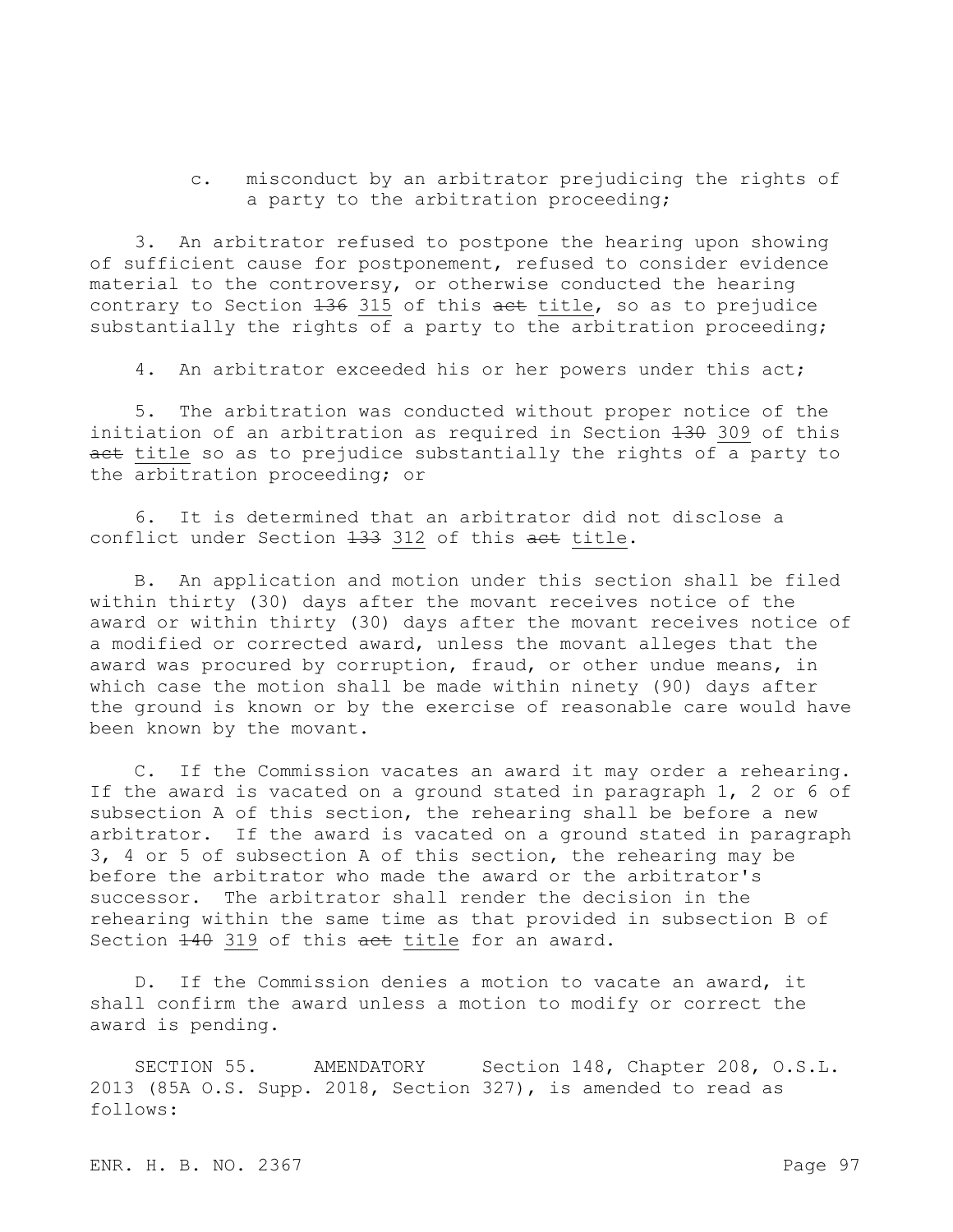Section 327.  $A$ . A party may appeal the following actions to the district court as provided in Section 149 328 of this act title:

1. An order denying a motion to compel arbitration;

2. An order granting a motion to stay arbitration;

3. An order confirming or denying confirmation of an award;

4. An order modifying or correcting an award;

5. An order vacating an award without directing a rehearing; or

6. A final judgment entered under the Workers' Compensation Arbitration Act.

SECTION 56. AMENDATORY Section 169, Chapter 208, O.S.L. 2013 (85A O.S. Supp. 2018, Section 400), is amended to read as follows:

Section 400. A. The Workers' Compensation Court shall be renamed the Workers' Compensation Court of Existing Claims for the purpose of hearing disputes relating to claims that arise before February 1, 2014. The Court shall consist of the existing judges for the remainder of his or her term. Each judge of the Court shall continue to serve as the appointment to a designated numbered position on the Court. The positions shall be numbered one through ten. The terms of the judges by position number shall expire on the following dates:

Position 1 shall expire 7-1-14. Position 2 shall expire 7-1-14. Position 3 shall expire 7-1-14. Position 4 shall expire 7-1-20. Position 5 shall expire 7-1-20. Position 6 shall expire 7-1-16. Position 7 shall expire 7-1-16.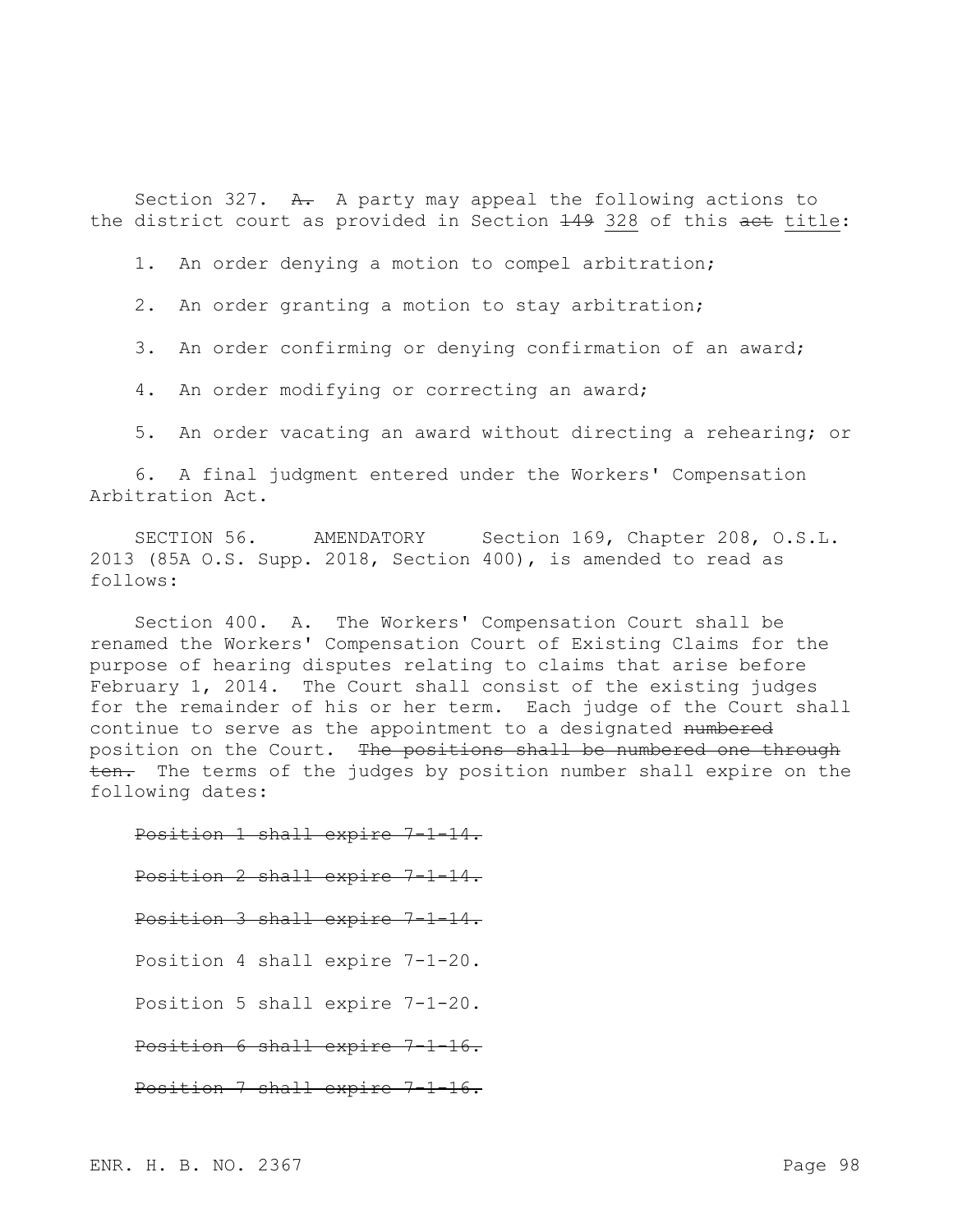```
Position 8 shall expire 7-1-20.
Position 9 shall expire 7-1-20.
Position 10 shall expire 7-1-14.
```
Provided, judges who are serving unexpired terms on the Workers' Compensation Court on the effective date of this section shall serve on the Court created by this section until their respective terms expire as provided in this act. Thereafter, each position shall be dissolved. After a judge serves this term, such judge shall be eligible to reapply for an administrative law judge with the Workers' Compensation Commission.

When a vacancy on the Court occurs or is certain to occur, the Workers' Compensation Commission shall assign administrative law judges from the Commission to assist in the duties of the Workers' Compensation Court of Existing Claims.

B. Effective July 1, 2020, the Workers' Compensation Court of Existing Claims shall consist of one judge to be appointed by the Governor, with confirmation by the Senate. The judge shall be appointed for a term to expire on July 1, 2022. The Governor shall select the judge from a list of three applicants submitted to the Governor by the Judicial Nominating Commission. If the list is not acceptable to the Governor, the Governor may request from the Judicial Nominating Commission a list of names of three additional applicants. Any present judge of the Court of Existing Claims may apply to the Judicial Nominating Commission for appointment to fill any position authorized by this section.

C. A judge may be removed for cause by the Court on the Judiciary prior to the expiration of his or her term.

C. D. Each judge shall receive a salary equal to that paid to a district judge of this state, and shall devote full time to his or her duties and shall not engage in the private practice of law during the term in office.

 $\theta$ . E. If a vacancy occurs on the Court of Existing Claims, the Governor shall appoint a judge to serve the remainder of the term from a list of three applicants submitted to the Governor by the Judicial Nominating Commission, with confirmation of the State Senate. If the list is not acceptable to the Governor, the Governor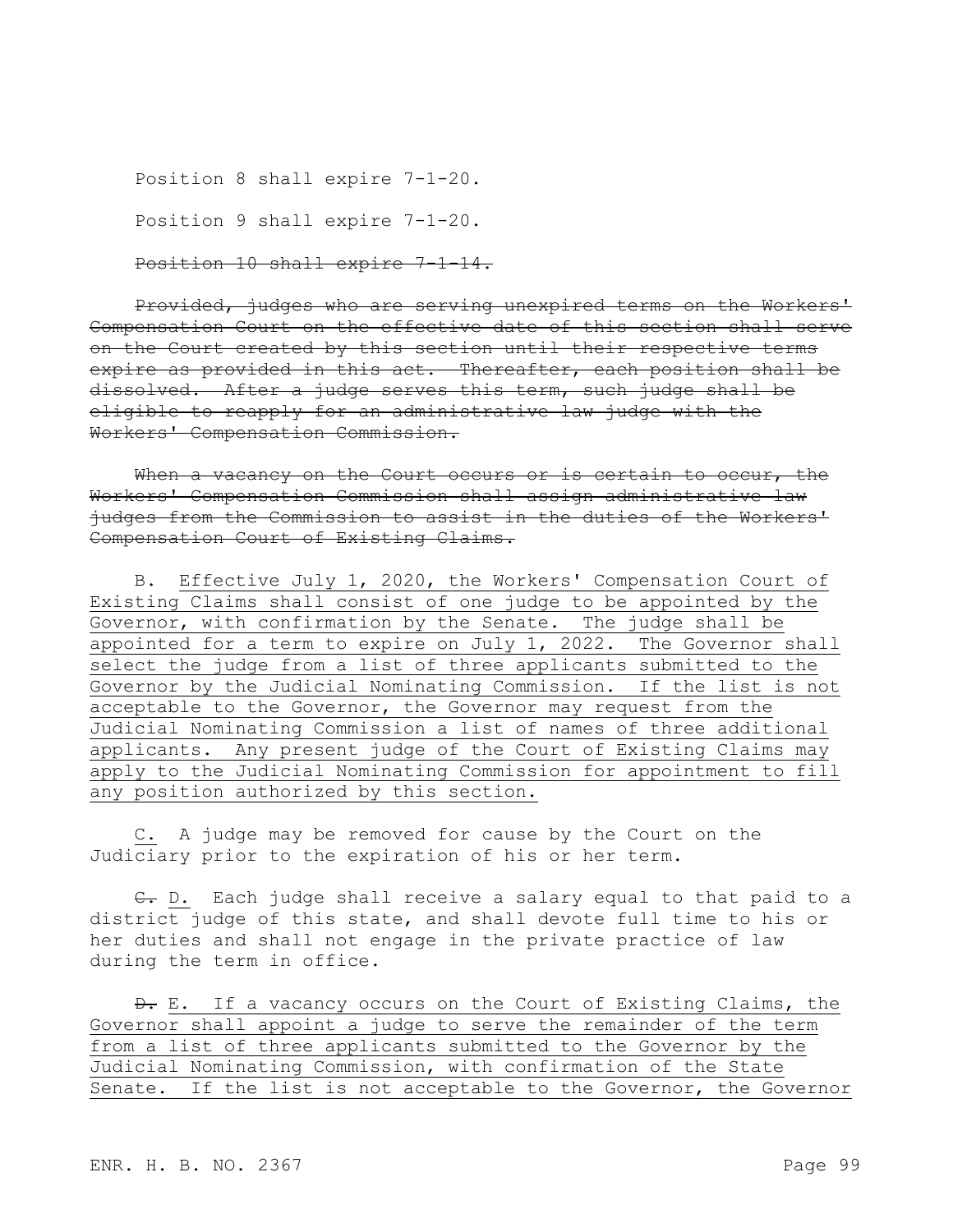may request from the Judicial Nominating Commission a list of the names of three additional applicants.

F. 1. Effective January 1, 2020, the Governor shall appoint an Administrator of the Court of Existing Claims, who shall serve at the pleasure of the Governor. The Administrator shall be appointed by the Governor with the advice and consent of the Senate. The compensation for the Administrator shall be set at ninety percent (90%) of the compensation of a district court judge.

2. The Administrator shall employ and supervise the work of employees of the Court and shall have the authority to expend funds and contract on behalf of the Court. The Administrator may contract with the Workers' Compensation Commission to provide support services or personnel needs necessary to carry out the purposes of the Court and shall supervise the work of any such personnel as necessary to maintain the Court as a Court of Record.

3. Until January 1, 2020, the individual serving as Administrator on the effective date of this act shall continue to serve in that capacity.

G. The Court of Existing Claims shall contract with the Workers' Compensation Commission to integrate its case management and records Information Technology System into the system of the Workers' Compensation Commission with such integration to be completed on or before July 1, 2022. The Court shall be entitled to any fees generated for the retrieval of such data.

H. The Court shall operate by the rules adopted by the Workers' Compensation Court prior to the effective date of this act.

 $E. I.$  The Court is hereby designated and confirmed as a court of record, with respect to any matter within the limits of its jurisdiction, and within such limits the judges thereof shall possess the powers and prerogatives of the judges of the other courts of record of this state, including the power to punish for contempt those persons who disobey a subpoena, or refuse to be sworn or to answer as a witness, when lawfully ordered to do so.

F. J. The principal office of the Court shall be situated in the City of Oklahoma City in quarters assigned by the Office of Management and Enterprise Services. The Court may hold hearings in any city of this state.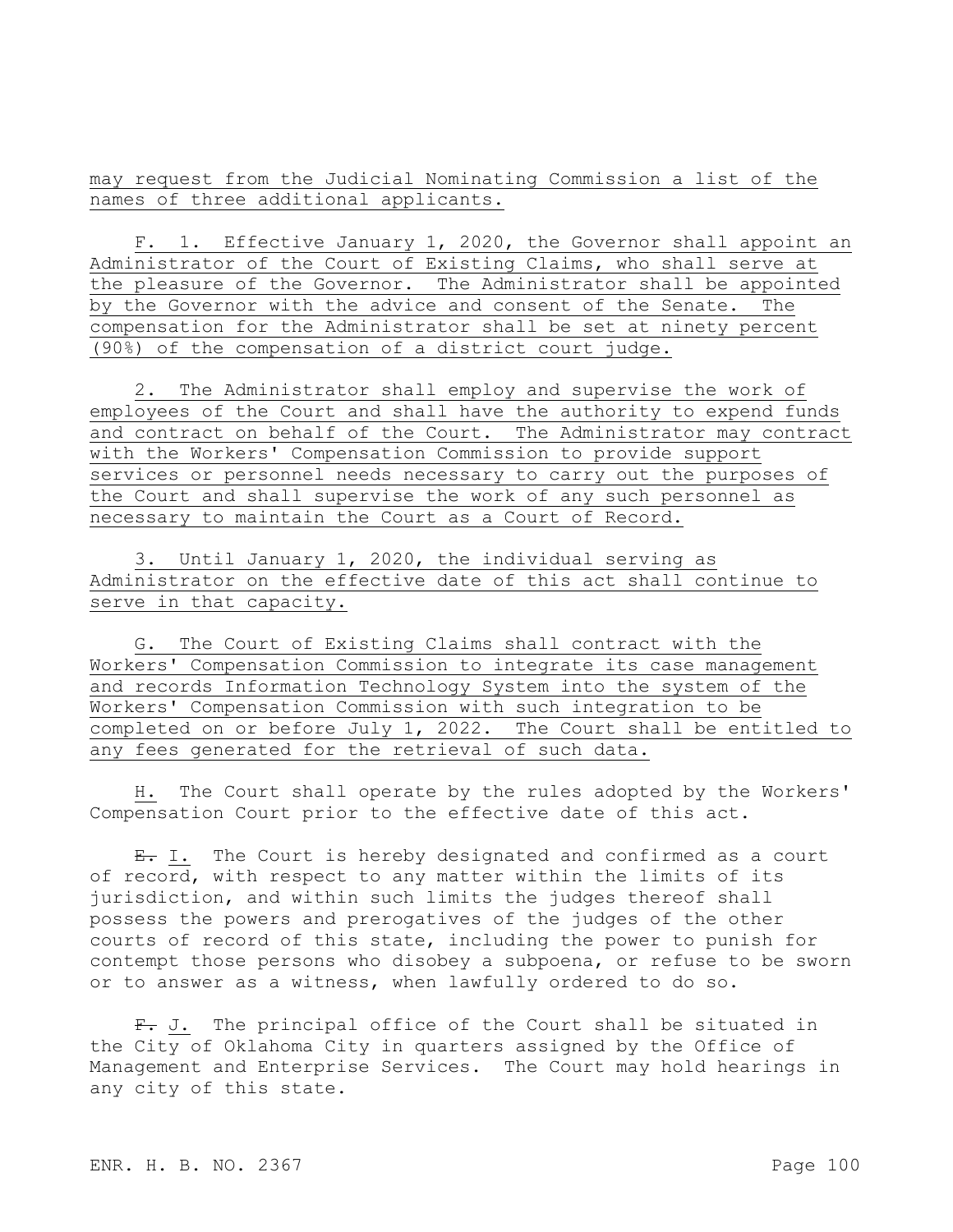G. K. All county commissioners and presiding district judges of this state shall make quarters available for the conducting of hearings by a judge of the Court upon request by the Court.

H. L. Judges of the Workers' Compensation Court of Existing Claims may punish for direct contempt pursuant to Sections 565, 565.1 and 566 of Title 21 of the Oklahoma Statutes.

 $\pm$ . M. The Court shall be vested with jurisdiction over all claims filed pursuant to the Workers' Compensation Code or previous statute in effect on the date of an injury that occurred before February 1, 2014. All claims so filed shall be heard by the judge sitting without a jury. The Court shall have full power and authority to determine all questions in relation to payment of claims for compensation under the provisions of the Workers' Compensation Code or previous statute in effect on the date of an injury that occurred before February 1, 2014. The Court, upon application of either party, shall order a hearing. Upon a hearing, either party may present evidence and be represented by counsel. The decision of the Court shall be final as to all questions of fact and law; provided, the decision of the Court may be appealed to the Commission Court en banc or the Supreme Court as provided by the Workers' Compensation Code or previous statute in effect on the date of an injury that occurred before February 1, 2014. In the event that an insufficient number of active judges are available to comprise the three-judge en banc panel, retired or former judges of the district court, Workers' Compensation Court or Workers' Compensation Court of Existing Claims may be designated by the Presiding Judge of the Court of Existing Claims as eligible to serve on such panel. The Governor shall provide to the Court of Existing Claims a list of designated judges eligible for service on the Court en banc. The decision of the Court shall be issued within sixty (60) thirty (30) days following the submission of the case by the parties. The power and jurisdiction of the Court over each case shall be continuing and it may, from time to time, make such modifications or changes with respect to former findings or orders relating thereto if, in its opinion, it may be justified.

J. Any appeal of an order by the Workers' Compensation Court of Existing Claims shall be heard by the Commission en banc. The Commission shall review the decision using an abuse of discretion standard of review. Orders by the Commission may be appealed in accordance with Section 78 of this act.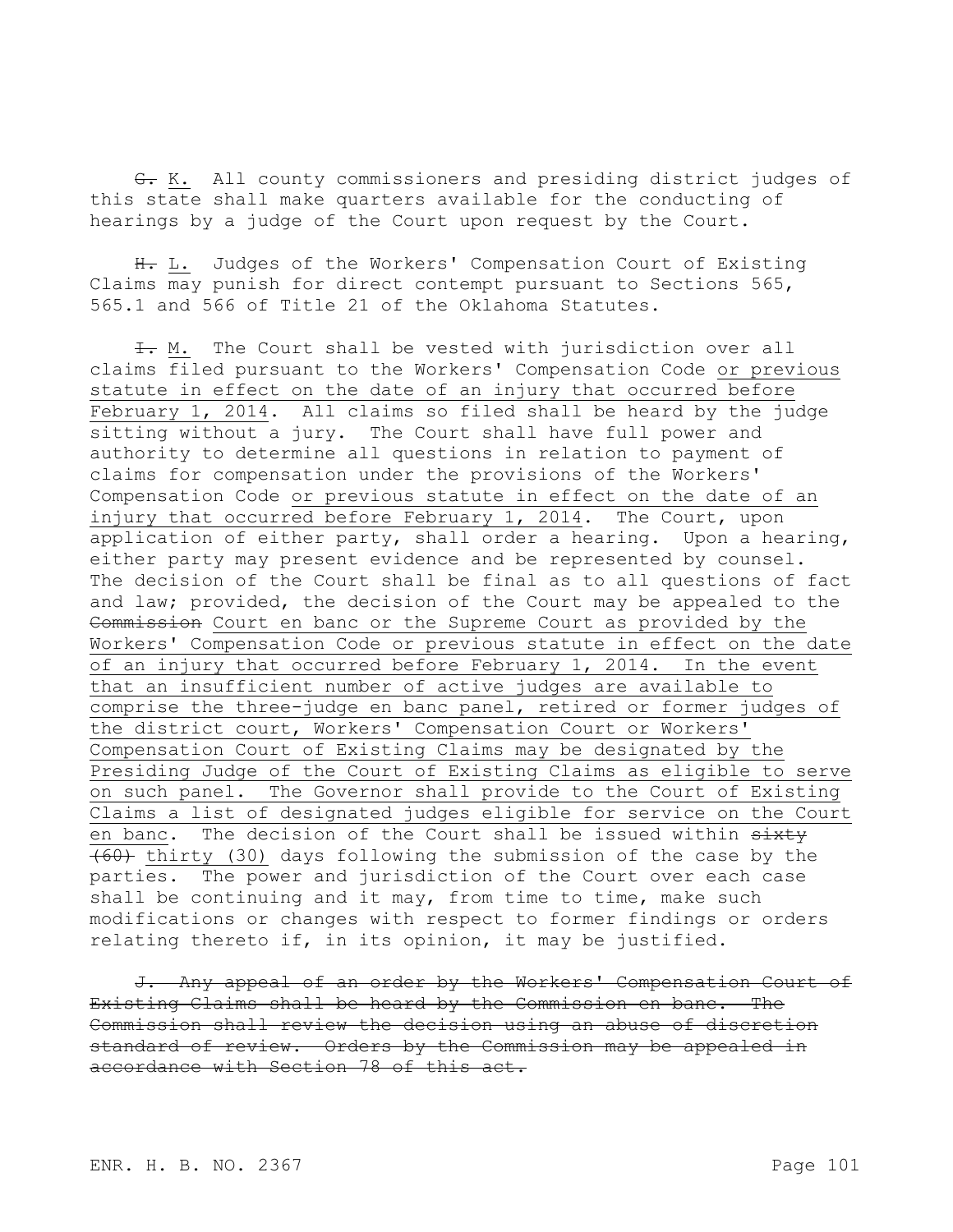K. To protect the integrity of the transition from the Workers' Compensation Court to the administrative system created by this act, and to protect all rights and privileges of parties to claims adjudicated by the Workers' Compensation Court, the Commission shall retain all remedies and responsibilities of the Workers' Compensation Court for as long as cases involving claims for compensation accruing before the effective date of this act but filed thereafter or which were pending before or adjudicated by the Workers' Compensation Court shall remain open.

 $L_r$  N. For an injury occurring before the effective date of this act February 1, 2014, all benefits and procedures to obtain benefits shall be determined by the workers' compensation law of this state in effect on the date of the injury. Administrative law judges of the Commission shall enforce all final orders of the Workers' Compensation Court in a manner to secure for all parties the due process and equal protection guarantees of the Constitution of the State of Oklahoma.

M. O. All accrued rights and penalties incurred pursuant to a final order of the Workers' Compensation Court shall be preserved. Administrative law judges of the Commission shall be authorized to issue orders and conduct legal proceedings to enforce all such accrued rights and penalties incurred. No accrued right, penalty incurred, or proceeding begun by virtue of a statute repealed by this act shall be abrogated by the terms of this act.

P. Annually, on or before the first day of July, commencing with July 2019, the Administrator shall prepare and submit a report for the prior calendar year to the Governor, the Chief Justice of the Supreme Court, the President Pro Tempore of the Senate, and the Speaker of the House of Representatives which shall include a statement of the number of awards made and the causes of the accidents leading to the injuries for which the awards were made, total work load data of the Court, a detailed report of the work load of the judges of the Court, a detailed statement of the expenses of the office of the Administrator of Workers' Compensation Court of Existing Claims, together with any other matter which the Administrator deems proper to report to the Governor, including any recommendations he or she may desire to make.

SECTION 57. AMENDATORY 25 O.S. 2011, Section 307, as last amended by Section 1, Chapter 252, O.S.L. 2018 (25 O.S. Supp. 2018, Section 307), is amended to read as follows: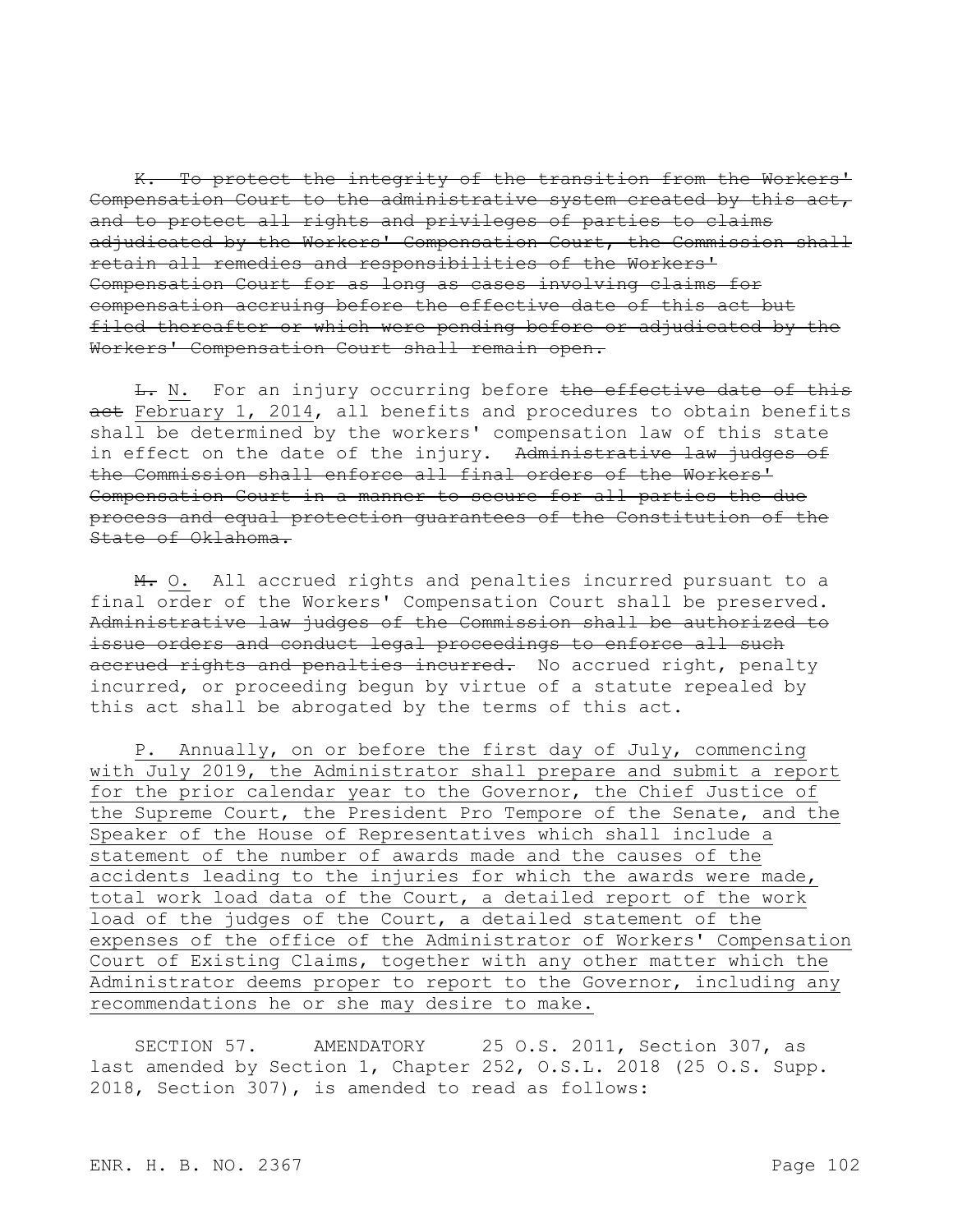Section 307. A. No public body shall hold executive sessions unless otherwise specifically provided in this section.

B. Executive sessions of public bodies will be permitted only for the purpose of:

1. Discussing the employment, hiring, appointment, promotion, demotion, disciplining or resignation of any individual salaried public officer or employee;

2. Discussing negotiations concerning employees and representatives of employee groups;

3. Discussing the purchase or appraisal of real property;

4. Confidential communications between a public body and its attorney concerning a pending investigation, claim, or action if the public body, with the advice of its attorney, determines that disclosure will seriously impair the ability of the public body to process the claim or conduct a pending investigation, litigation, or proceeding in the public interest;

5. Permitting district boards of education to hear evidence and discuss the expulsion or suspension of a student when requested by the student involved or the student's parent, attorney or legal guardian;

6. Discussing matters involving a specific handicapped child;

7. Discussing any matter where disclosure of information would violate confidentiality requirements of state or federal law;

8. Engaging in deliberations or rendering a final or intermediate decision in an individual proceeding pursuant to Article II of the Administrative Procedures Act;

9. Discussing matters involving safety and security at state penal institutions or correctional facilities used to house state inmates;

10. Discussing contract negotiations involving contracts requiring approval of the Board of Corrections, which shall be limited to members of the public body, the attorney for the public body, and the immediate staff of the public body. No person who may profit directly or indirectly by a proposed transaction which is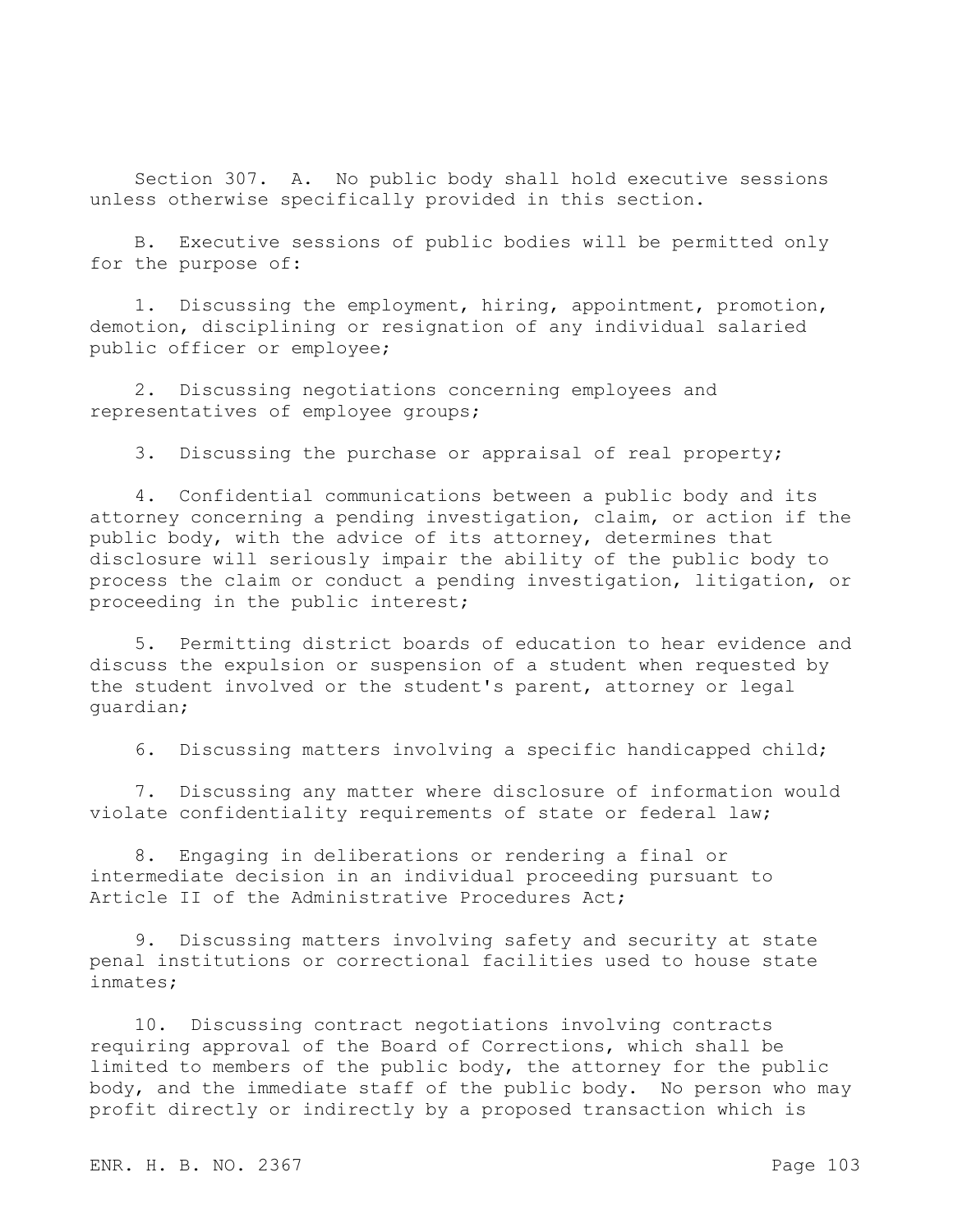under consideration may be present or participate in the executive session; or

- 11. Discussing the following:
	- a. the investigation of a plan or scheme to commit an act of terrorism,
	- b. assessments of the vulnerability of government facilities or public improvements to an act of terrorism,
	- c. plans for deterrence or prevention of or protection from an act of terrorism,
	- d. plans for response or remediation after an act of terrorism,
	- e. information technology of the public body but only if the discussion specifically identifies:
		- (1) design or functional schematics that demonstrate the relationship or connections between devices or systems,
		- (2) system configuration information,
		- (3) security monitoring and response equipment placement and configuration,
		- (4) specific location or placement of systems, components or devices,
		- (5) system identification numbers, names, or connecting circuits,
		- (6) business continuity and disaster planning, or response plans, or
		- (7) investigation information directly related to security penetrations or denial of services, or
	- f. the investigation of an act of terrorism that has already been committed.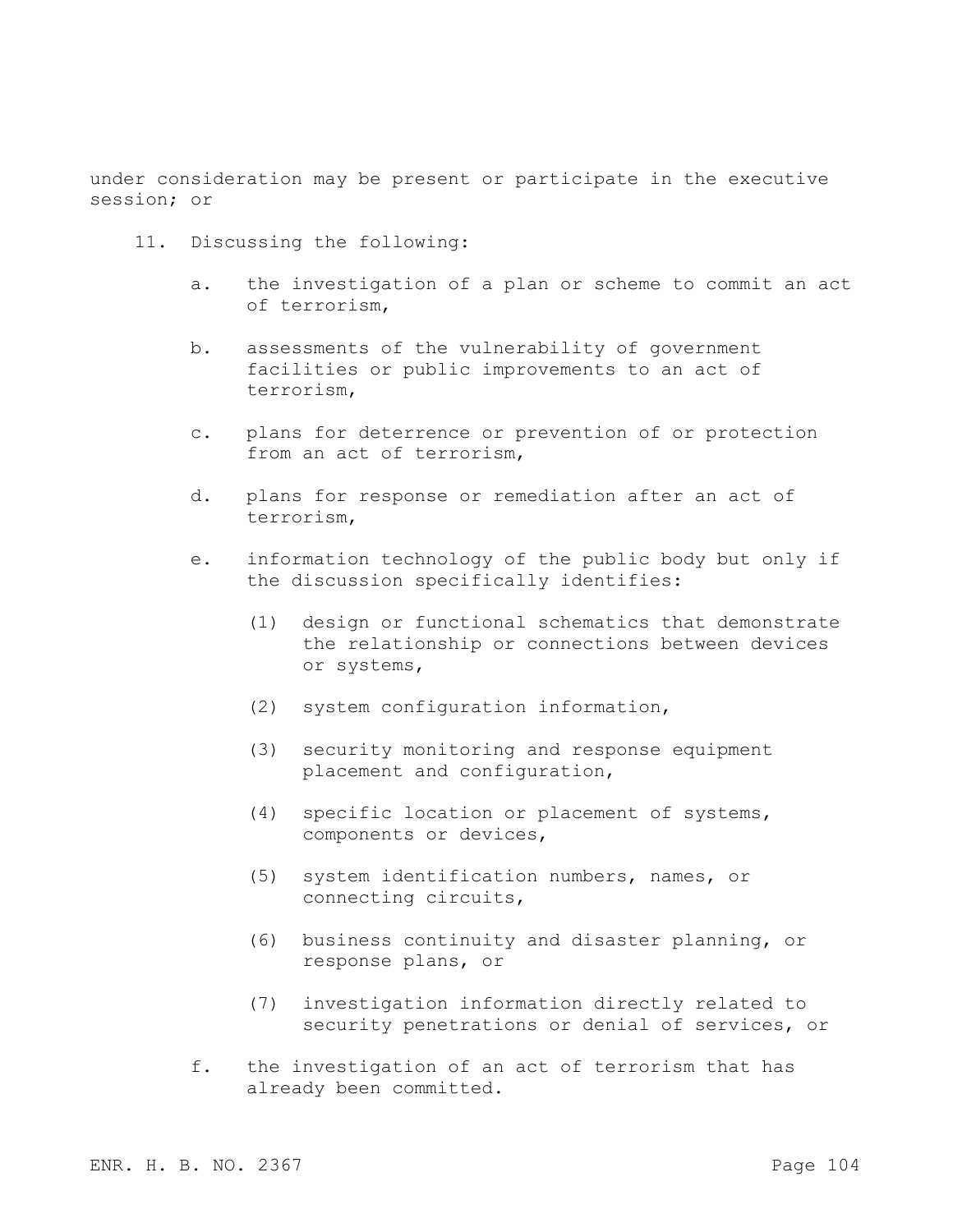For the purposes of this subsection, the term "terrorism" means any act encompassed by the definitions set forth in Section 1268.1 of Title 21 of the Oklahoma Statutes.

C. Notwithstanding the provisions of subsection B of this section, the following public bodies may hold executive sessions:

1. The State Banking Board, as provided for under Section 306.1 of Title 6 of the Oklahoma Statutes;

The Oklahoma Industrial Finance Authority, as provided for in Section 854 of Title 74 of the Oklahoma Statutes;

3. The Oklahoma Development Finance Authority, as provided for in Section 5062.6 of Title 74 of the Oklahoma Statutes;

4. The Oklahoma Center for the Advancement of Science and Technology, as provided for in Section 5060.7 of Title 74 of the Oklahoma Statutes;

5. The Oklahoma Savings and Loan Board, as provided for under subsection A of Section 381.74 of Title 18 of the Oklahoma Statutes;

6. The Oklahoma Health Research Committee for purposes of conferring on matters pertaining to research and development of products, if public disclosure of the matter discussed would interfere with the development of patents, copyrights, products, or services;

6. The Workers' Compensation Commission for the purposes provided for in Section 20 of Title 85A of the Oklahoma Statutes;

7. A review committee, as provided for in Section 855 of Title 62 of the Oklahoma Statutes;

8. The Child Death Review Board for purposes of receiving and conferring on matters pertaining to materials declared confidential by law;

9. The Domestic Violence Fatality Review Board as provided in Section 1601 of Title 22 of the Oklahoma Statutes;

10. The Opioid Overdose Fatality Review Board, as provided in Section 2 2-1001 of this act Title 63 of the Oklahoma Statutes;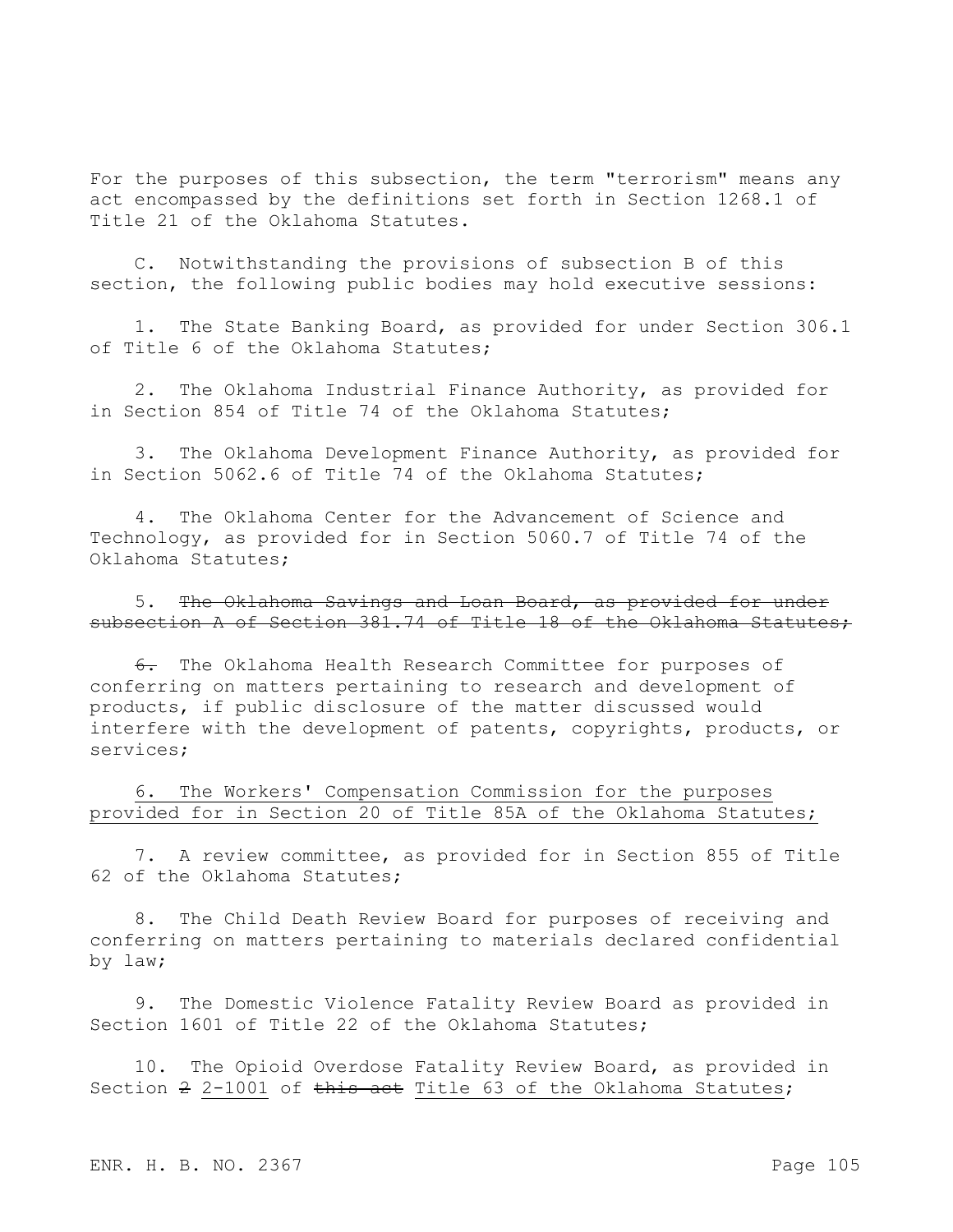11. All nonprofit foundations, boards, bureaus, commissions, agencies, trusteeships, authorities, councils, committees, public trusts, task forces or study groups supported in whole or part by public funds or entrusted with the expenditure of public funds for purposes of conferring on matters pertaining to economic development, including the transfer of property, financing, or the creation of a proposal to entice a business to remain or to locate within their jurisdiction if public disclosure of the matter discussed would interfere with the development of products or services or if public disclosure would violate the confidentiality of the business;

12. The Oklahoma Indigent Defense System Board for purposes of discussing negotiating strategies in connection with making possible counteroffers to offers to contract to provide legal representation to indigent criminal defendants and indigent juveniles in cases for which the System must provide representation pursuant to the provisions of the Indigent Defense System Act; and

13. The Quality Investment Committee for purposes of discussing applications and confidential materials pursuant to the terms of the Oklahoma Quality Investment Act.

D. Except as otherwise specified in this subsection, an executive session for the purpose of discussing the purchase or appraisal of real property shall be limited to members of the public body, the attorney for the public body and the immediate staff of the public body. No landowner, real estate salesperson, broker, developer or any other person who may profit directly or indirectly by a proposed transaction concerning real property which is under consideration may be present or participate in the executive session, unless they are operating under an existing agreement to represent the public body.

E. No public body may go into an executive session unless the following procedures are strictly complied with:

1. The proposed executive session is noted on the agenda as provided in Section 311 of this title;

2. The executive session is authorized by a majority vote of a quorum of the members present and the vote is a recorded vote; and

3. Except for matters considered in executive sessions of the State Banking Board and the Oklahoma Savings and Loan Board, and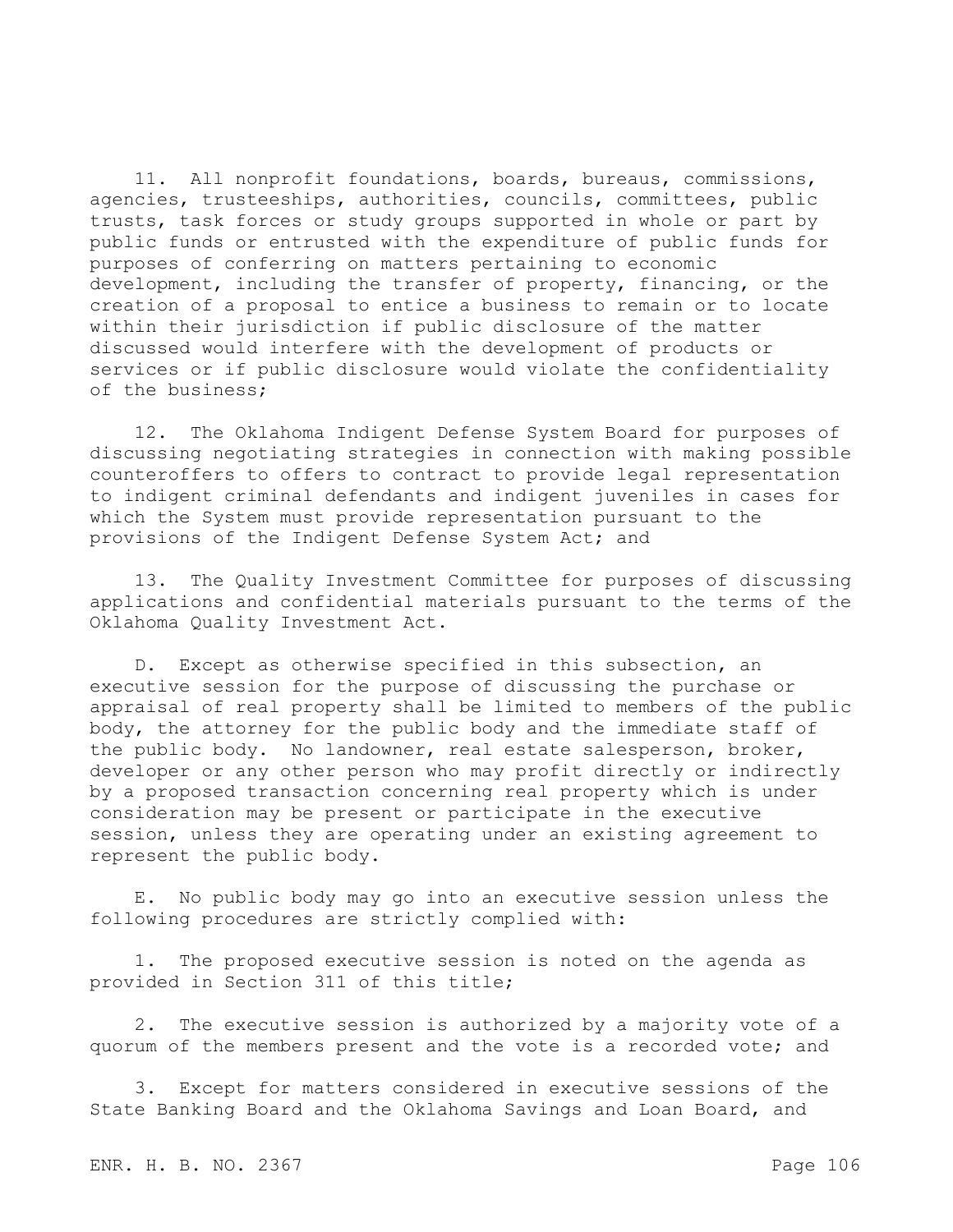which are required by state or federal law to be confidential, any vote or action on any item of business considered in an executive session shall be taken in public meeting with the vote of each member publicly cast and recorded.

F. A willful violation of the provisions of this section shall:

1. Subject each member of the public body to criminal sanctions as provided in Section 314 of this title; and

2. Cause the minutes and all other records of the executive session, including tape recordings, to be immediately made public.

SECTION 58. NEW LAW A new section of law not to be codified in the Oklahoma Statutes reads as follows:

Sections 58 through 64 of this act shall be known and may be cited as the "Multiple Injury Trust Fund Recovery Act". The purpose of the Multiple Injury Trust Fund Recovery Act is to change eligibility criteria for claims against the Multiple Injury Trust Fund and to provide additional funding for said fund from nongovernmental sources to minimize legislative appropriation to secure the fund as a general obligation of the State of Oklahoma.

SECTION 59. AMENDATORY Section 30, Chapter 208, O.S.L. 2013 (85A O.S. Supp. 2018, Section 30), is amended to read as follows:

Section 30. A. For the purposes of Sections 31 through 35 of this act title, the term "physically impaired person" means a person who, as a result of accident, disease, birth, military action, or any other cause, has suffered:

1. The loss of the sight of one eye;

2. The loss by amputation of the whole or a part of a member of the body; or

3. The loss of use or partial loss of use of a member such as is obvious and apparent from observation or examination by a person who is not skilled in the medical profession; or

4. Any previous adjudications of compensable permanent partial disability adjudged and determined by the Workers' Compensation Court, the Workers' Compensation Court of Existing Claims or the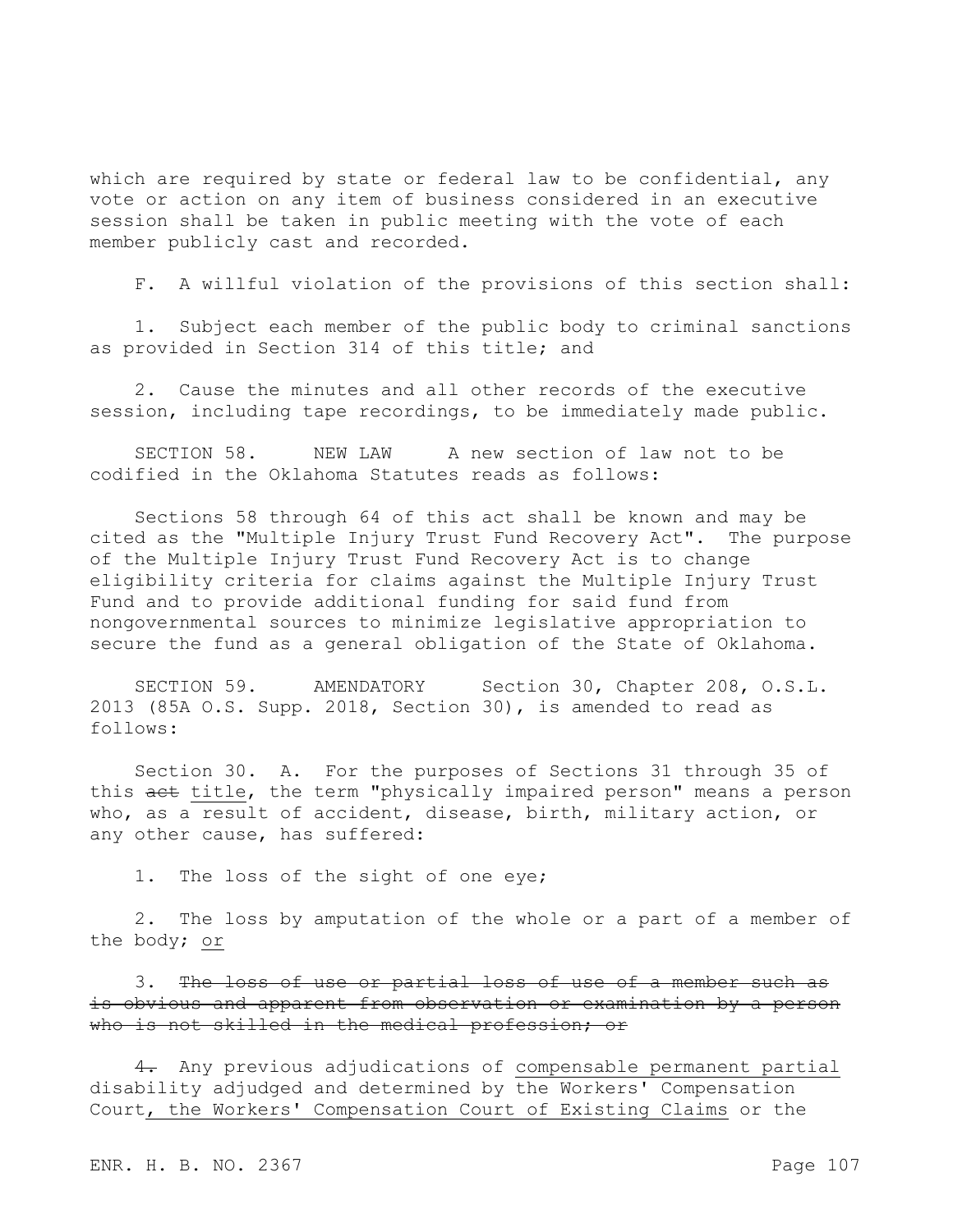Workers' Compensation Commission or any disability resulting from separately adjudicated injuries and adjudicated occupational diseases even though arising at the same time. Provided, that any adjudication of preexisting disability to a part of the body shall not be combinable for purposes of the Multiple Injury Trust Fund unless that part of the body was deemed to have been injured in the claim being adjudicated.

B. This section shall apply to all adjudications of Multiple Injury Trust Fund claims heard by the Commission in which the last injury occurred on or after the effective date of this act July 1, 2019.

SECTION 60. AMENDATORY Section 31, Chapter 208, O.S.L. 2013, as amended by Section 3, Chapter 344, O.S.L. 2015 (85A O.S. Supp. 2018, Section 31), is amended to read as follows:

Section 31. A. The Multiple Injury Trust Fund shall be derived from the following additional sources:

1. As soon as practicable after January 1 of each year, the commissioners of the Workers' Compensation Commission shall establish an assessment rate applicable to each mutual or interinsurance association, stock company, CompSource Oklahoma, or other insurance carrier writing workers' compensation insurance in this state, each employer carrying its own risk, and each group self-insurance association, for amounts for purposes of computing the assessment authorized by this section necessary to pay the annual obligations of the Multiple Injury Trust Fund determined on or before December 31 of each year by the MITF Multiple Injury Trust Fund (MITF) Director, provided for in subsection P Q of this section, to be outstanding for the next calendar year, and to pay the allocations provided for in subsection I of this section. The rate shall be equal for all parties required to pay the assessment. If CompSource begins operating as a mutual insurance company, the The Board of Directors for CompSource Mutual Insurance Company shall have the power to disapprove the rate established by the MITF Director until the Multiple Injury Trust Fund repays in full the amount due on any loan from CompSource Mutual Insurance Company or its predecessor CompSource Oklahoma. If the MITF Director and CompSource Mutual Insurance Company have not agreed on the assessment rate within thirty (30) days, the Workers' Compensation Commission shall set an assessment rate sufficient to cover all foreseeable obligations of the Multiple Injury Trust Fund, including interest and principal owed by the Fund fund on any loan. The rate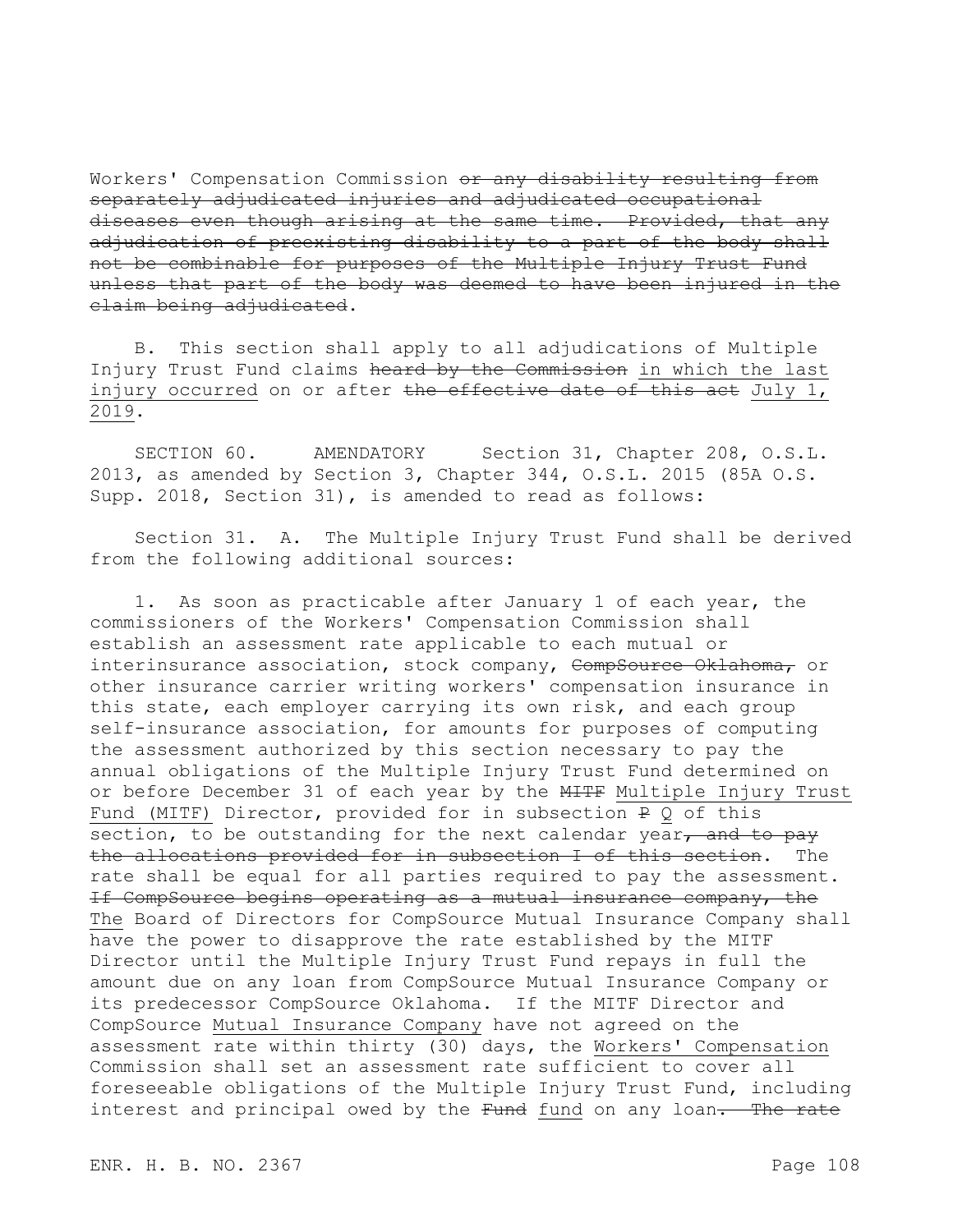in effect on the effective date of this act shall remain effective through June 30, 2014;

2. The Oklahoma Tax Commission shall assess and collect from any uninsured employer a temporary assessment at the rate of five percent (5%) of the total compensation for permanent total disability awards, permanent partial disability awards, and death benefits paid out during each quarter of the calendar year by the employers;

3. The assessments shall be paid to the Oklahoma Tax Commission. Insurance carriers, self-insurers, and group selfinsurance associations and CompSource Oklahoma shall pay the assessment in four equal installments not later than the fifteenth day of the month following the close of each quarter of the calendar year of the assessment. Assessments shall be determined based upon gross direct written premiums, normal premiums or actual paid losses of the paying party, as applicable, during the calendar quarter for which the assessment is due. Assessments are expressly conditioned and contingent upon preservation of the rebate equal to two-thirds (2/3) of the amount of the assessment actually paid pursuant to Sections 6101 and 6102 of Title 68 of the Oklahoma Statutes. Uninsured employers shall pay the assessment not later than the fifteenth day of the month following the close of each quarter of the calendar year of the assessment. For purposes of this section, "uninsured employer" means an employer required by law to carry workers' compensation insurance but who has failed or neglected to do so.

- a. The assessment authorized in this section shall be determined using a rate equal to the proportion that the sum of the outstanding obligations of the Multiple Injury Trust Fund as determined pursuant to paragraph 1 of this subsection and the allocations provided for in subsection I of this section bear bears to the combined gross direct written premiums of all such insurers; all actual paid losses of all individual self-insureds; and the normal premium of all group self-insurance associations, for the year period from January 1 to December 31 preceding the assessment.
- b. For purposes of this subsection:
	- (1) "actual paid losses" means all medical and indemnity payments, including temporary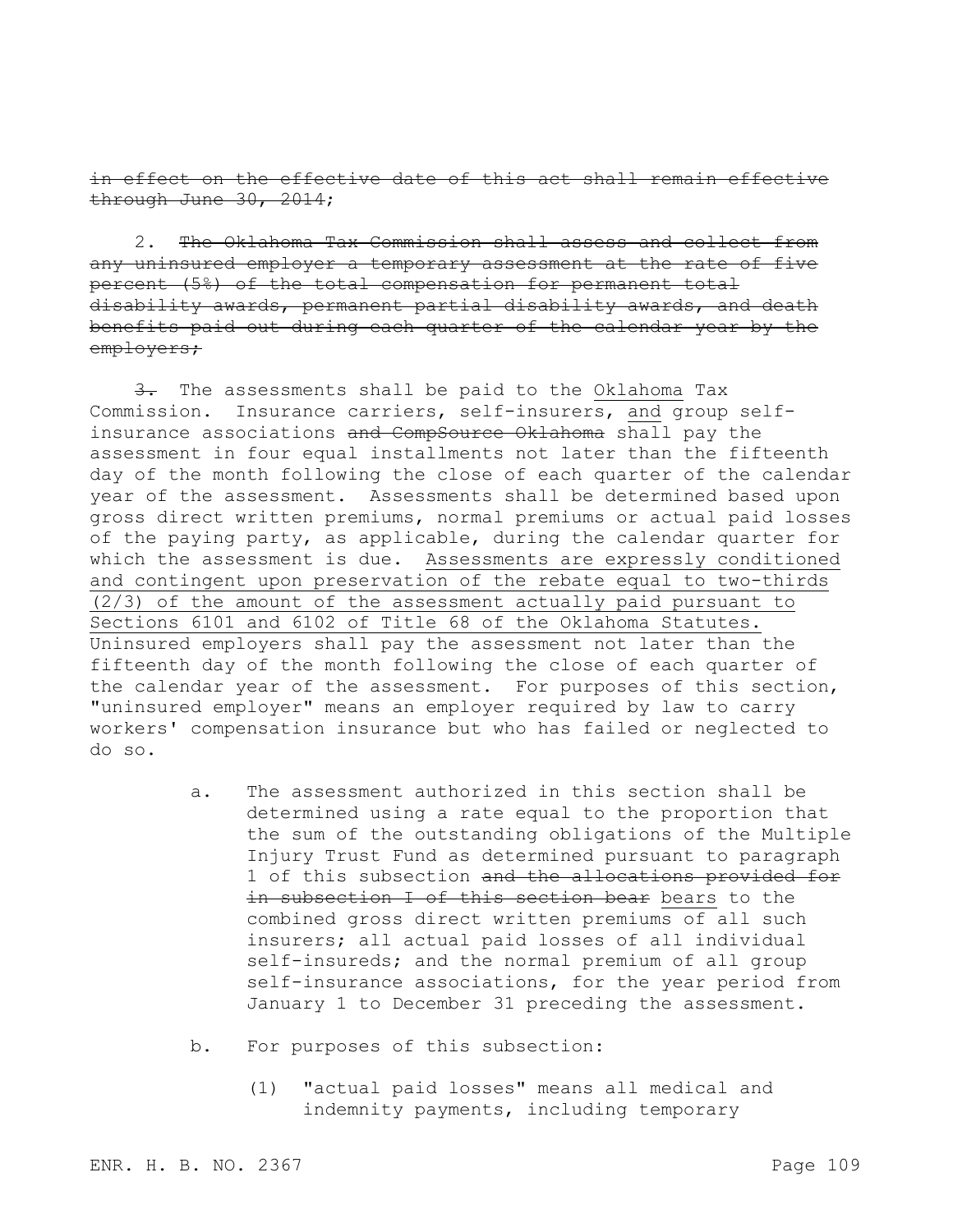disability, permanent disability, and death benefits, and excluding loss adjustment expenses and reserves, and

(2) "normal premium" means a standard premium less any discounts;

4. 3. By April 15 of each year, the Insurance Commissioner, the MITF Director and each individual and group self-insured shall provide the Workers' Compensation Commission with such information as the Commission may determine is necessary to effectuate the purposes of this section;

5. 4. Each mutual or interinsurance association, stock company, CompSource Oklahoma, or other insurance carrier writing workers' compensation insurance in this state, and each employer carrying its own risk, including each group self-insurance association, shall be notified by the Workers' Compensation Commission in writing of the rate for the assessment on or before May 1 of each year in which a rate is determined. The rate determined by the Commission shall be in effect for four calendar quarters beginning July 1 following determination by the Commission. The Commission may amend its previously determined rate on or after July 1, 2019. Parties affected by the amended rate shall be notified by the Commission in writing as is reasonable. The amended rate shall be in effect beginning October 1, 2019, for the remainder of fiscal year 2020; and

- 6. 5. a. No mutual or interinsurance association, stock company, CompSource Oklahoma, or other insurance carrier writing workers' compensation insurance in this state may be assessed in any year an amount greater than  $six$  percent (6%) seven percent (7%) of the gross direct written premiums of that insurer. The authorization for a maximum seven-percent assessment shall exist for a period of three (3) years, then revert back to six percent (6%) thereafter.
	- b. No employer carrying its own risk may be assessed in any year an amount greater than six percent (6%) seven percent (7%) of the total actual paid losses of that individual self-insured. The authorization for a maximum seven-percent assessment shall exist for a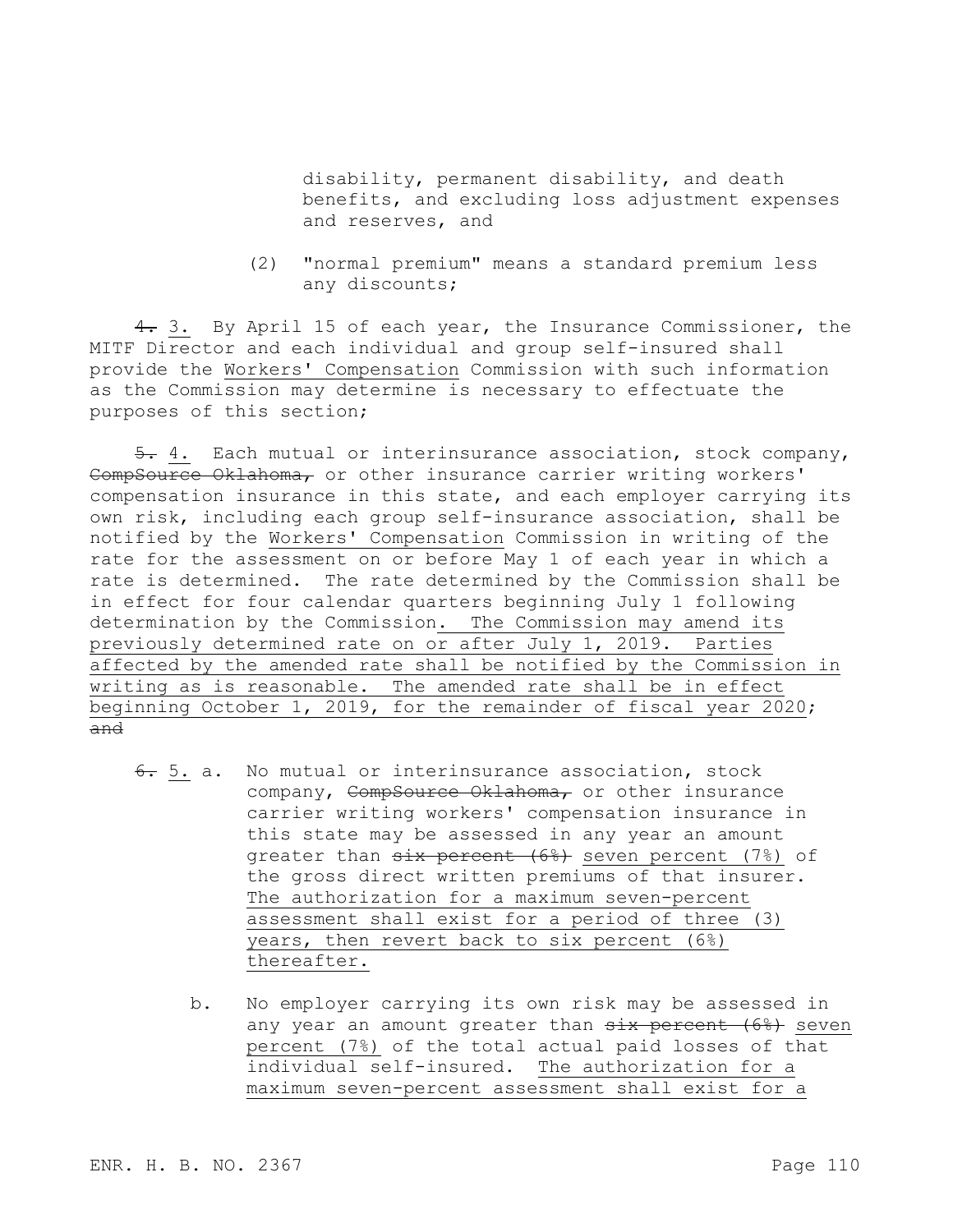period of three (3) years, then revert back to six percent (6%) thereafter.

c. No group self-insurance association may be assessed in any year an amount greater than six percent (6%) seven percent (7%) of the normal premium of that group selfinsurance association. The authorization for a maximum seven-percent assessment shall exist for a period of three (3) years, then revert back to six percent (6%) thereafter;

6. The Oklahoma Tax Commission shall assess and collect from any uninsured employer a temporary assessment at the rate of five percent (5%) of the total compensation for permanent total disability awards, permanent partial disability awards and death benefits paid out during each quarter of the calendar year by employers. The assessment shall be paid in four equal installments not later than the fifteenth day of the month following the close of the calendar year of the assessments. For the purpose of this paragraph, "uninsured employer" means an employer required by law to secure its workers' compensation obligations but who has failed or neglected to do so;

7. For injuries occurring on or after July 1, 2019, the Oklahoma Tax Commission shall assess and collect from claimants a temporary assessment as follows:

- a. if an award has been made by the Workers' Compensation Court of Existing Claims or the Workers' Compensation Commission for permanent partial disability or permanent total disability, or if a Compromise Settlement or Joint Petition has been approved, the employer or insurance carrier shall pay to such employee the amount of the award less the assessment. The assessment shall be paid to the Oklahoma Tax Commission no later than the fifteenth day of the month following the close of each quarter of the calendar year in which compensation is paid or became payable, and
- b. in making and entering awards for compensation for permanent total disability or permanent partial disability, three percent (3%) of the total award or settlement shall be paid to the Tax Commission no later than the fifteenth day of the month following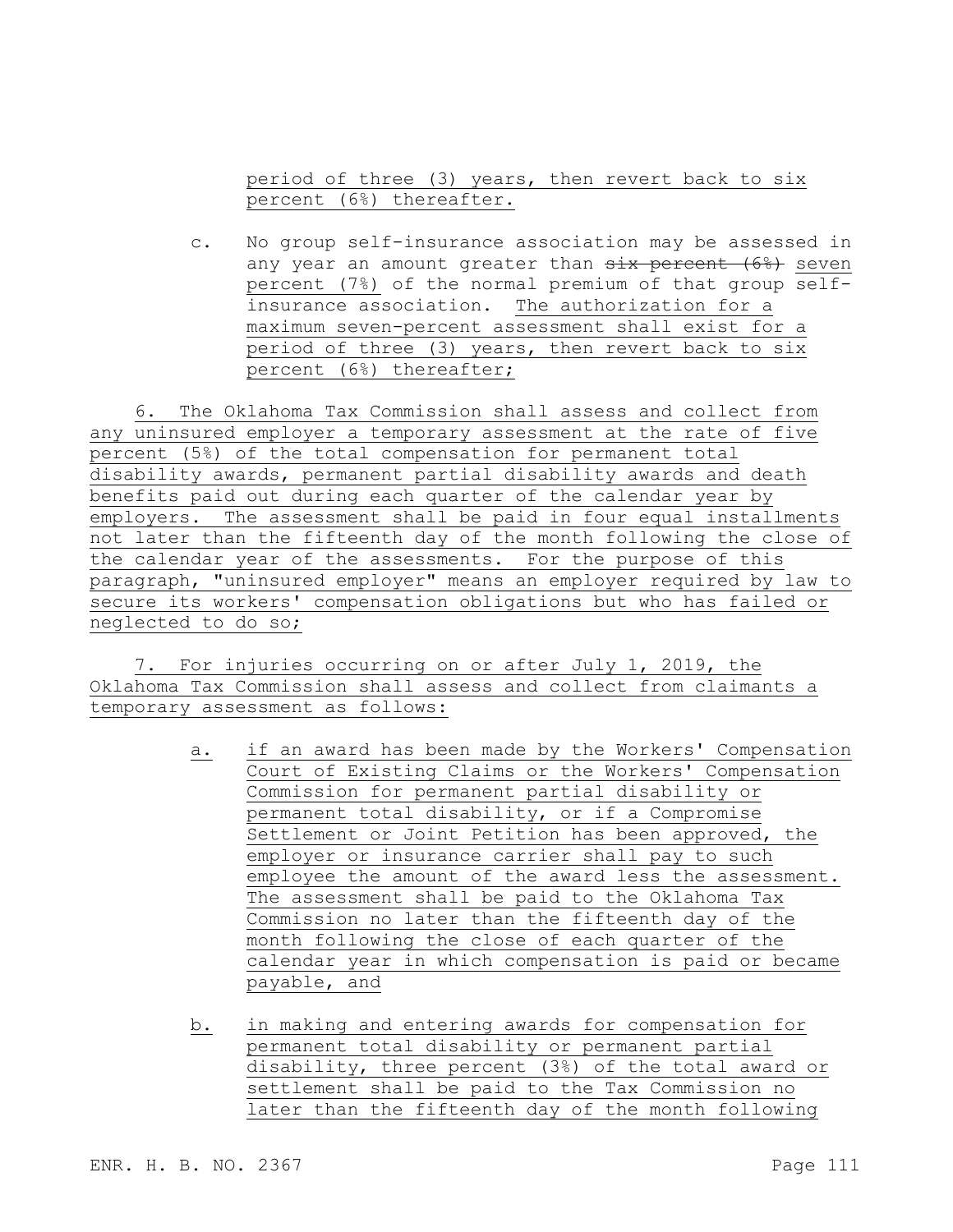the close of each quarter of the calendar year in which compensation is paid or became payable. The total amount of the deduction so determined and fixed shall have the same force and effect as an award for compensation, and all provisions relating to the collection of awards shall apply to such judgments; and

 $d$ .

8. If the maximum assessment does not provide revenue in any one  $\overline{(1)}$  year an amount sufficient is insufficient to make all necessary payments for obligations of the Multiple Injury Trust Fund and for the allocations provided for in subsection  $\pm$  J of this section, the unpaid portion shall be paid as soon thereafter as funds become available.

B. The Multiple Injury Trust Fund is hereby authorized to receive and expend monies appropriated by the Legislature.

C. It shall be the duty of the Tax Commission to collect the payments provided for in this act. The Tax Commission is hereby authorized to bring an action for the recovery of any delinquent or unpaid payments required in this section.

D. Any mutual or interinsurance association, stock company, or other insurance company, which is subject to regulation by the Insurance Commissioner, or CompSource Oklahoma, failing to make payments required in this act promptly and correctly, and failing to report payment of the same to the Insurance Commission Commissioner within ten (10) days of payment shall be subject to administrative penalties as allowed by law, including but not limited to a fine in the amount of Five Hundred Dollars (\$500.00) or an amount equal to one percent (1%) of the unpaid amount, whichever is greater, to be paid to the Insurance Commissioner.

E. Any employer carrying its own risk, or group self-insurance association failing to make payments required in this act promptly and correctly, and failing to report payment of the same to the Commission within ten (10) days of payment shall be subject to administrative penalties as allowed by law, including but not limited to a fine in the amount of Five Hundred Dollars (\$500.00) or an amount equal to one percent (1%) of the unpaid amount, whichever is greater, to be paid to the Commission.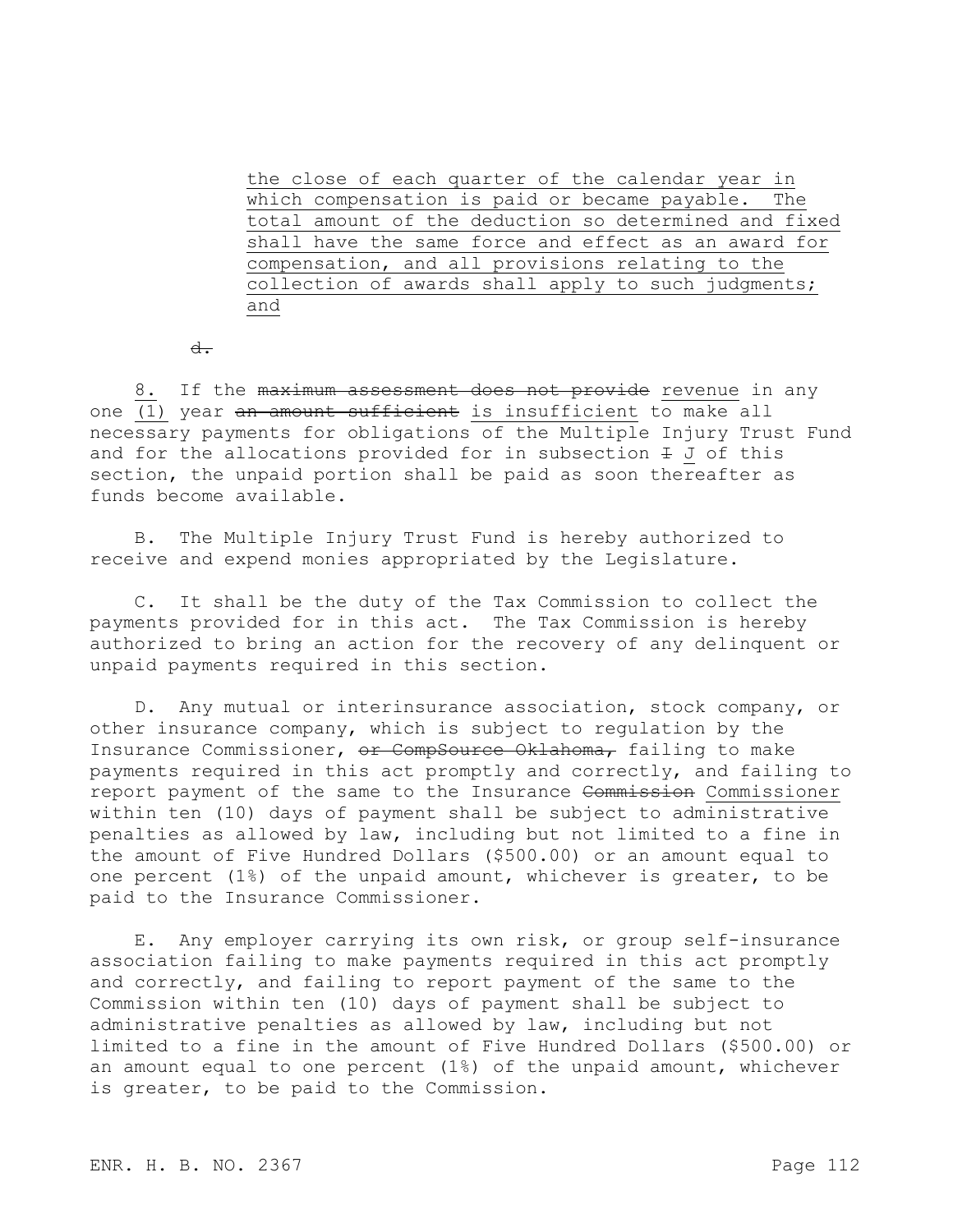F. 1. On or before the first day of April of each year, the State Treasurer shall advise the Commission, the MITF Director and the Tax Commission of the amount of money held as of March 1 of that year by the State Treasurer to the credit of the Multiple Injury Trust Fund. On or before the first day of November of each year, the State Treasurer shall advise the Commission, the MITF Director and the Tax Commission of the amount of money held as of October 1 of that year by the State Treasurer to the credit of the Multiple Injury Trust Fund.

2. Until such time as the Multiple Injury Trust Fund fully satisfies any loan obligation payable to CompSource Mutual Insurance Company or its predecessor CompSource Oklahoma, the State Treasurer shall:

- a. advise the Chief Executive Officer of CompSource Mutual Insurance Company on or before the first day of April of the money held as of March 1 of that year by the State Treasurer to the credit of the Multiple Injury Trust Fund, and
- b. advise the Chief Executive Officer of CompSource Mutual Insurance Company on or before the first day of November of the money held as of October 1 of that year by the State Treasurer to the credit of the Multiple Injury Trust Fund.

G. Eighty percent (80%) of all sums held by the State Treasurer to the credit of the Multiple Injury Trust Fund may by order of the MITF Director be invested in or loaned on the pledge of any of the securities in which a state bank may invest the monies deposited therein by the State Treasurer; or may be deposited in state or national banks or trust companies upon insured time deposit bearing interest at a rate no less than currently being paid upon insured savings accounts in the institutions. As used in this section, "insured" means insurance as provided by an agency of the federal government. All such securities or evidence of indebtedness shall be placed in the hands of the State Treasurer, who shall be the custodian thereof, who shall collect the principal and interest when due, and pay the same into the Multiple Injury Trust Fund. The State Treasurer shall pay by vouchers drawn on the Multiple Injury Trust Fund for the making of such investments, when signed by the MITF Director, upon delivery of such securities or evidence of indebtedness to the State Treasurer. The MITF Director may sell any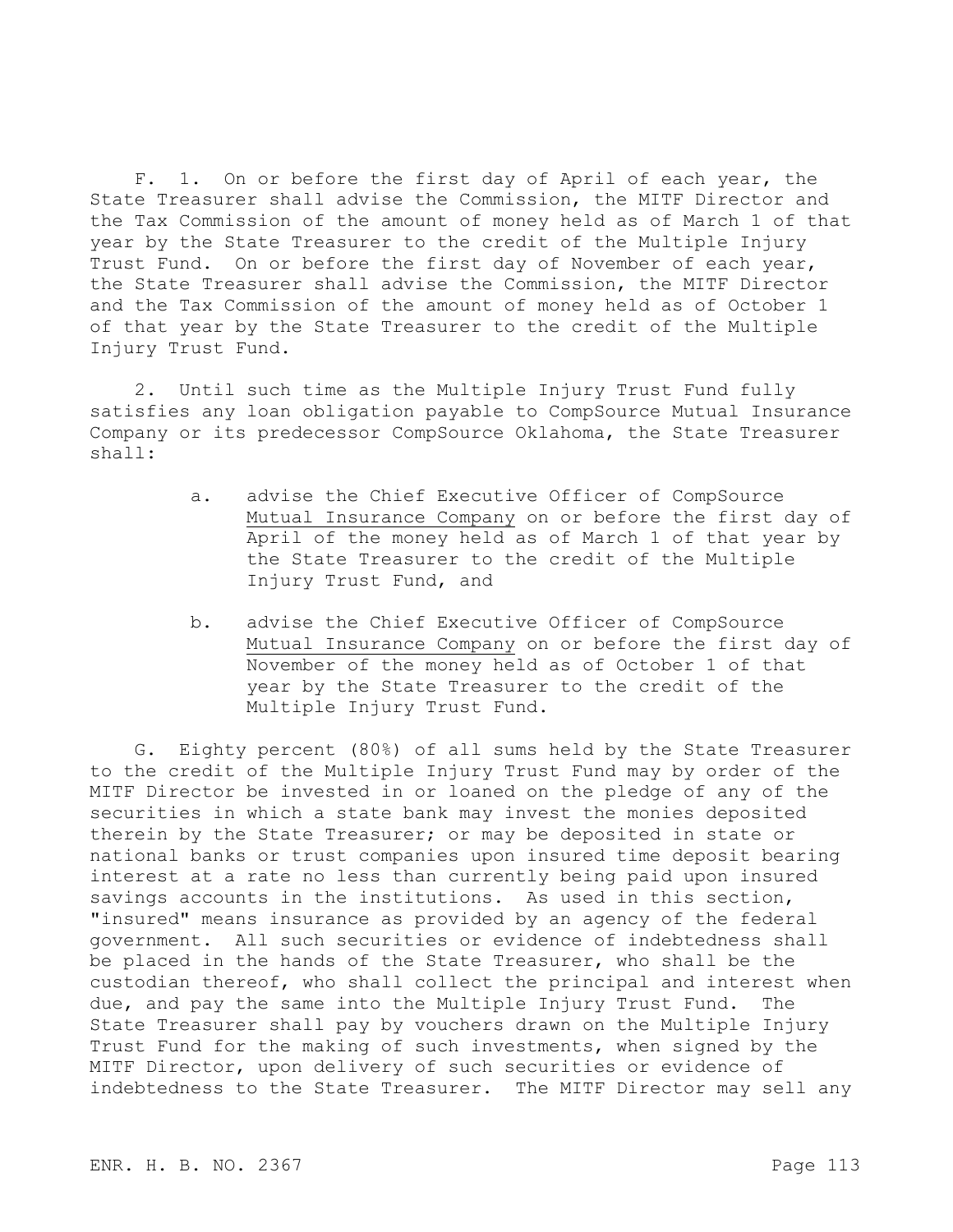of such securities, the proceeds thereof to be paid over to the State Treasurer for the Multiple Injury Trust Fund.

H. The refund provisions of Sections 227 through 229 of Title 68 of the Oklahoma Statutes shall be applicable to any payments made to the Multiple Injury Trust Fund. Refunds shall be paid from and out of the Multiple Injury Trust Fund.

I. The Beginning July 1, 2019, One Million Dollars (\$1,000,000.00) of the funds in the Multiple Injury Trust Fund shall be transferred annually on July 1 to the Oklahoma Department of Labor Revolving Fund exclusively for the operation and administration of the Oklahoma Occupational Health and Safety Standards Act and for other necessary expenses of the Department of Labor.

J. Except for the monies provided for in subsection I of this section, the Tax Commission shall pay, monthly, to the State Treasurer to the credit of the Multiple Injury Trust Fund all monies collected pursuant to the provisions of this section. The State Treasurer shall pay out of the Multiple Injury Trust Fund only upon the order and direction of the Workers' Compensation Commission acting under the provisions hereof.

J. K. The Commission shall promulgate rules as the Commission deems necessary to effectuate the provisions of this section.

K. L. The Insurance Commissioner shall promulgate rules relating to insurers as defined in Title 36 of the Oklahoma Statutes, as the Insurance Commissioner deems necessary to effectuate the provisions of this section.

 $L$ . M. The MITF Director shall have authority to fulfill all payment obligations of the Multiple Injury Trust Fund.

M. N. The Multiple Injury Trust Fund may enter into an agreement with any reinsurer licensed to sell reinsurance by the Insurance Commissioner pursuant to a competitive process administered by the Director of Central Purchasing in the Office of Management and Enterprise Services.

N. O. Any dividend, rebate, or other distribution, payable by CompSource Oklahoma Mutual Insurance Company or any other workers' compensation insurance carrier, to a state agency policyholder shall be paid to the State Treasurer, and shall be credited as follows: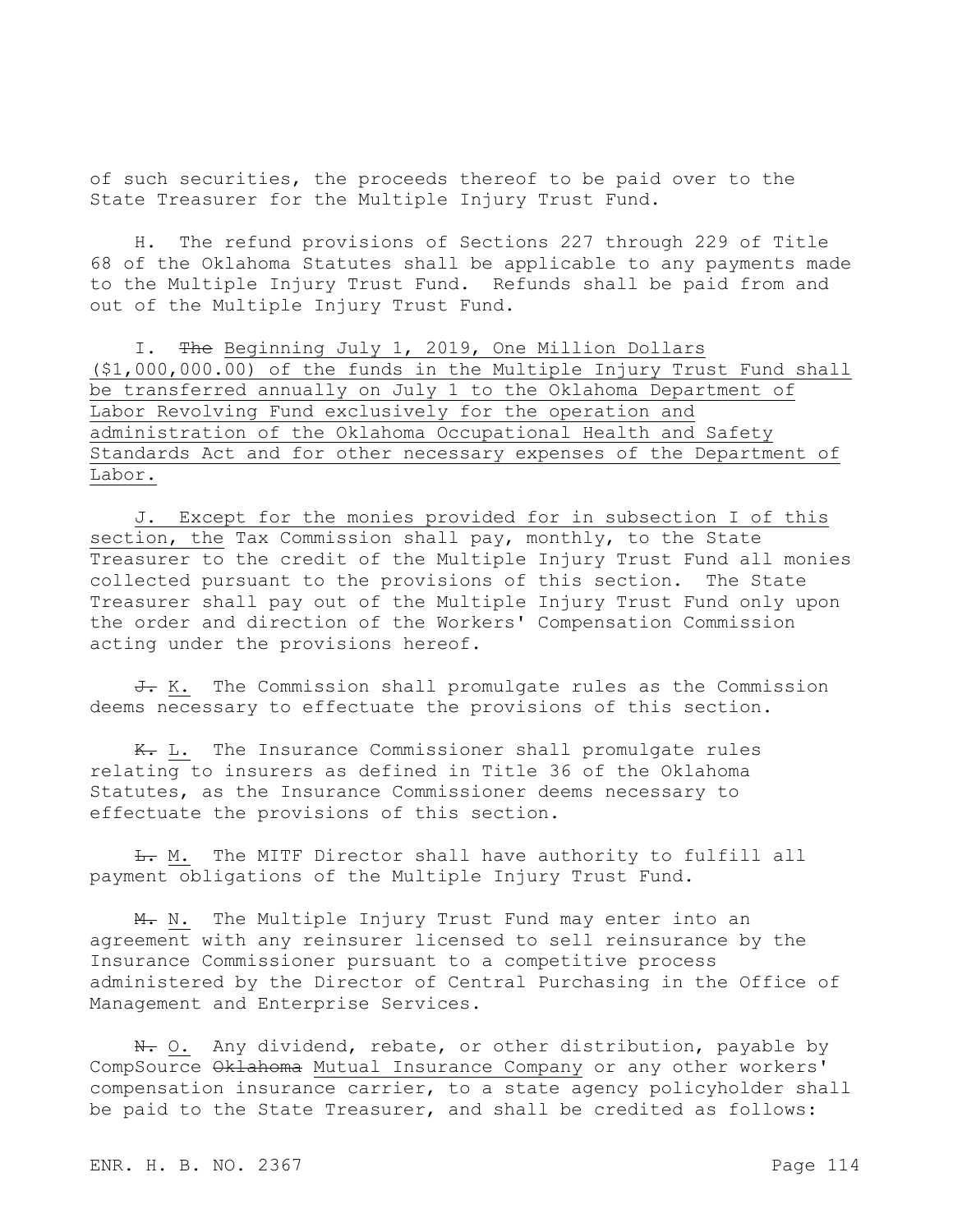1. In the event of failure of the Multiple Injury Trust Fund to meet all lawful obligations, the monies shall be credited to the Multiple Injury Trust Fund and shall be used by the Multiple Injury Trust Fund to meet all lawful obligations of the Multiple Injury Trust Fund; and

2. Otherwise, all future dividends made by CompSource Oklahoma  $er$  any workers' compensation insurance carrier, on behalf of state agencies, shall be deposited to the credit of the General Revenue Fund of the State Treasury.

 $\theta$ . P. The Workers' Compensation Commission shall be charged with the administration and protection of the Multiple Injury Trust Fund.

 $P_{\tau}$  Q. The person serving as the Administrator of the Multiple Injury Trust Fund on the date of passage and approval of this act shall serve as the initial MITF Director, provided such person is serving as the Administrator of the Multiple Injury Trust Fund on the effective date of this act. The MITF Director shall be appointed by and serve at the pleasure of the Governor.

Q. R. Any party interested shall have a right to bring a proceeding in the Supreme Court to review an award of the Workers' Compensation Commission affecting such Multiple Injury Trust Fund, in the same manner as is provided by law with reference to other awards by the Commission.

R. S. The State Treasurer shall allocate to the Commission out of the Multiple Injury Trust Fund sufficient funds for administration expenses thereof in amounts to be fixed and approved by the Administrator Director for the Multiple Injury Trust Fund, unless rejected by the Workers' Compensation Commission.

T. On or after July 1, 2019, accrued and unpaid compensation from the Multiple Injury Trust Fund shall bear simple interest only at the percentage rate applicable under Section 727.1 of Title 12 of the Oklahoma Statutes from the day an award is made by the Workers' Compensation Court of Existing Claims or the Workers' Compensation Commission.

SECTION 61. AMENDATORY Section 32, Chapter 208, O.S.L. 2013 (85A O.S. Supp. 2018, Section 32), is amended to read as follows: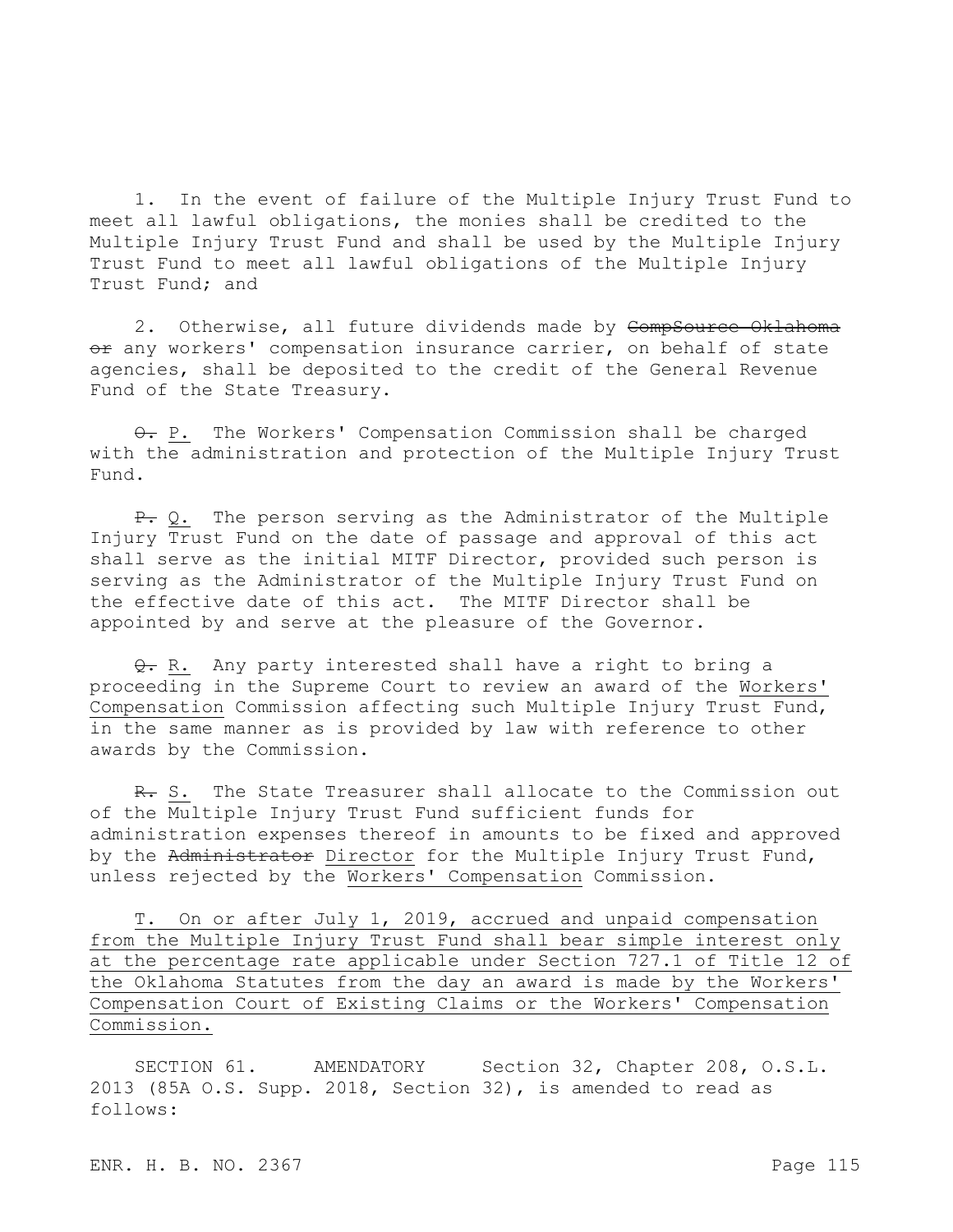Section 32. A. For actions in which the subsequent injury occurred on or after November 1, 2005, if such If an employee who is a "physically impaired person" receives an accidental personal injury compensable under the Administrative Workers' Compensation Act which results in additional permanent disability so that the degree of disability caused by the combination of both disabilities results in disability materially greater than that which would have resulted from the subsequent injury alone, the employee may proceed against the Multiple Injury Trust Fund for permanent total disability. Only disability due to an injury to the body as a whole at a subsequent employer shall be combinable with a prior body disability, except that disability to a member may be combined with disability to the body as a whole. If such combined disabilities constitute permanent total disability, as defined in Section 2 of this act title, the employee shall receive full compensation as provided by law for the disability resulting directly and specifically from the subsequent injury. In addition, the employee shall receive compensation for permanent total disability if the combination of injuries renders the employee permanently and totally disabled. The employer shall be liable only for the degree of percent of disability which would have resulted from the subsequent injury if there had been no preexisting impairment. The compensation rate for permanent total disability awards from the Multiple Injury Trust Fund shall be the compensation rate for permanent partial disability paid by the employer in the last combinable compensable injury.

B. Permanent total disability awards from the Multiple Injury Trust Fund shall be payable in periodic installments for a period of fifteen (15) eight (8) years or until the employee reaches sixtyfive (65) years of age, whichever period is longer.

C. Permanent total disability awards from the Multiple Injury Trust Fund shall accrue from the file date of the order of the Workers' Compensation Commission finding the claimant to be permanently and totally disabled.

D. Before a physically impaired person can proceed against the Multiple Injury Trust Fund, the previously adjudicated compensable permanent partial disability adjudged and determined by the Workers' Compensation Court, the Workers' Compensation Court of Existing Claims or the Workers' Compensation Commission and the permanent partial disability from the last injury must exceed fifty percent (50%) to the body as a whole. However, amputations and loss of use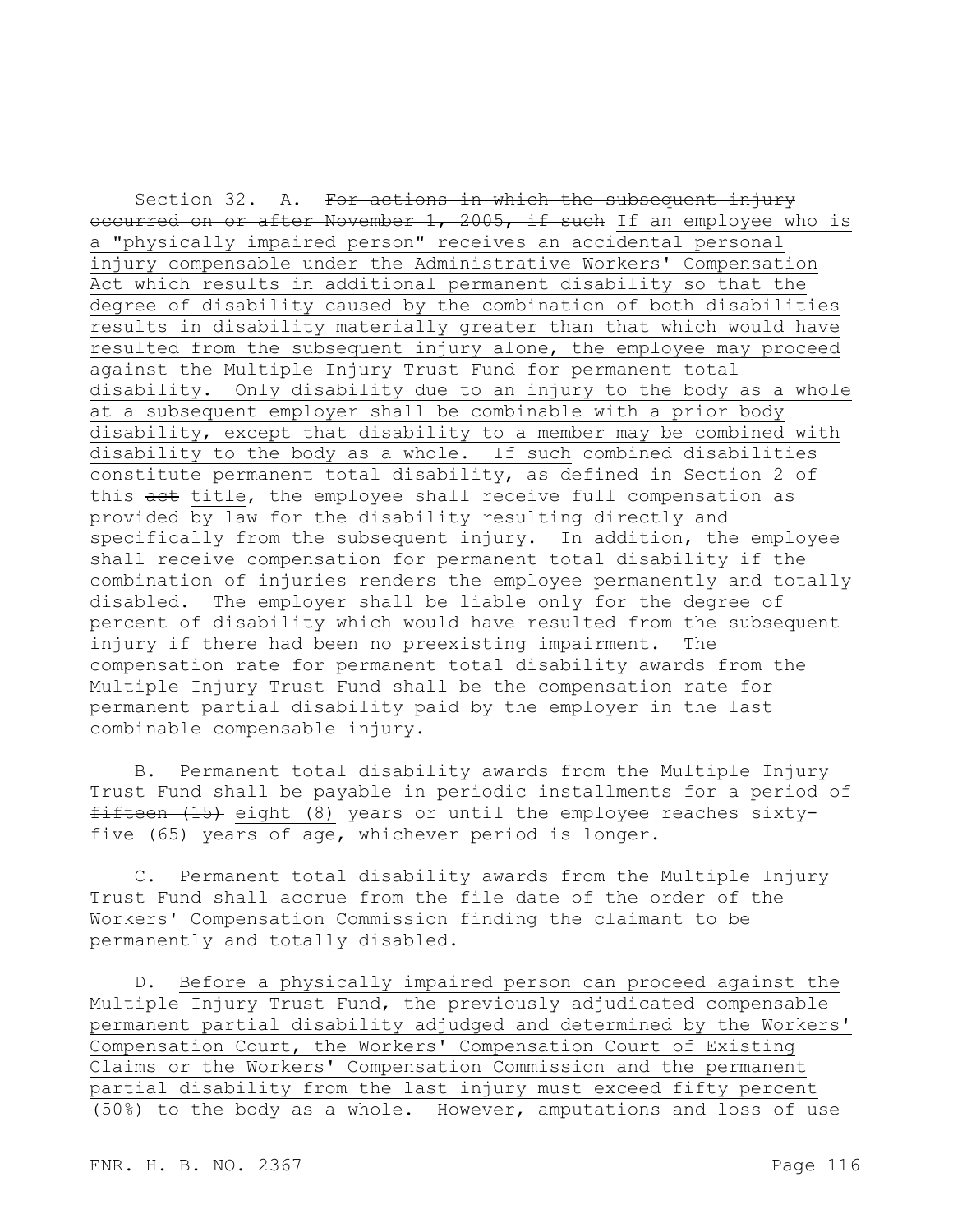of a scheduled member qualifying as previous impairment under paragraph 2 of subsection A of Section 30 of this title shall be considered in lieu of previously adjudicated compensable permanent partial disability.

E. Awards under this section shall abate upon the death, from any cause, of the employee.

E. F. Reopening any prior claim other than the last injury claim against the employer shall not give a claimant the right to additional Multiple Injury Trust Fund benefits.

F. G. The Multiple Injury Trust Fund shall have authority to compromise a claim for less than the indicated amount of permanent total disability. An order entered after the effective date of this act may Orders shall be paid in periodic installments beginning on the date of the award,  $or$  may be unless commuted to a lump-sum payment or payments, by agreement of the claimant and the Multiple Injury Trust Fund. All offers made by the Multiple Injury Trust Fund pursuant to this section shall be conveyed by the claimant's attorney to the claimant within five (5) days of receipt of the offer.

G. H. If an order is entered finding an employee to be permanently totally disabled as a result of combined disability, and such order is the result of a compromised settlement, the employee is thereafter prohibited from making an additional claim against the Multiple Injury Trust Fund. An attorney for a claimant against the Multiple Injury Trust Fund shall be entitled to a fee equal to twenty percent (20%) of permanent disability benefits awarded. For awards entered after the effective date of this act, the The attorney fee shall be paid in periodic installments by the attorney receiving every fifth check. All benefits awarded to the attorney shall be vested at the time the award becomes final.

H. I. In the event a claimant receiving benefits for permanent and total disability from the Multiple Injury Trust Fund dies as a result of his or her injury before the award has been fully paid, payments shall continue to the surviving spouse for five (5) years or upon remarriage, whichever occurs first. In no event shall payments to the surviving spouse extend beyond the period of benefits awarded to the claimant.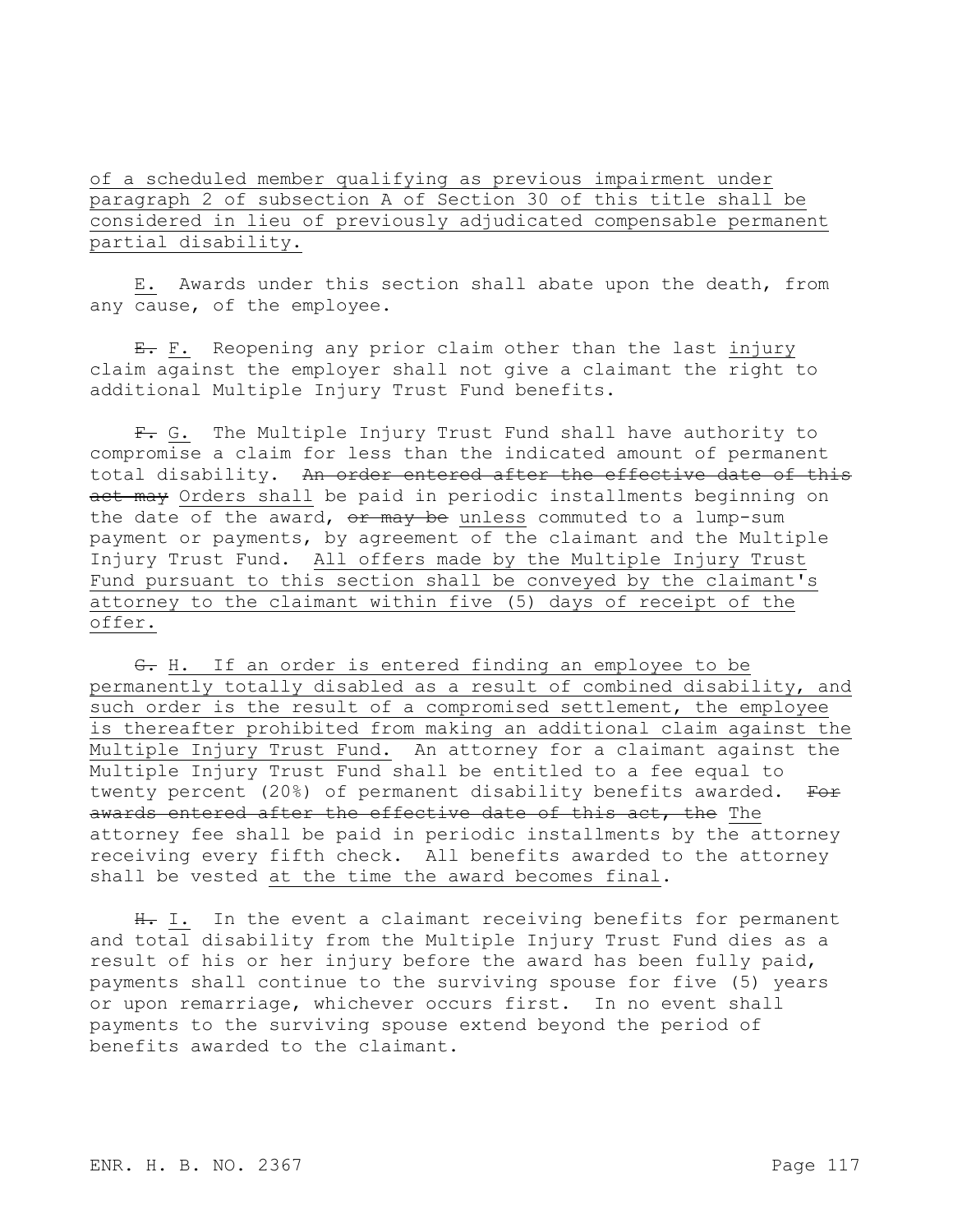SECTION 62. AMENDATORY Section 33, Chapter 208, O.S.L. 2013 (85A O.S. Supp. 2018, Section 33), is amended to read as follows:

Section 33. A. The right to claim compensation for benefits from the Multiple Injury Trust Fund shall be forever barred unless a Notice of Claim, on a form prescribed by the Workers' Compensation Commission, shall be filed with the Commission within  $t_{\text{WO}}$  (2) years one (1) year of the date of the last order for permanent partial disability arising from the latest claim against the last employer.

B. When a claim for benefits from the Multiple Injury Trust Fund is filed, unless a claimant shall in good faith request a hearing and final determination thereon within three (3) two (2) years of the filing thereof, the same shall be barred.

C. An attorney who represents a respondent or insurance carrier in a claim against the last employer shall not represent the employee in a subsequent claim against the Multiple Injury Trust Fund.

SECTION 63. AMENDATORY Section 34, Chapter 208, O.S.L. 2013 (85A O.S. Supp. 2018, Section 34), is amended to read as follows:

Section 34. A. The MITF Director shall be charged with the administration and protection of the Multiple Injury Trust Fund and shall be notified by the Workers' Compensation Commission of all proceedings which may affect such fund.

B. The MITF Director shall have authority to conduct all business affairs relating to administration of the Multiple Injury Trust Fund, including, but not limited to, appointment of assistants, accountants, attorneys and other employees as may be necessary.

C. The MITF Director shall provide results of audit reports to the Workers' Compensation Commission annually.

D. The MITF Director shall have standing and the authority to appear in any case before the Commission in which the Commission is considering an award from the Multiple Injury Trust Fund.

 $\epsilon$ . E. Any party interested shall have a right to bring a proceeding in the Supreme Court to review an award of the Commission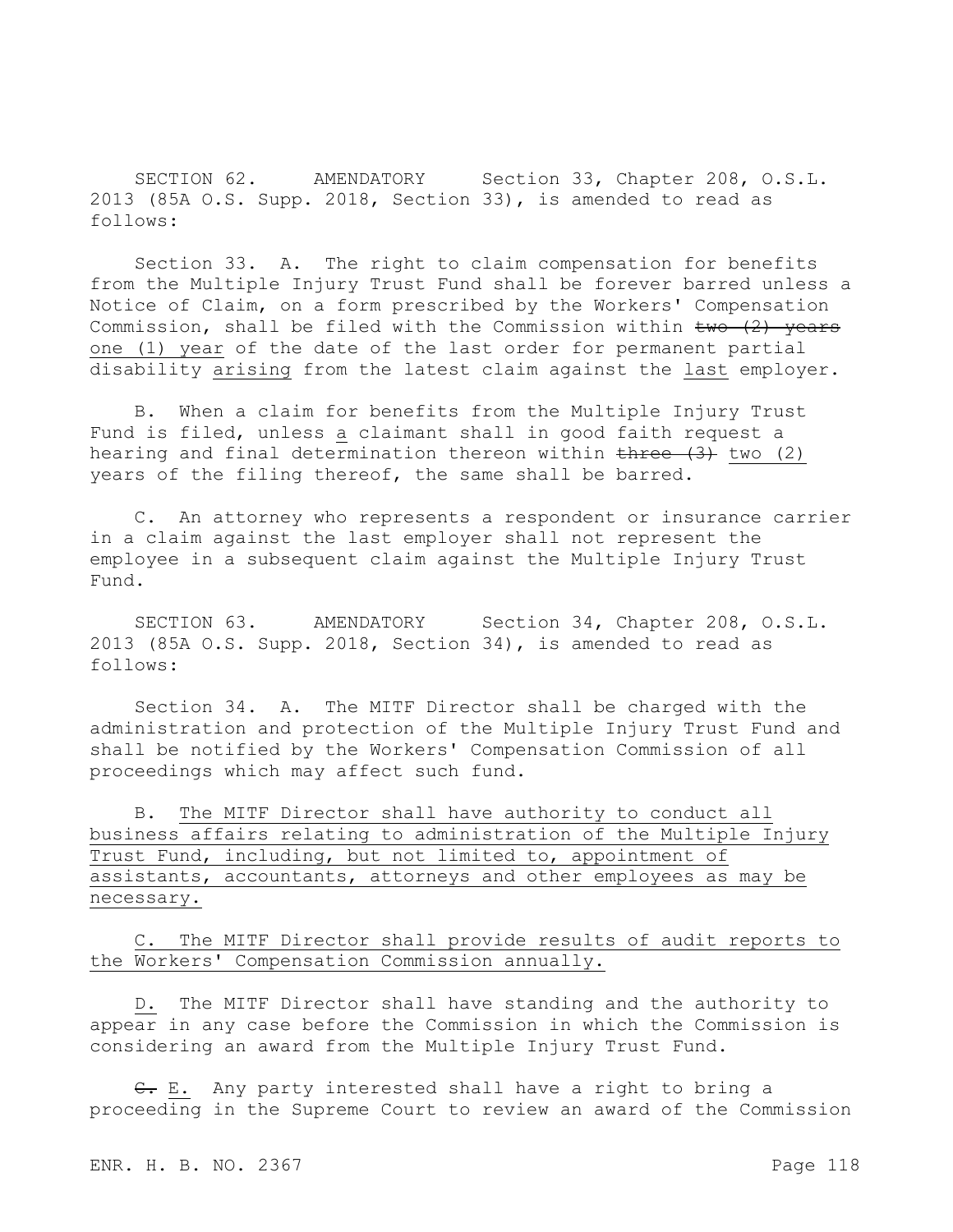affecting such Multiple Injury Trust Fund, in the same manner as is now provided by law with reference to other awards by the Commission.

 $\theta$ . F. The State Treasurer shall allocate to the MITF Director sufficient funds for administration expenses thereof in amounts to be fixed and approved by the Administrator for the Multiple Injury Trust Fund, unless rejected by the Governor and Attorney General.

SECTION 64. AMENDATORY Section 165, Chapter 208, O.S.L. 2013, as amended by Section 4, Chapter 344, O.S.L. 2015 (85A O.S. Supp. 2018, Section 122), is amended to read as follows:

Section 122. A. The Workers' Compensation Commission Revolving Fund established by Section 2 28.1 of this act title shall be used for the costs of administering this act and for other purposes as authorized by law.

B. For the purpose of providing funds for the Workers' Compensation Commission Revolving Fund, for the Workers' Compensation Administrative Fund created in Section 5 401.1 of this act title, for the Multiple Injury Trust Fund created in Section 28 of this title, and to fund other provisions within this title, the following tax rates shall apply:

1. Each mutual or interinsurance association, stock company, CompSource Oklahoma Mutual Insurance Company or other insurance carrier writing workers' compensation insurance in this state shall pay to the Oklahoma Tax Commission an assessment at a rate of one percent (1%) of all gross direct premiums written during each quarter of the calendar year for workers' compensation insurance on risks located in this state after deducting from such gross direct premiums, return premiums, unabsorbed portions of any deposit premiums, policy dividends, safety refunds, savings and other similar returns paid or credited to policyholders. Such payments to the Tax Commission shall be made not later than the fifteenth day of the month following the close of each quarter of the calendar year in which such gross direct premium is collected or collectible. Contributions made by insurance carriers and CompSource Oklahoma Mutual Insurance Company, under the provisions of this section, shall be considered for the purpose of computing workers' compensation rates; and

2. When an employer is authorized to become a self-insurer, the Commission shall so notify the Tax Commission, giving the effective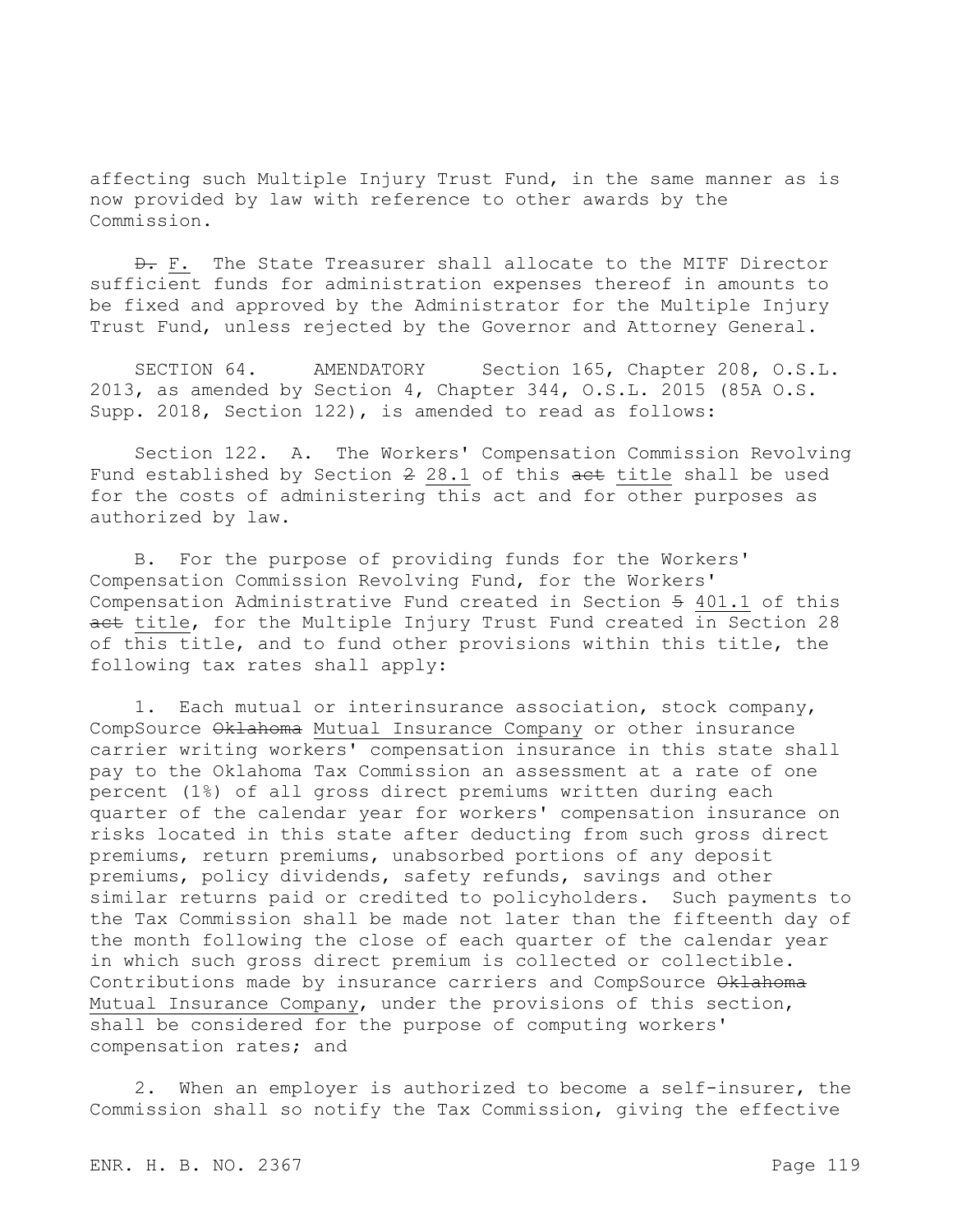date of such authorization. The Tax Commission shall then assess and collect from the employers carrying their own risk an assessment at the rate of two percent (2%) of the total compensation for permanent total disability awards, permanent partial disability awards and death benefits paid out during each quarter of the calendar year by the employers. Such assessment shall be payable by the employers and collected by the Tax Commission according to the provisions of this section regarding payment and collection of the assessment created in paragraph 1 of this subsection.

C. It shall be the duty of the Tax Commission to collect the payments provided for in this title. The Tax Commission is hereby authorized to bring an action for the recovery of any delinquent or unpaid payments required in this section. The Tax Commission may also enforce payments by proceeding in accordance with the provisions of Section 98 of this title.

D. The Tax Commission shall pay monthly to the State Treasurer to the credit of the Multiple Injury Trust Fund all monies collected under the provisions of this section less the annual amounts which shall be apportioned by the Oklahoma Tax Commission as follows:

1. Five Million Dollars (\$5,000,000.00) shall be payable in equal monthly installments to the credit of the Workers' Compensation Commission Revolving Fund established in Section 2 28.1 of this aet title for the fiscal year ending June 30, 2016, and Three Million Dollars (\$3,000,000.00) for the fiscal year ending June 30, 2017, and Four Million Dollars (\$4,000,000.00) for the fiscal year ending June 30, 2020, and for all subsequent years to be used to implement the provisions of this title; and

2. Four Million Dollars (\$4,000,000.00) shall be payable in equal monthly installments to the credit of the Workers' Compensation Administrative Fund established in Section 5 401.1 of this act title for the fiscal year ending June 30, 2016, Three Million Five Hundred Thousand Dollars (\$3,500,000.00) for the fiscal year ending June 30, 2017, Three Million Five Hundred Thousand Dollars (\$3,500,000.00) for the fiscal year ending June 30, 2018, Three Million Dollars (\$3,000,000.00) for the fiscal year ending June 30, 2019, and Two Million Five Hundred Thousand Dollars (\$2,500,000.00) One Million Seven Hundred Fifty Thousand Dollars (\$1,750,000.00) for the fiscal year ending June 30, 2020.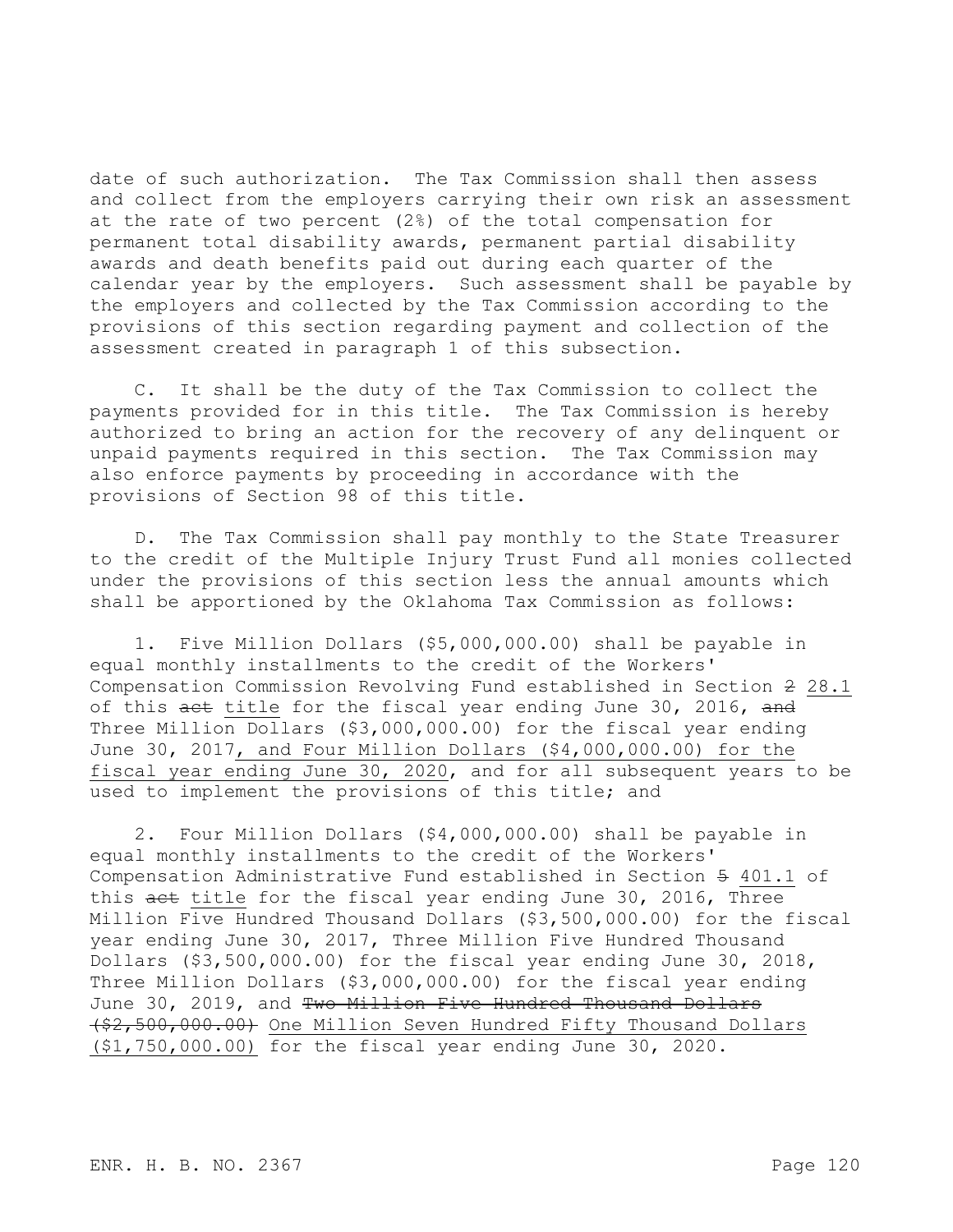Monies deposited in the Workers' Compensation Administrative Fund shall be used by the Workers' Compensation Court of Existing Claims to implement provisions provided for in this title.

E. The refund provisions of Sections 227 through 229 of Title 68 of the Oklahoma Statutes shall be applicable to any payments made pursuant to this section.

SECTION 65. REPEALER Section 15, Chapter 208, O.S.L. 2013 (85A O.S. Supp. 2018, Section 15), is hereby repealed.

SECTION 66. REPEALER Sections 107, 108, 109, 110, as amended by Section 4, Chapter 390, O.S.L. 2015, 111, 112, as amended by Section 5, Chapter 390, O.S.L. 2015, 113, 114, 115, 116, 117, 118, as amended by Section 6, Chapter 390, O.S.L. 2015, 119 and 120, Chapter 208, O.S.L. 2013 (85A O.S. Supp. 2018, Sections 200, 201, 202, 203, 204, 205, 206, 207, 208, 209, 210, 211, 212 and 213), are hereby repealed.

SECTION 67. It being immediately necessary for the preservation of the public peace, health or safety, an emergency is hereby declared to exist, by reason whereof this act shall take effect and be in full force from and after its passage and approval.